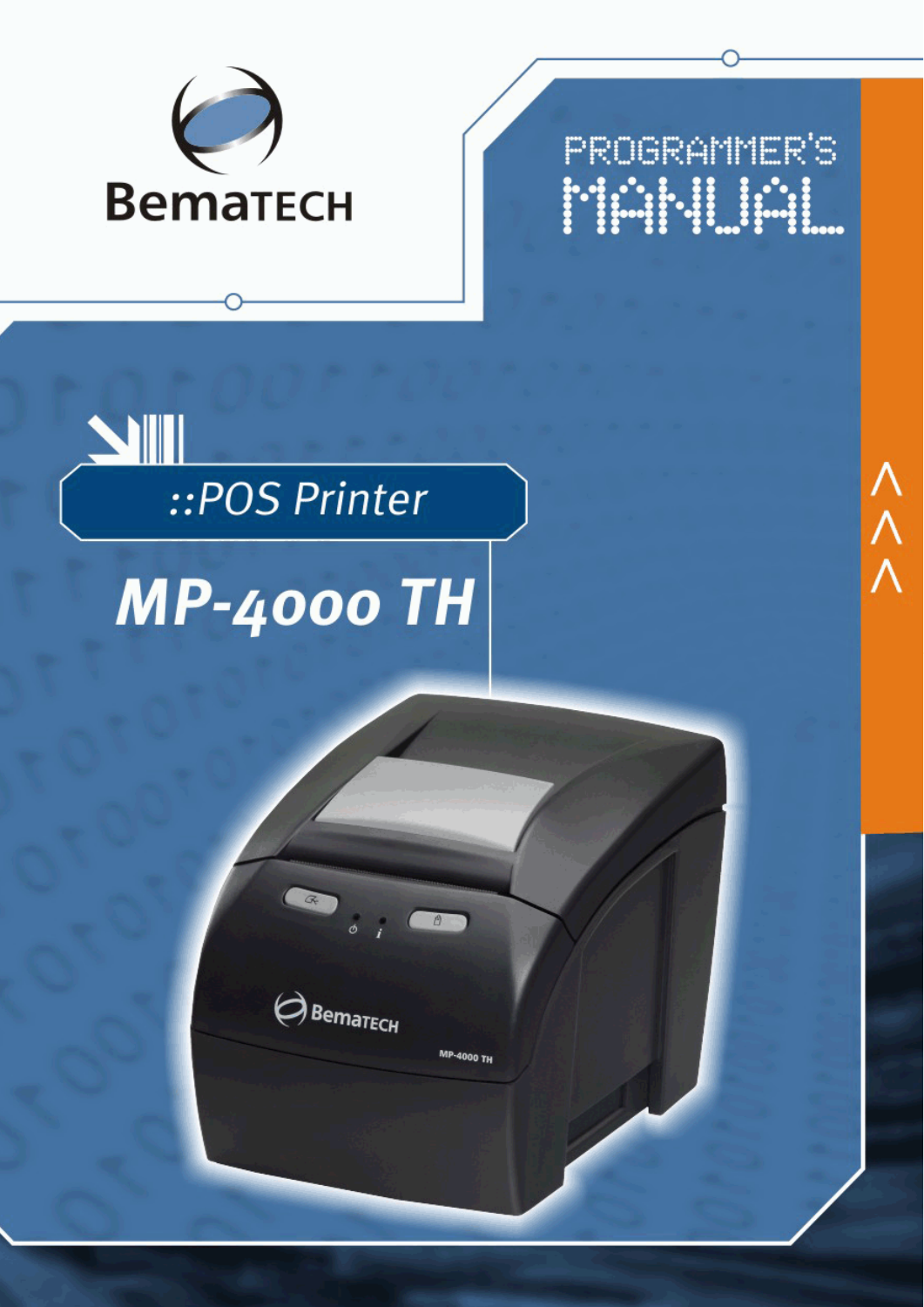MP-4000 TH Programmer's Manual Rev.1.4

August 2007 (First edition: November 2006)

Copyright© by Bematech S.A, Curitiba-PR, Brazil. All rights reserved.

No part of this publication may be copied, reproduced, adapted or translated without the prior written permission of Bematech S.A., except when allowed by patent rights.

Information in this publication is purely informative, subjected to change without notice and no liability is assumed with respect to its use. However, as product improvements become available, Bematech S.A. will make every effort to provide updated information for the products described in this publication. The latest version of this manual can be obtained through Bematech website:

#### **www.bematech.com**

Notwithstanding the other exceptions contained in this Manual, the consequences and responsibility are assumed by the Purchaser of this product or third parties as a result of: (a) intentional use for any improper, unintended or unauthorized applications of this product, including any particular purpose; (b) unauthorized modifications, repairs, or alterations to this product; (c) use of the product without complying with Bematech S.A. operating and maintenance instructions; (d) use of the product as component in systems or other applications in which the failure of this could create a situation where personal injury or material damages may occur. In the events described above, Bematech S.A. and its officers, administrators, employees, subsidiaries, affiliates and dealers shall not be held responsible or respond by any claim, costs, damages, losses, expenses and any other direct or indirect injury, as well as claims which alleges that Bematech S.A. was negligent regarding the design or manufacture of the product.

Bematech S.A. shall not be liable against any damages or problems arising from the use of any options or any consumable products other than those designated as original Bematech products or approved products by Bematech S.A.

Any product names or its logotypes mentioned in this publication may be trademarks of its respective owners and shall be here recognized.

Product warranties are only the ones expressly mentioned in the Quick Start. Bematech S.A. disclaims any and all implied warranties for the product, including but not limited to implied warranties of merchantability or fitness for a particular purpose. In addition, Bematech S.A. shall not be responsible or liable for any special, incidental or consequential damages or lost profits or savings arising from the use of the product by the Purchaser, the User or third parties.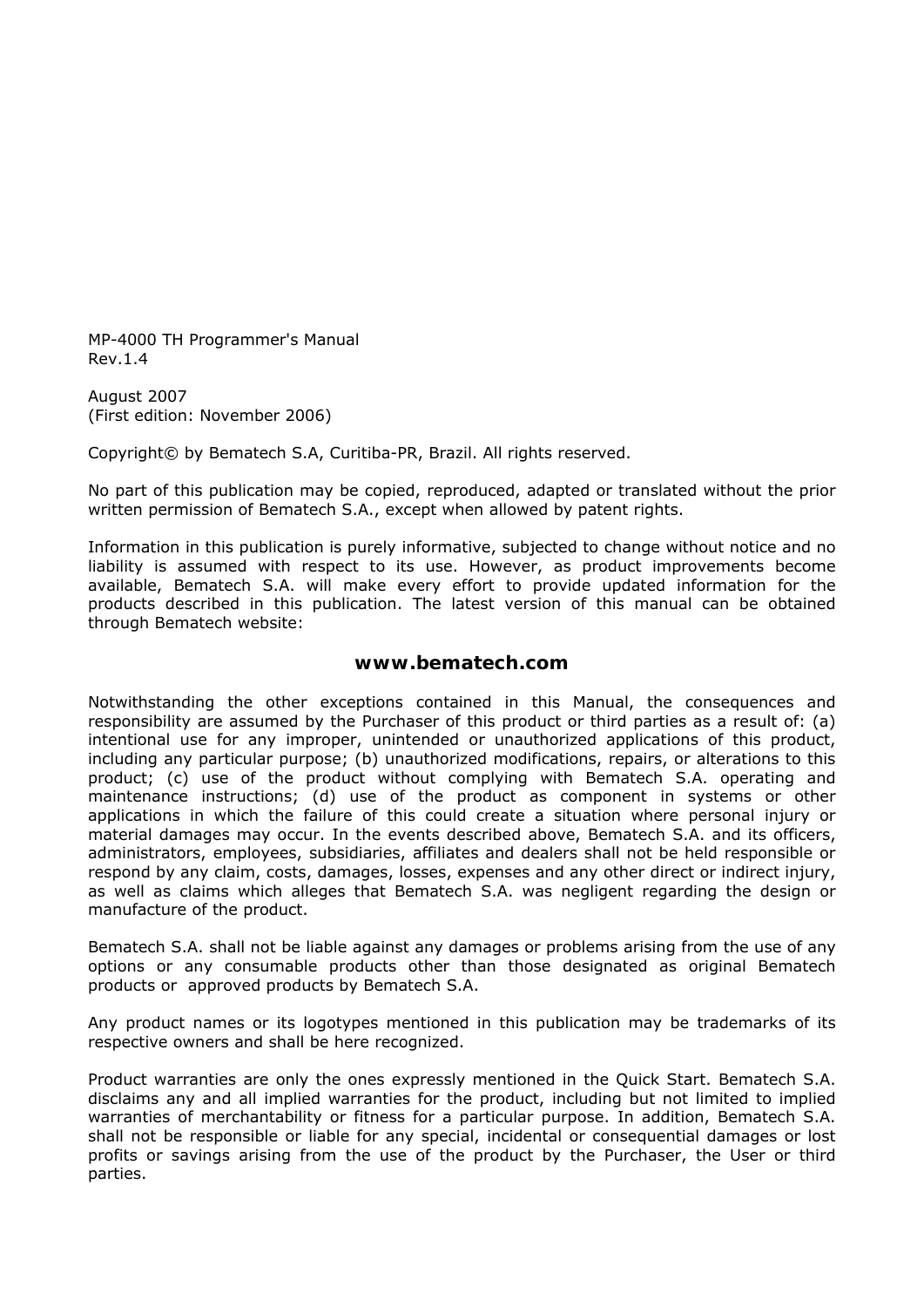#### Summary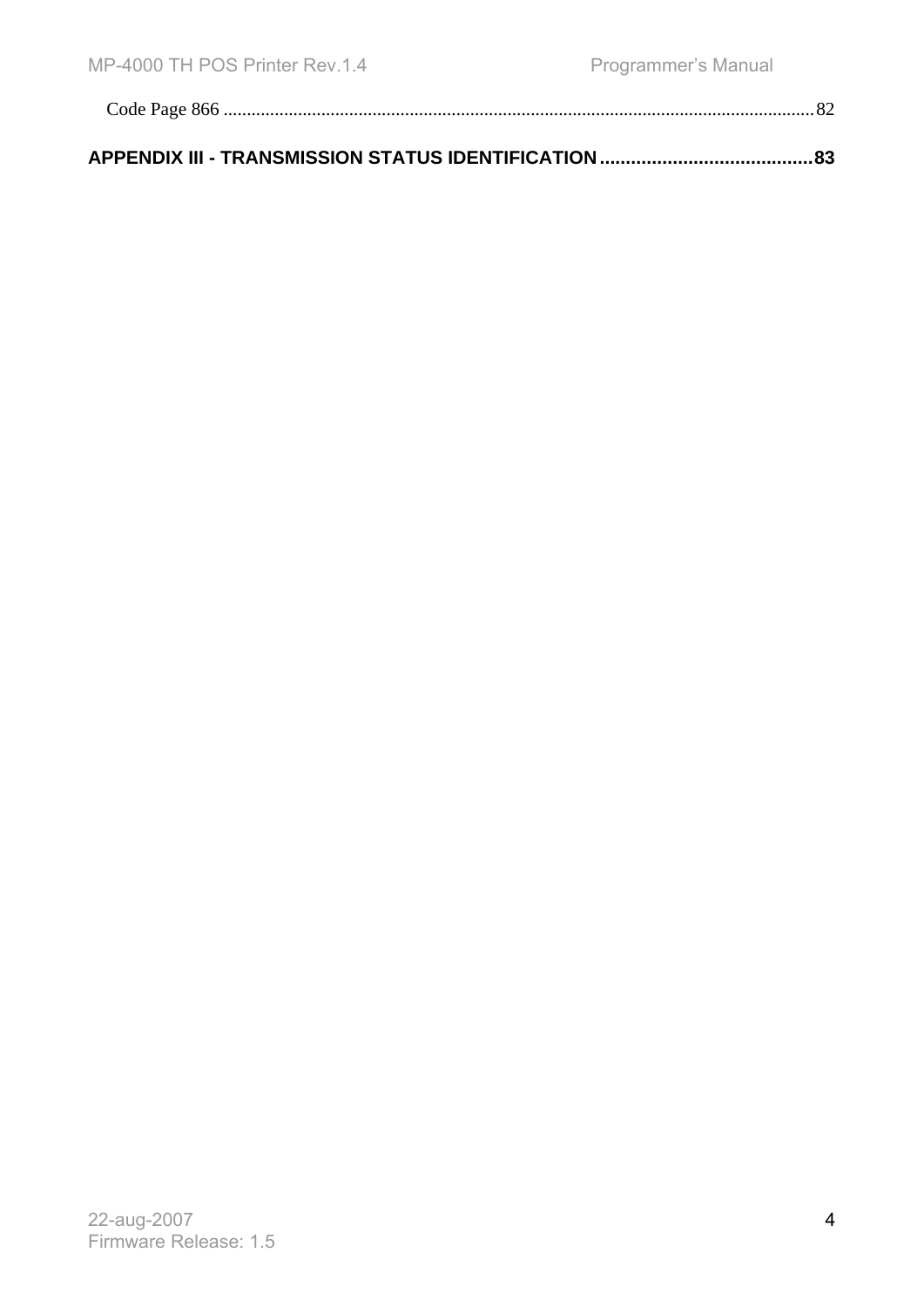# **Introduction**

The objective of this manual is to give to programmers all necessary information to properly program and integrate the MP-4000 TH printer into a system. The MP-4000 TH printer is able to interpret ESC/Bema commands and ESC/POS<sup>® 1</sup> commands.

For further information refer to the documentation below available in our website:

#### **www.bematech.com**

**User's Manual** – Contains information referring to operation, features and specifications of the MP-4000 TH printer.

**Service Manual** – Contains information necessary to identify and resolve MP-4000 TH printer problems.

# **Developers advice**

Beside this manual, the drivers and API (and all their documentation) listed below are available from our website (http://www.bematech.com):

- **Windows 2000/XP/Vista-32 –** API dynamic-link library driver (mp2032.dll); recent spooler drivers (BemaSetupXXxX.exe); parallel port driver and USB port driver; software for testing purposes.
- **Windows 9x/ME/NT4** API dynamic-link library driver (mp2032.dll); old and unsupported spooler drivers (BemaSetupXXxX.exe);
- **Linux (x86) -** CUPSTM spooler drivers compatible with Redhat 8.0; partial implementantion of mp2320 library as a shared object (mp2032.so);

1 ESC/POS® is registered trademark of Seiko Epson Corporation.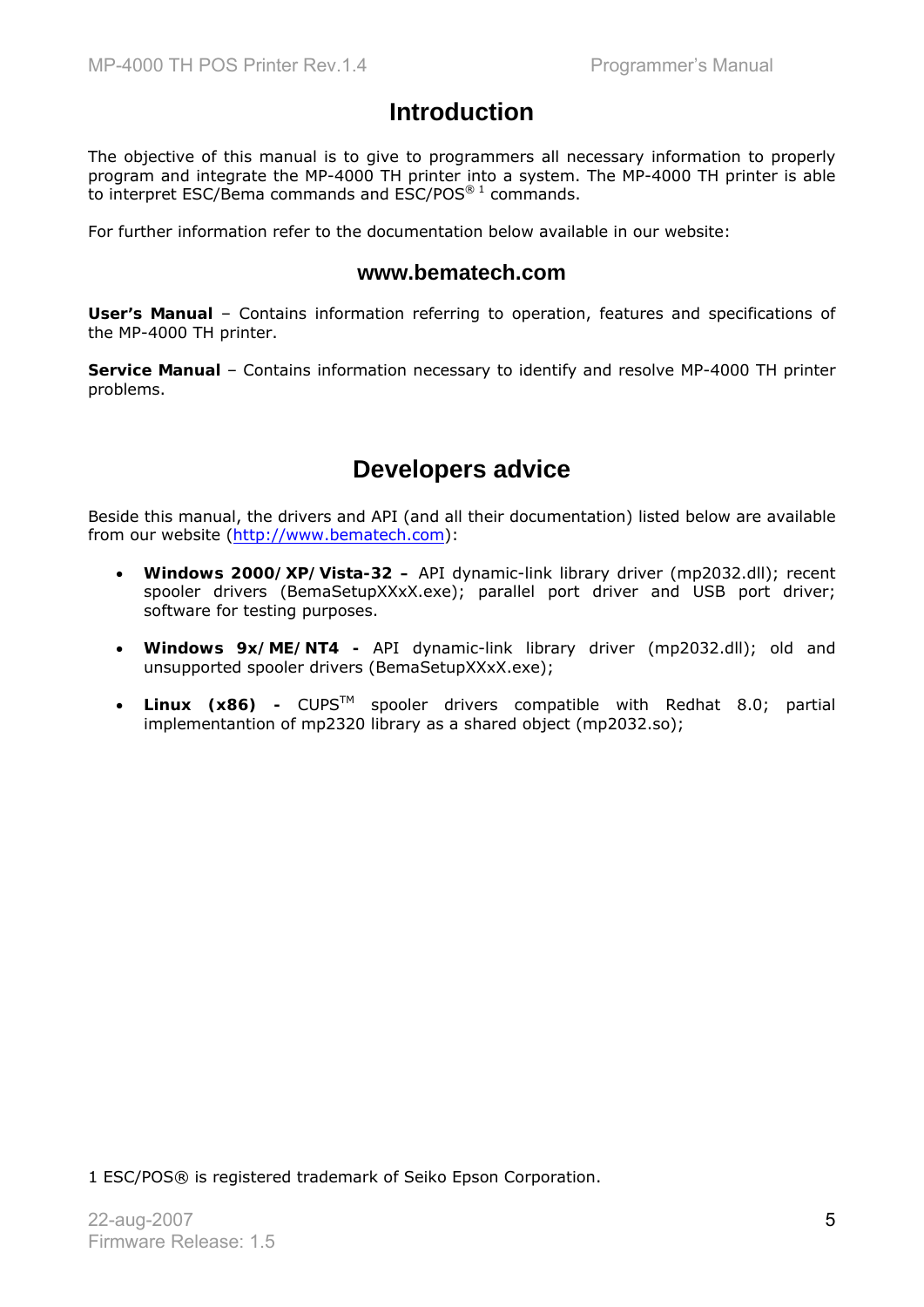# **1 Commands**

The MP-4000 TH printer has a series of programming commands that may be used in the remote mode. Two types of commands can be sent:

#### **1.1 Direct command**

In this mode, a simple ASCII code is enough to command the printer. For example:

| ASCII CODE         | – LF ⊹ |
|--------------------|--------|
| DECIMAL            | 10     |
| <b>HEXADECIMAL</b> | 0A     |

This command causes the printer to perform a line feed.

#### **1.2 Control sequence**

 In this mode, more than one code may be sent to command or program the printer. This "control sequence" always starts with the ASCII code "ESC", "FS" or "GS". For example:

| ASCII CODE         | ٠ | FSC. | w  |  |
|--------------------|---|------|----|--|
| <b>DECIMAL</b>     |   |      | 87 |  |
| <b>HEXADECIMAL</b> |   | 1 R  |    |  |

 This command switches the printing mode to "expanded". Following is a summary of all commands accepted by the MP-4000 TH printer.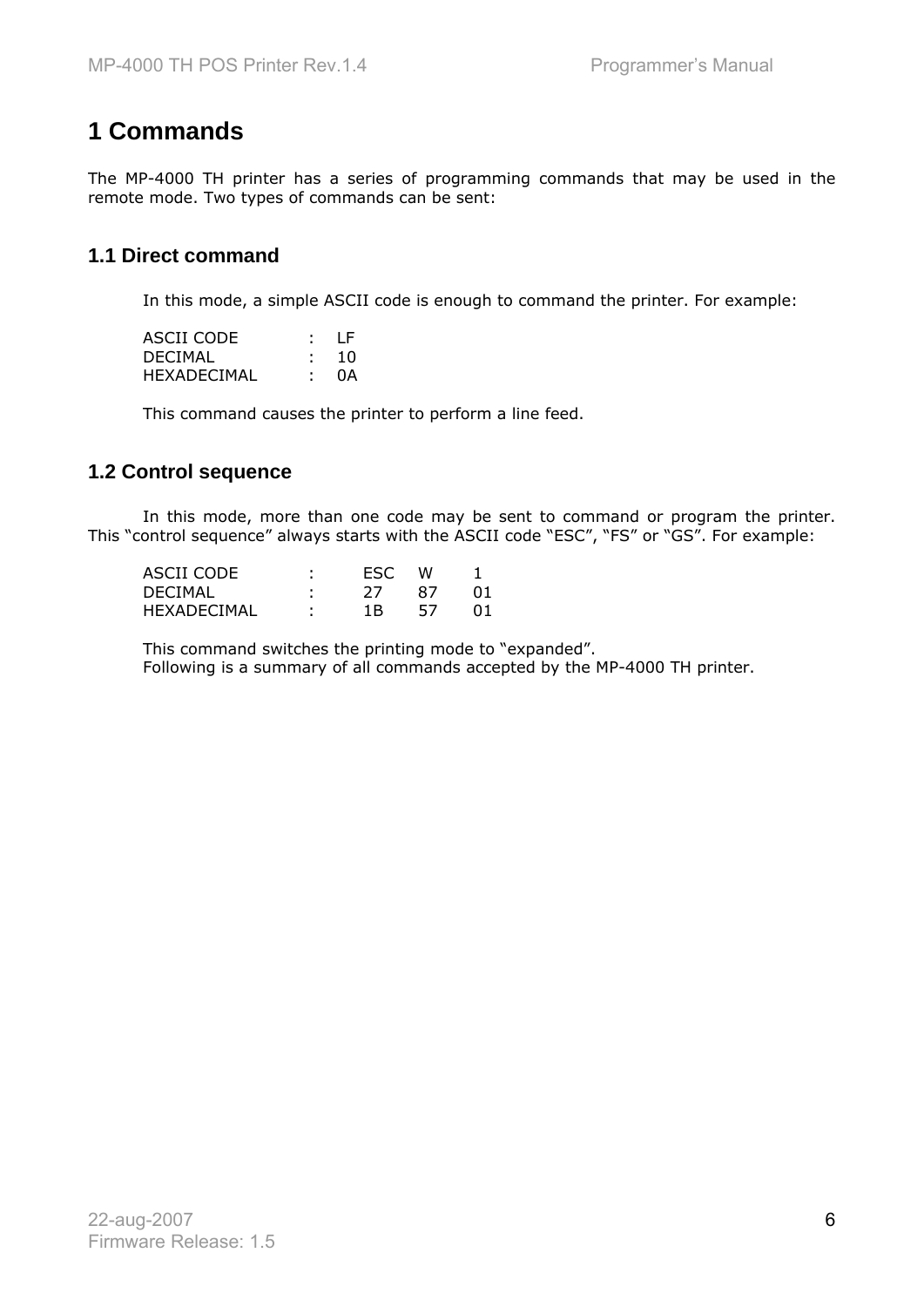# **2 Using the command summary**

 The following section lists and describes all resident commands including command parameters. The command syntax is as follows:

**•ESC P** is a command without parameters;

- **•ESC Q n** is a command with one parameter only;
- **•ESC K n1 n2** is a command with two parameters;
- **•ESC D n1...nk** is a command with a variable number of parameters.

 A character 'h' following an alphanumeric string represents an hexadecimal number. A number with no 'h' following it is in decimal mode. An italic item is a parameter to the escape function.

**Note:** MP-4000 TH printer is capable of interpreting ESC/Bema commands and ESC/POS commands.

| <b>Operation</b>                         |                                                                                                             |                                                              |                 |
|------------------------------------------|-------------------------------------------------------------------------------------------------------------|--------------------------------------------------------------|-----------------|
| Code                                     | <b>Function</b>                                                                                             | <b>Format hexadecimal</b>                                    | Page            |
| GS F9h 5 00h                             | Select ESC/Bema operation mode. Writes on flash.<br>Use with caution.                                       | 1D F9 35 00                                                  | 13              |
| GS F9h 20h 30h                           | Select ESC/Bema temporary operation mode.<br>Doesn't alters flash.                                          | 1D F9 20 30                                                  | 13              |
| GS F9h 1Fh 31h                           | Return to previous set of commands configured<br>before temporary setting.                                  | 1D F9 1F 31                                                  | 14              |
| ESC@                                     | Initializes the MP-4000 TH printer                                                                          | 1B 40                                                        | 14              |
| ESC b n                                  | $n = 1 \Rightarrow PE$ signal reflects drawer sensor<br>$n = 0 \Rightarrow PE$ signal reflects paper sensor | 1B 62 $n$                                                    | 14              |
| ESC v n                                  | Activate drawer for $n$ milliseconds (-50ms < $n$ <<br>200ms)                                               | 1B 76 $n$                                                    | 14              |
| ESC <sub>w</sub>                         | Performs a full paper cut                                                                                   | 1B 77                                                        | $\overline{15}$ |
| ESC <sub>m</sub>                         | Performs a partial paper cut                                                                                | 1B 6D                                                        | 15              |
| ESC y n                                  | Enable / disable panel keys                                                                                 | 1B 79 $n$                                                    | $\overline{15}$ |
| ESC x                                    | Enable Dump Mode                                                                                            | 1B 78                                                        | 16              |
| ESC z n                                  | Enable $(n = 1)$ / disable $(n = 0)$ automatic line feed                                                    | 1B $7A n$                                                    | 16              |
| ESC (A pL pH fn n1<br>n <sub>2</sub> vol | Activate/deactivate buzzer                                                                                  | 1B 28 41 pL pH fn n1<br>n <sub>2</sub> vol                   | $\overline{16}$ |
| GS F9h $- n$                             | Set printer priority (high quality or high speed)                                                           | 1D F9 2D $n$                                                 | 17              |
| GSF9h! $n$                               | Set paper width                                                                                             | 1D F9 21 n                                                   | $\overline{17}$ |
| $\overline{GS}$ F9h, n                   | Enable/Disable paper near end sensor                                                                        | 1D F9 2C n                                                   | 18              |
| GS F9h + $n$                             | Set and save printing intensity                                                                             | 1D F9 2B n                                                   | 18              |
| GS FAh n                                 | Set printer language                                                                                        | 1D FA $n$                                                    | 18              |
| GS F9h " 0                               | Get printer log                                                                                             | 1D F9 22 30                                                  | 19              |
| $GS$ F9h $n$                             | Get printer information                                                                                     | 1D F9 27 $n$                                                 | 19              |
| GS F9h (0                                | Load default user configuration                                                                             | 1D F9 28 30                                                  | 20              |
| $\overline{GS}$ F9h $)$ 0                | Print user configuration                                                                                    | 1D F9 29 30                                                  | $\overline{20}$ |
| GS F7h BS NUL !<br>$i_1i_4 s_1s_4$       | Set IP address and subnet mask                                                                              | 1D F7 08 00 21 <i>i<sub>1</sub>i<sub>4</sub></i><br>$S_1S_4$ | $\overline{20}$ |
| GS F9h $*$ n                             | Set USB address                                                                                             | $1D$ F9 2A $n$                                               | $\overline{20}$ |

#### **2.1 ESC/Bema Command Table**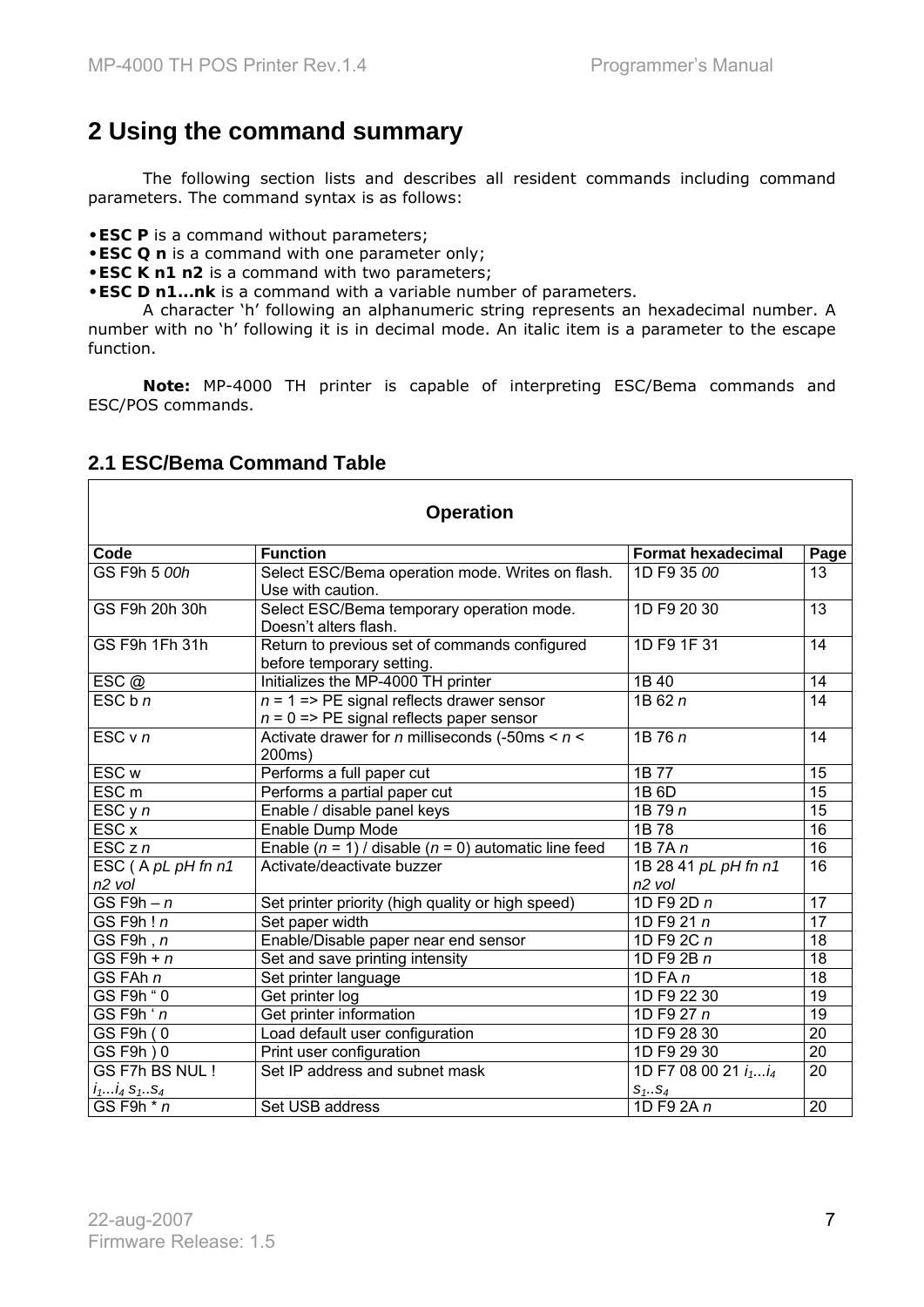#### **Vertical positioning**

| Code               | <b>Function</b>                | <b>Format hexadecimal</b> | Page |
|--------------------|--------------------------------|---------------------------|------|
| $\mathsf{ESC}$ C n | Set page size in lines         | $1B$ 43 $n$               | 21   |
| ESC c $n1 n2$      | Set page size in millimeters   | 1B 63 n1 n2               | 21   |
| ESC J $n$          | Performs a fine line feed      | 1B 4A $n$                 | 21   |
| FF                 | Feeds one page                 | 0C                        | 21   |
| LF.                | Feeds one line                 | 0A                        | 22   |
| ESC <sub>2</sub>   | Line feed of 1/6 inch          | 1B 32                     | 22   |
| ESC $3n$           | Line feed of n/144 inch        | 1B 33 $n$                 | 23   |
| ESC $f1n$          | Vertical skipping              | 1B 66 31 n                | 23   |
| ESC A n            | Feeding paper $(n * 0,375$ mm) | $1B$ 41 $n$               | 23   |

#### **Horizontal positioning**

| Code              | <b>Function</b>                                             | l Format hexadecimal | Page |
|-------------------|-------------------------------------------------------------|----------------------|------|
| ESCf0n            | Horizontal skipping                                         | l 1B 66 30 <i>n</i>  | 24   |
| $\mathsf{ESCQ}$ n | Set right margin                                            | l 1B 51 n            |      |
| ESCIn             | Set left margin                                             | 1B6Cn                | 24   |
| $ESC$ a n         | Centralize ( $n = 1$ ) or left align ( $n = 0$ ) characters | 1B61n                | 25   |

#### **Character types**

| Code             | <b>Function</b>                         | <b>Format hexadecimal</b> | Page |
|------------------|-----------------------------------------|---------------------------|------|
| $ESC - n$        | Enable / disable underlined print mode  | 1B 2D n                   | 26   |
| ESC <sub>4</sub> | Enable italic print mode                | 1B 34                     | 26   |
| ESC <sub>5</sub> | Disable italic print mode               | 1B 35                     | 26   |
| ESC <sub>E</sub> | Enable emphasized print mode            | 1B 45                     | 27   |
| ESC <sub>F</sub> | Disable emphasized print mode           | 1B 46                     | 27   |
| ESC t n          | Select code page                        | 1B 74 $n$                 | 27   |
| ESC S $n$        | Enable superscript and / or subscript   | 1B53n                     | 28   |
| ESC <sub>T</sub> | Disable superscript and subscript modes | 1B 54                     | 28   |
| ESC N $n$        | <b>Select Intensity Mode</b>            | 1B 4E $n$                 | 28   |
| ESC!n            | Select print mode                       | 1B 21 $n$                 | 29   |
| $ESC$ } n        | Enable / Disable inverted mode          | 1B 7D $n$                 | 29   |

#### **Print width, character width and height**

| Code             | <b>Function</b>                           | <b>Format hexadecimal</b> | Page |
|------------------|-------------------------------------------|---------------------------|------|
| DC <sub>2</sub>  | Disable condensed mode                    | 12                        | 30   |
| DC4              | Disable on-line expanded print            | 14                        | 30   |
| ESC d n          | Enable / Disable double height print mode | 1B 64 $n$                 | 30   |
| ESC <sub>H</sub> | Set default column per line               | 1B 48                     | 31   |
| ESC <sub>P</sub> | Set default column per line               | 1B 50                     | 31   |
| <b>ESC SI</b>    | Set condensed mode                        | 1B 0F                     | 31   |
| ESC SO           | Set on-line expanded mode                 | 1B 0E                     | 32   |
| ESC <sub>V</sub> | Set on-line double height mode            | 1B 56                     | 32   |
| ESC W $n$        | Enable / Disable expanded mode            | 1B 57 $n$                 | 32   |
| SI               | Enable condensed mode                     | 0F                        | 33   |
| $\overline{SO}$  | Enable on-line expanded mode              | 0E                        | 33   |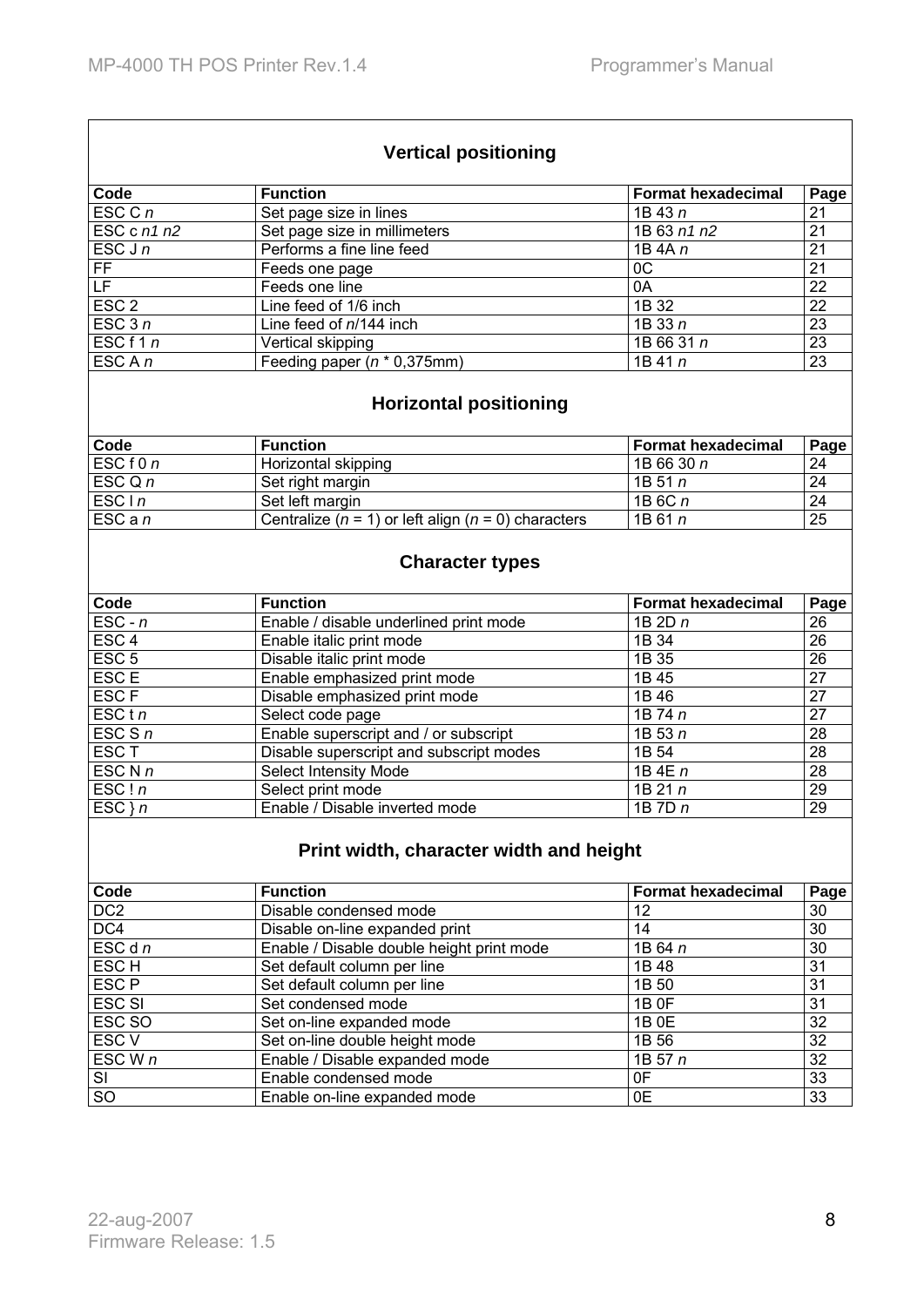$\overline{\Gamma}$ 

|                                             | <b>Bit images and graphics</b> |                                           |      |
|---------------------------------------------|--------------------------------|-------------------------------------------|------|
| Code                                        | <b>Function</b>                | <b>Format hexadecimal</b>                 | Page |
| ESC \$ n1 n2                                | Fill in blank bit columns      | 1B 24 n1 n2                               | 35   |
| ESC * ! n1 n2 b1bn                          | 24-bit graphics                | 1B 2A 21 $n1$ $n2$ $b1$ $\dots$           | 35   |
|                                             |                                | bn                                        |      |
| ESC K $n1$ $n2$ $b1$ bn                     | 8-bit graphics                 | 1B 4B n1 n2 b1  bn                        | 36   |
| FSpnm                                       | Print NV bit image             | $1C$ 70 $n m$                             | 36   |
| FS q $n$ $[x_L x_H y_L y_H$                 | Define NV bit image            | 1C 71 $n[x_L x_H y_L y_H]$                | 37   |
| $d_1d_k$ <sub>1</sub> [ $x_L x_H y_L y_H$   |                                | $d_1d_k$ <sub>1</sub> [ $x_L x_H y_L y_H$ |      |
| $d_1d_k$                                    |                                | $d_1d_k$                                  |      |
| GS/m                                        | Print downloaded bit image     | 1D 2F m                                   | 38   |
| GS * $xy \, d_{1}d_{(x \times y \times 8)}$ | Define downloaded bit image    | 1D 2A x y $d_1d_{(x \times y \times 8)}$  | 38   |
| GS v 0 $m x_L x_H y_L y_H$                  | <b>Print Raster Bitmap</b>     | 1D 76 30 $m x_L x_H y_L y_H$              | 39   |
| $d_1d_k$                                    |                                | $d_1d_k$                                  |      |

| <b>Communication</b> |                                            |                           |      |
|----------------------|--------------------------------------------|---------------------------|------|
| Code                 | <b>Function</b>                            | <b>Format hexadecimal</b> | Page |
| <b>ENQ</b>           | Serial communication status enquiry        | 05                        | 41   |
| GS <sup>o</sup> 1    | Serial / USB communication advanced status | 1D F8 31                  | 41   |
| <b>ETX</b>           | End buffer                                 | 03                        | 44   |
| <b>STX</b>           | Clear buffer                               | 02                        | 44   |
| <b>Data Control</b>  |                                            |                           |      |
| Code                 | <b>Function</b>                            | <b>Format hexadecimal</b> | Page |
| CAN                  | Cancel last line                           | 18                        | 45   |
| <b>DEL</b>           | Cancel last character                      | 7F                        | 45   |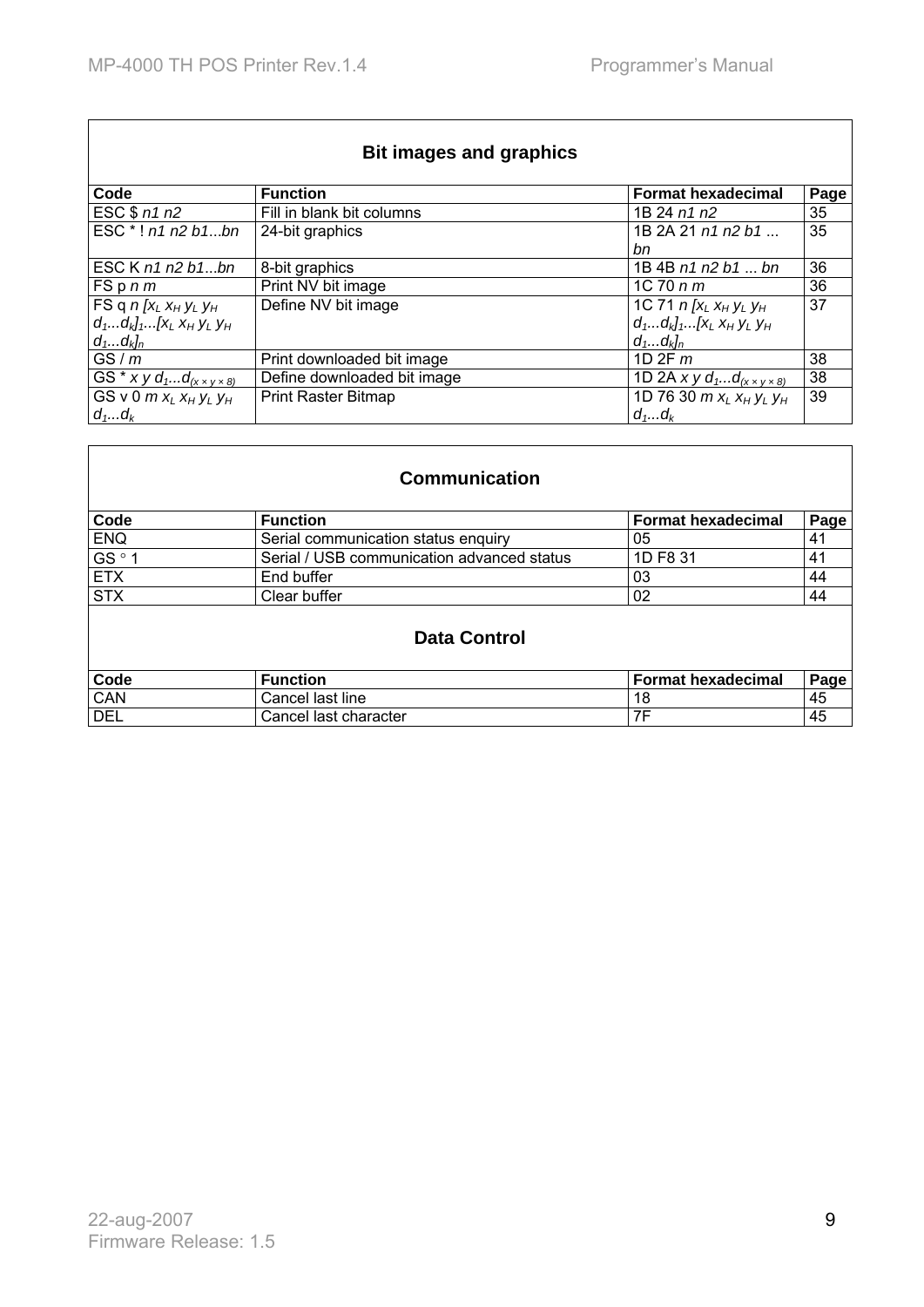| <b>Barcodes</b>                                |                                                                                            |                                      |                 |
|------------------------------------------------|--------------------------------------------------------------------------------------------|--------------------------------------|-----------------|
| Code                                           | <b>Function</b>                                                                            | <b>Format hexadecimal</b>            | Page            |
| GS <sub>h</sub> n                              | Sets the height n of the barcode generated                                                 | 1D68n                                | 46              |
| GS w n                                         | Determines the width of the barcode                                                        | 1D $77n$                             | $\overline{46}$ |
| GS H n                                         | Choose the position of the human readable<br>1D 48 $n$<br>information (HRI) of the barcode |                                      | 46              |
| GSf n                                          | Sets the font used to print the human readable<br>information (HRI)                        | 1D 66 $n$                            | 47              |
| GS k 0 $d_1d_{11}$ NUL                         | Prints an UPC-A barcode                                                                    | 1D 6B 00 $d_1d_{11}$ 00              | 47              |
| GS k 65 11 $d_1d_{11}$                         | Prints an UPC-A barcode                                                                    | $\overline{1}D$ 6B 41 0B $d_1d_{11}$ | 47              |
| GS k 1 $d_1d_6$ NUL                            | Prints an UPC-E barcode                                                                    | $\overline{1D}$ 6B 01 $d_1d_6$ 00    | 48              |
| $\overline{\text{GS}}$ k 66 6 d1d <sub>6</sub> | Prints an UPC-E barcode                                                                    | $\overline{1D}$ 6B 42 06 $d_1d_6$    | $\overline{48}$ |
| GS k 2 $d_1d_{12}$ NUL                         | Prints an EAN-13 barcode                                                                   | 1D 6B 02 $d_1d_{12}$ 00              | $\overline{48}$ |
| GS k 67 12 $d_1d_{12}$                         | Prints an EAN-13 barcode                                                                   | 1D 6B 43 0C $d_1d_{12}$              | 49              |
| GS k 3 $d_1d_7$ NUL                            | Prints an EAN-8 barcode                                                                    | $\overline{1}D$ 6B 03 $d_1d_7$ 00    | 49              |
| GS k 68 7 $d_1d_7$                             | Prints an EAN-8 barcode                                                                    | 1D 6B 44 07 $d_1d_7$                 | 49              |
| GS k 4 $d_1d_n$ NUL                            | Prints a CODE 39 barcode                                                                   | 1D 6B 04 $d_1d_n$ 00                 | $\overline{50}$ |
| $GS k 69 n d_1d_n$                             | Prints a CODE 39 barcode                                                                   | 1D 6B 45 $n d_1d_n$                  | $\overline{50}$ |
| GS k 5 $d_1d_n$ NUL                            | Prints an ITF barcode                                                                      | 1D 6B 05 $d_1d_n$ 00                 | $\overline{50}$ |
| $GS k 70 n d_1d_n$                             | Prints an ITF barcode                                                                      | 1D 6B 46 $n d_1d_n$                  | 51              |
| GS k 6 $d_1d_n$ NUL                            | Prints a CODABAR barcode                                                                   | $1D 6B 06 d_1d_n 00$                 | 51              |
| $GS K 71 n d_1d_n$                             | Prints a CODABAR barcode                                                                   | 1D 6B 47 $n d_1d_n$                  | $\overline{51}$ |
| GS k 72 $d_1d_n$                               | Prints a CODE 93 barcode                                                                   | 1D 6B 48 n $d_1d_n$                  | 52              |
| GS k 73 n $d_1d_n$                             | Prints a CODE 128 barcode                                                                  | 1D 6B 49 n $d_1d_n$                  | $\overline{52}$ |
| GS k 128 n1 n2 n <sub>3</sub> n <sub>4</sub>   | Prints a PDF-417 barcode                                                                   | 1D 6B 80 $n_1 n_2 n_3 n_4 n_5$       | $\overline{53}$ |
| $n_5 n_6 d1d_n$                                |                                                                                            | $n_6$ d1d <sub>n</sub>               |                 |
| GS k 21 $d_1d_9$ NUL                           | Prints an ISBN barcode                                                                     | 1D 6B 15 $d_1d_9$ 00                 | $\overline{53}$ |
| GS k 22 $d_1d_n$ NUL                           | Prints a MSI barcode<br>$\overline{1D}$ 6B 16 $d_1d_n$ 00                                  |                                      | $\overline{54}$ |
| GS k 130 n $d_1d_n$                            | 1D 6B 82 n $d_1d_n$<br>Prints a MSI barcode                                                |                                      | 54              |
| $\overline{GS}$ k 23 $d_1d_n$ NUL              | Prints a PLESSEY barcode                                                                   | 1D 6B 17 $d_1d_n$ 00                 | 54              |
| $GS$ k 131 n $d_1d_n$                          | Prints a PLESSEY barcode                                                                   | 1D 6B 83 $n d_1d_n$                  | $\overline{55}$ |
| $\overline{GS}$ k 132 $n_1 n_2$                | Programs barcode's left margin                                                             | 1D 6B 84 $n_1 n_2$                   | 55              |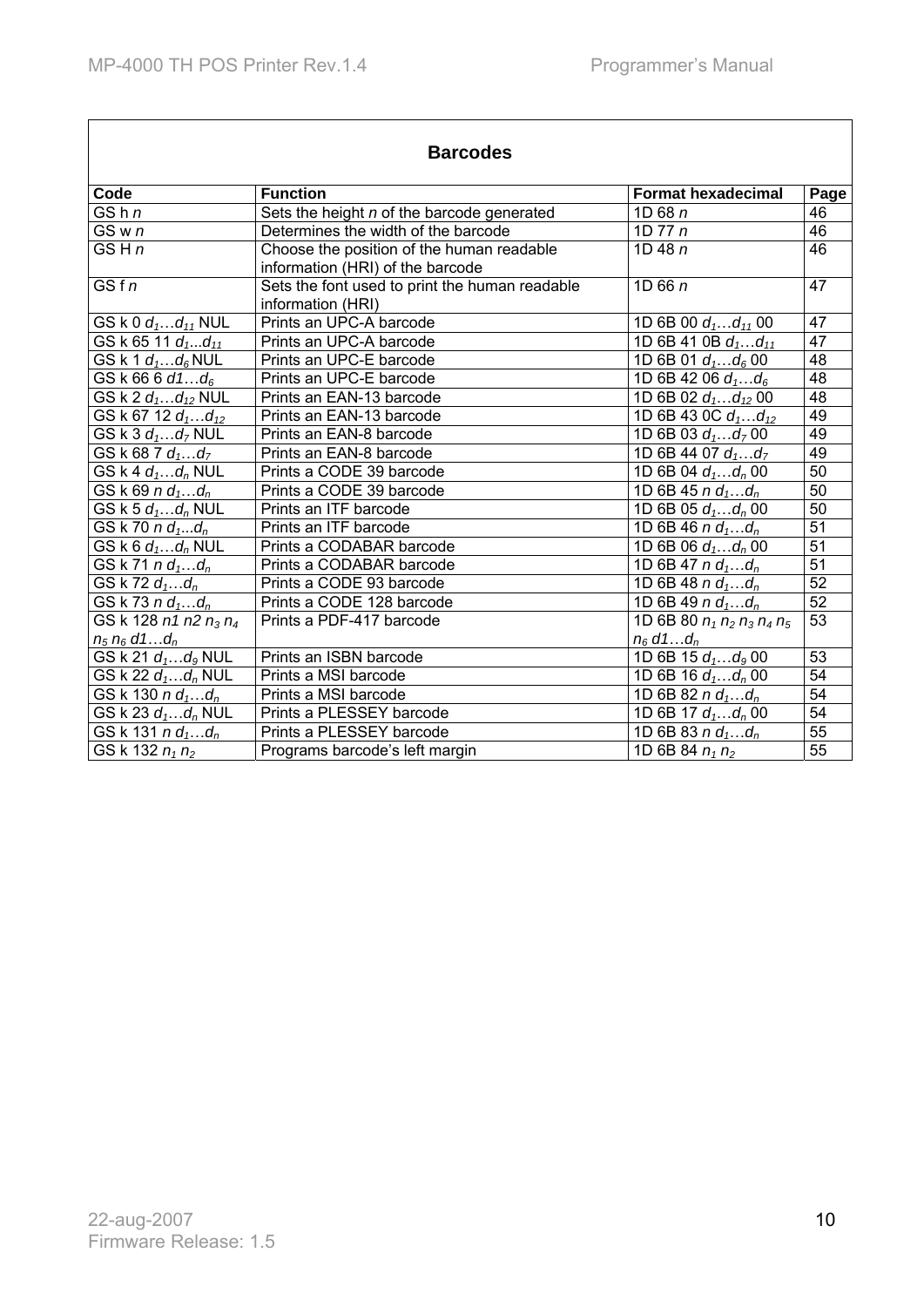F

#### **2.2 ESC/POS Command Table**

| <b>Operation</b>                          |                                                                                     |                                                 |                 |  |  |
|-------------------------------------------|-------------------------------------------------------------------------------------|-------------------------------------------------|-----------------|--|--|
| Code                                      | <b>Function</b>                                                                     | <b>Format hexadecimal</b>                       | Page            |  |  |
| GS F9h 5 01h                              | Select ESC/POS operation mode. Writes on flash.<br>1D F9 35 01<br>Use with caution. |                                                 | 56              |  |  |
| GS F9h 20h 31h                            | Select ESC/POS temporary operation mode.<br>Doesn't alters flash.                   | 1D F9 20 31                                     | 56              |  |  |
| GS F9h 1Fh 31h                            | Return to previous set of commands configured<br>before temporary setting.          | 1D F9 1F 31                                     | 57              |  |  |
| $\textsf{ESC} = \overline{n}$             | Select peripheral device                                                            | 1B3Dn                                           | 57              |  |  |
| $\mathsf{ESC}$ @                          | Initialize printer                                                                  | 1B 40                                           | $\overline{57}$ |  |  |
| ESC $c3n$                                 | Select paper sensor(s) to output paper-end signals                                  | 1B 63 33 n                                      | 58              |  |  |
| ESC c 4 n                                 | Select paper sensor(s) to stop printing                                             | 1B 63 34 n                                      | 58              |  |  |
| ESC $c$ 5 $n$                             | Enable/disable panel buttons                                                        | 1B 63 35 n                                      | 59              |  |  |
| ESC $p \, m \, t_1 \, t_2$                | General pulse                                                                       | 1B 70 $m t_1 t_2$                               | 59              |  |  |
| GS(Ap <sub>L</sub> p <sub>H</sub> n m)    | Execute test print                                                                  | 1D 28 41 <i>p<sub>L</sub> p<sub>H</sub> n m</i> | 60              |  |  |
| DLE DC4 $n m t$                           | Generate pulse at real-time                                                         | 10 14 $n m t$                                   | 60              |  |  |
| GS V m (n)                                | Select cut mode and cut paper                                                       | 1D 56 $m(n)$                                    | 61              |  |  |
| $\mathsf{ESC}$ (A pL pH fn n c<br>t1 $t2$ | Activate buzzer                                                                     | 1B 28 41 pL pH fn n c<br>t1t2                   | 61              |  |  |
|                                           | <b>Vertical positioning</b>                                                         |                                                 |                 |  |  |
| Code                                      | <b>Function</b>                                                                     | <b>Format hexadecimal</b>                       | Page            |  |  |
| LF                                        | Print and line feed                                                                 | 0A                                              | 62              |  |  |
| FF                                        | Print and return to standard mode                                                   | OC                                              | 62              |  |  |
| <b>CR</b>                                 | Print and carriage return                                                           | 0D                                              | 62              |  |  |
| ESC $$nL nH$                              | Set absolute print position                                                         | 1B 24 $n_L n_H$                                 | 63              |  |  |
| ESC <sub>2</sub>                          | Select default line spacing                                                         | 1B 32                                           | 63              |  |  |
| ESC $3n$                                  | Set line spacing                                                                    | 1B 33 n                                         | 63              |  |  |
| ESC \ $n_L n_H$                           | Set relative print position                                                         | 1B 5C $n_l$ $n_H$                               | 63              |  |  |
| ESC d n                                   | $\overline{\text{Print}}$ and feed <i>n</i> lines                                   | 1B 64 n                                         | 64              |  |  |
|                                           | <b>Horizontal positioning</b>                                                       |                                                 |                 |  |  |
| Code                                      | <b>Function</b>                                                                     | <b>Format hexadecimal</b>                       | Page            |  |  |
| HT                                        | Horizontal tab                                                                      | 09                                              | 65              |  |  |
| ESC SP $n$                                | Set right-side character spacing                                                    | 1B20n                                           | 65              |  |  |
| ESC D $n1n_K$ NUL                         | Set horizontal tab positions                                                        | 1B 44 n1nk 00                                   | 65              |  |  |
| $ESC$ a $n$                               | Select justification                                                                | 1B61n                                           | 66              |  |  |
| GS L $n_L n_H$                            | Set left margin                                                                     | 1D 4C $n_l$ $n_H$                               | 66              |  |  |
| <b>Character types</b>                    |                                                                                     |                                                 |                 |  |  |
| Code                                      | <b>Function</b>                                                                     | <b>Format hexadecimal</b>                       | Page            |  |  |
| $\textsf{ESC}-n$                          | Turn underline mode on/off                                                          | 1B 2D n                                         | 67              |  |  |
| ESC E $n$                                 | Turn emphasized mode on/off                                                         | 1B45n                                           | 67              |  |  |
| ESC M $n$                                 | Select character font                                                               | 1B 4D $n$                                       | 67              |  |  |
| GS <sub>B</sub>                           | Activate/deactivate black/white reverse printing                                    | 1D 42 $n$                                       | 68              |  |  |
| $\overline{E}SC$ R n                      | Select an international character set                                               | 1B52n                                           | 68              |  |  |
| ESC t n                                   | Select character code table                                                         | 1B 74 n                                         | 68              |  |  |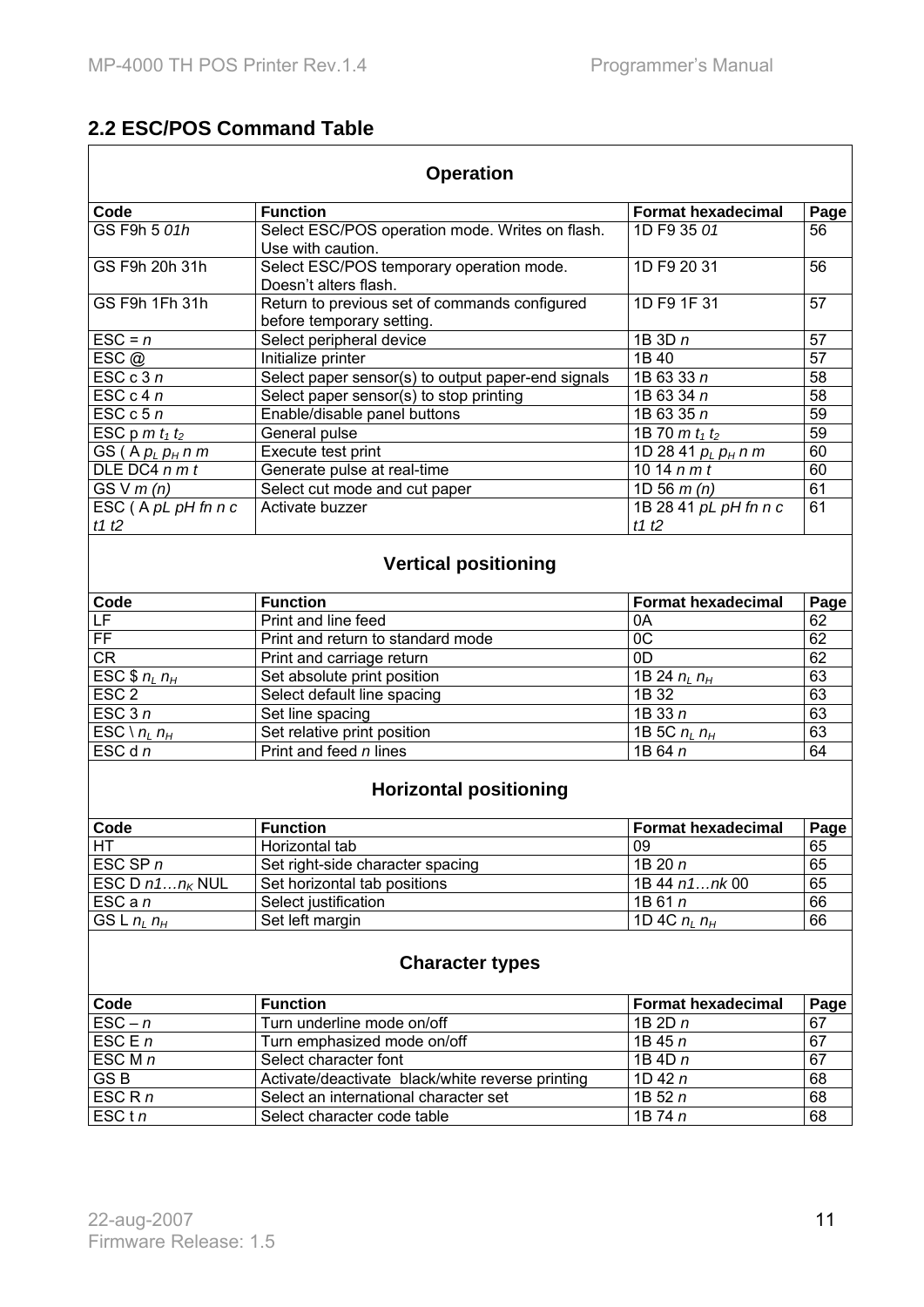$\overline{\phantom{a}}$ 

| <b>Communication</b>                         |                                                          |                                            |                 |  |
|----------------------------------------------|----------------------------------------------------------|--------------------------------------------|-----------------|--|
| Code                                         | <b>Function</b>                                          | <b>Format hexadecimal</b>                  | Page            |  |
| DLE EOT n                                    | Real-time status transmission                            | 10 04 $n$                                  | 69              |  |
| DLE ENQ n                                    | Real-time request to printer                             | 10 05 $n$                                  | $\overline{70}$ |  |
| GSIn                                         | Transmit printer ID                                      | 1D 49 $n$                                  | $\overline{71}$ |  |
| GSa n                                        | Enable/disable Automatic Status Back (ASB)               | 1D61n                                      | $\overline{72}$ |  |
| GSr n                                        | <b>Transmit status</b>                                   | 1D $72n$                                   | $\overline{73}$ |  |
|                                              | <b>Data Control</b>                                      |                                            |                 |  |
| Code                                         | <b>Function</b>                                          | <b>Format hexadecimal</b>                  | Page            |  |
| CAN                                          | Cancel print data                                        | 18                                         | 75              |  |
|                                              | <b>Barcodes</b>                                          |                                            |                 |  |
| Code                                         | <b>Function</b>                                          | <b>Format hexadecimal</b>                  | Page            |  |
| GS <sub>h</sub> n                            | Set bar code height                                      | 1D68n                                      | 46              |  |
| $\overline{\text{GS}}$ w n                   | Set bar code width                                       | 1D $77n$                                   | 46              |  |
| GSHn                                         | Select printing position of HRI characters               | 1D 48 $n$                                  | 46              |  |
| GSf n                                        | Select font for HRI characters                           | 1D 66 $n$                                  | 47              |  |
| GS $k0$ d1d1, NUL                            | Prints an UPC-A barcode                                  | $\overline{1D}$ 6B 00 d1d1 <sub>1</sub> 00 | 47              |  |
| GS k 65 11 d1d11                             | Prints an UPC-A barcode                                  | 1D 6B 41 0B $d1d1_1$                       | 47              |  |
| $\overline{GS}$ k 1 d1d <sub>6</sub> NUL     | Prints an UPC-E barcode                                  | $1D$ 6B 01 $d1d_6$ 00                      | 48              |  |
| GS k 66 6 d1d <sub>6</sub>                   | Prints an UPC-E barcode                                  | $\overline{1D}$ 6B 42 06 d1d <sub>6</sub>  | $\overline{48}$ |  |
| GS k 2 d1d12 NUL                             | Prints an EAN-13 barcode                                 | $\overline{1D}$ 6B 02 d1d1 <sub>2</sub> 00 | $\overline{48}$ |  |
| GS k 67 12 d1d12                             | Prints an EAN-13 barcode                                 | 1D 6B 43 0C $d1d1_2$                       | 49              |  |
| GS k 3 d1d <sub>7</sub> NUL                  | Prints an EAN-8 barcode                                  | 1D 6B 03 $d1d_7$ 00                        | 49              |  |
| GS k 68 7 d1d <sub>7</sub>                   | Prints an EAN-8 barcode                                  | $\overline{1D}$ 6B 44 07 d1d <sub>7</sub>  | 49              |  |
| GS k 4 $d1d_n$ NUL                           | Prints a CODE 39 barcode                                 | $1D$ 6B 04 $d1d_n$ 00                      | $\overline{50}$ |  |
| GS $k$ 69 $n$ d1 $d_n$                       | Prints a CODE 39 barcode                                 | $1D6B45n d1d_n$                            | $\overline{50}$ |  |
| GS k 5 d1d <sub>n</sub> NULL                 | Prints an ITF barcode                                    | $\overline{1D}$ 6B 05 d1d <sub>n</sub> 00  | 50              |  |
| GS k 70 n d1dn                               | Prints an ITF barcode                                    | 1D 6B 46 $n d1d_n$                         | $\overline{51}$ |  |
| $GS k 6 d1d_n NULL$                          | Prints a CODABAR barcode                                 | $\overline{1D}$ 6B 06 d1d <sub>n</sub> 00  | $\overline{51}$ |  |
| GS k 71 $n$ d1 $d_n$                         | Prints a CODABAR barcode                                 | 1D 6B 47 $n d1d_n$                         | 51              |  |
| GS k 72 d1 $d_n$                             | Prints a CODE 93 barcode<br>1D 6B 48 $n d1d_n$           |                                            | 52              |  |
| GS K 73 n d1d <sub>n</sub>                   | Prints a CODE 128 barcode<br>1D 6B 49 $n d1 d_n$         |                                            | 52              |  |
| GS k 128 n1 n2 n <sub>3</sub> n <sub>4</sub> | Prints a PDF-417 barcode<br>1D 6B 80 n1 n2 $n_3 n_4 n_5$ |                                            | 53              |  |
| $n_5 n_6 d1d_n$                              |                                                          | $n_6$ d1d <sub>n</sub>                     |                 |  |
| GS k 21 d1d <sub>9</sub> NULL                | 1D 6B 15 d1d <sub>9</sub> 00<br>Prints an ISBN barcode   |                                            | 53              |  |
| GS k 22 $d1d_n$ NUL                          | Prints a MSI barcode<br>1D 6B 16 $d1d_n$ 00              |                                            | 54              |  |
| GS k 130 n d1d <sub>n</sub>                  | Prints a MSI barcode                                     | 1D 6B 82 n d1 $d_n$                        | 54              |  |
| GS k 23 $d1d_n$ NUL                          | Prints a PLESSEY barcode<br>1D 6B 17 $d1d_n$ 00          |                                            |                 |  |
| GS k 131 n d1 $d_n$                          | Prints a PLESSEY barcode<br>1D 6B 83 n d1 $d_n$          |                                            |                 |  |
| GS k 132 n1 n2                               | Programs barcode's left margin<br>1D 6B 84 n1 n2         |                                            |                 |  |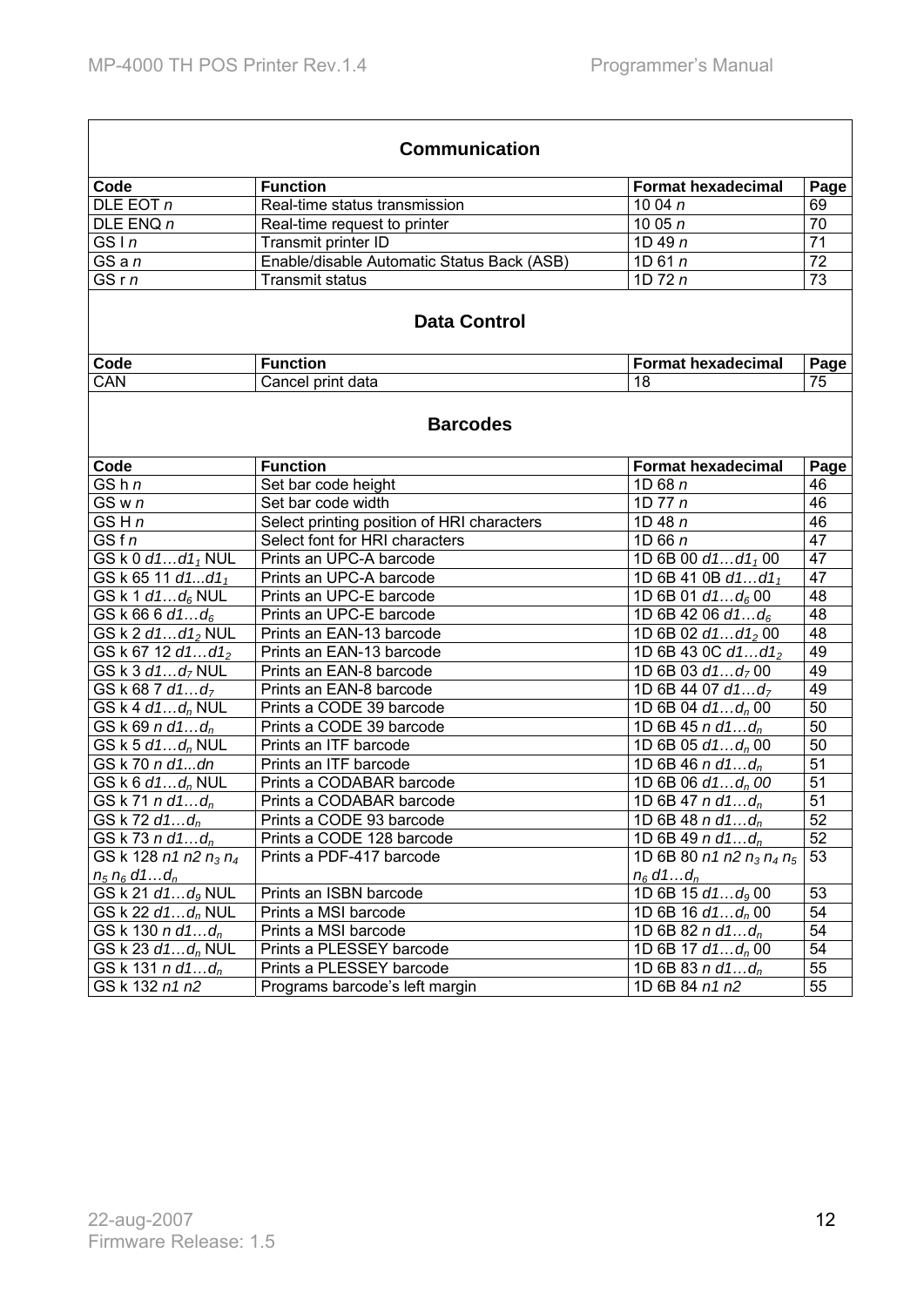| <b>Bit images and graphics</b>            |                             |                                           |      |
|-------------------------------------------|-----------------------------|-------------------------------------------|------|
| Code                                      | <b>Function</b>             | <b>Format hexadecimal</b>                 | Page |
| $ESC * ! n1 n2 b1bn$                      | 24-bit graphics             | 1B 2A 21 n1 n2 b1                         | 35   |
|                                           |                             | bn                                        |      |
| FSpnm                                     | Print NV bit image          | $1C$ 70 $n m$                             | 36   |
| FS q $n$ $[x_L x_H y_L y_H$               | Define NV bit image         | $\overline{1}C$ 71 n [ $x_L x_H y_L y_H$  | 37   |
| $d_1d_k$ <sub>1</sub> [ $x_L x_H y_L y_H$ |                             | $d_1d_k$ <sub>1</sub> [ $x_L x_H y_L y_H$ |      |
| $d_1d_k$                                  |                             | $d_1d_k$                                  |      |
| GS/m                                      | Print downloaded bit image  | 1D $2F$ $m$                               | 38   |
| GS * x y $d_1d_{(x \times y \times 8)}$   | Define downloaded bit image | 1D 2A x y $d_1d_{(x \times y \times 8)}$  | 38   |
| GS v 0 $m x_L x_H y_L y_H$                | <b>Print Raster Bitmap</b>  | 1D 76 30 $m x_L x_H y_L y_H$              | 39   |
| $d_1d_k$                                  |                             | $d_1d_k$                                  |      |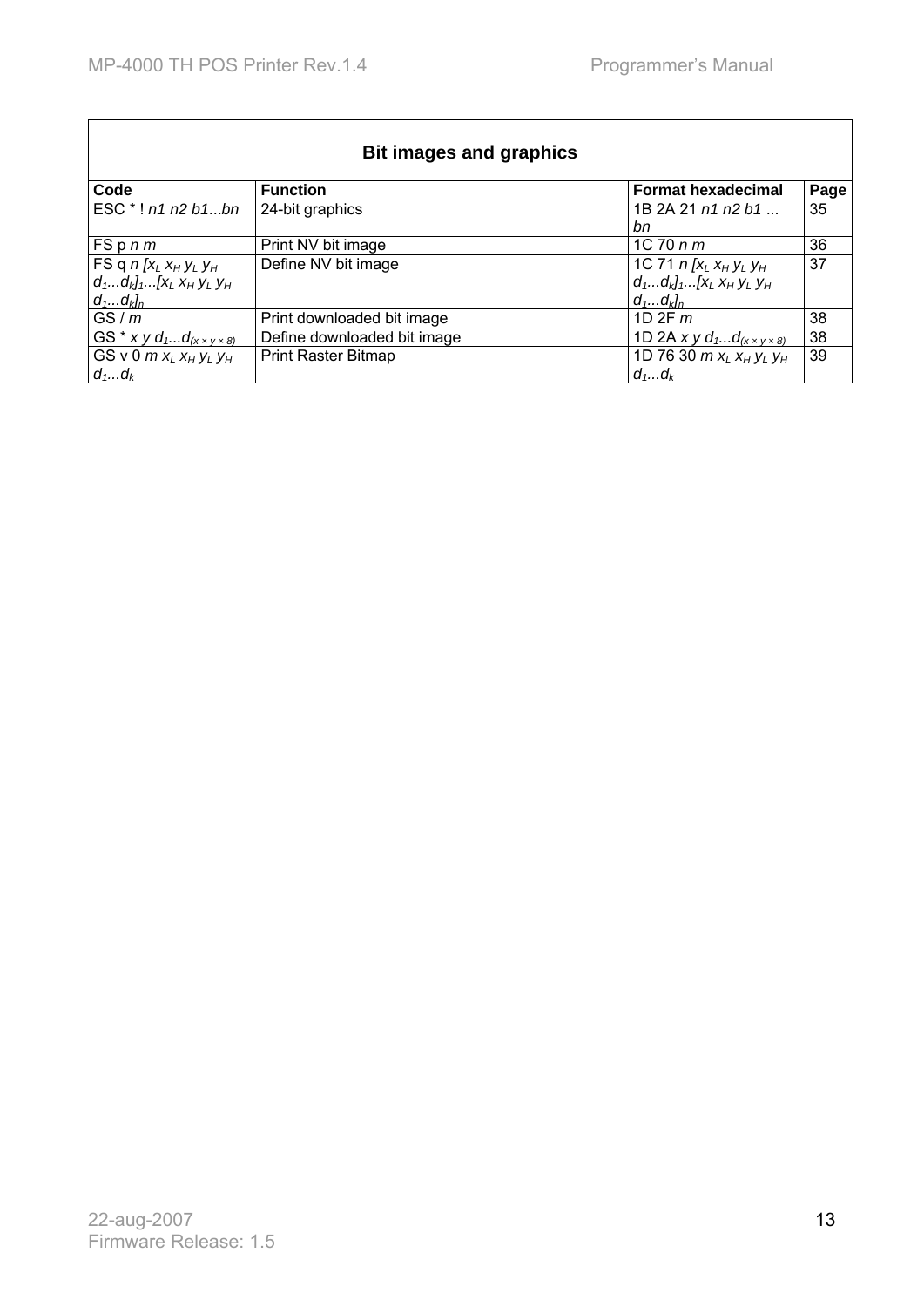# **3. ESC/Bema Commands**

#### **3.1 Operation Commands**

 The following section details each of the commands presented in the Command Table, ESC/Bema section.

# **GS F9h 5 00h**

| [Function]  | Select ESC/Bema operation mode. |              |
|-------------|---------------------------------|--------------|
| [Format]    | ASCII                           | GS F9h 5 00h |
| Hexadecimal | 1D F9 35 00                     |              |
| Decimal     | 29 249 53 0                     |              |

[Description] Tells printer to interpret ESC/Bema commands from now.

[Notes] • This command saves data on printer flash memory and therefore is slow, which may affect printer performance and funcionality if mixed with other faster commands. **Please, use with caution**.

● When ESC/Bema mode is enabled and a DB25 serial interface is connected, the printer will automatically change its flow control to RTS/CTS.

# **GS F9h 20h 30h**

[Function] Select ESC/Bema temporary operation mode.

| [Format]<br>Hexadecimal<br>Decimal | ASCII<br>1D F9 20 30<br>29 249 32 48 | GS F9h 20h 30h                                         |
|------------------------------------|--------------------------------------|--------------------------------------------------------|
| [Description]                      |                                      | Tells printer to interpret ESC/Bema commands from now. |
| [Notes]                            |                                      | • This command doesn't writes anything on flash memor  |

[Notes] ● This command doesn't writes anything on flash memory, so it can be used anyway.

● When ESC/Bema mode is enabled and a DB25 serial interface is connected, the printer will automatically change its flow control to RTS/CTS.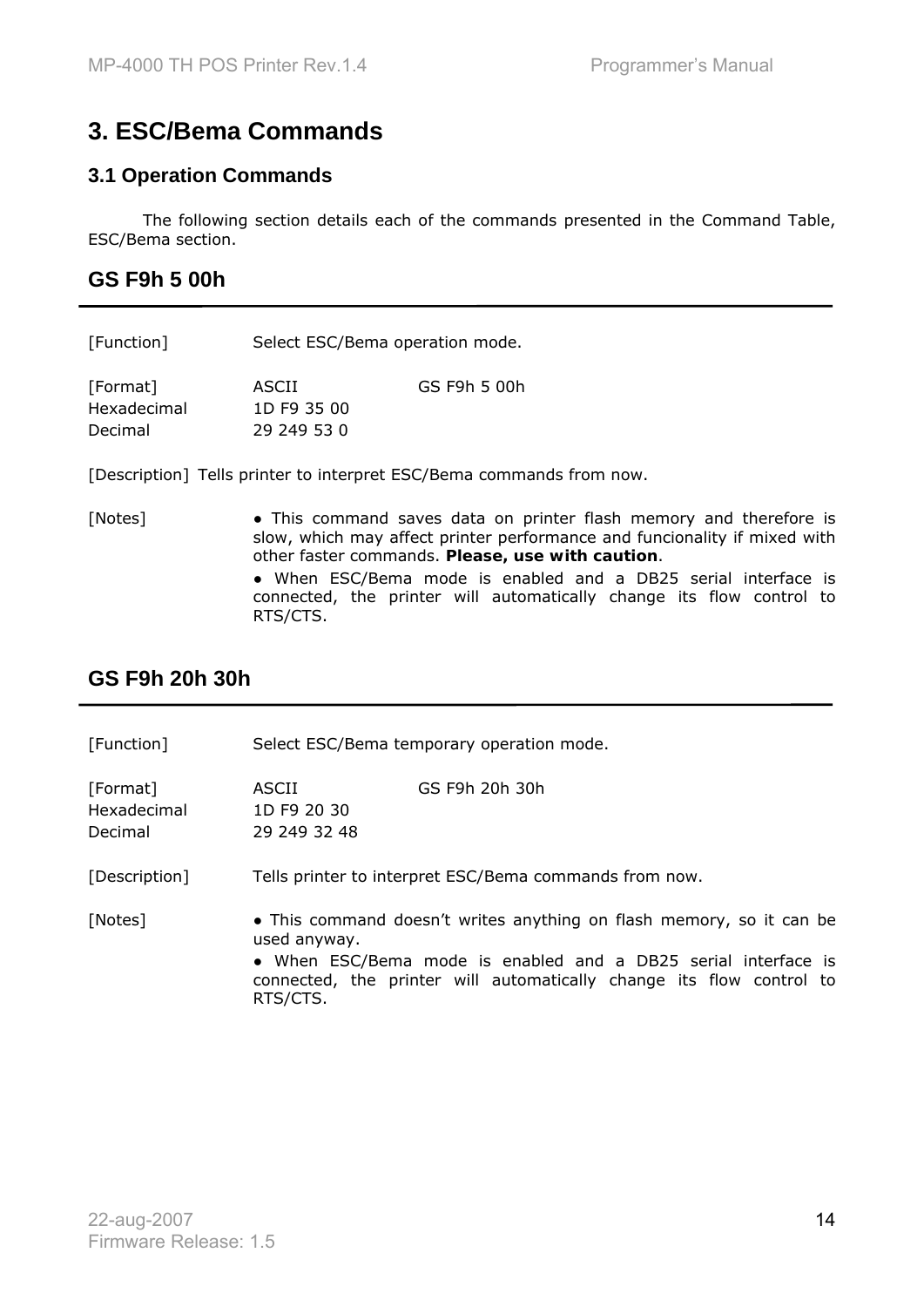# **GS F9h 1Fh 31h**

| [Function]                         | Return to previous set of commands configured before temporary setting.                                                        |
|------------------------------------|--------------------------------------------------------------------------------------------------------------------------------|
| [Format]<br>Hexadecimal<br>Decimal | <b>ASCII</b><br>GS F9h 1Fh 31h<br>1D F9 1F 31<br>29 249 31 49                                                                  |
| [Description]                      | Tells printer to interpret the command set that was configured before an<br>temporary set has been done.                       |
| ESC @                              |                                                                                                                                |
| [Function]                         | Initializes the MP-4000 TH printer.                                                                                            |
| [Format]<br>Hexadecimal<br>Decimal | <b>ASCII</b><br>ESC @<br>1B 40<br>27 64                                                                                        |
| [Description]                      | All settings, including character font, line spacing, left margin, right<br>margin, intensity and inverted mode are canceled.  |
| ESC b n                            |                                                                                                                                |
| [Function]                         | Select sensor to signalize.                                                                                                    |
|                                    |                                                                                                                                |
| [Format]<br>Hexadecimal<br>Decimal | ESC b n<br><b>ASCII</b><br>1B 62 n<br>27 98                                                                                    |
| [Range]<br>[Default]               | $n = 0, 1, 48, 49$<br>$n = 0$                                                                                                  |
| [Description]                      | $n = 48$ ), PE signal reflects paper sensor.                                                                                   |
| [Notes]                            | When $n = 1$ (or $n = 49$ ), PE signal reflects drawer sensor. When $n = 0$ (or<br>PE is a signal from the parallel interface. |
| ESC v n                            |                                                                                                                                |

[Function] Activate drawer.

| [Format]    | ASCII    | ESC v n |
|-------------|----------|---------|
| Hexadecimal | 1B 76 n  |         |
| Decimal     | 27 118 n |         |

[Description] Activate drawer pin for n milliseconds (-50ms < n < 200ms).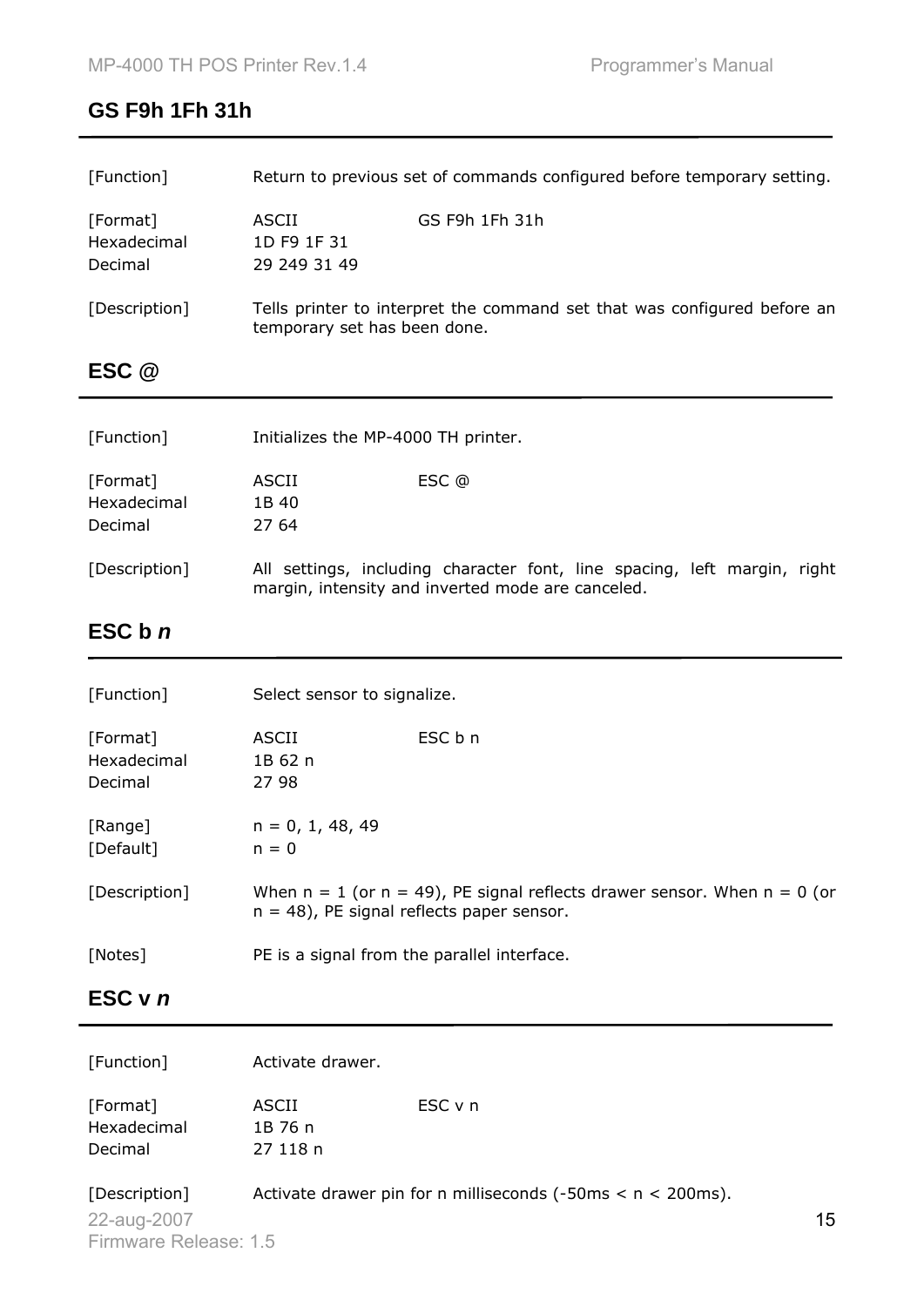# **ESC w**

| [Function]                         | Performs a full paper cut.                                                                                                                                                                                                                                   |
|------------------------------------|--------------------------------------------------------------------------------------------------------------------------------------------------------------------------------------------------------------------------------------------------------------|
| [Format]<br>Hexadecimal<br>Decimal | ESC w<br>ASCII<br>1B 77<br>27 119                                                                                                                                                                                                                            |
| [Description]                      | This command operates the auto cutter, performing a full cut in the<br>paper.                                                                                                                                                                                |
| [Notes]                            | When presenter is activated there is a minimum receipt size (roughly 3.3)<br>inches) to avoid paper jam inside the presenter. If the receipt size is less<br>than the minimum, the full cut command will automatically add line feeds<br>to perform the cut. |
| ESC m                              |                                                                                                                                                                                                                                                              |

| [Function]                         | Performs a partial paper cut.                                                    |
|------------------------------------|----------------------------------------------------------------------------------|
| [Format]<br>Hexadecimal<br>Decimal | ASCII<br>ESC m<br>1B 6D<br>27 109                                                |
| [Description]                      | This command operates the auto cutter, performing a partial cut in the<br>paper. |
| [Notes]                            | This command is available only if presenter is not activated.                    |

# **ESC y** *n*

| [Function]                         | Enable / disable panel keys.                                                                                                                                                     |
|------------------------------------|----------------------------------------------------------------------------------------------------------------------------------------------------------------------------------|
| [Format]<br>Hexadecimal<br>Decimal | ASCII<br>ESC y n<br>1B 79 n<br>27121n                                                                                                                                            |
| [Range]<br>[Default]               | $n = 0,1$<br>$n = 1$                                                                                                                                                             |
| [Description]                      | Enables or disables the panel key.<br>$\checkmark$ When n is 0 (00h or 30h), the panel key is disabled.<br>$\checkmark$ When n is 1 (01h or 31h), the panel key is enabled.<br>✓ |
| [Notes]                            | When the panel key is disabled, no button on the panel is usable.                                                                                                                |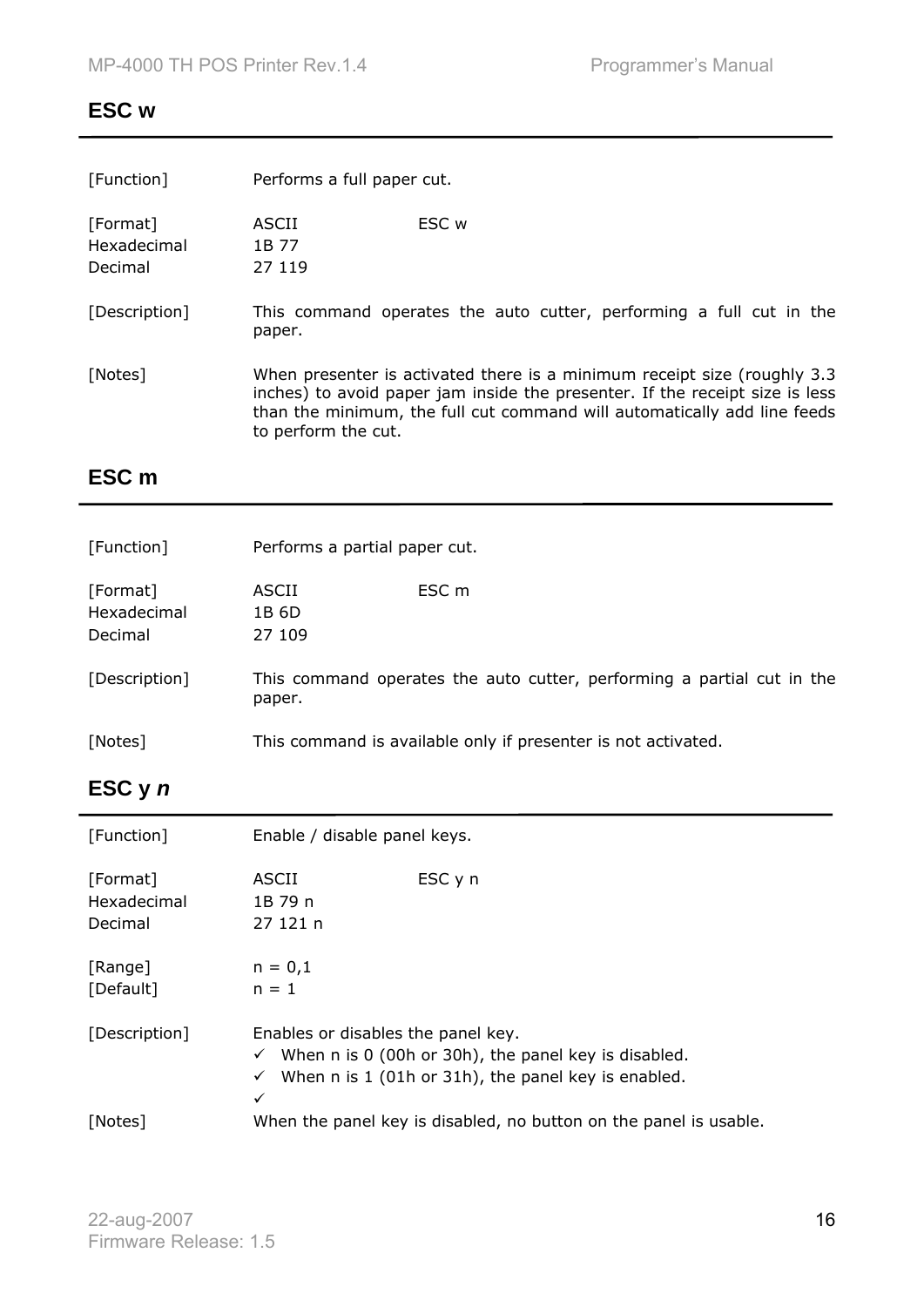#### **ESC x**

| Enable Dump Mode.                                                               |                                                                      |  |
|---------------------------------------------------------------------------------|----------------------------------------------------------------------|--|
| <b>ASCII</b>                                                                    | ESC x                                                                |  |
| Hexadecimal                                                                     | 1B 78                                                                |  |
| Decimal                                                                         | 27 120                                                               |  |
| Enables dump mode. In this mode advanced users and programmers<br>[Description] |                                                                      |  |
|                                                                                 | can identify communication problems between the host and the printer |  |
| or check if a certain programmed data is correctly being sent to the            |                                                                      |  |
| printer, thus being a debugging tool.                                           |                                                                      |  |
| The dump mode is disabled just resetting the printer.                           |                                                                      |  |
|                                                                                 |                                                                      |  |

# **ESC z** *n*

| [Function]    | Enable / disable automatic line feed.                                                    |                                                                                   |
|---------------|------------------------------------------------------------------------------------------|-----------------------------------------------------------------------------------|
| [Format]      | <b>ASCII</b>                                                                             | $\mathsf{ESCz}\,n$                                                                |
|               | Hexadecimal                                                                              | 1B 7A n                                                                           |
|               | Decimal                                                                                  | 27122n                                                                            |
| [Description] | Enables automatic line feed.                                                             |                                                                                   |
|               |                                                                                          | $\checkmark$ When <i>n</i> is 1 (01h or 31h), the automatic line feed is enabled. |
|               |                                                                                          | $\checkmark$ When n is 0 (00h or 30h), the automatic line feed is disabled.       |
| [Notes]       | If automatic line feed is enabled, the printer will perform a LF if a CR is<br>received. |                                                                                   |
|               |                                                                                          |                                                                                   |

# **ESC** ( A  $p_L p_H$  fn  $n_1 n_2$  vol

| [Function]    | Activate/deactivate buzzer.                                               |                                     |
|---------------|---------------------------------------------------------------------------|-------------------------------------|
| [Format]      | <b>ASCII</b>                                                              | ESC (A $p_L p_H$ fn $n_1 n_2$ vol   |
|               | Hexadecimal                                                               | 1B 28 41 $p_L p_H$ fn $n_1 n_2$ vol |
|               | Decimal                                                                   | 27 40 65 $p_L p_H$ fn $n_1 n_2$ vol |
| [Description] | Activate or deactivate printer buzzer.                                    |                                     |
|               | $(p_L + p_H \times 256) = 4$ , i.e., $p_L$ must be 4 and $p_H$ must be 0. |                                     |
|               | $fn = 1$ , 31h – activate buzzer                                          |                                     |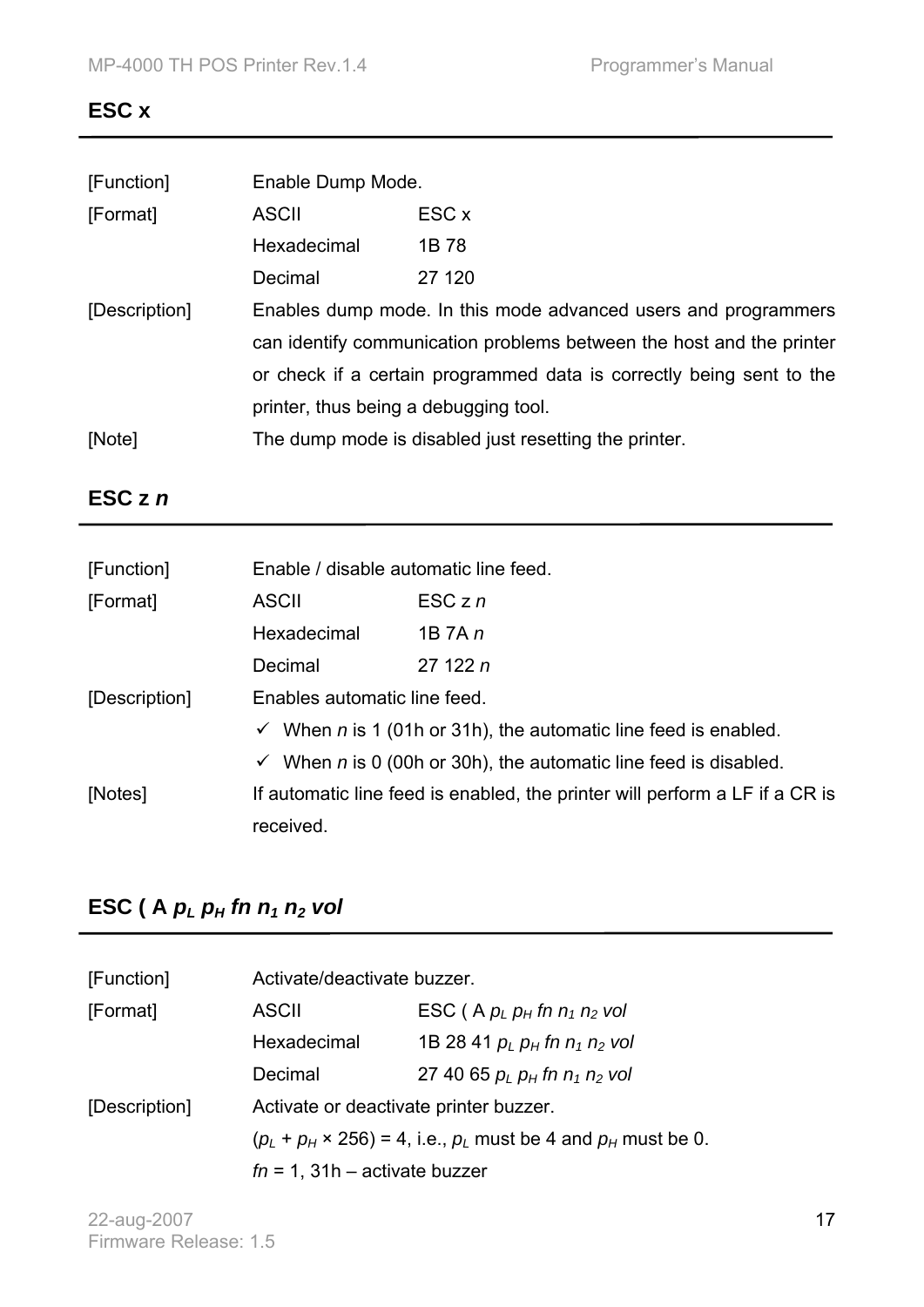*fn* = 0, 30h – deactivate buzzer  $n = (n_1 + n_2 \times 256) -$  time in milliseconds *vol* = 0, 30h – low volume *vol* = 1, 31h – high volume

# **GS F9h -** *n*

| [Function]    | Set printer priority.        |                                                     |  |
|---------------|------------------------------|-----------------------------------------------------|--|
| [Format]      | <b>ASCII</b>                 | GS F9h - $n$                                        |  |
|               | Hexadecimal                  | 1D F9 2D $n$                                        |  |
|               | Decimal                      | 29 249 45 n                                         |  |
| [Description] |                              | Set printer priority to high quality or high speed. |  |
|               | $n = 1$ , 31h – high quality |                                                     |  |
|               | $n = 0$ , 30h – high speed   |                                                     |  |

#### **GS F9h !** *n*

| [Function]    | Set paper width. |                                                      |
|---------------|------------------|------------------------------------------------------|
| [Format]      | <b>ASCII</b>     | GS F9h! $n$                                          |
|               | Hexadecimal      | 1D F9 21 $n$                                         |
|               | Decimal          | 29 249 33 $n$                                        |
| [Description] |                  | Set printer paper width as shown on following table: |

| n   | paper width (mm) | printing width (mm) |
|-----|------------------|---------------------|
| 00h | 58               | 48                  |
| 01h | 76               | 72                  |
| 02h | 80               | 72                  |
| 03h | 80               | 76                  |
| 04h | 82.5             | 72                  |
| 05h | 82.5             | 76                  |
| 06h | 82.5             | 80                  |
| 07h | 76               | 64                  |
| 08h | 80               | 64                  |
| 09h | 82.5             | 64                  |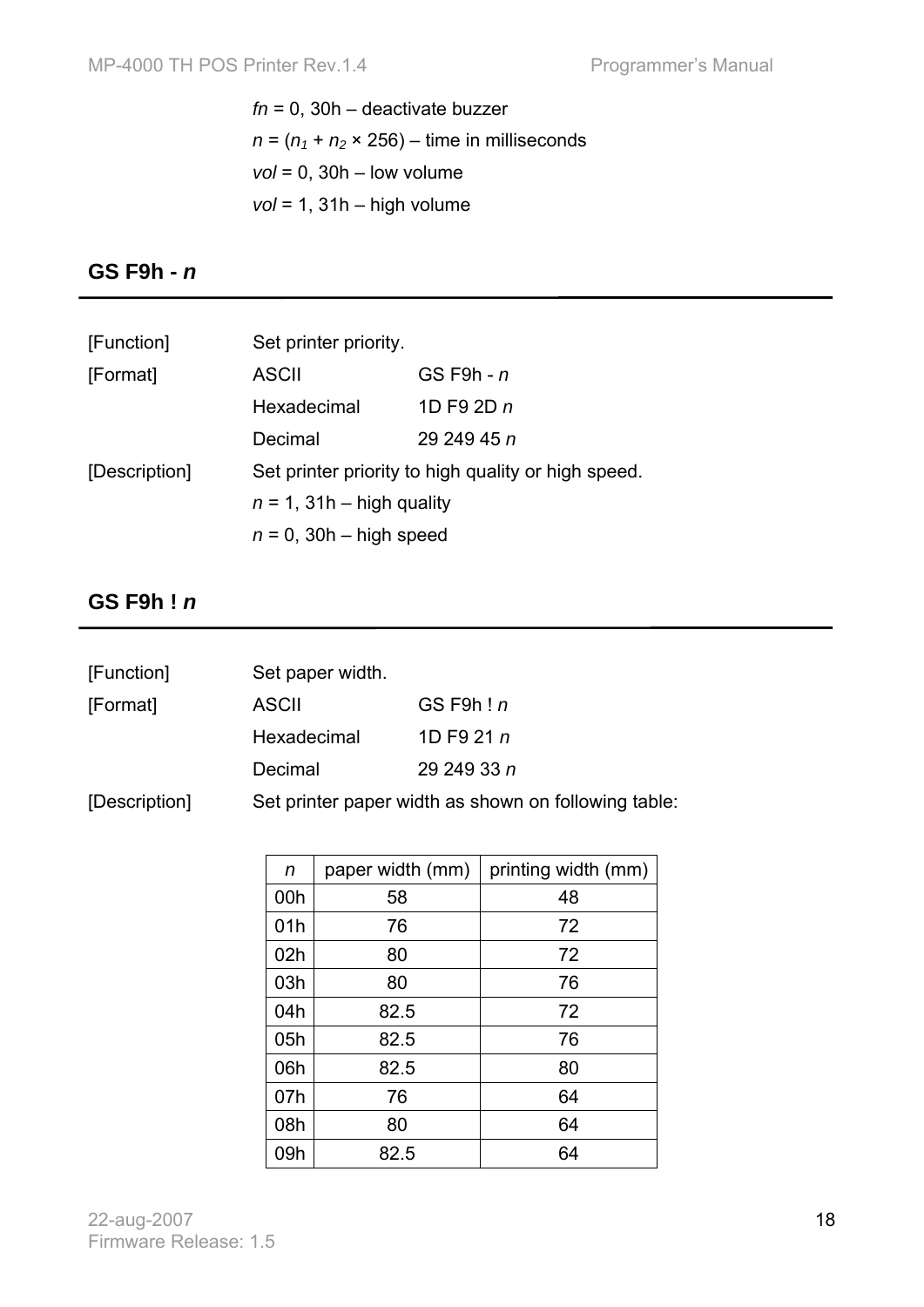[Description] This command has no effect when ESC/POS mode is enabled. ESC/POS mode fixes paper/printing width to 80 mm / 76 mm.

# **GS F9h ,** *n*

| [Function]    | Enable/disable paper near end sensor.           |              |  |
|---------------|-------------------------------------------------|--------------|--|
| [Format]      | <b>ASCII</b>                                    | GSF9h, n     |  |
|               | Hexadecimal                                     | 1D F9 2C $n$ |  |
|               | Decimal                                         | 29 249 44 n  |  |
| [Description] | Enable or disable paper near end sensor (PNES). |              |  |
|               | $n = 1$ , 31h – enable PNES                     |              |  |
|               | $n = 0$ , 30h - disable PNES                    |              |  |

#### **GS F9h +** *n*

| [Function]                                                        |              | Set and save printing intensity.                                 |  |
|-------------------------------------------------------------------|--------------|------------------------------------------------------------------|--|
| [Format]                                                          | <b>ASCII</b> | GS F9h + $n$                                                     |  |
|                                                                   | Hexadecimal  | 1D F9 2B $n$                                                     |  |
|                                                                   | Decimal      | 29 249 43 $n$                                                    |  |
| Set and save printing intensity on flash memory.<br>[Description] |              |                                                                  |  |
|                                                                   |              | n may vary from 0 (00h, 30h) to 4 (04h, 34h), meaning weakest to |  |
|                                                                   |              | strongest printing respectively.                                 |  |

# **GS FAh** *n*

| [Function]    | Set printer language.      |            |
|---------------|----------------------------|------------|
| [Format]      | <b>ASCII</b>               | GS FAh n   |
|               | Hexadecimal                | 1D FA $n$  |
|               | Decimal                    | 29 250 $n$ |
| [Description] | Set printer language.      |            |
|               | $n = 0$ , 30h - english    |            |
|               | $n = 1$ , 31h – portuguese |            |
|               | $n = 2$ , 32h - spanish    |            |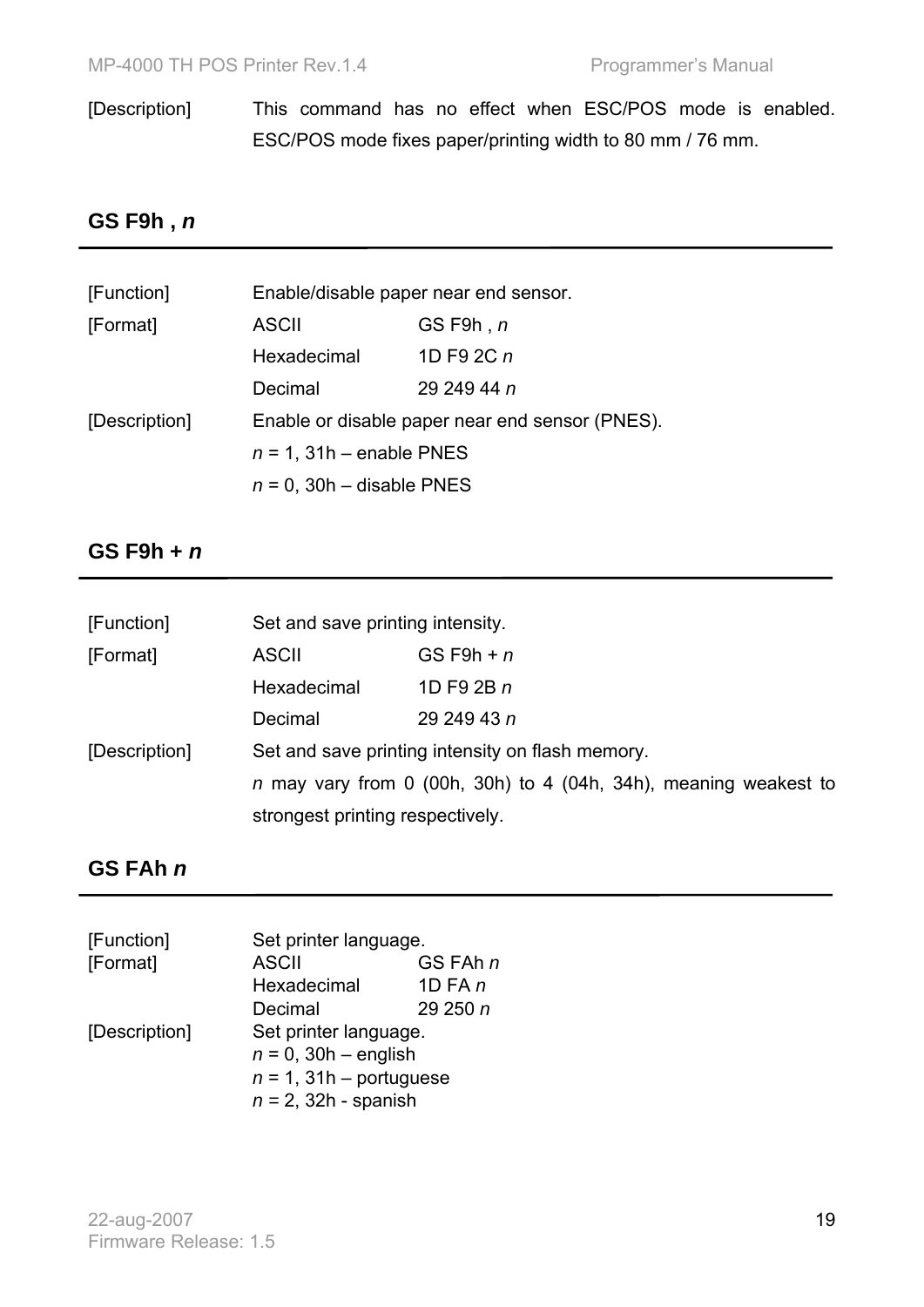# **GS F9h " 0**

| [Function]    | Get printer log.                                          |              |
|---------------|-----------------------------------------------------------|--------------|
| [Format]      | <b>ASCII</b>                                              | GS F9h " 0   |
|               | Hexadecimal                                               | 1D F9 22 30  |
|               | Decimal                                                   | 29 249 34 48 |
| [Description] | Tells the printer to send its log.                        |              |
| [Note]        | This command doesn't work with parallel port in SPP mode. |              |

# **GS F9h '** *n*

| [Function]    | Get printer information. |                                                      |
|---------------|--------------------------|------------------------------------------------------|
| [Format]      | ASCII                    | $GS$ F9h $n$                                         |
|               | Hexadecimal              | 1D F9 27 $n$                                         |
|               | Decimal                  | 29 249 39 $n$                                        |
| [Description] |                          | Get printer information as shown on following table: |

| n      | Information                                          |
|--------|------------------------------------------------------|
| 0, 30h | Product code                                         |
| 1,31h  | Serial number                                        |
| 2, 32h | Manufacturing date                                   |
| 3, 33h | Firmware version                                     |
| 4,34h  | Reserved                                             |
| 5, 35h | Manufacturing timestamp (dd/mm/yyyy hh:mm:ss format) |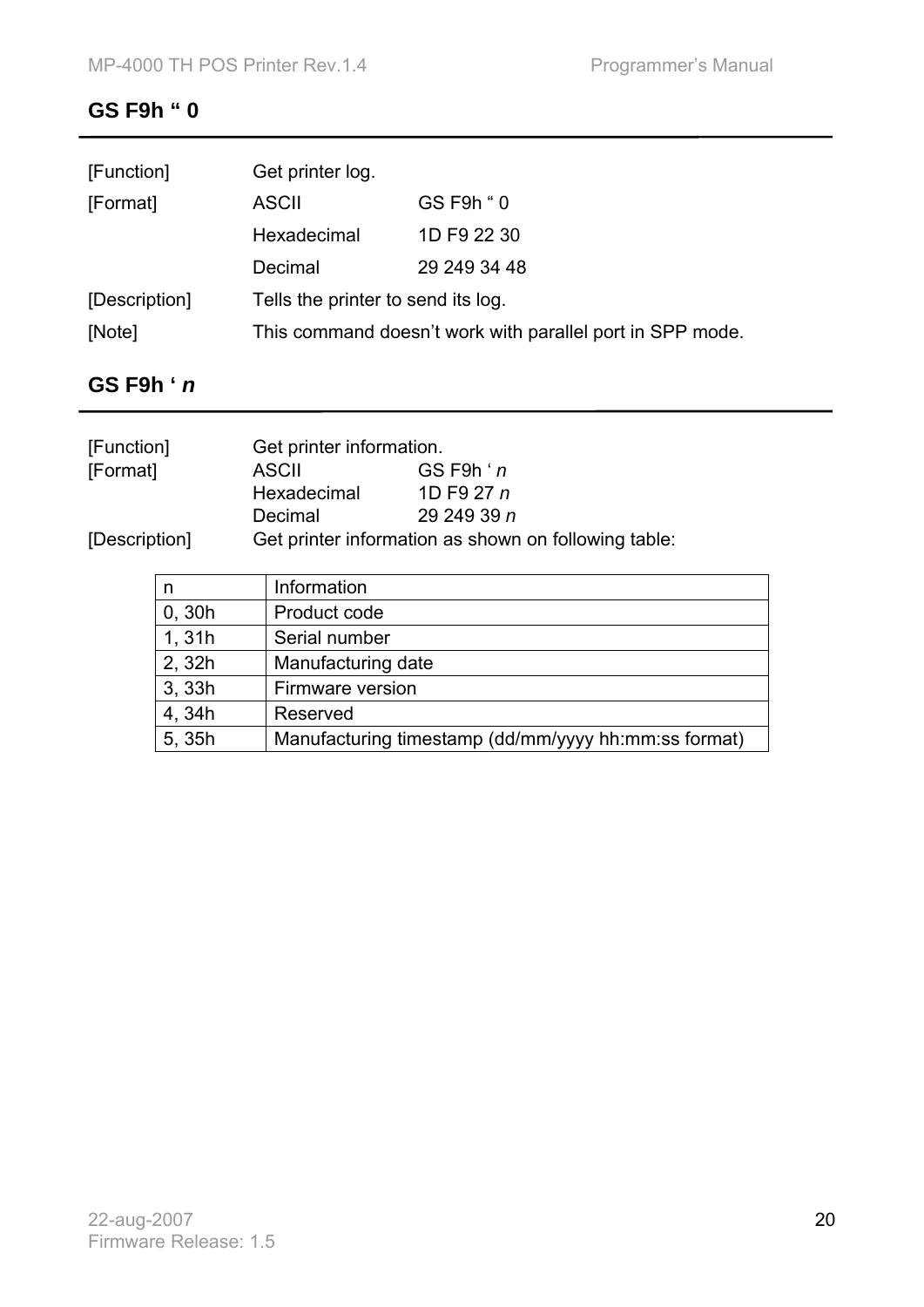# **GS F9h ( 0**

| [Function]    | Load default user configuration.             |              |
|---------------|----------------------------------------------|--------------|
| [Format]      | <b>ASCII</b>                                 | GS F9h (0    |
|               | Hexadecimal                                  | 1D F9 28 30  |
|               | Decimal                                      | 29 249 40 48 |
| [Description] | Reload all configurations from flash memory. |              |

**GS F9h ) 0** 

| [Function]    | Print user configuration. |              |
|---------------|---------------------------|--------------|
| [Format]      | <b>ASCII</b>              | GS F9h (0    |
|               | Hexadecimal               | 1D F9 29 30  |
|               | Decimal                   | 29 249 41 48 |
| [Description] | Print user configuration. |              |

# **GS F7h BS NUL !** *i1...i4 s1..s4*

| [Function]    | Set IP address and subnet mask. |                                                                |
|---------------|---------------------------------|----------------------------------------------------------------|
| [Format]      | <b>ASCII</b>                    | GS F7h BS NUL ! <i>i1i4 s1s4</i>                               |
|               | Hexadecimal                     | 1D F7 08 00 21 <i>i1i4 s1s4</i>                                |
|               | Decimal                         | 29 247 08 00 33 <i>i1 i4 s1s4</i>                              |
| [Description] | points.                         | Set IP address and subnet mask on hexadecimal format without   |
| [Example]     | FAh FFh 00h 00h 00h             | IP 10.1.1.250 and SUBNET 255.0.0.0 must be sent as 0Ah 01h 01h |

# **GS F9h \*** *n*

| [Function]    | Set USB address. |                                                                   |
|---------------|------------------|-------------------------------------------------------------------|
| [Format]      | <b>ASCII</b>     | $GS$ F9h $*$ n                                                    |
| Hexadecimal   | 1D F9 2A n       |                                                                   |
| Decimal       | 29 249 42 n      |                                                                   |
| [Description] | computer.        | Set USB address to allow the use of more than one printer on same |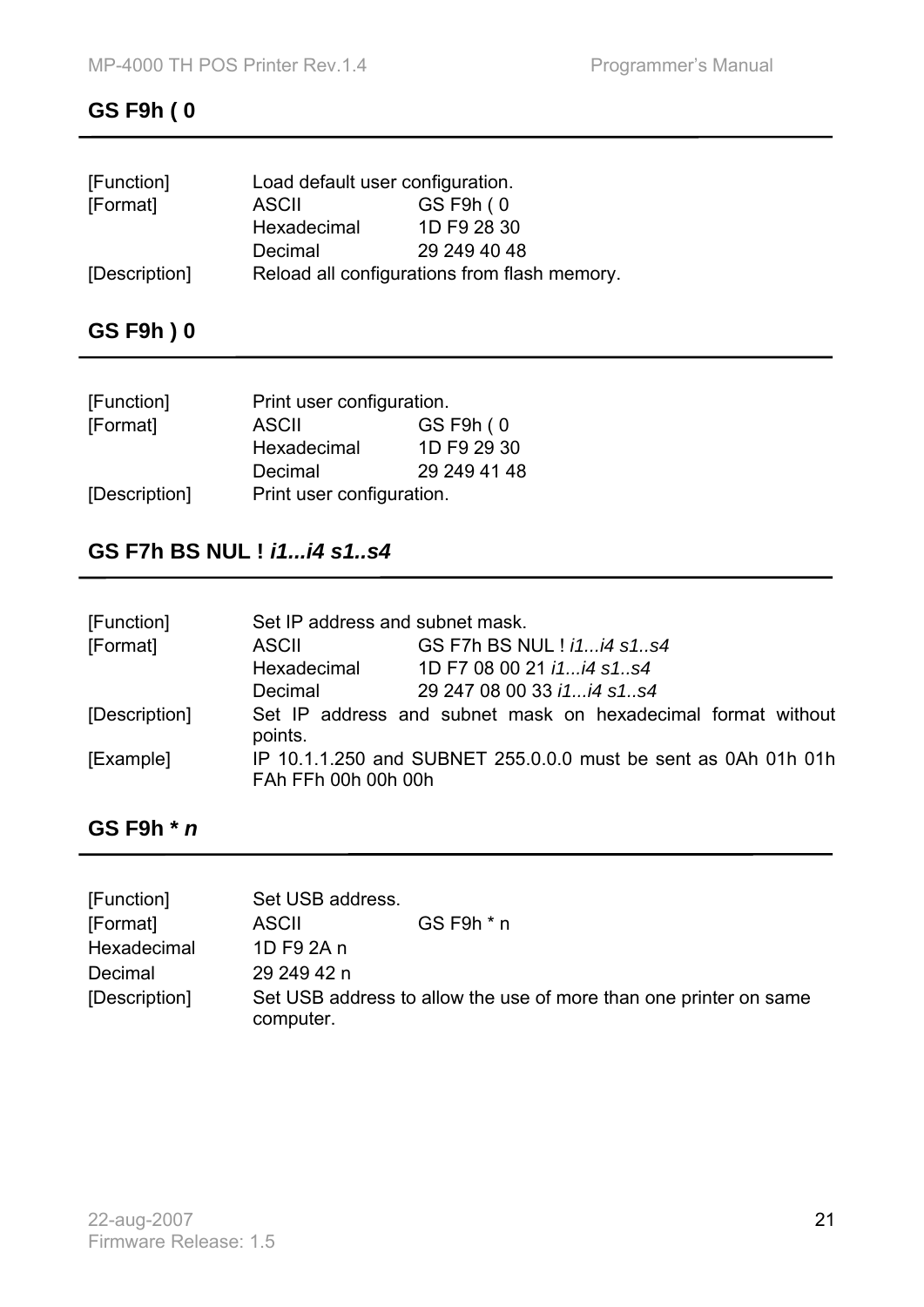# **3.2 Vertical positioning**

# **ESC C** *n*

| [Function]    | Set page size in lines.                                              |                             |  |
|---------------|----------------------------------------------------------------------|-----------------------------|--|
| [Format]      | <b>ASCII</b>                                                         | $\mathsf{ESC} \mathsf{C}$ n |  |
|               | Hexadecimal                                                          | $1B$ 43 $n$                 |  |
|               | Decimal                                                              | 2767n                       |  |
| [Range]       | 0 < n < 256                                                          |                             |  |
| [Default]     | $n = 12$                                                             |                             |  |
| [Description] | Sets the page size where $n$ is the number of lines (single height). |                             |  |

# **ESC c**  $n_1 n_2$

| [Function]    | Set page size in millimeters.                                             |               |  |
|---------------|---------------------------------------------------------------------------|---------------|--|
| [Format]      | <b>ASCII</b>                                                              | ESC c $n1 n2$ |  |
|               | Hexadecimal                                                               | 1B 63 n1 n2   |  |
|               | Decimal                                                                   | 2799n1n2      |  |
| [Range]       | $0 < n1 < 256$ ; $0 < n2 < 256$                                           |               |  |
| [Description] | Sets the page size in millimeters where size is $0,125$ mm* $n1$ * $n2$ . |               |  |

# **ESC J** *n*

| [Function]    |             | Performs a fine line feed.                       |                    |
|---------------|-------------|--------------------------------------------------|--------------------|
| [Format]      |             | <b>ASCII</b>                                     | $\mathsf{ESC}$ J n |
|               |             | Hexadecimal                                      | 1B 4A $n$          |
|               |             | Decimal                                          | 2774n              |
| [Range]       | 0 < n < 256 |                                                  |                    |
| [Description] |             | Performs the feeding of $n*0,125$ mm of paper.   |                    |
| [Notes]       |             | This command is very useful in the graphic mode. |                    |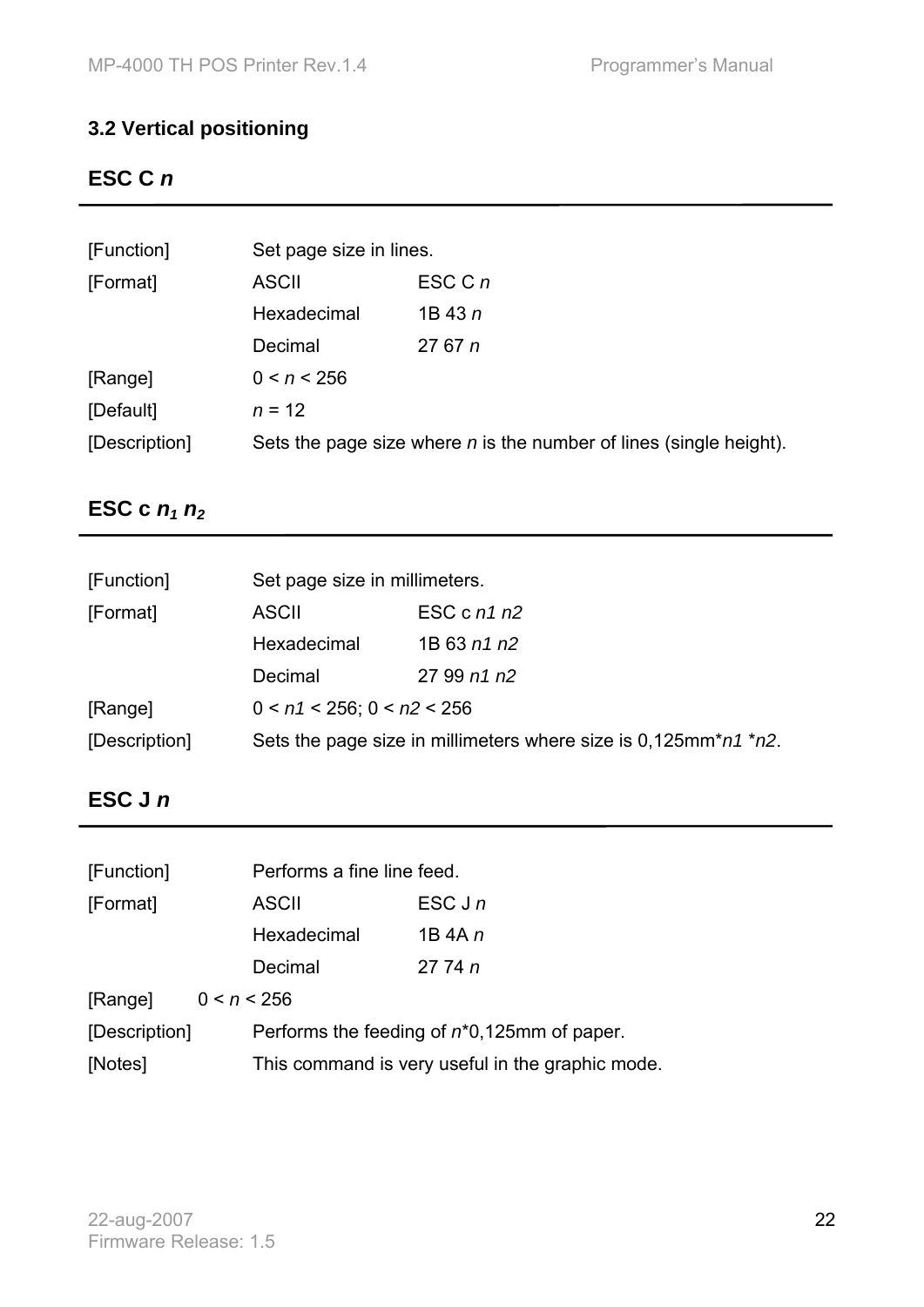# **FF**

| [Function]    | Feeds one page.                                                   |     |
|---------------|-------------------------------------------------------------------|-----|
| [Format]      | <b>ASCII</b>                                                      | FF. |
|               | Hexadecimal                                                       | OC. |
|               | Decimal                                                           | 12  |
| [Description] | Performs a form feed to the top of the form.                      |     |
| [Notes]       | The form feed command can be disabled. Set the page size to zero. |     |

# **LF**

| [Function]    | Feeds one line.                                                           |    |
|---------------|---------------------------------------------------------------------------|----|
| [Format]      | <b>ASCII</b>                                                              | LF |
|               | Hexadecimal                                                               | 0A |
|               | Decimal                                                                   | 10 |
| [Description] | Prints the contents of the buffer (if exists) and performs one line feed  |    |
|               | using the default line spacing.                                           |    |
| [Notes]       | The next character print position is on the left margin of the next line. |    |

# **ESC 2**

| [Function]    | Line feed of 1/6".                                                          |                  |
|---------------|-----------------------------------------------------------------------------|------------------|
| [Format]      | <b>ASCII</b>                                                                | ESC <sub>2</sub> |
|               | Hexadecimal                                                                 | 1B 32            |
|               | Decimal                                                                     | 27 50            |
| [Description] | Sets the line feed of 1/6 inch. The line feed rate per line is specified by |                  |
|               | $1/6$ inch.                                                                 |                  |
| [Notes]       | This is the default value when printer performed a reset or ESC @ was       |                  |
|               | received.                                                                   |                  |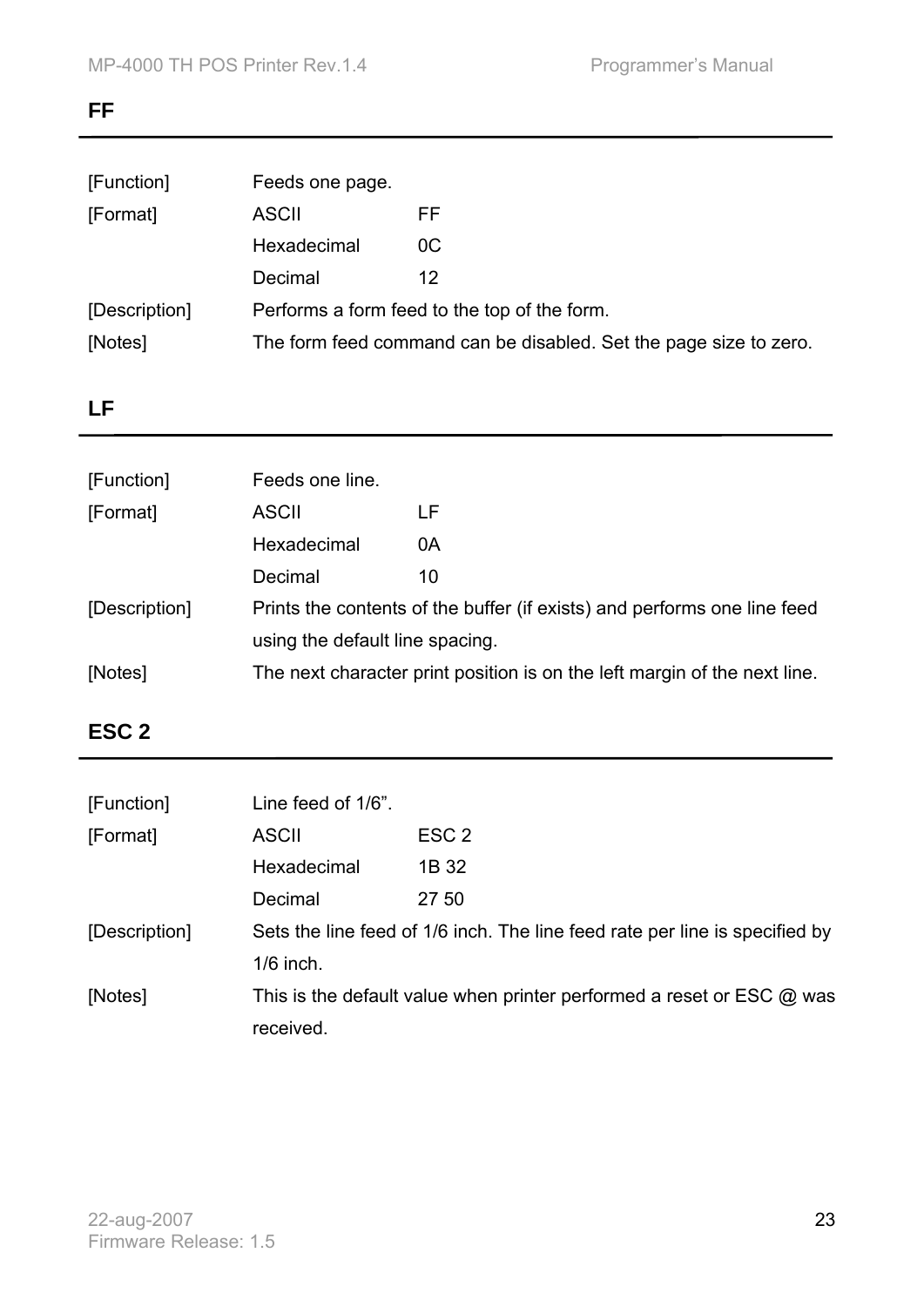# **ESC 3** *n*

| [Function] | Line feed of n/144 inch.                                              |          |  |
|------------|-----------------------------------------------------------------------|----------|--|
| [Format]   | <b>ASCII</b>                                                          | ESC $3n$ |  |
|            | Hexadecimal                                                           | 1B33n    |  |
|            | Decimal                                                               | 2751n    |  |
| [Range]    | $16 \le n \le 255$                                                    |          |  |
|            | [Description] The line feed rate per line is specified by n/144 inch. |          |  |
| [Notes]    | This command takes effect immediately.                                |          |  |

# **ESC f 1** *n*

| [Function]    |                     | Vertical skipping |                                                      |
|---------------|---------------------|-------------------|------------------------------------------------------|
| [Format]      |                     | <b>ASCII</b>      | ESC $f1n$                                            |
|               |                     | Hexadecimal       | 1B 66 31 n                                           |
|               |                     | Decimal           | 27 102 49 n                                          |
| [Range]       | $0 \leq n \leq 255$ |                   |                                                      |
| [Description] |                     |                   | Performs a vertical skipping of <i>n</i> characters. |
| [Notes]       |                     |                   | The command 1Bh 66h 01h n has the same effect.       |

# **ESC A** *n*

| [Function] |                                                       | Feeding paper $n * 0,375$ mm.                                                    |  |  |
|------------|-------------------------------------------------------|----------------------------------------------------------------------------------|--|--|
| [Format]   | <b>ASCII</b>                                          | ESC A n                                                                          |  |  |
|            | Hexadecimal                                           | $1B$ 41 $n$                                                                      |  |  |
|            | Decimal                                               | 2765n                                                                            |  |  |
| [Range]    | 0 < n < 256                                           |                                                                                  |  |  |
|            | [Description] Performs the feeding of $n * 0,375$ mm. |                                                                                  |  |  |
| [Notes]    |                                                       | If $n < 17$ , the line feed will be equal to zero. For $n > 100$ , the line feed |  |  |
|            |                                                       | will be equal to 32mm. For other values, the line feed is equal to               |  |  |
|            | $n*0,375$ mm.                                         |                                                                                  |  |  |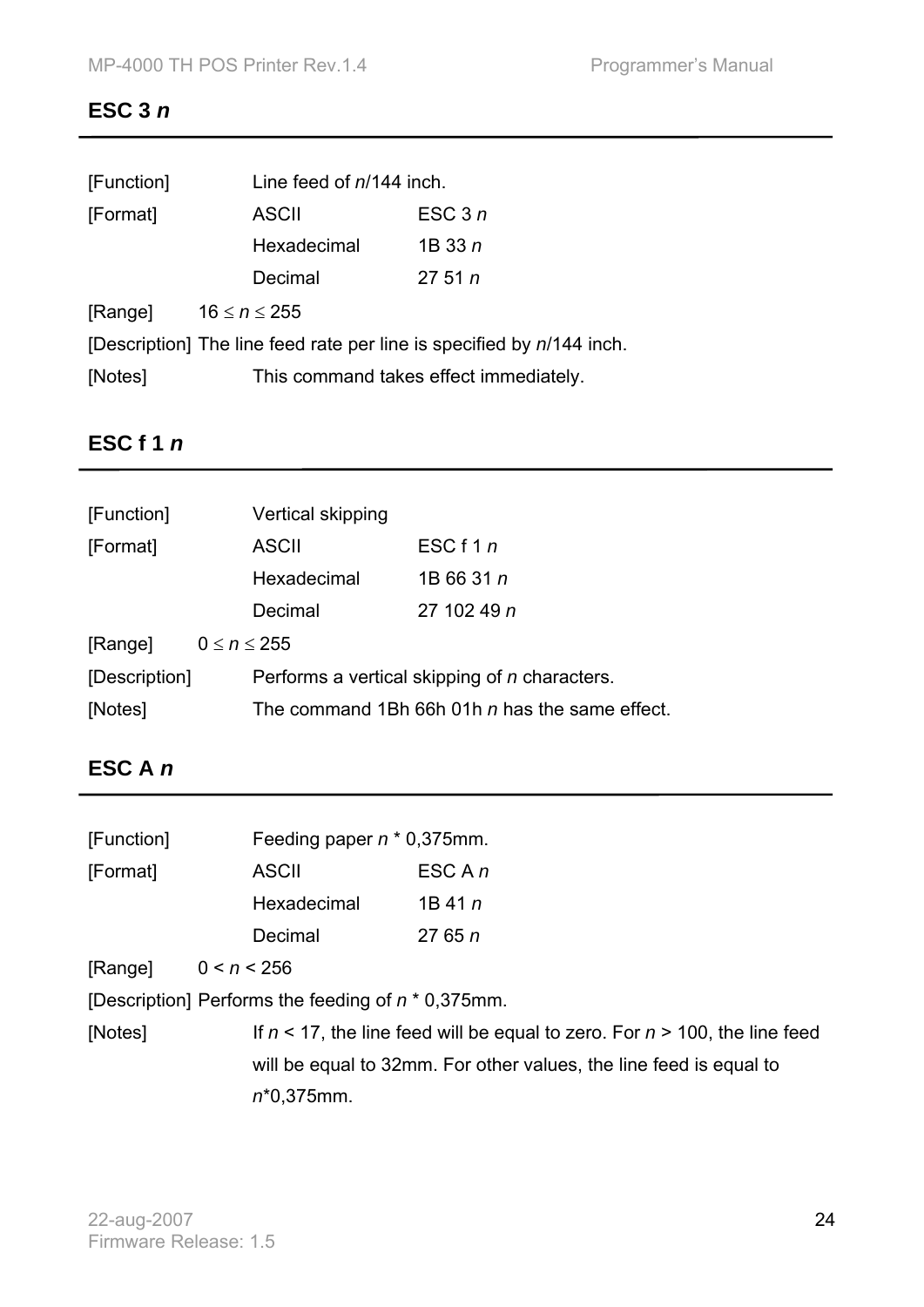# **3.3 Horizontal positioning**

# **ESC f 0** *n*

| [Function]    | Horizontal skipping                                    |                    |  |
|---------------|--------------------------------------------------------|--------------------|--|
| [Format]      | ASCII                                                  | ESCf0n             |  |
|               | Hexadecimal                                            | 1B 66 30 n         |  |
|               | Decimal                                                | 27 102 48 <i>n</i> |  |
| [Range]       | $0 \leq n \leq 255$                                    |                    |  |
| [Description] | Performs a horizontal skipping of <i>n</i> characters. |                    |  |
| [Notes]       | The command 1B 66 00 <i>n</i> has the same effect.     |                    |  |

# **ESC Q** *n*

| [Function]    |             | Set right margin.                                                              |                                                               |
|---------------|-------------|--------------------------------------------------------------------------------|---------------------------------------------------------------|
| [Format]      |             | <b>ASCII</b>                                                                   | $\mathsf{ESC} \mathsf{Q} n$                                   |
|               |             | Hexadecimal                                                                    | 1B 51 $n$                                                     |
|               |             | Decimal                                                                        | 2781n                                                         |
| [Range]       | 0 < n < 256 |                                                                                |                                                               |
| [Description] |             |                                                                                | Sets right margin in characters from the default left margin. |
| [Notes]       |             | If the right margin is set to the left of the current horizontal position, the |                                                               |
|               |             | new margin becomes valid in the next line.                                     |                                                               |

# **ESC I** *n*

| [Function]    |             | Set left margin.                                                               |                                                              |
|---------------|-------------|--------------------------------------------------------------------------------|--------------------------------------------------------------|
| [Format]      |             | <b>ASCII</b>                                                                   | ESC $\ln$                                                    |
|               |             | Hexadecimal                                                                    | 1B 6C n                                                      |
|               |             | Decimal                                                                        | 27 108 $n$                                                   |
| [Range]       | 0 < n < 256 |                                                                                |                                                              |
| [Description] |             |                                                                                | Sets left margin in characters from the default left margin. |
| [Notes]       |             | If the left margin is set to the right of the current horizontal position, the |                                                              |
|               |             | new margin becomes valid in the next line.                                     |                                                              |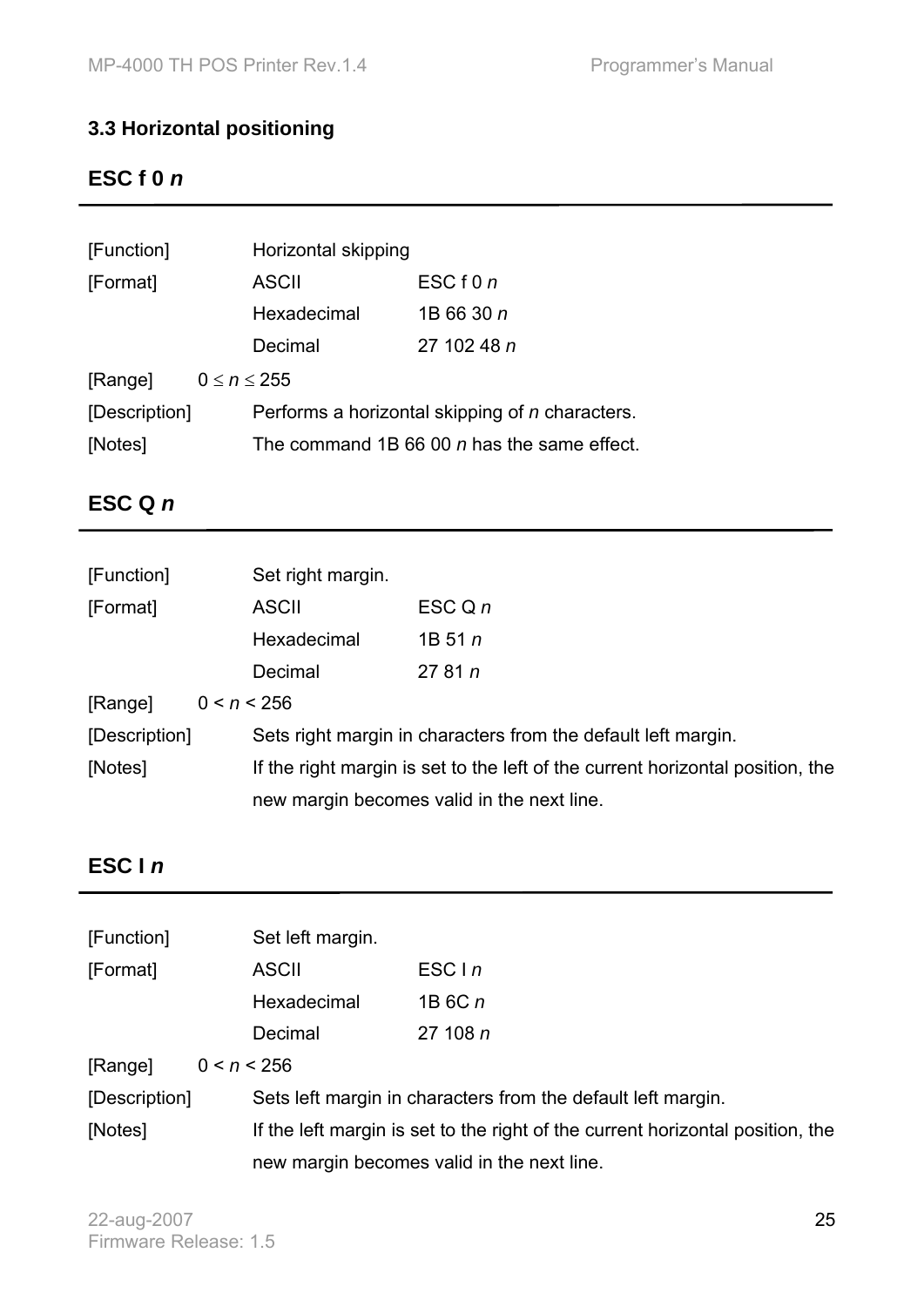# **ESC a** *n*

| [Function]         |         | Aligning the characters                                                |                    |  |
|--------------------|---------|------------------------------------------------------------------------|--------------------|--|
| [Format]           |         | <b>ASCII</b>                                                           | $\mathsf{ESC}$ a n |  |
|                    |         | Hexadecimal                                                            | 1B 61 $n$          |  |
|                    |         | Decimal                                                                | 2797n              |  |
| [Range] $n = 0, 1$ |         |                                                                        |                    |  |
| [Default]          | $n = 0$ |                                                                        |                    |  |
| [Description]      |         | This command sets the horizontal justification.                        |                    |  |
|                    |         | $\checkmark$ When <i>n</i> is 0 (00h or 30h), align is left justified. |                    |  |
|                    |         | $\checkmark$ When n is 1 (01h or 31h), align is center justified.      |                    |  |
| [Notes]            |         | The power on default is left justified.                                |                    |  |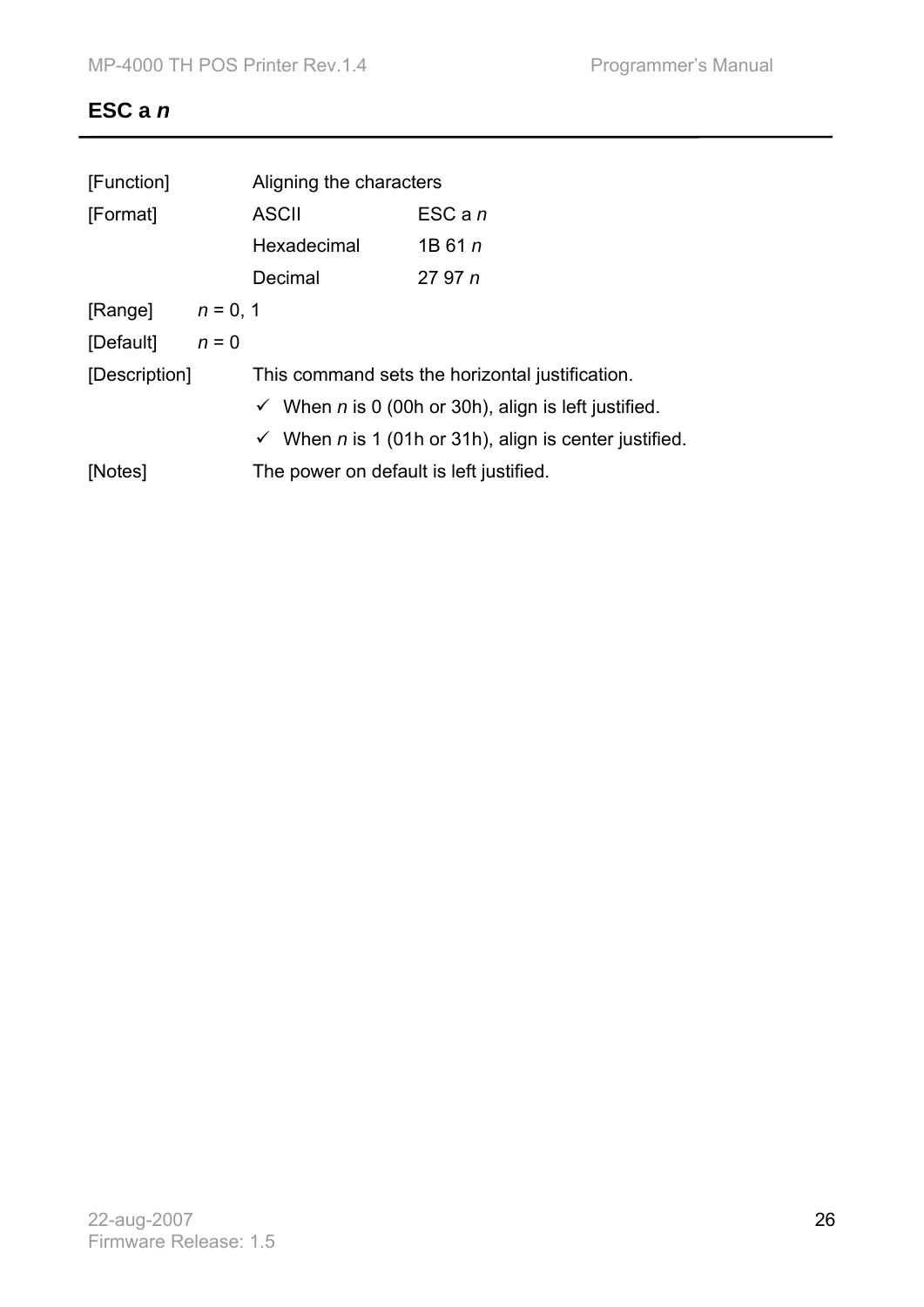# **3.4 Character Types**

# **ESC -** *n*

| [Function]    | Enable / disable underlined print mode                                    |                    |  |
|---------------|---------------------------------------------------------------------------|--------------------|--|
| [Format]      | <b>ASCII</b>                                                              | $\mathsf{ESC}$ - n |  |
|               | Hexadecimal                                                               | 1B 2D $n$          |  |
|               | Decimal                                                                   | 2745n              |  |
| [Range]       | $n = 0,1$                                                                 |                    |  |
| [Default]     | $n = 0$                                                                   |                    |  |
| [Description] | Enables or disables the underlined print mode.                            |                    |  |
|               | $\checkmark$ When <i>n</i> is 1 (01h or 31h), underlined mode is enabled. |                    |  |
|               | When n is 0 (00h or 30h), underlined mode is disabled.<br>$\checkmark$    |                    |  |
| [Notes]       | All subsequent text and spaces are underlined.                            |                    |  |

# **ESC 4**

| [Function]    | Enable italic print mode                |       |  |
|---------------|-----------------------------------------|-------|--|
| [Format]      | ESC <sub>4</sub><br><b>ASCII</b>        |       |  |
|               | Hexadecimal                             | 1B 34 |  |
|               | Decimal                                 | 27 52 |  |
| [Description] | Enables italic print mode.              |       |  |
| [Notes]       | Italic is available in all print modes. |       |  |

# **ESC 5**

| [Function]    | Disable italic print mode        |       |
|---------------|----------------------------------|-------|
| [Format]      | ESC <sub>5</sub><br><b>ASCII</b> |       |
|               | Hexadecimal                      | 1B 35 |
|               | Decimal                          | 27 53 |
| [Description] | Disables italic print mode.      |       |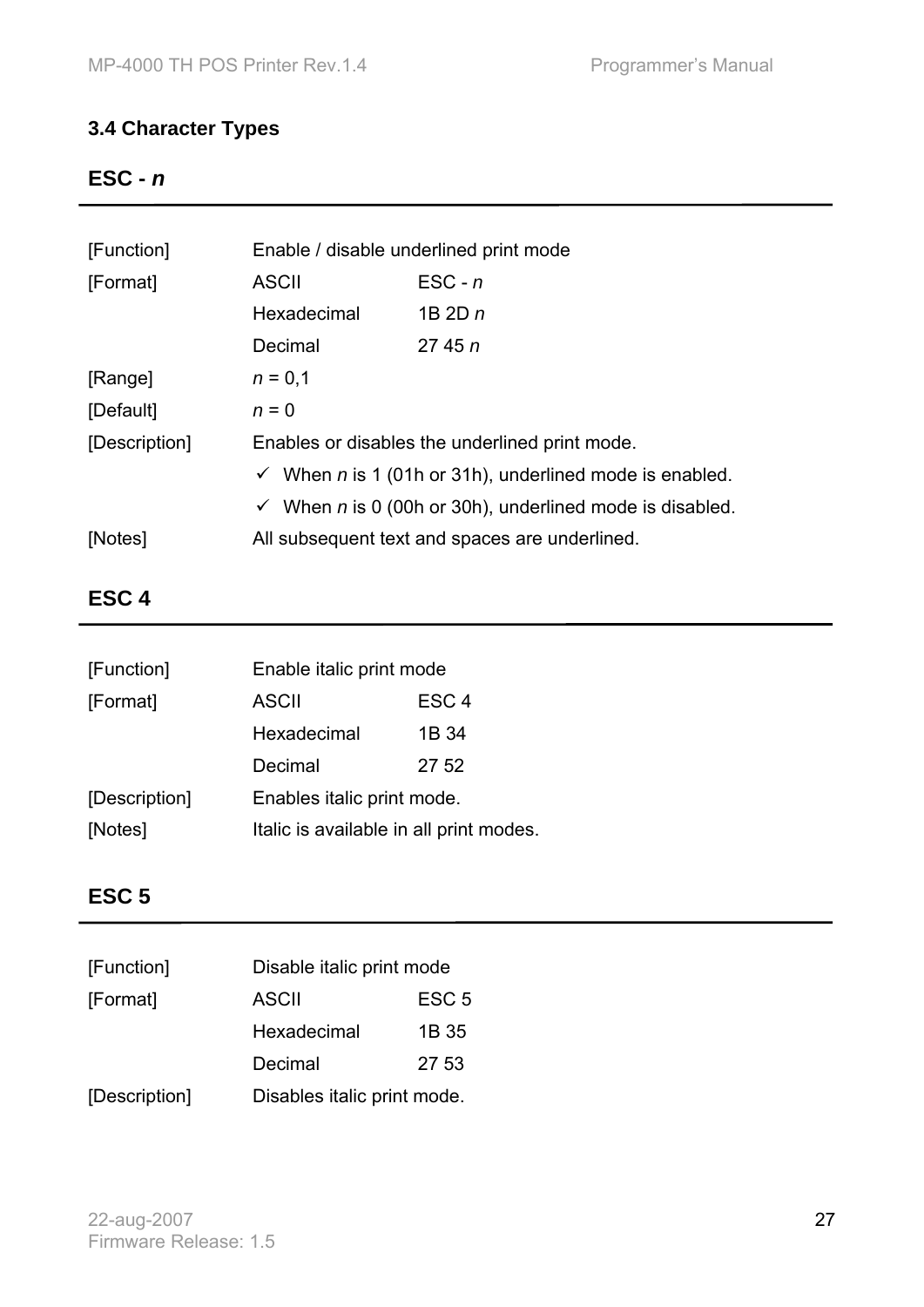# **ESC E**

| [Function]    | Enable emphasized print mode                                      |       |  |
|---------------|-------------------------------------------------------------------|-------|--|
| [Format]      | <b>ASCII</b>                                                      | ESC E |  |
|               | Hexadecimal                                                       | 1B 45 |  |
|               | Decimal                                                           | 27 69 |  |
| [Description] | Enables emphasized print mode.                                    |       |  |
| [Notes]       | Emphasized print is bolder than normal print. Emphasized print is |       |  |
|               | available in all print modes.                                     |       |  |

# **ESC F**

| [Function]    | Disable emphasized print mode   |       |
|---------------|---------------------------------|-------|
| [Format]      | ASCII<br>ESC F                  |       |
|               | Hexadecimal                     | 1B 46 |
|               | Decimal                         | 27 70 |
| [Description] | Disables emphasized print mode. |       |

# **ESC t** *n*

| [Function]    | Selects code page                                                |         |  |
|---------------|------------------------------------------------------------------|---------|--|
| [Format]      | <b>ASCII</b>                                                     | ESC t n |  |
|               | Hexadecimal                                                      | 1B 74 n |  |
|               | Decimal                                                          | 27116n  |  |
| [Range]       | $n = 2, 3, 4, 5$                                                 |         |  |
| [Default]     | $n = 2$                                                          |         |  |
| [Description] | Selects character code page.                                     |         |  |
|               | $\checkmark$ When n is 2 (02h or 32h), CODEPAGE 850 is selected. |         |  |
|               | $\checkmark$ When n is 3 (03h or 33h), CODEPAGE 437 is selected. |         |  |
|               | $\checkmark$ When n is 4 (04h or 34h), CODEPAGE 860 is selected. |         |  |
|               | $\checkmark$ When n is 5 (05h or 35h), CODEPAGE 858 is selected. |         |  |
| [Notes]       | CODEPAGE 850 is the default character code page.                 |         |  |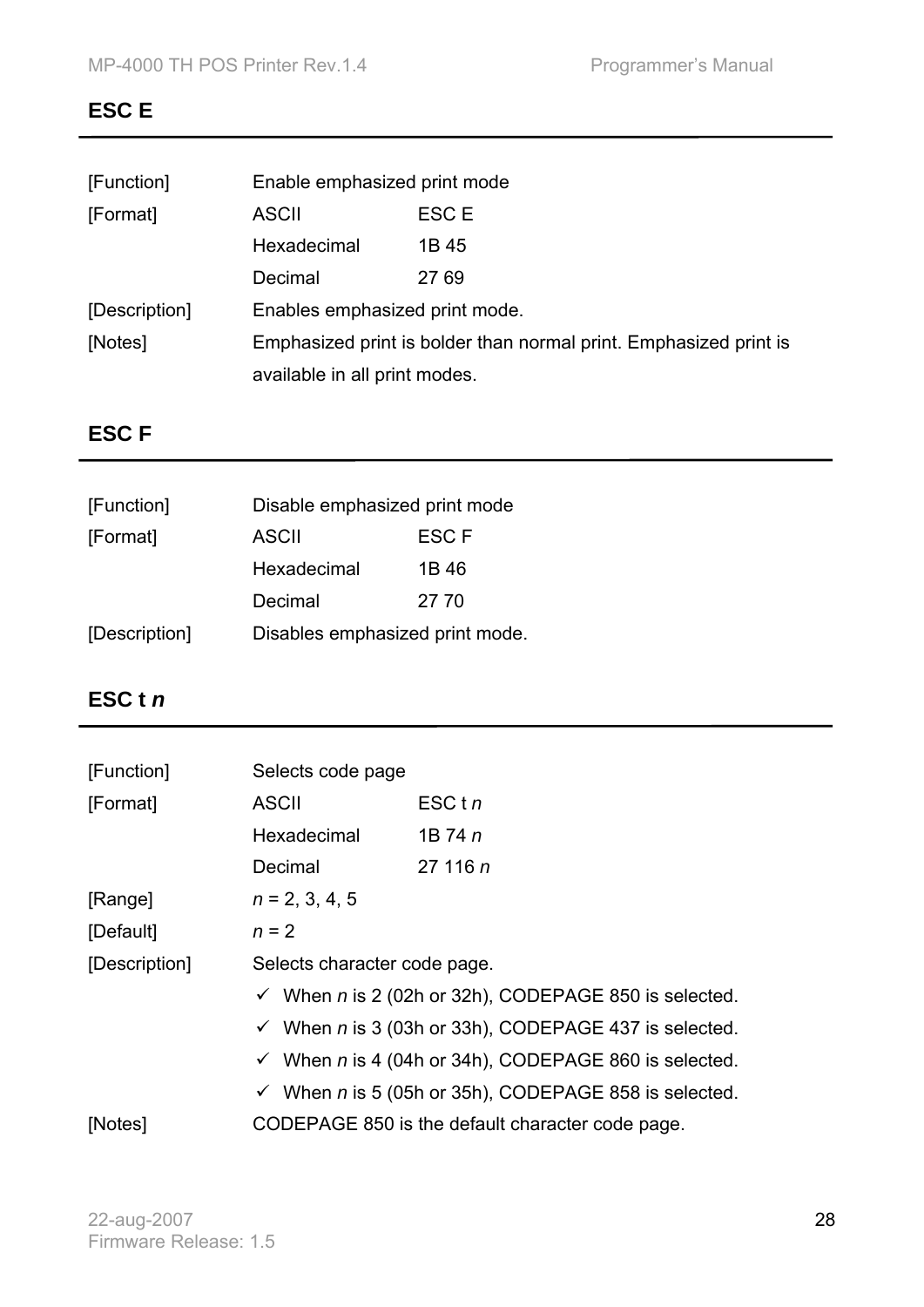# **ESC S** *n*

| [Function]    |                                                                        | Enable superscript and / or subscript                            |  |  |
|---------------|------------------------------------------------------------------------|------------------------------------------------------------------|--|--|
| [Format]      | <b>ASCII</b>                                                           | ESC S $n$                                                        |  |  |
|               | Hexadecimal                                                            | 1B 53 $n$                                                        |  |  |
|               | Decimal                                                                | 27 83 $n$                                                        |  |  |
| [Range]       | $n = 0, 1$                                                             |                                                                  |  |  |
| [Description] | Enables superscript character and or subscript.                        |                                                                  |  |  |
|               | $\checkmark$ When n is 0 (00h or 30h), the superscript is enabled. The |                                                                  |  |  |
|               |                                                                        | following characters are printed on the upper side of the print  |  |  |
|               | line.                                                                  |                                                                  |  |  |
|               |                                                                        | When $n$ is 1 (01h or 31h), the subscript is enabled. The        |  |  |
|               |                                                                        | following characters are printed on the bottom side of the print |  |  |
|               | line.                                                                  |                                                                  |  |  |

# **ESC T**

| [Function]    | Disable superscript and subscript modes              |       |  |
|---------------|------------------------------------------------------|-------|--|
| [Format]      | ESC T<br><b>ASCII</b>                                |       |  |
|               | Hexadecimal                                          | 1B 54 |  |
|               | Decimal                                              | 27 84 |  |
| [Description] | Disables both superscript and subscript print modes. |       |  |

# **ESC N** *n*

| [Function]    | <b>Select Intensity Mode</b>                                                                                                                                               |           |
|---------------|----------------------------------------------------------------------------------------------------------------------------------------------------------------------------|-----------|
| [Format]      | <b>ASCII</b>                                                                                                                                                               | ESC N $n$ |
|               | Hexadecimal                                                                                                                                                                | 1B 4E $n$ |
|               | Decimal                                                                                                                                                                    | 2778n     |
| [Range]       | $n = 0, 1, 2, 3, 4$                                                                                                                                                        |           |
| [Default]     | $n = 2$                                                                                                                                                                    |           |
| [Description] | Selects intensity mode.<br>When $n$ is 0 (30h), the intensity selected is VERY WEAK.<br>$\checkmark$<br>When n is 1 (31h), the intensity selected is WEAK.<br>$\checkmark$ |           |
|               |                                                                                                                                                                            |           |
|               |                                                                                                                                                                            |           |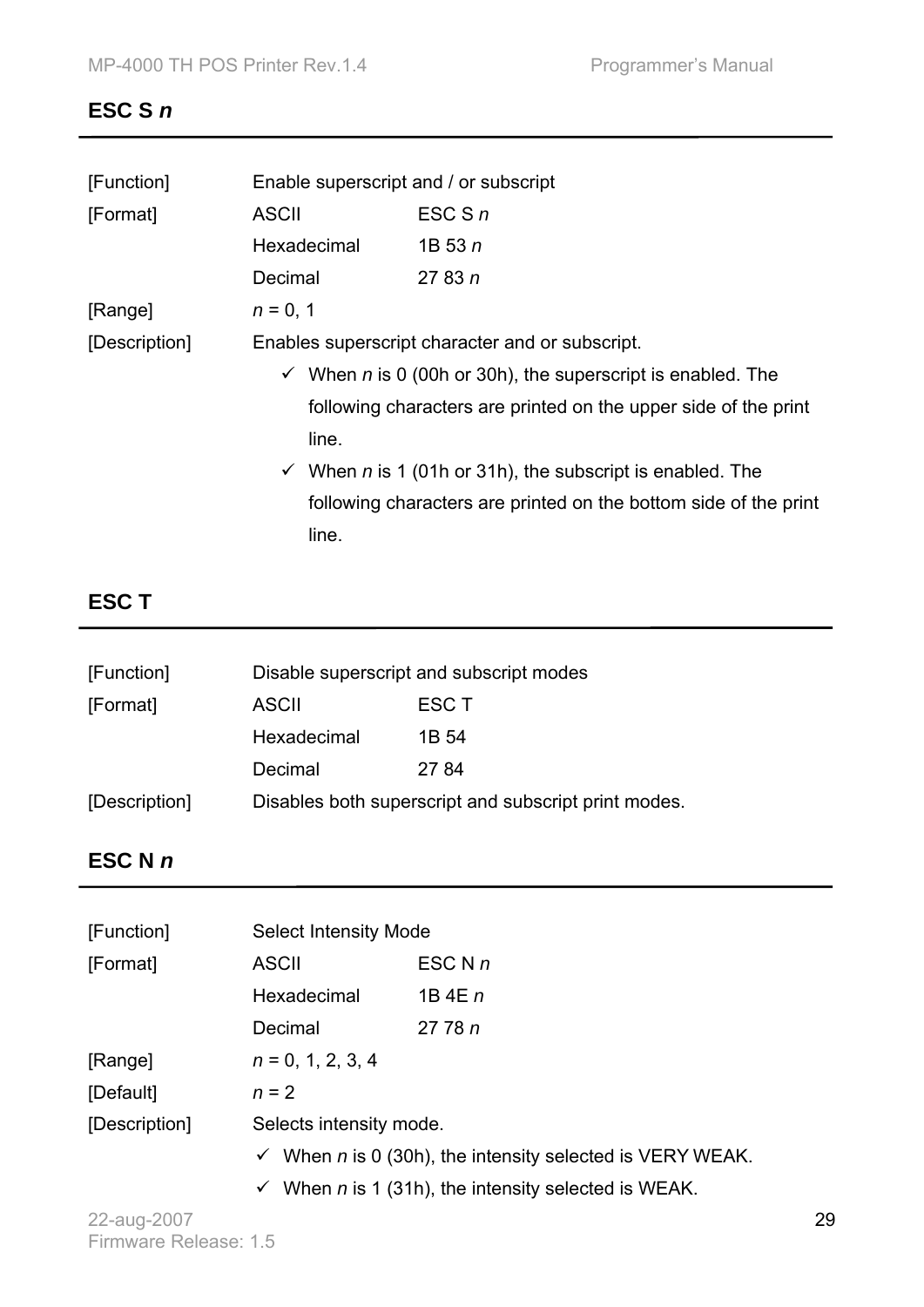- $\checkmark$  When *n* is 2 (32h), the intensity selected is NORMAL.
- $\checkmark$  When *n* is 3 (33h), the intensity selected is STRONG.
- $\checkmark$  When *n* is 4 (34h), the intensity selected is VERY STRONG.

# **ESC !** *n*

| [Function] | Select print mode |
|------------|-------------------|
|------------|-------------------|

| [Format] | ASCII       | ESC!n    |
|----------|-------------|----------|
|          | Hexadecimal | 1B $21n$ |
|          | Decimal     | 2733n    |

[Description] Selects the print mode depending on byte *n* as shown in the table below:

| <b>Bit</b> | <b>Function</b> | Value    |           |
|------------|-----------------|----------|-----------|
|            |                 | O        |           |
| 0          | Undefined       |          |           |
| 1          | Undefined       |          |           |
| 2          | Undefined       |          |           |
| 3          | Emphasized      | Canceled | Specified |
| 4          | Double height   | Canceled | Specified |
| 5          | Double width    | Canceled | Specified |
| 6          | Undefined       |          |           |
|            | Underlined      | Canceled | Specified |

# **ESC }** *n*

| [Function]<br>[Format]                | Enable / Disable Inverted mode<br><b>ASCII</b>              | $ESC$ } n                                                                                                                                                   |
|---------------------------------------|-------------------------------------------------------------|-------------------------------------------------------------------------------------------------------------------------------------------------------------|
|                                       | Hexadecimal                                                 | 1B 7D $n$                                                                                                                                                   |
|                                       | Decimal                                                     | 27125n                                                                                                                                                      |
| [Range]<br>[Default]<br>[Description] | $n = 0, 1$<br>$n = 0$<br>Enables or disables inverted mode. | $\checkmark$ When <i>n</i> is 1 (01h or 31h), the inverted mode is enabled.<br>$\checkmark$ When <i>n</i> is 0 (00h or 30h), the inverted mode is disabled. |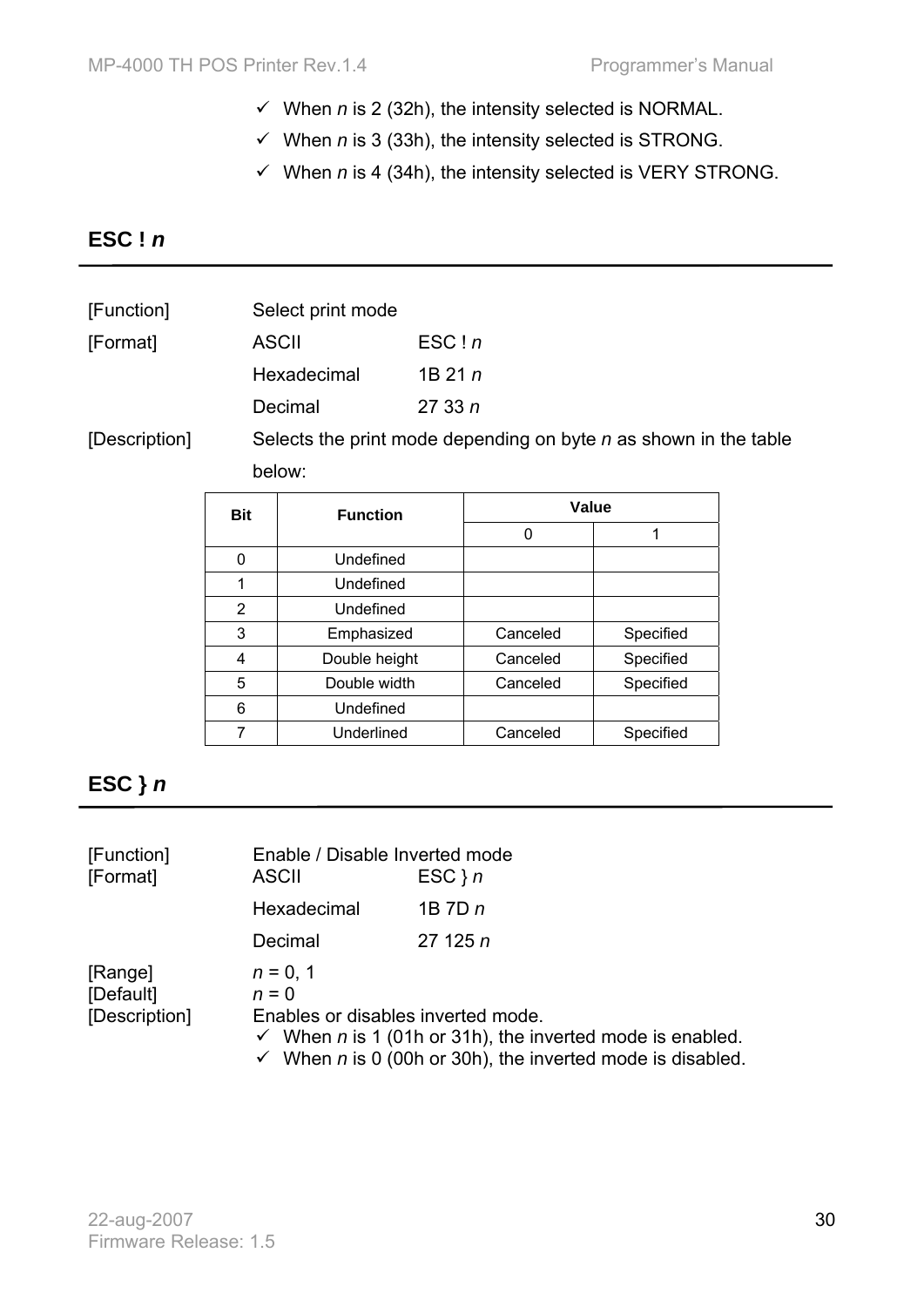# **3.5 Print width, character width and height**

#### **DC2**

| [Function]    | Disable condensed mode                                      |    |
|---------------|-------------------------------------------------------------|----|
| [Format]      | DC <sub>2</sub><br><b>ASCII</b>                             |    |
|               | Hexadecimal                                                 | 12 |
|               | Decimal                                                     | 18 |
| [Description] | Disables the condensed mod set by the ESC SI or SI command. |    |

### **DC4**

| [Function]    | Disable on-line expanded print                                   |     |
|---------------|------------------------------------------------------------------|-----|
| [Format]      | <b>ASCII</b>                                                     | DC4 |
|               | Hexadecimal                                                      | 14  |
|               | Decimal                                                          | 20  |
| [Description] | Disables the on-line expanded print set by ESC SO or SO command. |     |

# **ESC d** *n*

| [Function]    | Enable / Disable double height print mode                                 |                    |
|---------------|---------------------------------------------------------------------------|--------------------|
| [Format]      | <b>ASCII</b>                                                              | $\mathsf{ESC}$ d n |
|               | Hexadecimal                                                               | 1b 64 $n$          |
|               | Decimal                                                                   | 27100 n            |
| [Range]       | $n = 0, 1$                                                                |                    |
| [Default]     | $n = 0$                                                                   |                    |
| [Description] | Enables or disables double height print mode.                             |                    |
|               | When $n$ is 1 (01h or 31h), the double height is enabled.<br>$\checkmark$ |                    |

 $\checkmark$  When *n* is 0 (00h or 30h), the double height is disabled.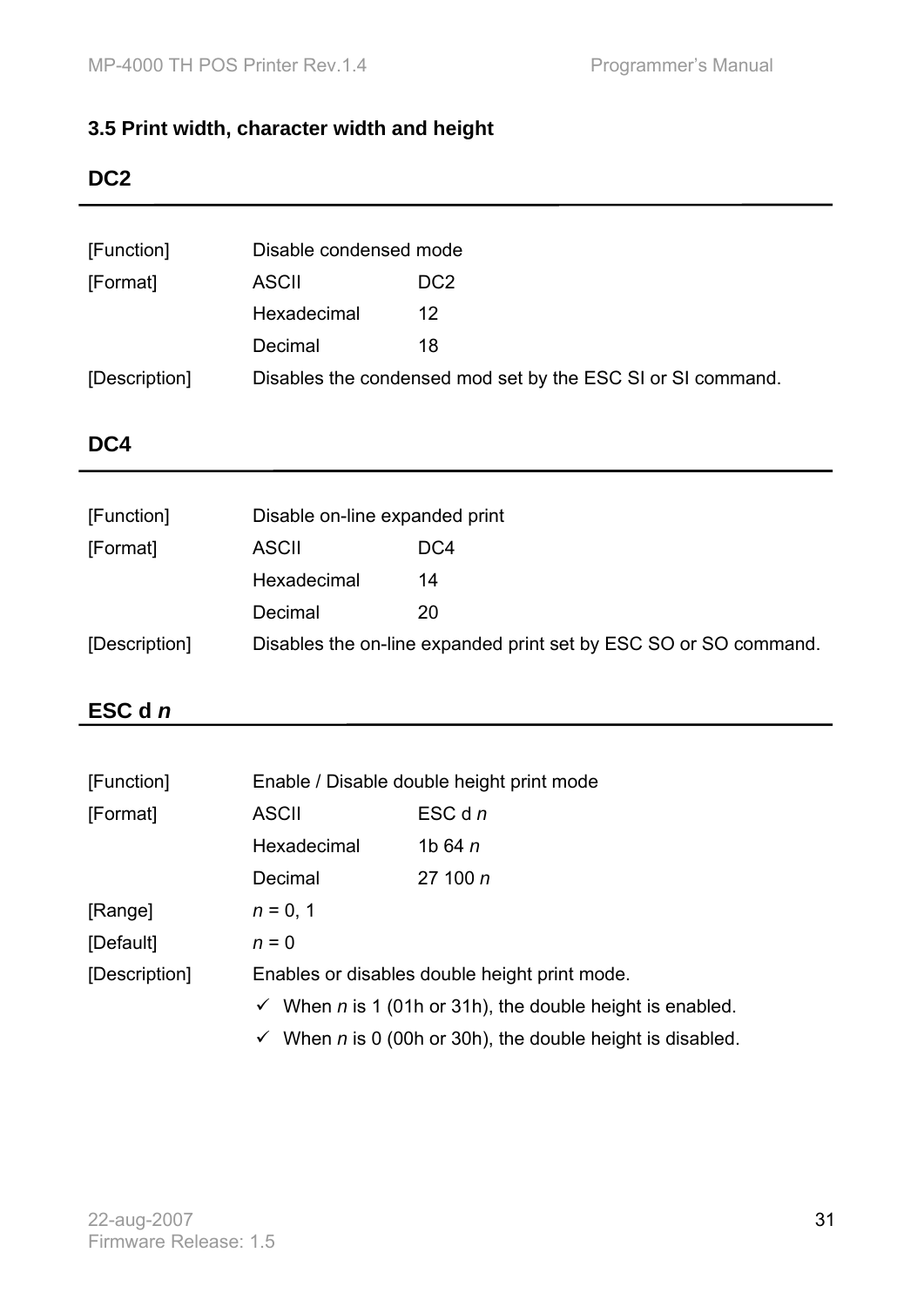#### **ESC H**

| [Function]    | Set default column per line                                           |       |
|---------------|-----------------------------------------------------------------------|-------|
| [Format]      | <b>ASCII</b>                                                          | ESC H |
|               | Hexadecimal                                                           | 1B 48 |
|               | Decimal                                                               | 27.72 |
| [Description] | Set the default cpl. All characters type can be set in this mode. See |       |
|               | table 1 to know the number of cpl, according to your printer model.   |       |

# **ESC P**

| [Function]    | Set default column per line                                              |                                                                        |
|---------------|--------------------------------------------------------------------------|------------------------------------------------------------------------|
| [Format]      | <b>ASCII</b>                                                             | ESC P                                                                  |
|               | Hexadecimal                                                              | 1B 50                                                                  |
|               | Decimal                                                                  | 27 80                                                                  |
| [Description] | This command set the default cpl. All characters type can be set in this |                                                                        |
|               |                                                                          | mode. See table 1 to know the number of cpl, according to your printer |
|               | model. It is a copy of ESC H.                                            |                                                                        |

# **ESC SI**

| [Function]    | Set condensed mode                                                  |               |
|---------------|---------------------------------------------------------------------|---------------|
| [Format]      | ASCII                                                               | <b>ESC SI</b> |
|               | Hexadecimal                                                         | 1B 0F         |
|               | Decimal                                                             | 27 15         |
| [Description] | This command set the ESC SI cpl. All characters type can be set in  |               |
|               | this mode. See table 1 to know the number of cpl, according to your |               |
|               | printer model.                                                      |               |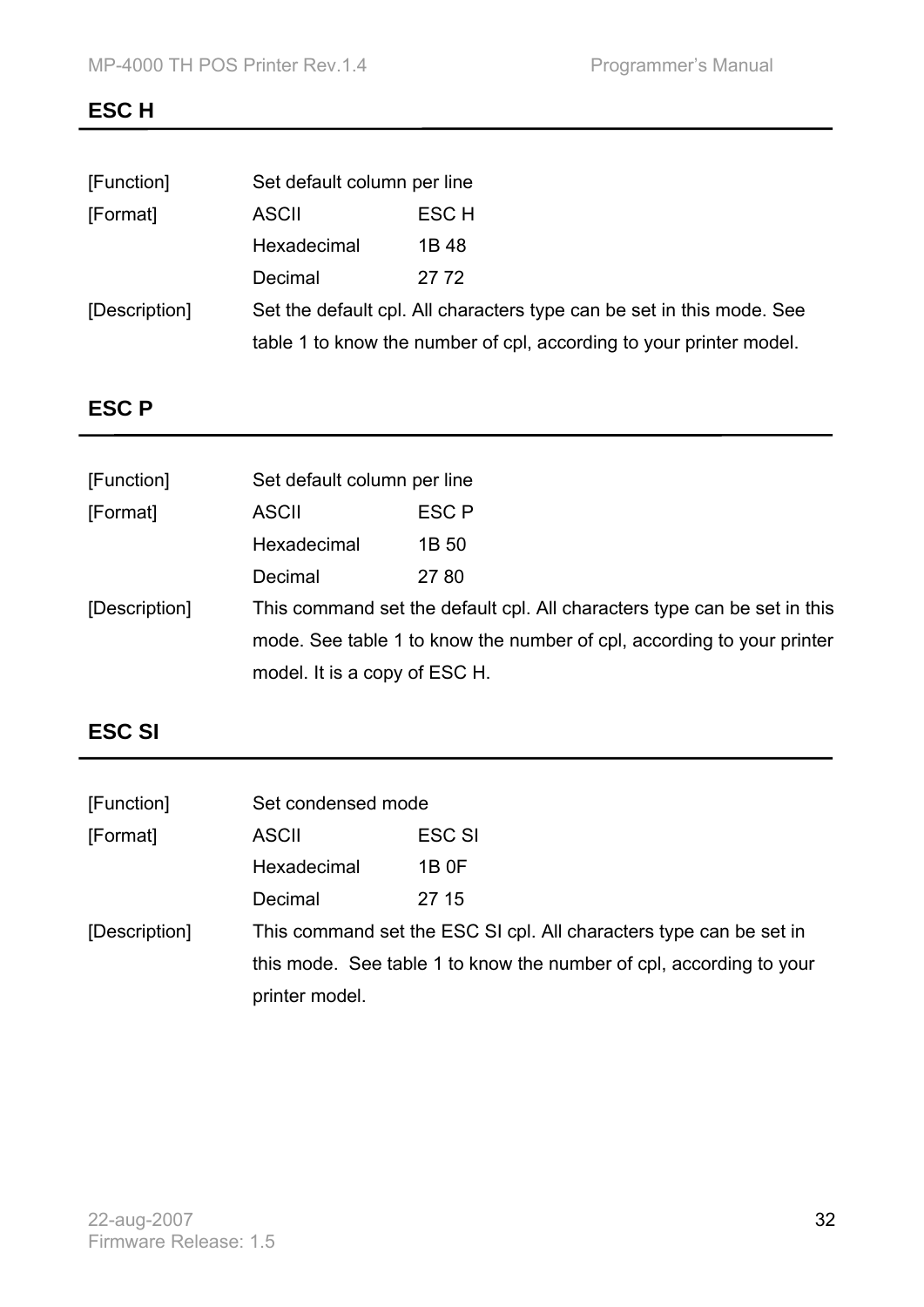#### **ESC SO**

| [Function]    | Set on-line expanded mode                                                  |        |
|---------------|----------------------------------------------------------------------------|--------|
| [Format]      | <b>ASCII</b>                                                               | ESC SO |
|               | Hexadecimal                                                                | 1B 0E  |
|               | Decimal                                                                    | 27 14  |
| [Description] | If this command is received in the beginning of the line, expanded is      |        |
|               | valid for all line. If already exist some characters in the line, next     |        |
|               | characters in this line (if any) will be in expanded mode. Next lines will |        |
|               | be in normal mode.                                                         |        |

# **ESC V**

| [Function]    | Set on-line double height mode                                             |                  |
|---------------|----------------------------------------------------------------------------|------------------|
| [Format]      | <b>ASCII</b>                                                               | ESC <sub>V</sub> |
|               | Hexadecimal                                                                | 1B 56            |
|               | Decimal                                                                    | 27 86            |
| [Description] | If this command is received in the beginning of the line, double height    |                  |
|               | is valid for all line. If already exist some characters in the line, next  |                  |
|               | characters in this line (if any) will be in double height mode. Next lines |                  |
|               | will be in normal mode.                                                    |                  |
|               |                                                                            |                  |

# **ESC W** *n*

| [Function]    | Enable / Disable expanded mode                                               |                                                                             |  |
|---------------|------------------------------------------------------------------------------|-----------------------------------------------------------------------------|--|
| [Format]      | <b>ASCII</b>                                                                 | $\mathsf{ESC} \mathsf{W} \mathsf{n}$                                        |  |
|               | Hexadecimal                                                                  | 1B 57n                                                                      |  |
|               | Decimal                                                                      | 2787n                                                                       |  |
| [Description] | Set expanded mode (double width).                                            |                                                                             |  |
|               |                                                                              | $\checkmark$ When <i>n</i> is 1 (01h or 31h), the expanded mode is enabled. |  |
|               | $\checkmark$ When <i>n</i> is 0 (00h or 30h), the expanded mode is disabled. |                                                                             |  |
| [Notes]       | This command can be sent at any time, even in the middle of the line.        |                                                                             |  |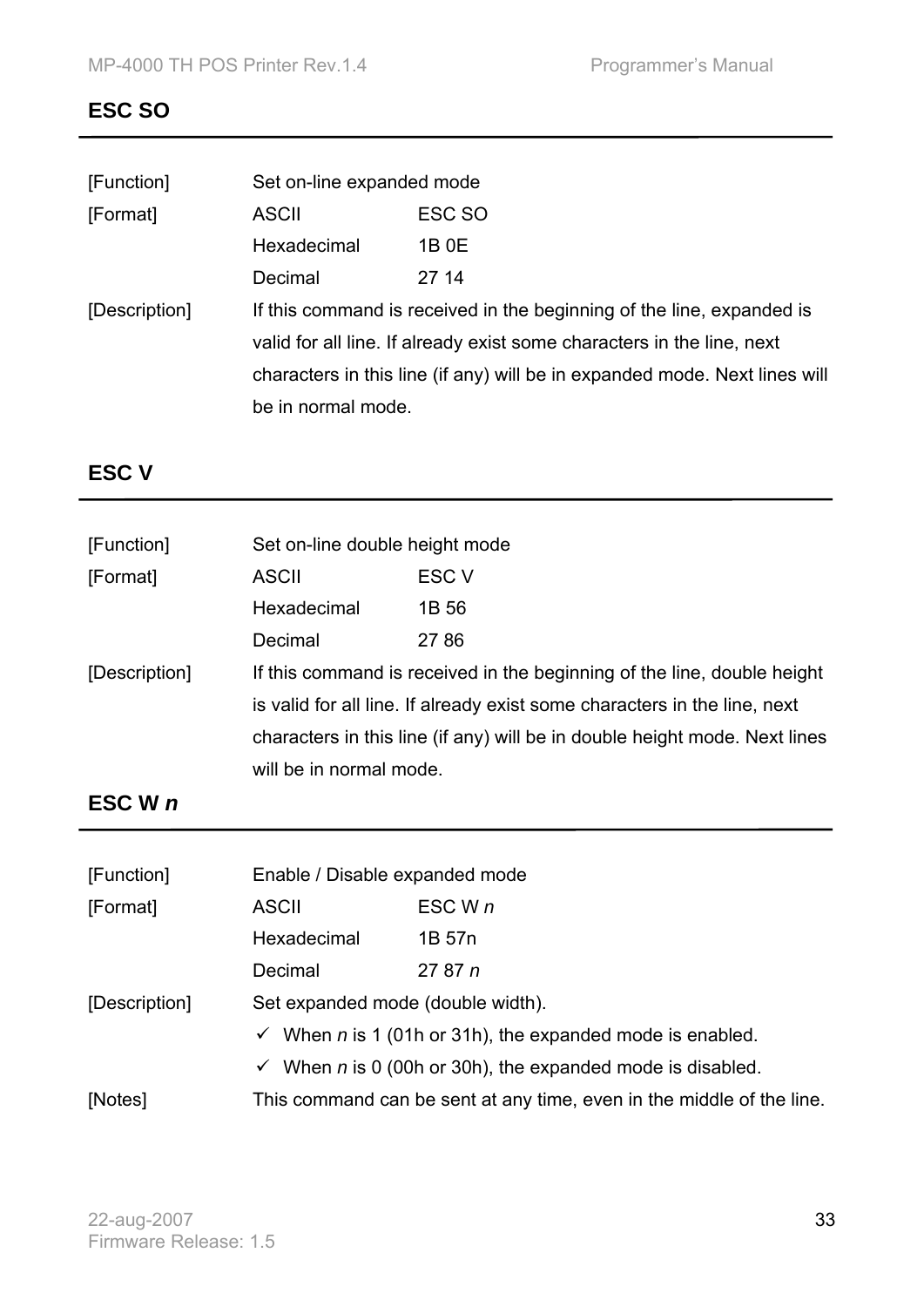# **SI**

| [Function]                                                                          | Set condensed mode                                                  |    |
|-------------------------------------------------------------------------------------|---------------------------------------------------------------------|----|
| [Format]                                                                            | <b>ASCII</b>                                                        | SI |
|                                                                                     | Hexadecimal                                                         | 0F |
|                                                                                     | Decimal                                                             | 15 |
| This command set the ESC SI cpl. All characters type can be set in<br>[Description] |                                                                     |    |
|                                                                                     | this mode. See table 1 to know the number of cpl, according to your |    |
|                                                                                     | printer model. It is a copy of ESC SI command.                      |    |
|                                                                                     |                                                                     |    |

# **SO**

| [Function]    | Set on-line expanded mode                                                  |                                                    |  |
|---------------|----------------------------------------------------------------------------|----------------------------------------------------|--|
| [Format]      | <b>ASCII</b>                                                               | <b>SO</b>                                          |  |
|               | Hexadecimal                                                                | 0E                                                 |  |
|               | Decimal                                                                    | 14                                                 |  |
| [Description] | If this command is received in the beginning of the line, expanded is      |                                                    |  |
|               | valid for all line. If already exist some characters in the line, next     |                                                    |  |
|               | characters in this line (if any) will be in expanded mode. Next lines will |                                                    |  |
|               |                                                                            | be in normal mode. It is a copy of ESC SO command. |  |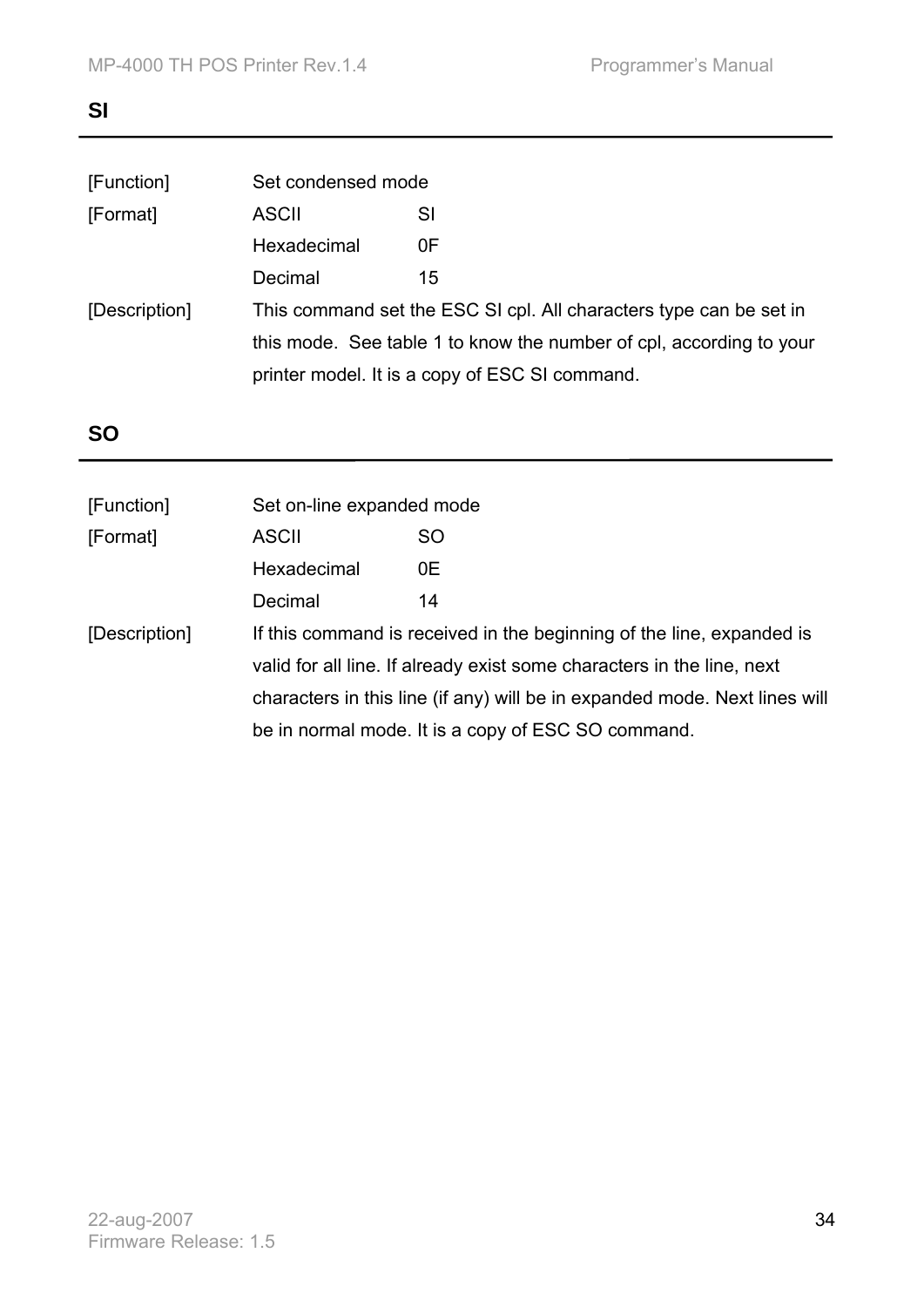#### **3.6 Bit images and graphics**

#### **3.6.1 24-bit graphics**



For this 24-bit graphic pattern we have eight bit-columns, each with a height of 3 bytes (24 bits). The printer must, after the command is stated, receive the  $1^{st}$ ,  $2^{nd}$  and  $3^{rd}$ bytes of the first bit-column, than the  $1<sup>st</sup>$ ,  $2<sup>nd</sup>$  and  $3<sup>rd</sup>$  bytes of the second bit-column and so on, until the last bit-

The command sequence to print this graphic pattern would be (numbers in decimal):

ESC \* ! 8 0 1 1 1 2 2 2 4 4 4 8 8 8 16 16 16 32 32 32 64 64 64 128 128 128 Where you have  $8 + 0 * 256 = 8$  bit-columns to be filled, each with 3 bytes that will give us a total of 24 bytes to be sent (excluding the command sequence).

#### **3.6.2 8-bit graphics**



For this 8-bit graphic pattern we have eight bit-columns, each with a height of 1 byte (8 bits). The printer must, after the command is stated, receive the byte for the first bitcolumn, than the byte for the second bit-column and so on, until the last bitcolumn is filled. The resolution is lower but needs less bytes to be sent

The command sequence to print this graphic pattern would be (numbers in decimal):

ESC K 8 0 1 2 4 8 16 32 64 128

Where you have  $8 + 0 * 256 = 8$  bit-columns to be filled, each with 1 byte that will give us a total of 8 bytes to be sent (excluding the command sequence).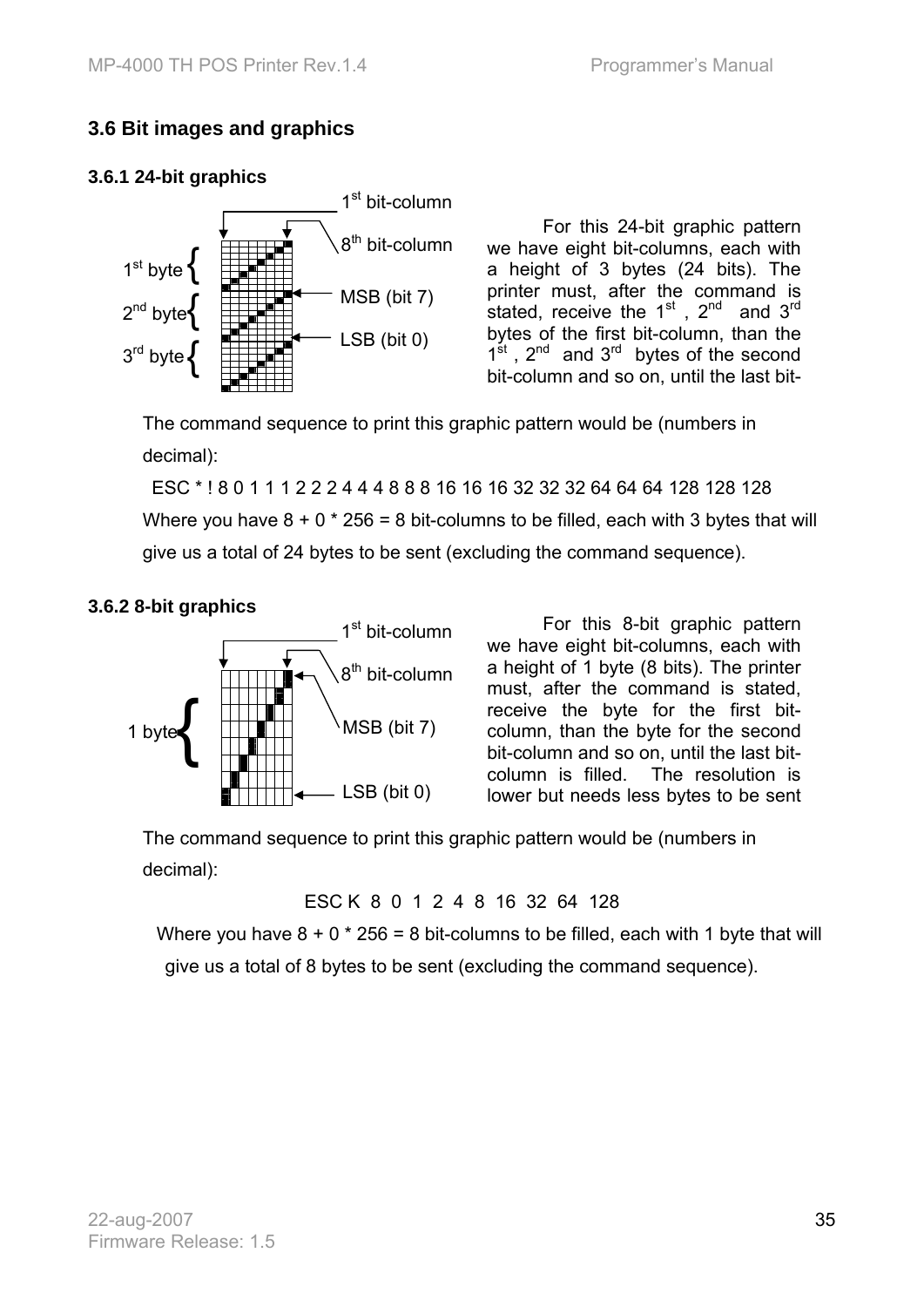# **ESC \$** *n1 n2*

| [Function]    | Fill in blank bit columns                                                 |              |
|---------------|---------------------------------------------------------------------------|--------------|
| [Format]      | <b>ASCII</b>                                                              | ESC $$n1 n2$ |
|               | Hexadecimal                                                               | 1B 24 n1 n2  |
|               | Decimal                                                                   | 2736n1n2     |
| [Description] | This command fills in blank bit columns, from the actual column until     |              |
|               | column number ( $n1+n2*256$ ), where $n1+n2*256 \le N$ . See 'N' value in |              |
|               | the table 2.                                                              |              |

# **ESC \* !** *n1 n2 b1***...***bn*

| [Function]    | 24-bit graphics                                                      |                                                                                              |  |
|---------------|----------------------------------------------------------------------|----------------------------------------------------------------------------------------------|--|
| [Format]      | <b>ASCII</b>                                                         | $ESC * ! n1 n2 b1bn$                                                                         |  |
|               | Hexadecimal                                                          | 1B 2A 21 n1 n2 b1  bn                                                                        |  |
|               | Decimal                                                              | 27 42 33 n1 n2 b1  bn                                                                        |  |
| [Description] | This command programs bit image for 24 bits, in double density where |                                                                                              |  |
|               |                                                                      | $n1+n2*256$ is the number of bit-columns that will be sent (see Bit                          |  |
|               | images and graphics) and b1bn are the bytes that compose the bit     |                                                                                              |  |
|               | image. For each column one may need 3 bytes to complete. So, if you  |                                                                                              |  |
|               | need to send an image with an 8-column width you may send 24 bytes   |                                                                                              |  |
|               |                                                                      | to fill those columns. A full line has 'N' bit columns so a full line will                   |  |
|               |                                                                      | need $\mathcal{N}^*$ 3 bytes. If the image you want to print has less than ' $\mathcal{N}$ ' |  |
|               |                                                                      | graphic columns, a LF must be sent to complete line printing. Text and                       |  |
|               |                                                                      | graphic can be mixed in the same line. If the printer is used with                           |  |
|               |                                                                      | pograms that convert text to graphics, the printer is slower than if the                     |  |
|               |                                                                      | printer is sent ASCII text. See N value in the Table 2.                                      |  |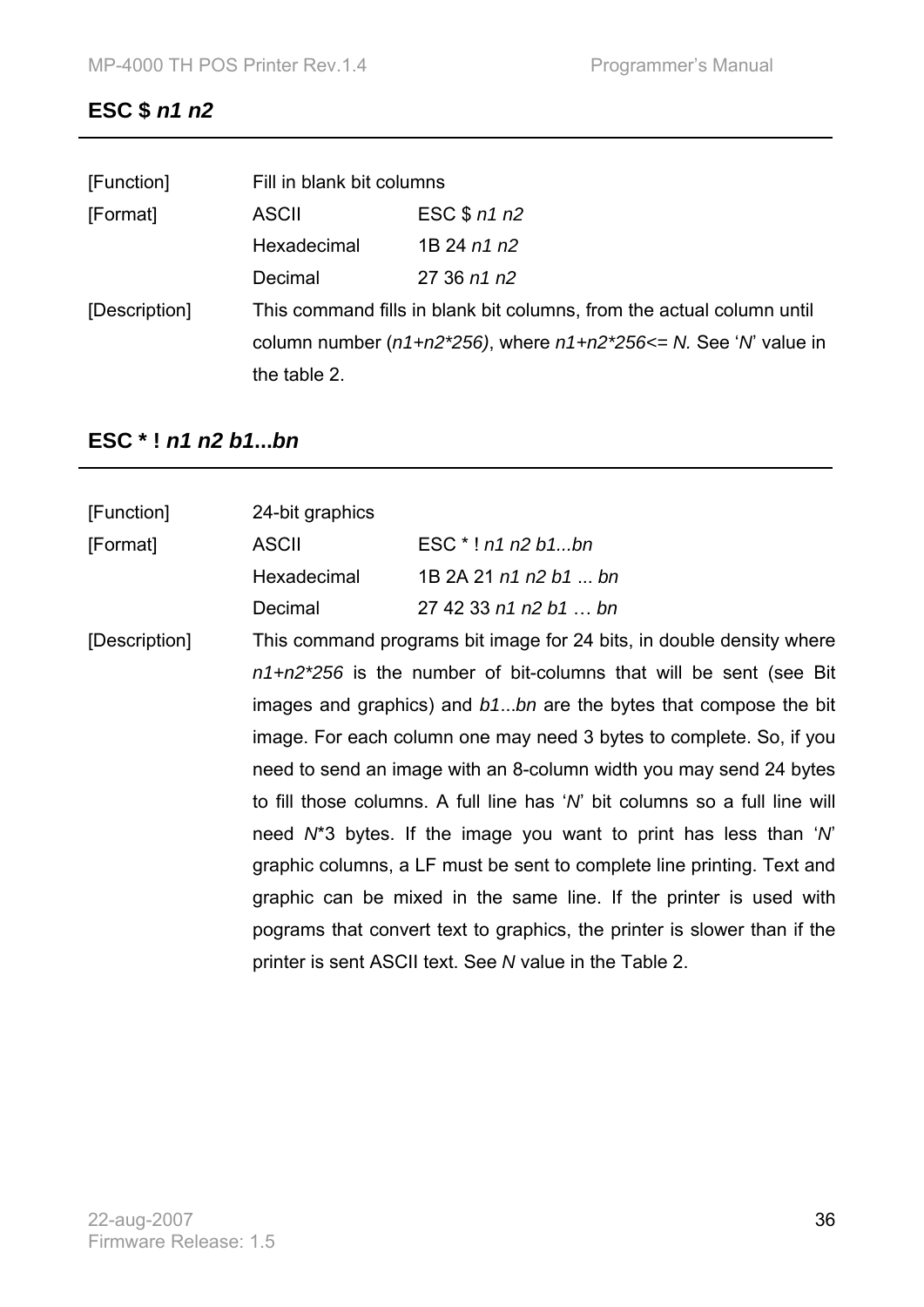### **ESC K** *n1 n2 b1***...***bn*

| [Function]    | 8-bit graphics                                                                 |                    |  |  |  |
|---------------|--------------------------------------------------------------------------------|--------------------|--|--|--|
| [Format]      | <b>ASCII</b>                                                                   | ESC $K$ n1 n2 b1bn |  |  |  |
|               | Hexadecimal                                                                    | 1B 4B n1 n2 b1  bn |  |  |  |
|               | Decimal                                                                        | 2775n1n2b1bn       |  |  |  |
| [Description] | Selects the "8 pin" bit image (compatible with matrix printers) where          |                    |  |  |  |
|               | you use $n1+n2*256$ columns, with 1 byte per column thus using a               |                    |  |  |  |
|               | lower resolution and up to 'N columns. If the image you want to print          |                    |  |  |  |
|               | has less than ' <i>N</i> ' graphic columns, a LF must be sent to complete line |                    |  |  |  |
|               | printing. Text and graphic can be mixed in the same line. See 'N' value        |                    |  |  |  |
|               | in the Table 2.                                                                |                    |  |  |  |

### **FS p** *n m*

| [Function]    | Print NV bit image.                                                  |                                     |               |                                                             |                               |  |  |
|---------------|----------------------------------------------------------------------|-------------------------------------|---------------|-------------------------------------------------------------|-------------------------------|--|--|
| [Format]      | <b>ASCII</b>                                                         |                                     |               | FSpnm                                                       |                               |  |  |
|               |                                                                      | Hexadecimal                         | $1C$ 70 $n m$ |                                                             |                               |  |  |
|               | Decimal                                                              |                                     |               | 28 112 $n m$                                                |                               |  |  |
| [Description] |                                                                      |                                     |               | Prints a NV bit image $n$ using the mode specified by $m$ . |                               |  |  |
|               | m                                                                    | <b>Mode</b>                         |               | <b>Vertical Dot Density</b>                                 | <b>Horizontal Dot Density</b> |  |  |
|               | 0,48                                                                 | Normal                              |               | 180 dpi                                                     | 180 dpi                       |  |  |
|               | 1, 49                                                                | Double-width                        |               | 180 dpi                                                     | 90 dpi                        |  |  |
|               | 2, 50                                                                | Double-height                       |               | 90 dpi                                                      | 180 dpi                       |  |  |
|               | 3, 51                                                                | Quadruple                           |               | 90 dpi                                                      | 90 dpi                        |  |  |
|               |                                                                      | [dpi: dots per $25.4$ mm $\{1"\}$ ] |               |                                                             |                               |  |  |
|               | • <i>n</i> is the number of the NV bit image (defined using the FS q |                                     |               |                                                             |                               |  |  |
|               | command).                                                            |                                     |               |                                                             |                               |  |  |
|               | • <i>m</i> specifies the bit image mode.                             |                                     |               |                                                             |                               |  |  |

- NV bit image means a bit image which is defined in a non-volatile memory by FS q and printed by FS p.
- This command is not effective when the specified NV bit image has not been defined.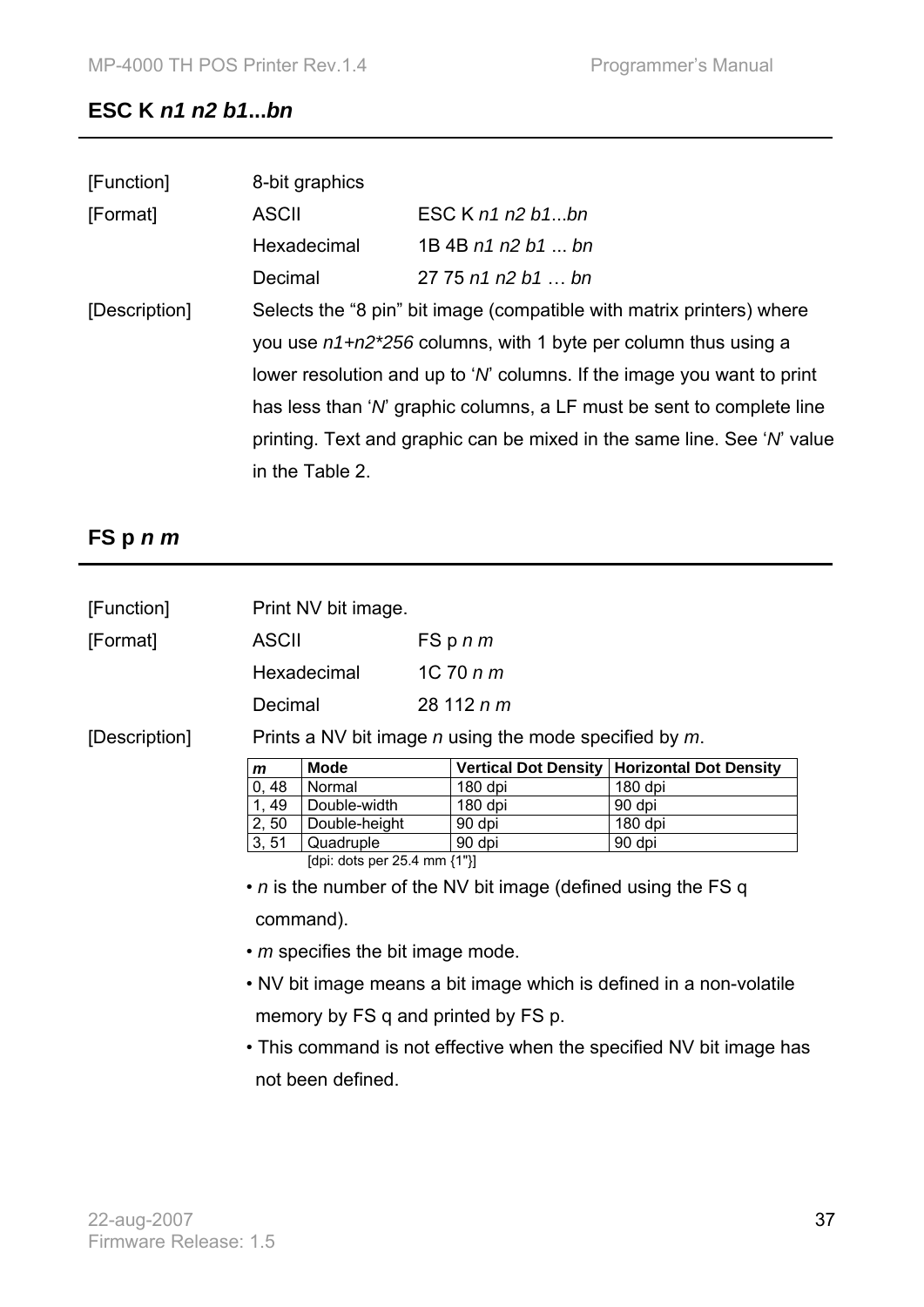### **FS q n [x**<sub>L</sub>  $x_H$   $y_L$   $y_H$   $d_1...d_k$ ]<sub>1</sub>...[x<sub>L</sub>  $x_H$   $y_L$   $y_H$   $d_1...d_k$ ]<sub>n</sub>

[Function] Define NV bit image.  $[Format]$  ASCII FS q  $n$   $[x_l$   $x_H$   $y_l$   $y_H$   $d_1...d_k$ ]<sub>1</sub>... $[x_l$   $x_H$   $y_l$   $y_H$   $d_1...d_k]_n$ Hexadecimal 1C 70 *n [xL xH yL yH d1...dk]1...[xL xH yL yH d1...dk]n* Decimal 28 112 *n [xL xH yL yH d1...dk]1...[xL xH yL yH d1...dk]n*  [Range] 1 ≤ n ≤ 255 0 ≤ xL ≤ 255  $0 \le xH \le 3$  (when  $1 \le (xL + xH \times 256) \le 1023$ )  $0 \leq vL \leq 255$  $0 \le yL \le 1$  (when  $1 \le (yL + yH \times 256) \le 288$ )  $0 \le d \le 255$  $k = (xL + xH \times 256) \times (yL + yH \times 256) \times 8$ Total defined data area = 2M bits (256K bytes).

[Description] Define *n* NV bit images that are stored on non-volatile memory.

- *n* specifies the number of defined NV bit images.
- $x_L$ ,  $x_H$  specifies  $(x_L + x_H \times 256) \times 8$  dots in the horizontal direction for the NV bit image you are defining.
- $v_1$ ,  $v_H$  specifies ( $v_1 + v_H \times 256$ ) × 8 dots in the vertical direction for the NV bit image you are defining.
- This command cancels all NV bit images that have already been defined by this command.

The printer can not redefine only one of several data definitions previously defined. In this case, all data needs to be sent again.



22-aug-2007 Firmware Release: 1.5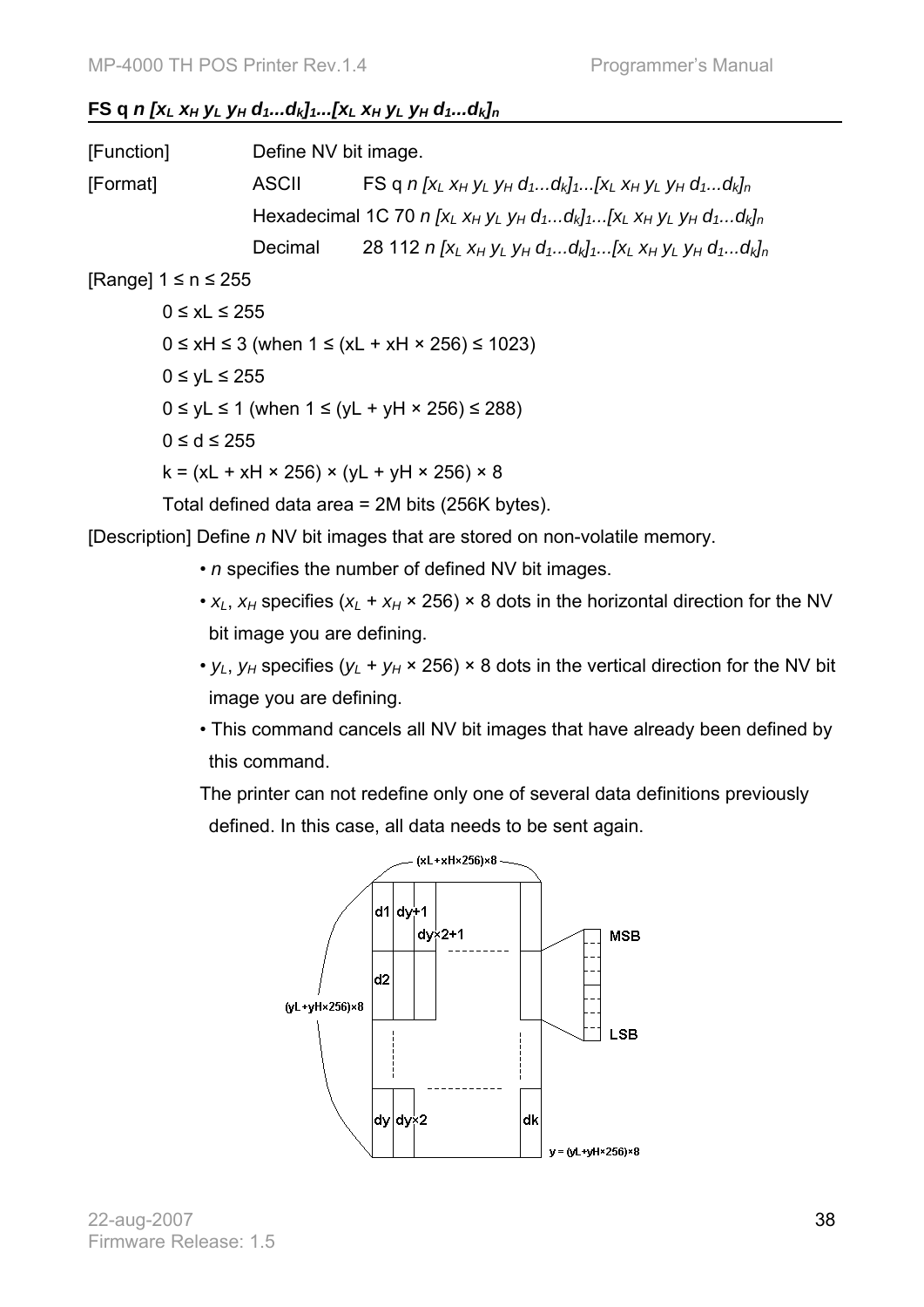### **GS /** *m*

| [Function]    | Print downloaded bit image. |                              |                                                              |                               |  |  |  |
|---------------|-----------------------------|------------------------------|--------------------------------------------------------------|-------------------------------|--|--|--|
| [Format]      | <b>ASCII</b>                |                              | GS/m                                                         |                               |  |  |  |
|               | Hexadecimal                 |                              | 1D 2F $m$                                                    |                               |  |  |  |
|               | Decimal                     |                              | 2947 m                                                       |                               |  |  |  |
| [Description] |                             |                              | Prints a downloaded bit image using the mode specified by m. |                               |  |  |  |
|               |                             |                              |                                                              |                               |  |  |  |
|               | m                           | <b>Mode</b>                  | <b>Vertical Dot Density</b>                                  | <b>Horizontal Dot Density</b> |  |  |  |
|               | 0,48                        | Normal                       | 180 dpi                                                      | 180 dpi                       |  |  |  |
|               | 1,49                        | Double-width                 | 180 dpi                                                      | 90 dpi                        |  |  |  |
|               | 2, 50                       | Double-height                | 90 dpi                                                       | 180 dpi                       |  |  |  |
|               | 3, 51                       | Quadruple                    | 90 dpi                                                       | 90 dpi                        |  |  |  |
|               |                             | [dpi: dots per 25.4 mm {1"}] |                                                              |                               |  |  |  |

• This command is ignored if a downloaded bit image has not been defined.

## **GS** \* *x y d*<sub>1</sub>...*d*<sub>(*x* × *y* × *8*) *m*</sub>

| [Function]                |                                      | Define downloaded bit image.                                                     |
|---------------------------|--------------------------------------|----------------------------------------------------------------------------------|
| [Format]                  | ASCII                                | GS * $xy$ $d_1d_{(x \times y \times 8)}$                                         |
|                           |                                      | Hexadecimal 1D 2A x y $d_1d_{(x \times y \times 8)}$                             |
|                           |                                      | Decimal 29 42 x y $d_1d_{(x \times y \times 8)}$                                 |
| [Range] $1 \le x \le 255$ |                                      |                                                                                  |
| $1 \le y \le 64$          |                                      |                                                                                  |
| $x \times y \le 2048$     |                                      |                                                                                  |
| $0 \le d \le 255$         |                                      |                                                                                  |
|                           | Total defined data area = 16K bytes. |                                                                                  |
|                           |                                      | [Description] Defines a downloaded bit image using the number of dots specified. |

- *x* specifies the number of dots in the horizontal direction.
- *y* specifies the number of dots in the vertical direction.
- The number of dots in the horizontal direction is *x* × 8, in the vertical direction it is *y* × 8.
- The downloaded bit image definition is cleared when:

ESC @ is executed.

FS q is executed.

Printer is reset or the power is turned off.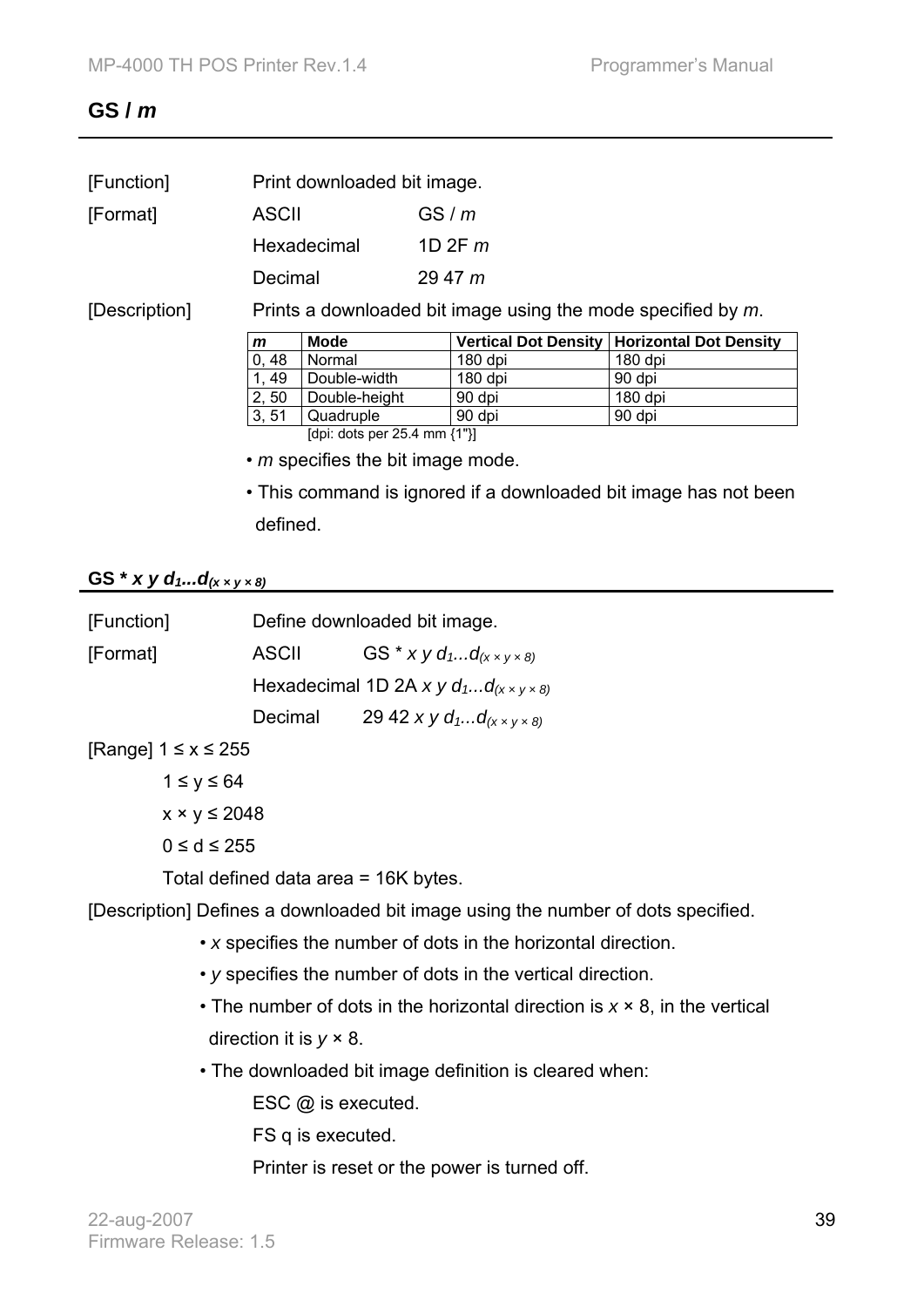• The following figure shows the relationship between the downloaded bit image and the printed data:



#### **GS v 0** *m xL xH yL yH d1...dk*

| [Function] | Print raster bitmap. |                                                 |  |  |
|------------|----------------------|-------------------------------------------------|--|--|
| [Format]   | ASCII                | GS v 0 $m x_L x_H y_L y_H d_1d_k$               |  |  |
|            |                      | Hexadecimal 1D 76 30 $m x_L x_H y_L y_H d_1d_k$ |  |  |
|            | Decimal              | 29 118 48 m $x_L x_H y_L y_H d_1d_k$            |  |  |

#### [Range]

0 ≤ *m* ≤ 3, 48 ≤ m ≤ 51  $0 \le x_L \le 255$  $0 ≤ x_H ≤ 255$  $0 ≤ y_L ≤ 255$  $0 \le y_H \le 8$ 0 ≤ *d* ≤255  $k = (x_L + x_H \times 256) \times (y_L + y_H \times 256) (k \neq 0)$ 

[Description] Print raster bitmap using the mode defined by *m*:

| Mode          |           | Vertical Dot Density   Horizontal Dot Density |
|---------------|-----------|-----------------------------------------------|
| Normal        | $180$ dpi | 180 dpi                                       |
| Double-width  | $180$ dpi | 90 dpi                                        |
| Double-height | 90 dpi    | $180$ dpi                                     |
| Quadruple     | 90 dpi    | 90 dpi                                        |
|               |           |                                               |

[dpi: dots per 25.4 mm {1"}]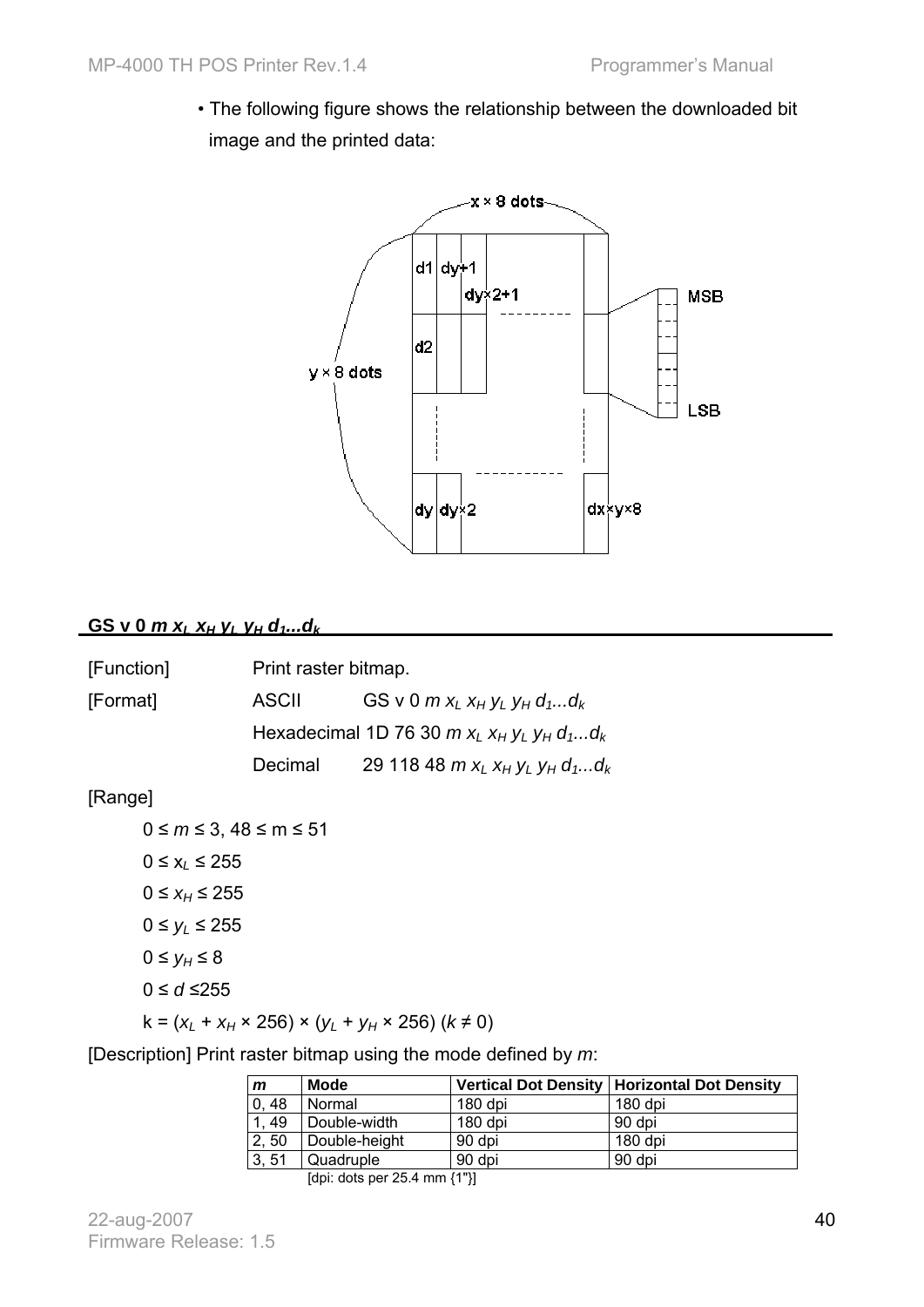- xL, xH, select the number of data bytes (xL+xH×256) in the horizontal direction for the bit image.
- yL, yH, select the number of data bytes (yL+yH×256) in the vertical direction for the bit image.
- Data outside the printing area is read in and discarded on a dot-by-dot basis.
- The position at which subsequent characters are to be printed for raster bit image is specified by HT (Horizontal Tab), ESC \$ (Set absolute print position), ESC \ ( Set relative print position), and GS L (Set left margin ). If the position at which subsequent characters are to be printed is not a multiple of 8, print speed may decline.
- The ESC a (Select justification) setting is also effective on raster bit images.
- d indicates the bit-image data. Set time a bit to 1 prints a dot and setting it to 0 does not print a dot.
- [Example] When printing 640 dots,  $x_l + x_H \times 256$  must be 80, as illustrated on following figure:

| k          |                     |                  |          | $(x_i + x_i \times 256) \times 8$ dots = 640 dots |                         |                     |                                             |
|------------|---------------------|------------------|----------|---------------------------------------------------|-------------------------|---------------------|---------------------------------------------|
| a,         | u2                  | $\mathfrak{a}_3$ | $\cdots$ | $d_{78}$                                          | $a_{79}$                | $\mathfrak{a}_{80}$ |                                             |
| $q_{81}$   | $a_{82}$            | $d_{83}$         | $\cdots$ | $d_{458}$                                         | $d_{159}$               | $d_{160}$           | ∤(y <sub>L</sub> +y <sub>H</sub> ×256) dots |
|            |                     |                  | $\cdots$ |                                                   |                         |                     |                                             |
| $d_{k-79}$ | $\mathbf{a}_{k-78}$ | $d_{k-77}$       |          | $d_{k-2}$                                         | $\mathsf{d}_{k\cdot i}$ | $\mathfrak{a}_k$    |                                             |
|            |                     |                  |          |                                                   |                         |                     |                                             |
|            | 6<br>5              |                  |          |                                                   |                         |                     |                                             |
| MSB        |                     |                  |          | LSB                                               |                         |                     |                                             |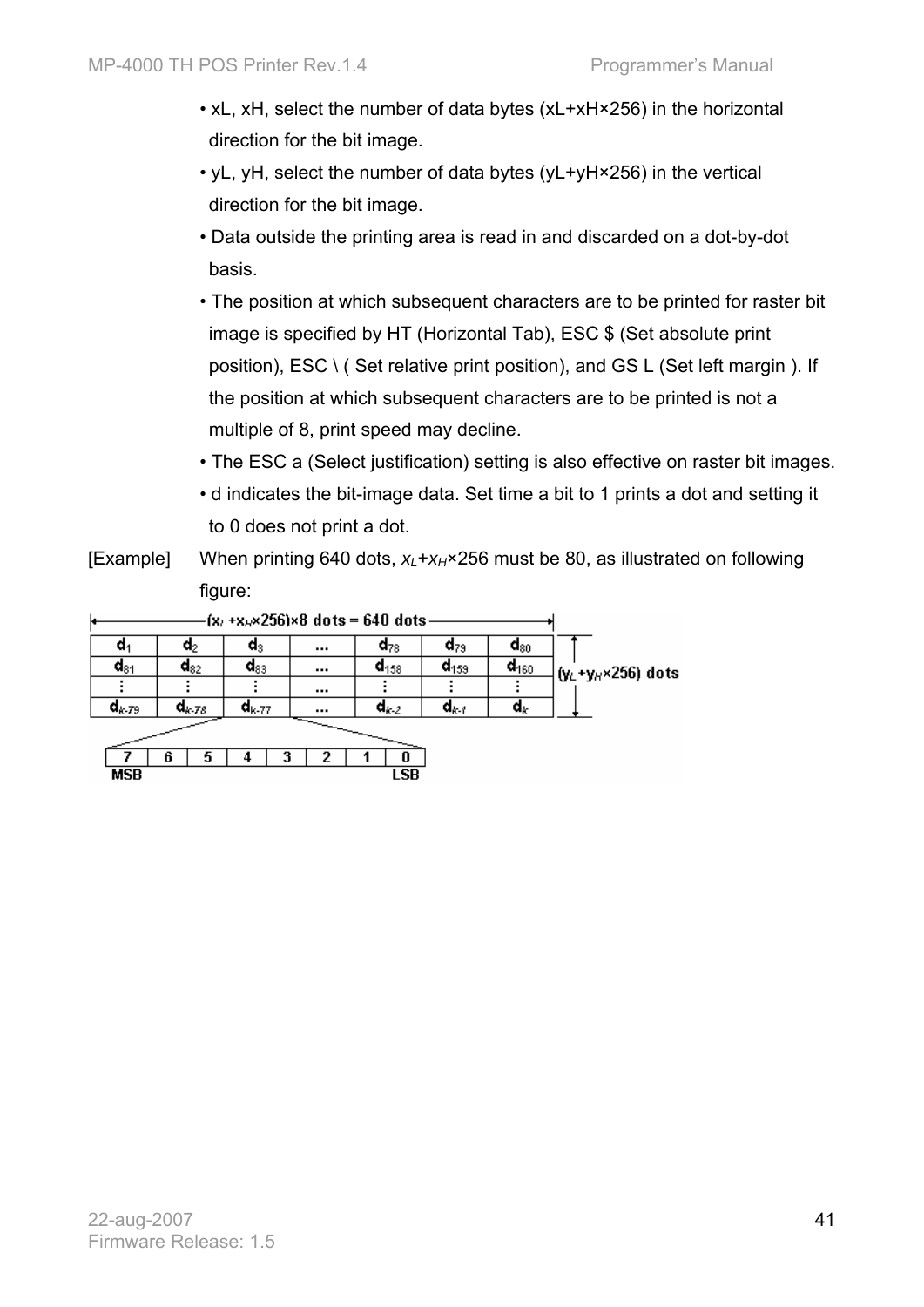### **3.7 Communication**

| × |
|---|
|---|

| [Function]    | Serial communication status enquiry                                      |            |  |  |
|---------------|--------------------------------------------------------------------------|------------|--|--|
| [Format]      | <b>ASCII</b>                                                             | <b>ENQ</b> |  |  |
|               | Hexadecimal                                                              | 05         |  |  |
|               | Decimal                                                                  | 05         |  |  |
| [Description] | After this command is issued, the printer returns a status by the serial |            |  |  |
|               | RS-232 communication port, defined below.                                |            |  |  |

#### **3.7.1 Serial interface status byte**

The serial interface status byte is composed of 8 bits  $-7$  through  $0 -$  the most significant bit is Bit 7 and the least significant bit is Bit 0.

| Status bit number | Logic "0"               | Logic "1"                           |  |
|-------------------|-------------------------|-------------------------------------|--|
|                   | <b>Printer Off Line</b> | Printer On Line                     |  |
|                   |                         | <b>Replicates Drawer status</b>     |  |
| ク*                | Drawer pin low          | Drawer pin high                     |  |
|                   | Print head raised       | Print head down                     |  |
|                   | Paper Full              | Paper Near End                      |  |
|                   | Command not executed    | Command executed                    |  |
| հ – 7             |                         | Not used (will always be logic "0") |  |

\* Refer to your drawer's manual to know what this levels mean.

### **GS** ° **1**

| [Function]    | Serial / USB communication advanced status                               |                   |  |  |
|---------------|--------------------------------------------------------------------------|-------------------|--|--|
| [Format]      | <b>ASCII</b>                                                             | GS <sup>o</sup> 1 |  |  |
|               | Hexadecimal                                                              | 1D F8 31          |  |  |
|               | Decimal                                                                  | 29 248 49         |  |  |
| [Description] | After this command is issued, the printer returns a status by the serial |                   |  |  |
|               | RS-232 communication port, defined below.                                |                   |  |  |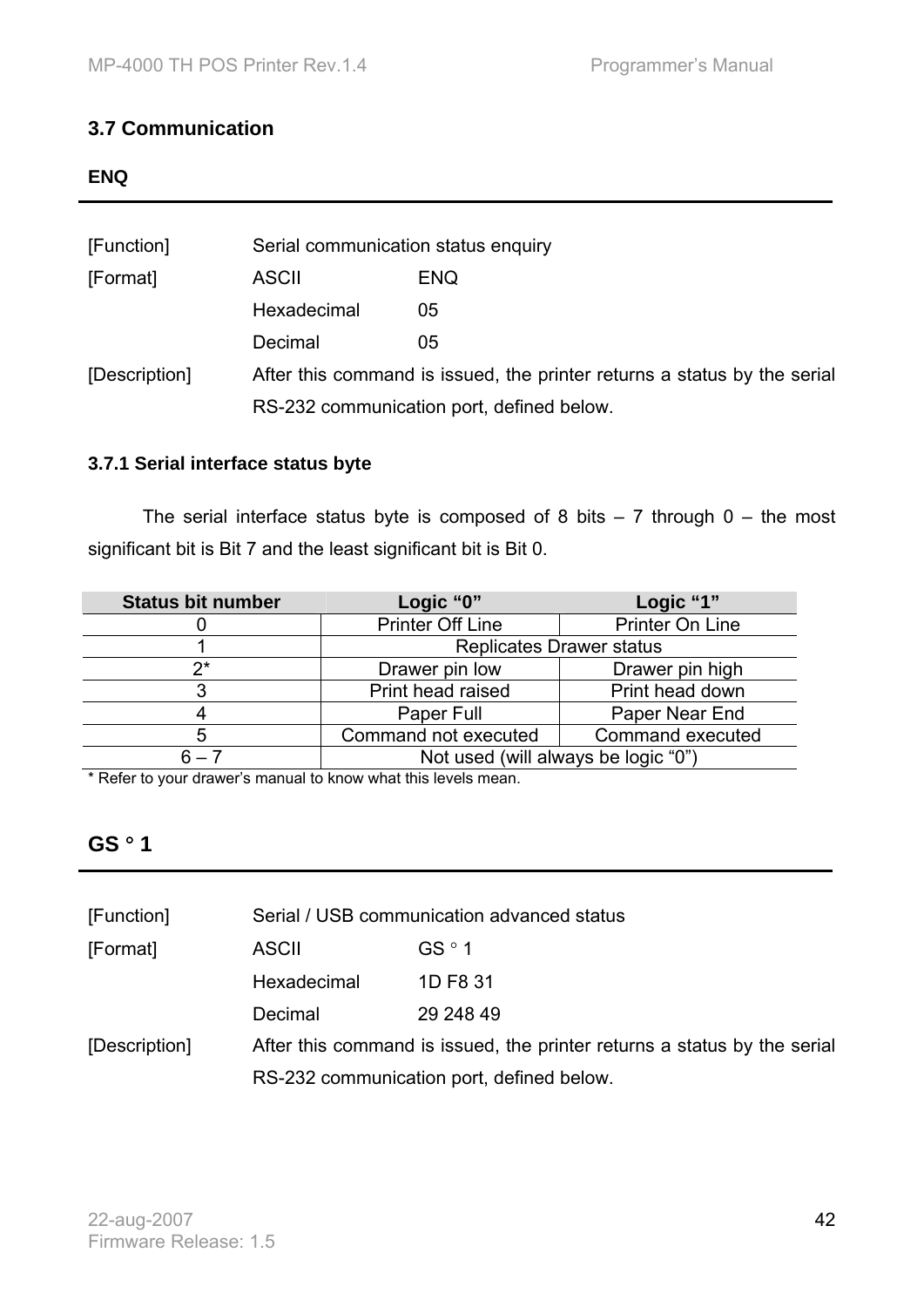#### **3.7.2 Serial / USB / EPP interface advanced status bytes**

The serial/USB/EPP interface status bytes is composed of 8 bits – 7 through 0 – the most significant bit is Bit 7 and the least significant bit is Bit 0.

#### 1) Printer Status

| 7                                                                                                                                                                             | 6                                                                                                                                                                                                                                                     | 5        | 4                | 3                                                             | 2                                                                               | 1                           | 0        |  |  |
|-------------------------------------------------------------------------------------------------------------------------------------------------------------------------------|-------------------------------------------------------------------------------------------------------------------------------------------------------------------------------------------------------------------------------------------------------|----------|------------------|---------------------------------------------------------------|---------------------------------------------------------------------------------|-----------------------------|----------|--|--|
| $\mathbf{1}$                                                                                                                                                                  | Buffer                                                                                                                                                                                                                                                |          | Wait             | On $/$ Off                                                    | Overrun                                                                         | $\Omega$                    | $\Omega$ |  |  |
|                                                                                                                                                                               | status                                                                                                                                                                                                                                                |          |                  | line                                                          | Error                                                                           |                             |          |  |  |
|                                                                                                                                                                               | Bit 2: Overrun Error - indicates when data sent to printer will be losted.<br>0 - data received will be printed<br>1 - data received will be lost<br>Bit 3: On / Off line - indicates when printer is operational (on-line) or not.<br>$0 - on$ -line |          |                  |                                                               |                                                                                 |                             |          |  |  |
|                                                                                                                                                                               | $1 - off$ -line<br>0 - printer is busy and printing                                                                                                                                                                                                   |          |                  | Bit 4: Wait - indicates when printer is busy or not.          |                                                                                 |                             |          |  |  |
|                                                                                                                                                                               |                                                                                                                                                                                                                                                       |          |                  |                                                               | 1 - printer has printed all buffer and is waiting for commands                  |                             |          |  |  |
|                                                                                                                                                                               | 00 - buffer empty<br>01 - buffer less 1/3 full<br>10 - buffer more 1/3 full<br>11 - buffer more 3/4 full                                                                                                                                              |          |                  |                                                               | Bit 6 & 5: Buffer status - details the status of the printer buffer.            |                             |          |  |  |
|                                                                                                                                                                               |                                                                                                                                                                                                                                                       |          |                  | 2) Off-line Status                                            |                                                                                 |                             |          |  |  |
| $7\overline{ }$                                                                                                                                                               | 6                                                                                                                                                                                                                                                     | 5        | 4                | 3                                                             | 2                                                                               | 1                           | $\Omega$ |  |  |
| Cover<br>status                                                                                                                                                               | Error<br>Reported                                                                                                                                                                                                                                     | No paper | Drawer<br>status | 0                                                             | Paper<br>sensor                                                                 | Paper<br>near end<br>sensor | 1        |  |  |
|                                                                                                                                                                               | 0 - there's paper for printing<br>1 - there's few paper for printing                                                                                                                                                                                  |          |                  | Bit 2: Paper sensor - informs the status of the paper sensor. | Bit 1: Paper near end sensor - informs the status of the paper near end sensor. |                             |          |  |  |
|                                                                                                                                                                               | 0 - there's paper on sensor<br>1 - there's no paper on sensor                                                                                                                                                                                         |          |                  |                                                               |                                                                                 |                             |          |  |  |
| Bit 4: Drawer status - indicates status for drawer sensor.<br>0 - drawer sensor is indicating low level (logical 0)<br>1 - drawer sensor is indicating high level (logical 1) |                                                                                                                                                                                                                                                       |          |                  |                                                               |                                                                                 |                             |          |  |  |
| Bit 5: No paper - indicates if there is available paper for printing.<br>0 - there's paper available<br>1 - no paper is available                                             |                                                                                                                                                                                                                                                       |          |                  |                                                               |                                                                                 |                             |          |  |  |
|                                                                                                                                                                               | 0 - no error reported<br>1 - there's error reported                                                                                                                                                                                                   |          |                  |                                                               | Bit 6: Error Reported - informs if an error was reported on Error Status.       |                             |          |  |  |
|                                                                                                                                                                               | $0$ - cover is open<br>1 - cover is closed                                                                                                                                                                                                            |          |                  | Bit 7: Cover status - tells about the printer paper cover.    |                                                                                 |                             |          |  |  |

3) Error Status

| <b>_</b> | Recoverable<br>error | Non<br> recoverable<br>error | Cutter<br>error | Cutter<br>presence |  |
|----------|----------------------|------------------------------|-----------------|--------------------|--|

Bit 2: Cutter presence - indicates the presence of a cutter on printer.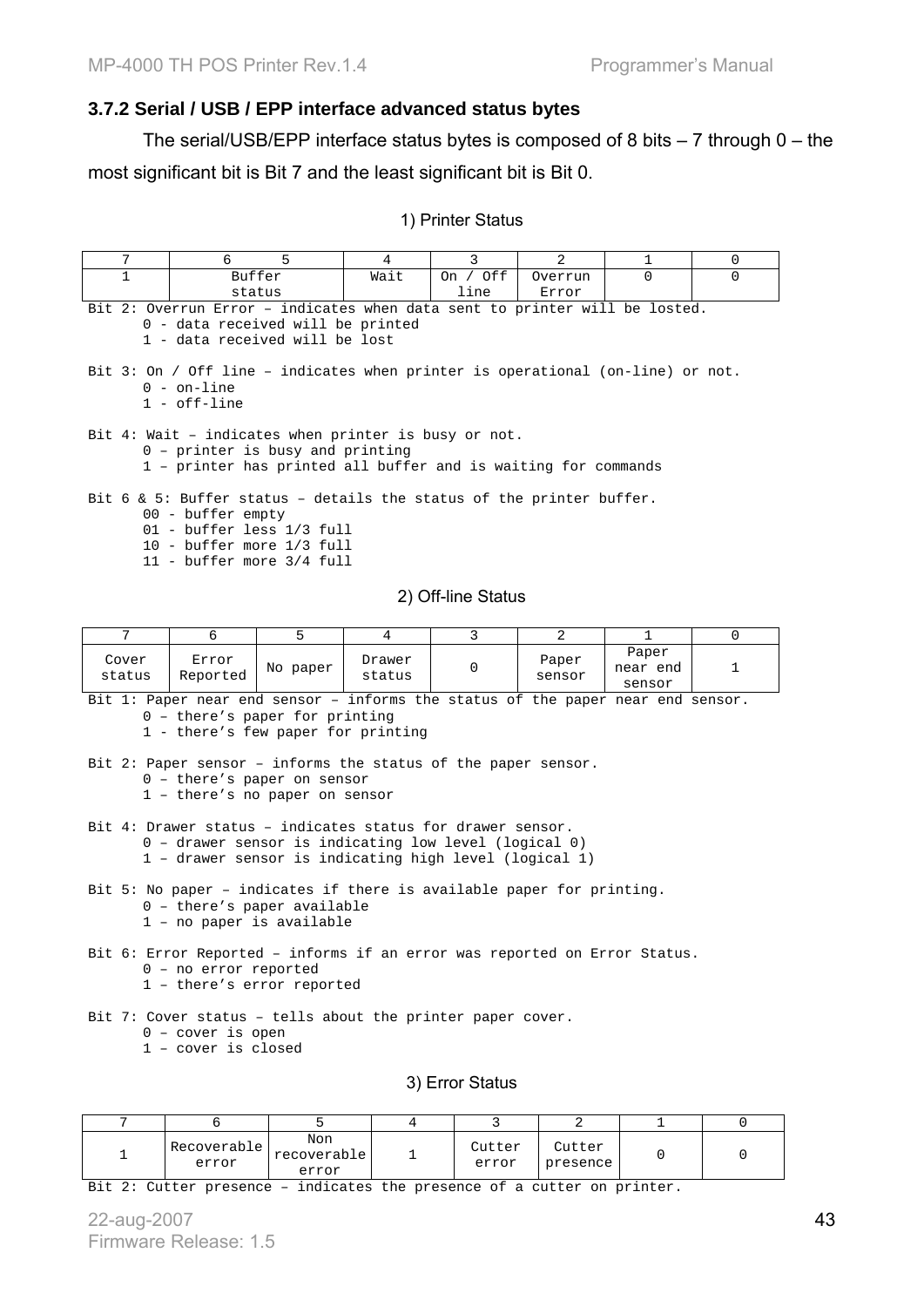|  | $0$ - cutter present<br>$1$ - cutter absent                                         |
|--|-------------------------------------------------------------------------------------|
|  | Bit 3: Cutter error<br>0 - no cutter error<br>1 - cutter error                      |
|  | $Bit 5: 0 - without non-recoverable error$<br>1 - an non-recoverable error occurred |
|  | $Bit 6: 0 - without recoverable error$<br>1 - an recoverable error occurred         |

#### 4) Continuous Paper Sensor Status

|       |                            |  | Head<br>temperature     |  |
|-------|----------------------------|--|-------------------------|--|
| $D++$ | $2 \cdot$ Head temperature |  | $int \cdot \cdot \cdot$ |  |

Bit 2: Head temperature – informs about the printer head temperature

0 - normal temperature

1 - temperature above the normal

#### 5) Firmware Version

| : firmware version digit<br>Major | Minor firmware version digit |
|-----------------------------------|------------------------------|

It is not necessary to send any command to the printer to receive the status using the parallel interface. The parallel interface provides status using hardware pins as shown below.

#### **3.7.3 Standard parallel interface status byte**

The table below shows the printer statuses obtained through the standard parallel interface, with the printer configured for ESC/Bema commands:

|       |      | <b>Description</b> |     |        |              |   |                  |                |
|-------|------|--------------------|-----|--------|--------------|---|------------------|----------------|
| /BUSY | /ACK | PЕ                 | SEL | /ERROR |              |   | <b>HEX</b>       |                |
|       |      |                    |     |        | v            | Y | D8h              | Online         |
|       |      |                    |     |        | v            | v | 60h              | Paper end      |
|       |      |                    |     |        | $\checkmark$ | v | F <sub>8</sub> h | Paper near end |
|       |      |                    |     |        | $\checkmark$ | v | 70h              | Head up        |

The table below shows the printer statuses obtained through the standard parallel interface, with the printer configured for ESC/POS™ commands:

|       |      | <b>Description</b> |     |        |                |  |                  |                |
|-------|------|--------------------|-----|--------|----------------|--|------------------|----------------|
| /BUSY | /ACK | РE                 | SEL | /ERROR |                |  | <b>HEX</b>       |                |
|       |      |                    |     |        | x              |  | D8h              | Online         |
|       |      |                    |     |        | v<br>$\lambda$ |  | 70h              | Paper end      |
|       |      |                    |     |        | v<br>́         |  | F <sub>0</sub> h | Paper near end |
|       |      |                    |     |        | x              |  | 58h              | Head up        |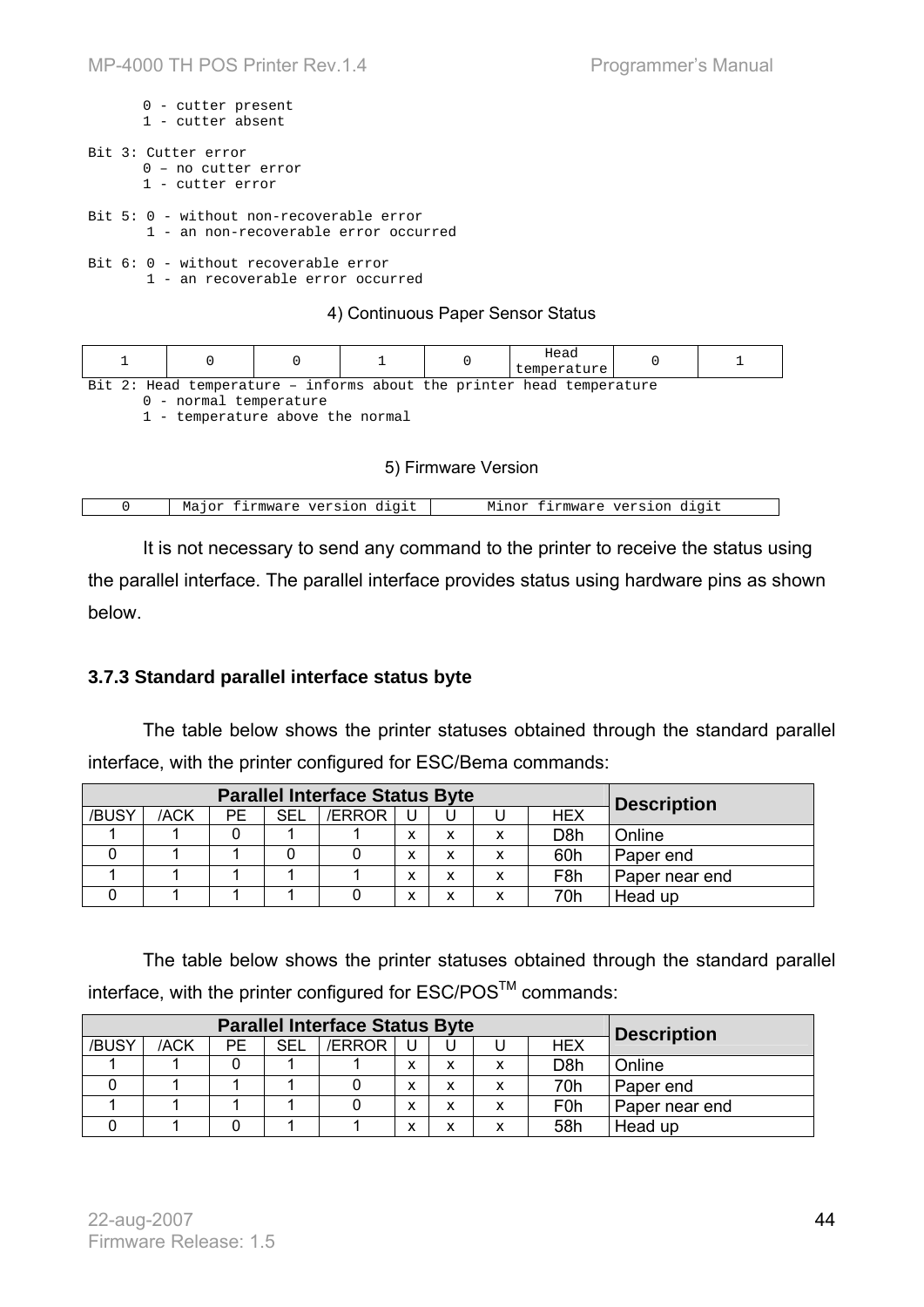## **ETX**

| [Function]    | End buffer                                                           |                                                                    |  |  |  |
|---------------|----------------------------------------------------------------------|--------------------------------------------------------------------|--|--|--|
| [Format]      | <b>ASCII</b>                                                         | <b>ETX</b>                                                         |  |  |  |
|               | Hexadecimal                                                          | 03                                                                 |  |  |  |
|               | Decimal                                                              | 03                                                                 |  |  |  |
| [Description] |                                                                      | The printer will be BUSY while the printing is performed, changing |  |  |  |
|               | status only when the buffer is empty. On serial interfaces DTR (RTS) |                                                                    |  |  |  |
|               | will be low while the printing is performed.                         |                                                                    |  |  |  |

# **STX**

| [Function]    | Clear buffer                                                            |                                                                      |  |  |  |
|---------------|-------------------------------------------------------------------------|----------------------------------------------------------------------|--|--|--|
| [Format]      | <b>ASCII</b>                                                            | <b>STX</b>                                                           |  |  |  |
|               | Hexadecimal                                                             | 02                                                                   |  |  |  |
|               | Decimal                                                                 | 02                                                                   |  |  |  |
| [Description] |                                                                         | This commands clears the print buffer and any un-printed information |  |  |  |
|               | in the printer receive before it. This command does not restore default |                                                                      |  |  |  |
|               | conditions.                                                             |                                                                      |  |  |  |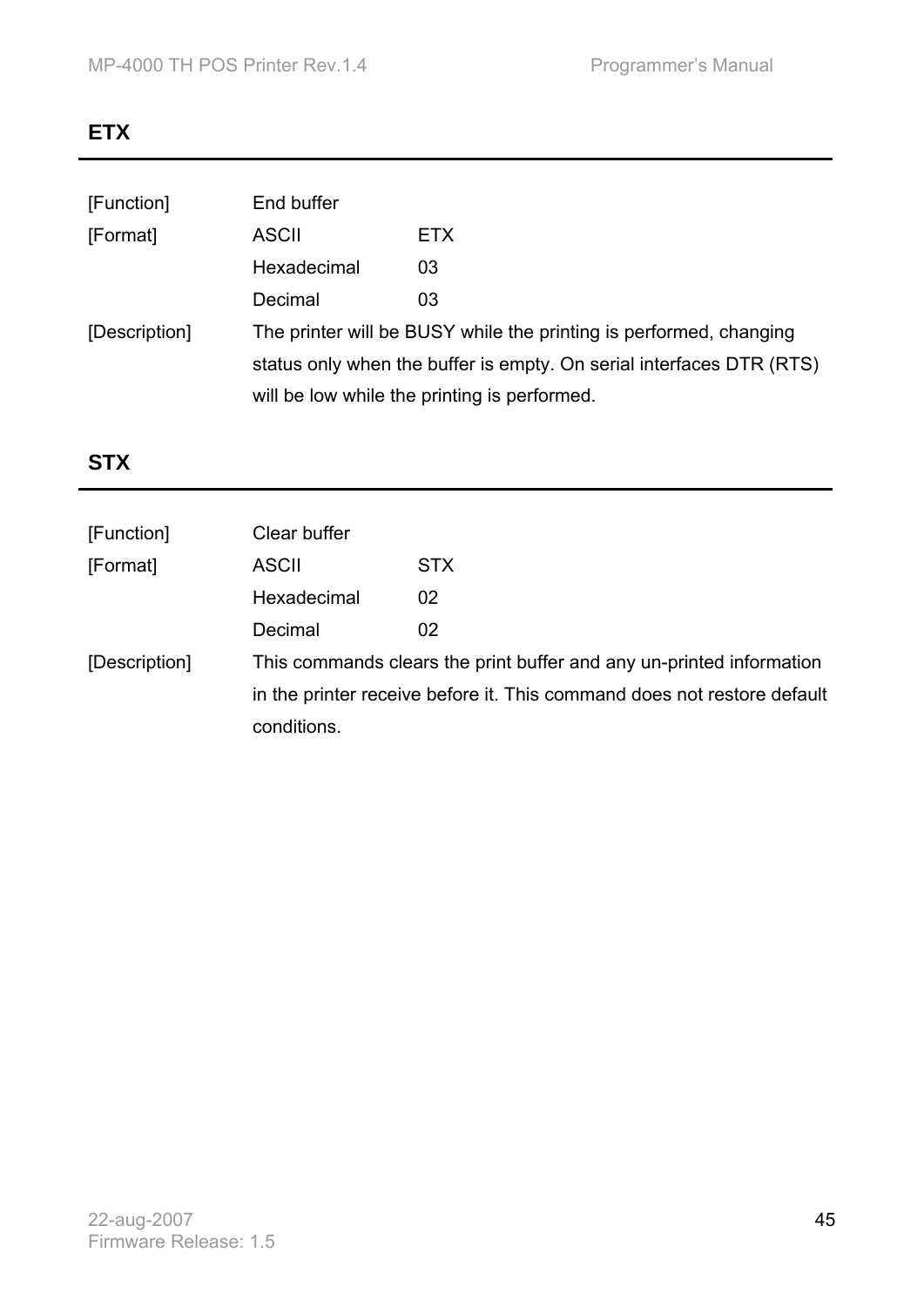### **3.8 Data Control**

## **CAN**

| [Function]    | Cancel last line |                                                                           |
|---------------|------------------|---------------------------------------------------------------------------|
| [Format]      | <b>ASCII</b>     | <b>CAN</b>                                                                |
|               | Hexadecimal      | 18                                                                        |
|               | Decimal          | 24                                                                        |
| [Description] |                  | This commands clears the last line sent to the printer. All other data is |
|               | stored.          |                                                                           |

### **DEL**

| [Function]    | Cancel last character                                                  |            |  |
|---------------|------------------------------------------------------------------------|------------|--|
| [Format]      | <b>ASCII</b>                                                           | <b>DEL</b> |  |
|               | Hexadecimal                                                            | 7F         |  |
|               | Decimal                                                                | 127        |  |
| [Description] | This commands clears the last character sent to the printer. All other |            |  |
|               | data is stored.                                                        |            |  |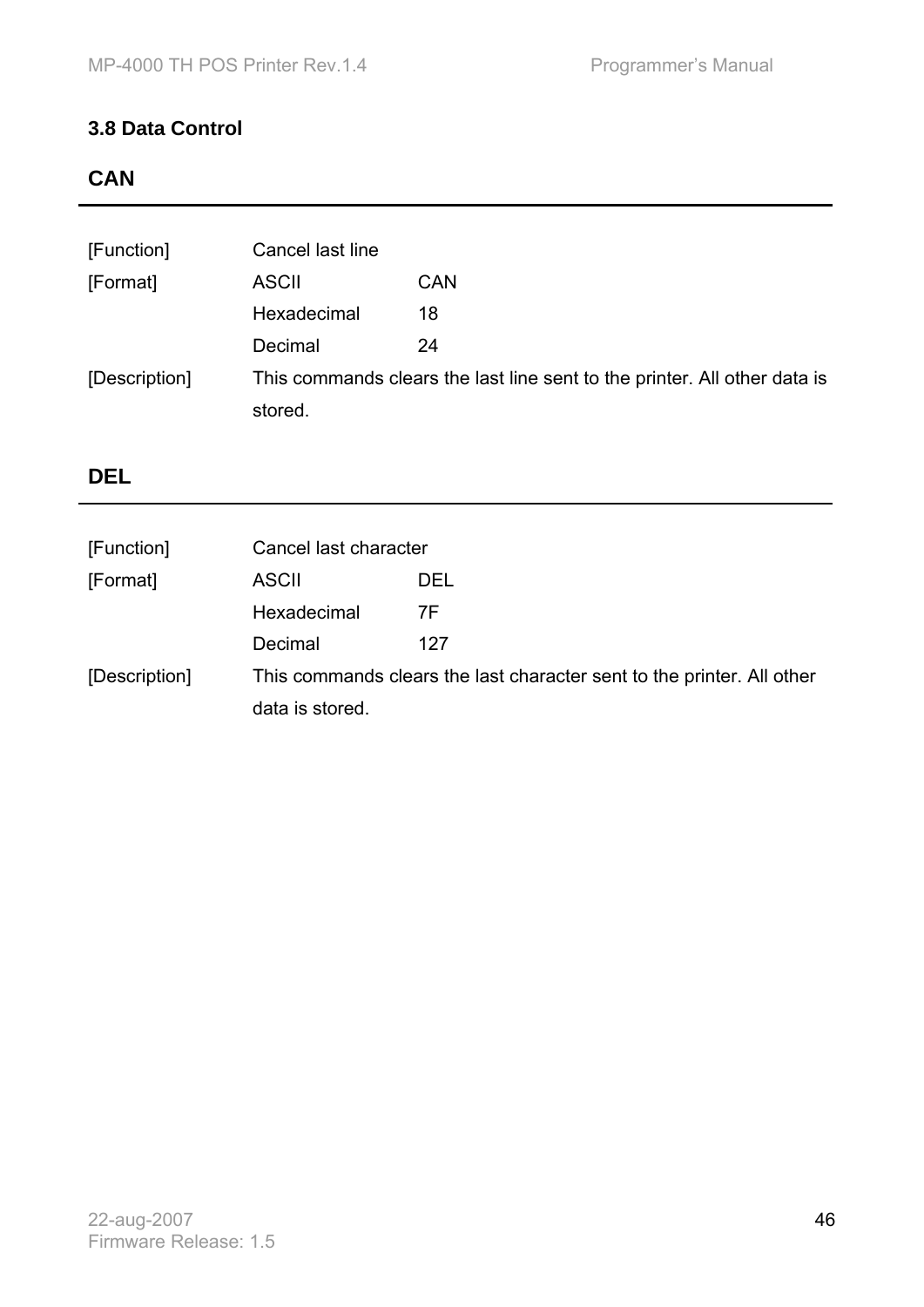### **3.9 Barcodes**

### **GS h** *n*

| [Function]    | Sets the height n of the barcode generated                             |                 |  |  |
|---------------|------------------------------------------------------------------------|-----------------|--|--|
| [Format]      | <b>ASCII</b>                                                           | GS <sub>h</sub> |  |  |
|               | Hexadecimal                                                            | 1D 68 $n$       |  |  |
|               | Decimal                                                                | 29 104 $n$      |  |  |
| [Description] | Each height unit corresponds to a dot of 0.125 mm, so the final height |                 |  |  |
|               | is n x 0.125 mm where $1 \le n \le 255$ . The default is n=162.        |                 |  |  |

### **GS w** *n*

| [Function]    | Determines the width of the barcode |                                                                       |  |
|---------------|-------------------------------------|-----------------------------------------------------------------------|--|
| [Format]      | ASCII                               | GS w n                                                                |  |
|               | Hexadecimal                         | 1D 77 $n$                                                             |  |
|               | Decimal                             | 29 119 $n$                                                            |  |
| [Description] |                                     | This command changes the barcode width where $n=2$ correspond to      |  |
|               |                                     | normal width, $n=3$ is double width and $n=4$ is quadruple width. The |  |
|               | default is $n=3$ .                  |                                                                       |  |

### **GS H** *n*

| [Function]    | Choose the position of the human readable information (HRI) of the                                                                                        |             |
|---------------|-----------------------------------------------------------------------------------------------------------------------------------------------------------|-------------|
|               | barcode                                                                                                                                                   |             |
| [Format]      | <b>ASCII</b>                                                                                                                                              | GS H n      |
|               | Hexadecimal                                                                                                                                               | $1D$ 48 $n$ |
|               | Decimal                                                                                                                                                   | 29 72 $n$   |
| [Description] | $n=0$ : No HRI<br>$n=1$ : On top of the barcode (default)<br>$n=2$ : On the bottom of the barcode<br>$n=3$ : Both on top and on the bottom of the barcode |             |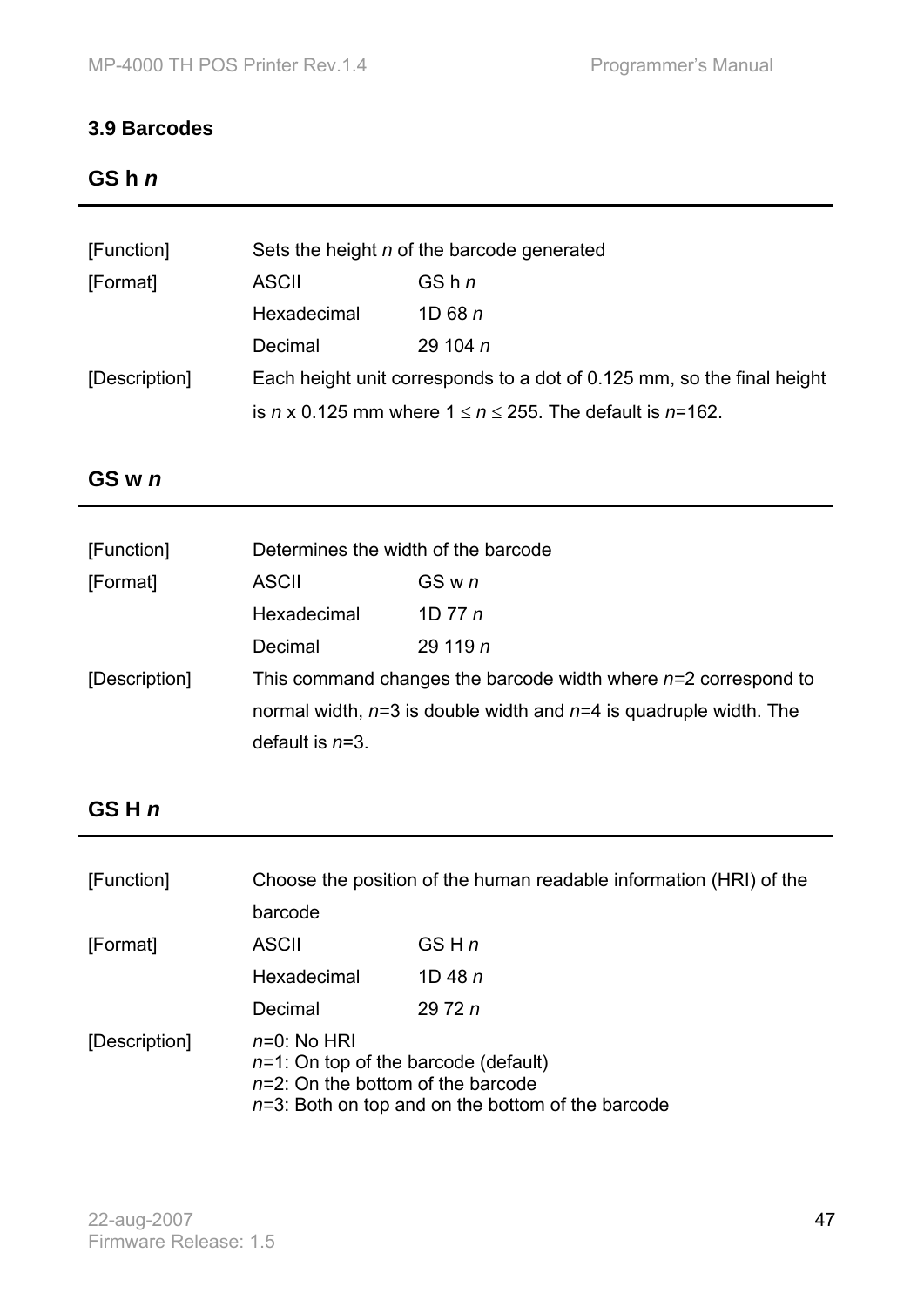### **GS f** *n*

| [Function]    | Sets the font used to print the human readable information (HRI)              |            |  |
|---------------|-------------------------------------------------------------------------------|------------|--|
| [Format]      | GSfn<br><b>ASCII</b>                                                          |            |  |
|               | Hexadecimal                                                                   | 1D66n      |  |
|               | Decimal                                                                       | 29 102 $n$ |  |
| [Description] | For a normal font (' <i>N</i> ' characters per line), $n=0$ or $n=48$ . For a |            |  |
|               | condensed font ('N' characters per line), $n=1$ or $n=49$ . The default is    |            |  |
|               | normal font. See N value in the Table 2.                                      |            |  |

# **GS k 0** *d***<sub>1</sub>...***d***<sub>11</sub></del> NUL**

| [Function]    | Prints an UPC-A barcode                                                  |                                                                         |
|---------------|--------------------------------------------------------------------------|-------------------------------------------------------------------------|
| [Format]      | <b>ASCII</b>                                                             | GS k 0 $d_1d_{11}$ NUL                                                  |
|               | Hexadecimal                                                              | 1D 6B 00 $d_1d_{11}$ 00                                                 |
|               | Decimal                                                                  | 29 107 0 $d_1d_{11}$ 0                                                  |
| [Description] | $d_1d_{11}$ is a sequence of 11 bytes containing the barcode information |                                                                         |
|               |                                                                          | with $48 \le d \le 57$ . A check sum digit will be added automatically. |

## **GS k 65 11** *d***<sub>1</sub>...d<sub>11</sub>**

| [Function]    | Prints an UPC-A barcode |                                                 |
|---------------|-------------------------|-------------------------------------------------|
| [Format]      | <b>ASCII</b>            | GS k 65 11 $d_1d_{11}$                          |
|               | Hexadecimal             | 1D 6B 41 0B $d_1d_{11}$                         |
|               | Decimal                 | 29 107 65 11 $d_1d_{11}$                        |
| [Description] |                         | It is a copy of GS k 0 $d_1d_{11}$ NUL command. |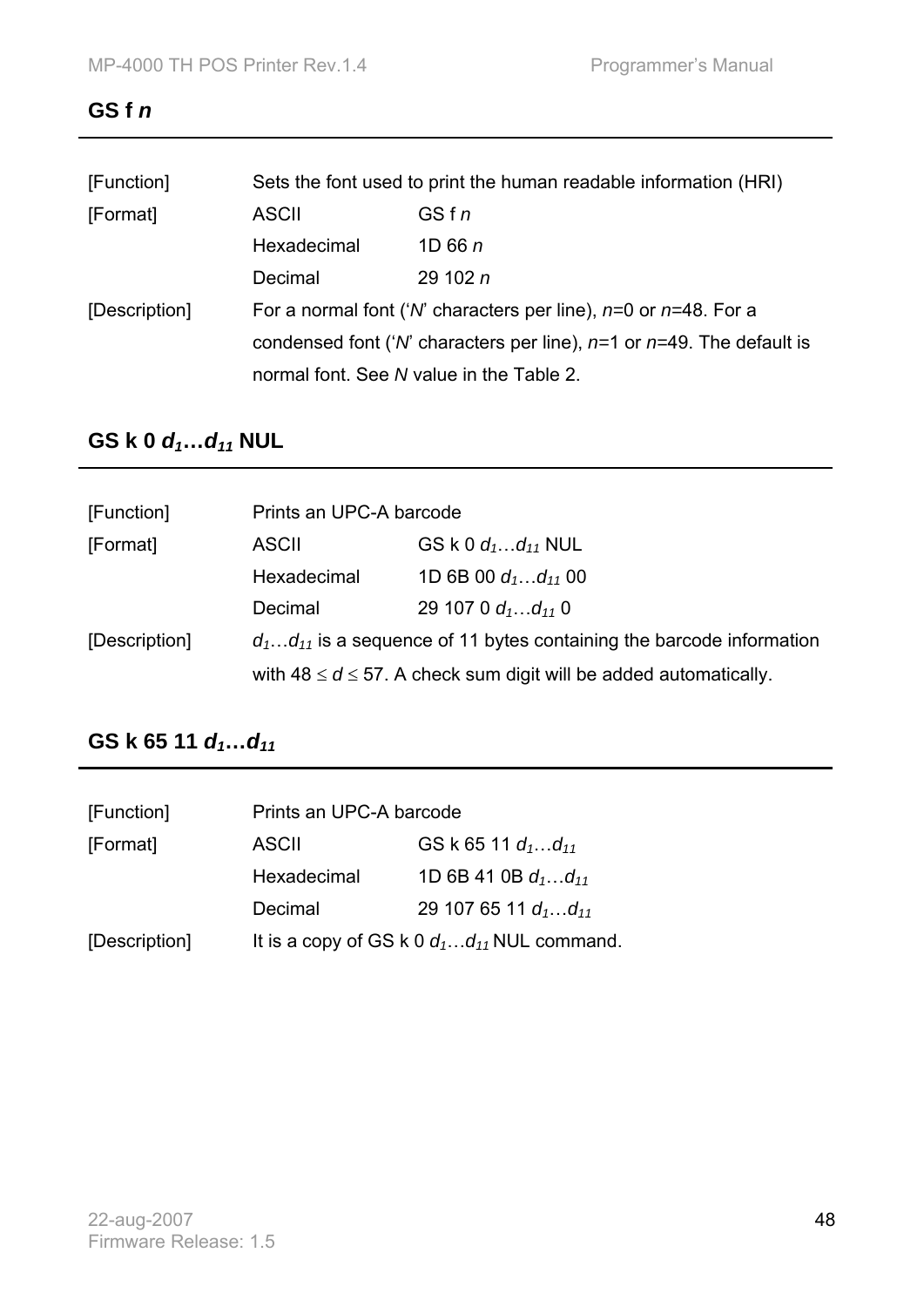# **GS k 1** *d***<sub>1</sub>...***d***<sub>6</sub> NUL**

| [Function]    | Prints an UPC-E barcode                                              |                                                                         |
|---------------|----------------------------------------------------------------------|-------------------------------------------------------------------------|
| [Format]      | GS k 1 $d_1d_6$ NUL<br><b>ASCII</b>                                  |                                                                         |
|               | Hexadecimal                                                          | 1D 6B 01 $d_1d_6$ 00                                                    |
|               | Decimal                                                              | 29 107 1 $d_1d_6$ 0                                                     |
| [Description] | $d_1d_6$ is a sequence of 6 bytes containing the barcode information |                                                                         |
|               |                                                                      | with $48 \le d \le 57$ . A check sum digit will be added automatically. |

### GS k 66 6  $d_1...d_6$

| [Function]    | Prints an UPC-E barcode |                                             |
|---------------|-------------------------|---------------------------------------------|
| [Format]      | <b>ASCII</b>            | GS k 66 6 $d_1d_6$                          |
|               | Hexadecimal             | 1D 6B 42 06 $d_1d_6$                        |
|               | Decimal                 | 29 107 66 6 $d_1d_6$                        |
| [Description] |                         | It is a copy of GS k 1 $d1d_6$ NUL command. |

# **GS k 2** *d***<sub>1</sub>...d<sub>12</sub> NUL**

| [Function]    | Prints an EAN-13 barcode                                             |                                                                                            |
|---------------|----------------------------------------------------------------------|--------------------------------------------------------------------------------------------|
| [Format]      | <b>ASCII</b>                                                         | GS k 2 $d_1d_{12}$ NUL                                                                     |
|               | Hexadecimal                                                          | 1D 6B 02 $d_1d_{12}$ 00                                                                    |
|               | Decimal                                                              | 29 107 2 $d_1d_{12}$ 0                                                                     |
| [Description] | $d1d12$ is a sequence of 12 bytes containing the barcode information |                                                                                            |
|               |                                                                      | with 48 $\leq d \leq 57$ . The printer generates automatically the 13 <sup>th</sup> digit. |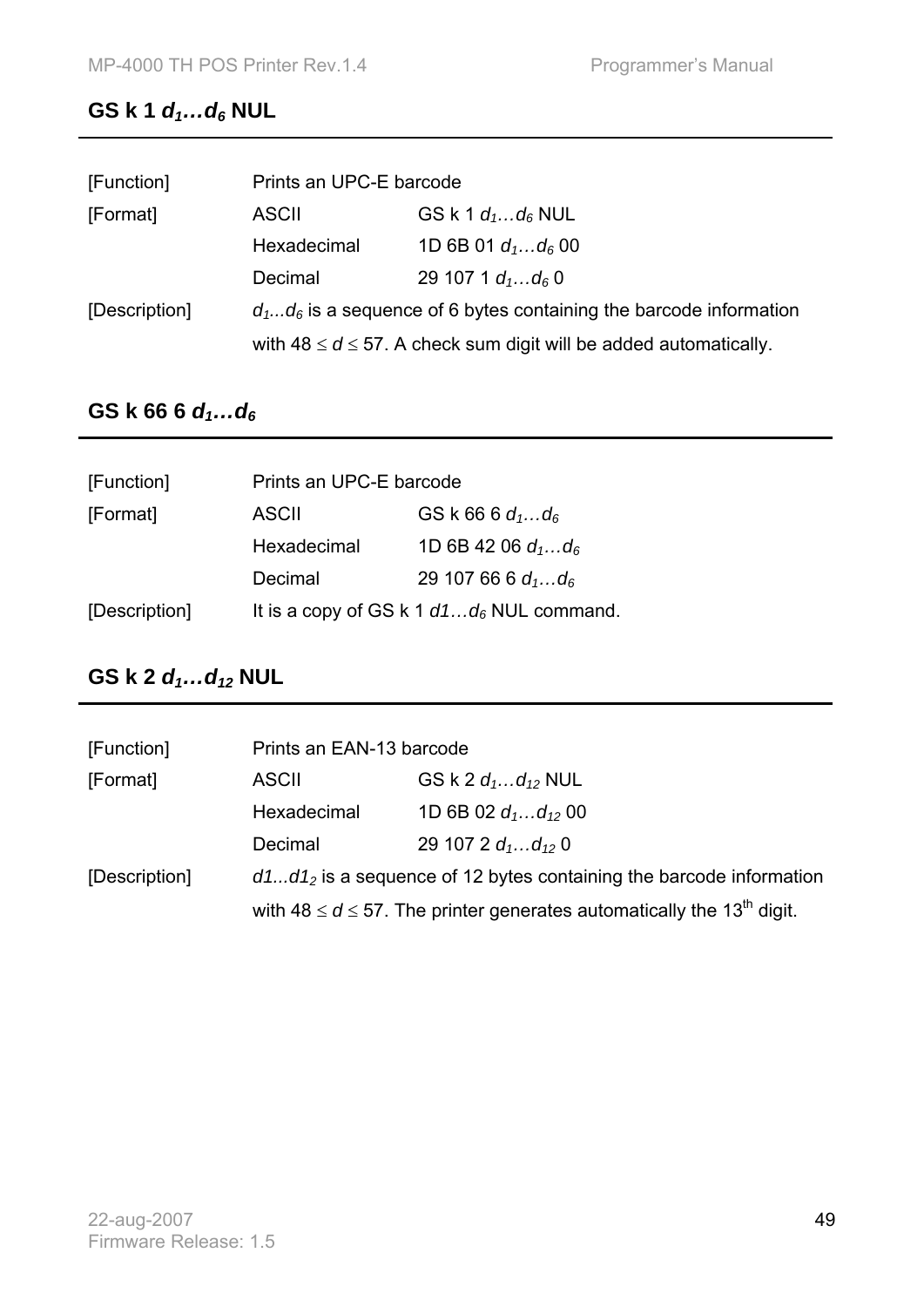### GS k 67 12  $d_1...d_{12}$

| [Function]    | Prints an EAN-13 barcode                       |                          |
|---------------|------------------------------------------------|--------------------------|
| [Format]      | ASCII                                          | GS k 67 12 $d_1d_{12}$   |
|               | Hexadecimal                                    | 1D 6B 43 0C $d_1d_{12}$  |
|               | Decimal                                        | 29 107 67 12 $d_1d_{12}$ |
| [Description] | It is a cop of command GS k 2 $d_1d_{12}$ NUL. |                          |

# **GS k 3** *d***<sub>1</sub>...d<sub>7</sub> NUL**

| [Function]    | Prints an EAN-8 barcode                                                                                                                                           |                      |
|---------------|-------------------------------------------------------------------------------------------------------------------------------------------------------------------|----------------------|
| [Format]      | GS k 3 $d_1d_7$ NUL<br><b>ASCII</b>                                                                                                                               |                      |
|               | Hexadecimal                                                                                                                                                       | 1D 6B 03 $d_1d_7$ 00 |
|               | Decimal                                                                                                                                                           | 29 107 3 $d_1d_7$ 0  |
| [Description] | $d_1d_7$ is a sequence of 7 bytes containing the barcode information<br>with 48 $\leq d \leq 57$ . The printer generates automatically the 8 <sup>th</sup> digit. |                      |
|               |                                                                                                                                                                   |                      |

## **GS k 68 7** *d***<sub>1</sub>...d<sub>7</sub>**

| [Function]    | Prints an EAN-8 barcode |                                              |
|---------------|-------------------------|----------------------------------------------|
| [Format]      | <b>ASCII</b>            | GS k 68 7 $d_1d_7$                           |
|               | Hexadecimal             | 1D 6B 44 07 $d_1d_7$                         |
|               | Decimal                 | 29 107 68 7 $d_1d_7$                         |
| [Description] |                         | It is a copy of GS k 3 $d_1d_7$ NUL command. |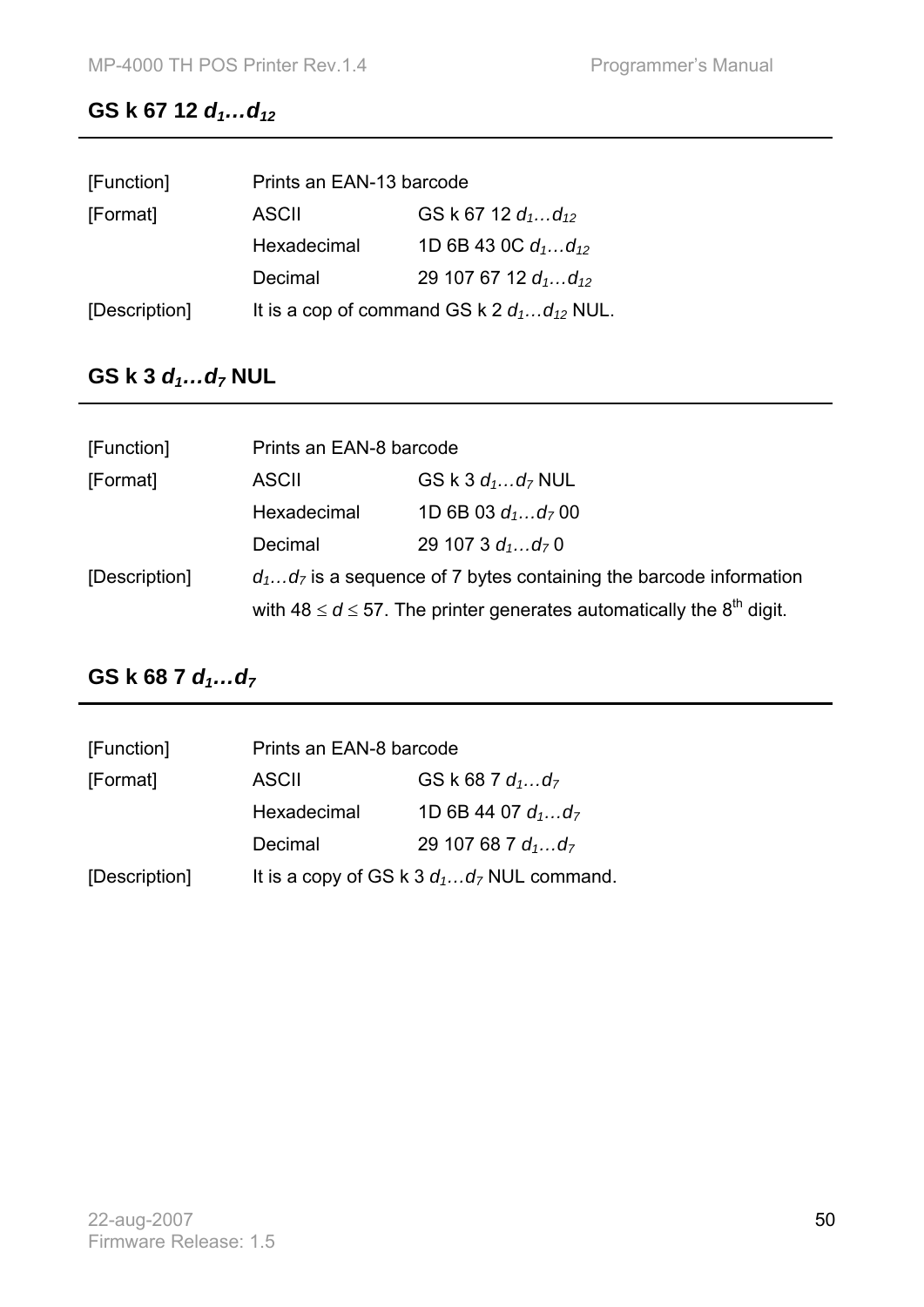# **GS k 4** *d***<sub>1</sub>...***d***<sub>n</sub></del> NUL**

| [Function]    | Prints a CODE 39 barcode                                                                                                                                                                                                                                                                       |                                                                      |  |
|---------------|------------------------------------------------------------------------------------------------------------------------------------------------------------------------------------------------------------------------------------------------------------------------------------------------|----------------------------------------------------------------------|--|
| [Format]      | <b>ASCII</b>                                                                                                                                                                                                                                                                                   | GS k 4 $d_1d_n$ NUL                                                  |  |
|               | Hexadecimal                                                                                                                                                                                                                                                                                    | 1D 6B 04 $d_1d_n$ 00                                                 |  |
|               | Decimal                                                                                                                                                                                                                                                                                        | 29 107 4 $d_1d_n$ 0                                                  |  |
| [Description] | $d_1d_n$ is the sequence of n bytes containing the barcode information.                                                                                                                                                                                                                        |                                                                      |  |
|               | The bytes that can be used in d are 32, 36, 37, 42, 43, 45 to 57 and 65<br>to 90 (upper case letters) or 97 to 122 (lower case letters). Lower case<br>and upper case letters can't be combined in the same barcode. A<br>check sum digit will be added automatically. Number of digits in the |                                                                      |  |
|               |                                                                                                                                                                                                                                                                                                |                                                                      |  |
|               |                                                                                                                                                                                                                                                                                                |                                                                      |  |
|               |                                                                                                                                                                                                                                                                                                |                                                                      |  |
|               |                                                                                                                                                                                                                                                                                                | barcode limited by the print field as well as the configured barcode |  |
|               | width.                                                                                                                                                                                                                                                                                         |                                                                      |  |

### **GS k 69** *n**d***<sub>1</sub>...***d***<sub>n</sub>**

| [Function]    | Prints a CODE 39 barcode                         |                      |
|---------------|--------------------------------------------------|----------------------|
| [Format]      | <b>ASCII</b>                                     | GS k 69 n $d_1d_n$   |
|               | Hexadecimal                                      | 1D 6B 45 n $d_1d_n$  |
|               | Decimal                                          | 29 107 69 n $d_1d_n$ |
| [Description] | It is a copy of the command GS k 4 $d_1d_n$ NUL. |                      |

## **GS k 5** *d***<sub>1</sub>...***d***<sub>n</sub></del> NUL**

| [Function]    | Prints an ITF barcode                                                         |                      |
|---------------|-------------------------------------------------------------------------------|----------------------|
| [Format]      | <b>ASCII</b>                                                                  | GS k 5 $d_1d_n$ NUL  |
|               | Hexadecimal                                                                   | 1D 6B 05 $d_1d_n$ 00 |
|               | Decimal                                                                       | 29 107 5 $d_1d_n$ 0  |
| [Description] | $d_1d_n$ is the sequence of n bytes containing the barcode information        |                      |
|               | with $48 \le d \le 57$ . Number of digits in the barcode limited by the print |                      |
|               | field as well as the configured barcode width.                                |                      |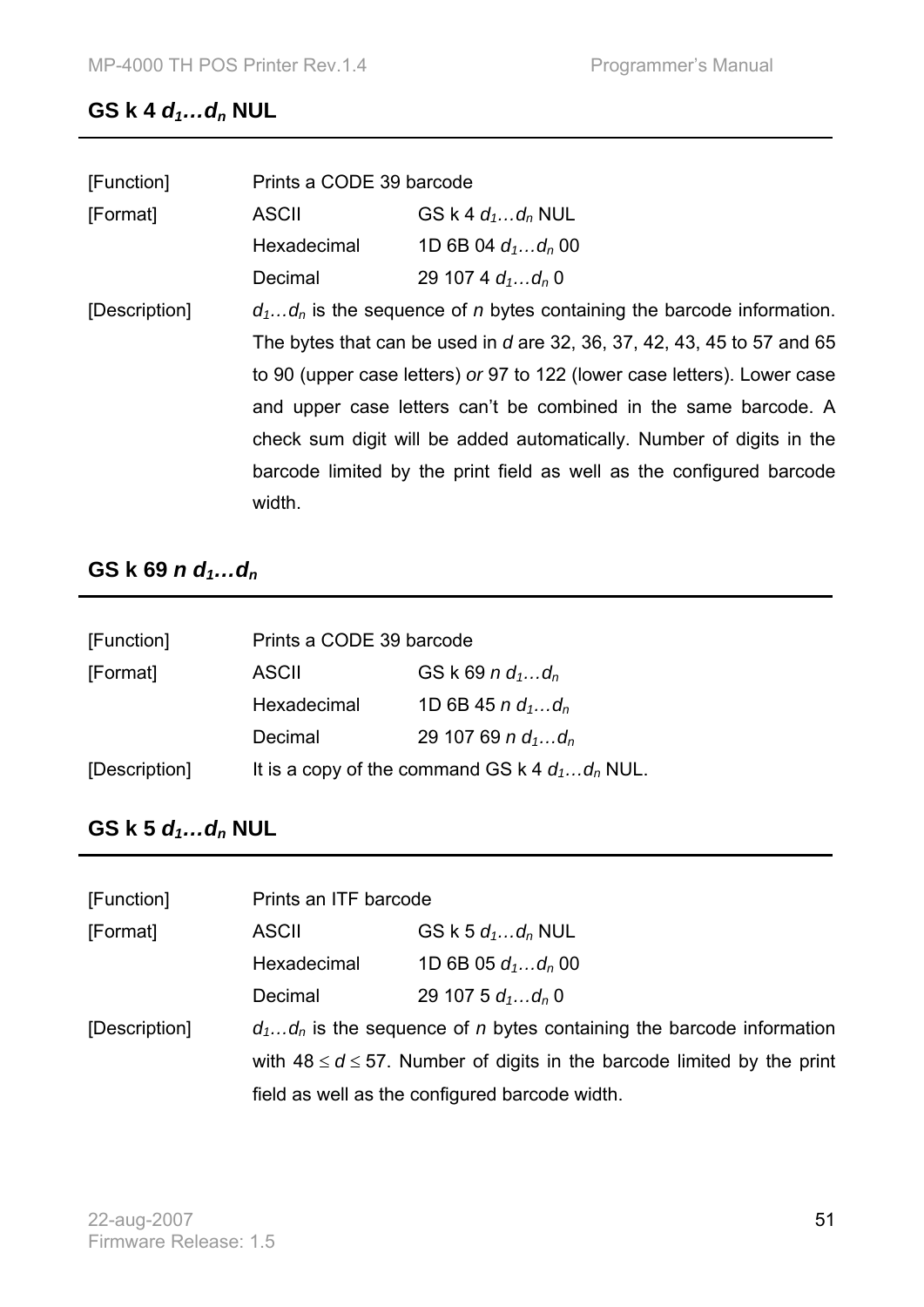#### **GS k** 70 *n d*<sub>1</sub>...*d*<sub>*n*</sub>

| [Function]    |                                                 | Prints an ITF barcode |  |
|---------------|-------------------------------------------------|-----------------------|--|
| [Format]      | <b>ASCII</b>                                    | GS k 70 n $d_1d_n$    |  |
|               | Hexadecimal                                     | 1D 6B 46 n $d_1d_n$   |  |
|               | Decimal                                         | 29 107 70 n $d_1d_n$  |  |
| [Description] | It is a copy of the command GS k 5 $d_1d_n$ NUL |                       |  |

## **GS k 6** *d***<sub>1</sub>...***d***<sub>n</sub> NUL**

| [Function]    | Prints a CODABAR barcode                                                                                                                                                                                                                                                                                                                                                      |                                                                                |  |
|---------------|-------------------------------------------------------------------------------------------------------------------------------------------------------------------------------------------------------------------------------------------------------------------------------------------------------------------------------------------------------------------------------|--------------------------------------------------------------------------------|--|
| [Format]      | <b>ASCII</b>                                                                                                                                                                                                                                                                                                                                                                  | GS k 6 $d_1d_n$ NUL                                                            |  |
|               | Hexadecimal                                                                                                                                                                                                                                                                                                                                                                   | 1D 6B 06 $d_1d_n$ 00                                                           |  |
|               | Decimal                                                                                                                                                                                                                                                                                                                                                                       | 29 107 6 $d_1d_n$ 0                                                            |  |
| [Description] |                                                                                                                                                                                                                                                                                                                                                                               | $d_1d_n$ is the sequence of <i>n</i> bytes containing the barcode information. |  |
|               |                                                                                                                                                                                                                                                                                                                                                                               | The bytes that can be used in d are 36, 43, 45 to 57 and 65 to 68              |  |
|               | (upper case letters) or 97 to 100 (lower case letters). Lower case and<br>upper case letters can't be combined in the same barcode. A check<br>sum digit will be added automatically. Number of digits in the barcode<br>limited by the print field as well as the configured barcode width. If the<br>first character is a letter, the last character must also be a letter. |                                                                                |  |
|               |                                                                                                                                                                                                                                                                                                                                                                               |                                                                                |  |
|               |                                                                                                                                                                                                                                                                                                                                                                               |                                                                                |  |
|               |                                                                                                                                                                                                                                                                                                                                                                               |                                                                                |  |
|               |                                                                                                                                                                                                                                                                                                                                                                               |                                                                                |  |
|               | Excluding these two characters (the first and the last one), any other                                                                                                                                                                                                                                                                                                        |                                                                                |  |
|               | character can be a letter.                                                                                                                                                                                                                                                                                                                                                    |                                                                                |  |

### **GS** k 71 *n d*<sub>1</sub>...*d*<sub>*n*</sub>

| [Function]    | Prints a CODABAR barcode                        |                      |
|---------------|-------------------------------------------------|----------------------|
| [Format]      | $GS K 71 n d_1d_n$<br><b>ASCII</b>              |                      |
|               | Hexadecimal                                     | 1D 6B 47 n $d_1d_n$  |
|               | Decimal                                         | 29 107 71 n $d_1d_n$ |
| [Description] | It is a copy of the command GS k 6 $d_1d_n$ NUL |                      |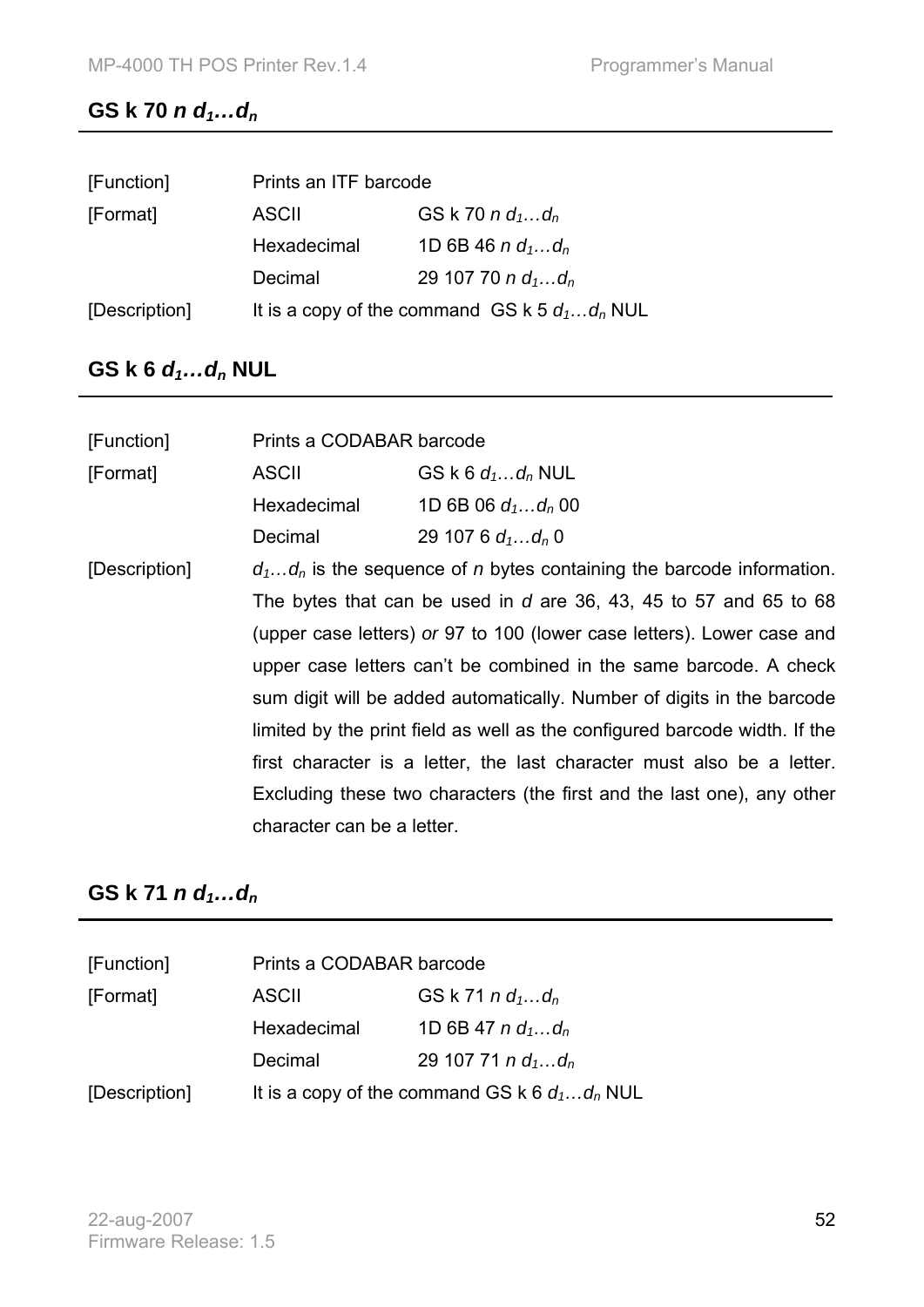### **GS** k 72  $d_1...d_n$

| [Function]    | Prints a CODE 93 barcode                                                     |                                                                          |
|---------------|------------------------------------------------------------------------------|--------------------------------------------------------------------------|
| [Format]      | <b>ASCII</b>                                                                 | GS k 72 $d_1d_n$                                                         |
|               | Hexadecimal                                                                  | 1D 6B 48 n $d_1d_n$                                                      |
|               | Decimal                                                                      | 29 107 72 n $d_1d_n$                                                     |
| [Description] | <i>n</i> indicates the number of bytes that will be sent and $d_1d_n$ is the |                                                                          |
|               |                                                                              | sequence of <i>n</i> bytes containing the barcode information. This code |
|               | can use all bytes from 0 to 127. A check sum digit will be added             |                                                                          |
|               | automatically. Number of digits in the barcode limited by the print field    |                                                                          |
|               | as well as the configured barcode width.                                     |                                                                          |

## **GS k 73** *n**d***<sub>1</sub>...***d***<sub>n</sub>**

| [Function]    | Prints a CODE 128 barcode                                                                                                                          |                                                                   |  |
|---------------|----------------------------------------------------------------------------------------------------------------------------------------------------|-------------------------------------------------------------------|--|
| [Format]      | <b>ASCII</b>                                                                                                                                       | GS k 73 n $d_1d_n$                                                |  |
|               | Hexadecimal                                                                                                                                        | 1D 6B 49 n $d_1d_n$                                               |  |
|               | Decimal                                                                                                                                            | 29 107 73 n $d_1d_n$                                              |  |
| [Description] | <i>n</i> indicates the number of bytes that will be sent and $d_1d_n$ is the                                                                       |                                                                   |  |
|               | sequence of <i>n</i> bytes containing the barcode information. This code<br>can use all bytes from 0 to 127. The subset is automatically chosen by |                                                                   |  |
|               |                                                                                                                                                    |                                                                   |  |
|               |                                                                                                                                                    | the printer based on the data received. A check sum digit will be |  |
|               | added automatically. Number of digits in the barcode limited by the                                                                                |                                                                   |  |
|               | print field as well as the configured barcode width.                                                                                               |                                                                   |  |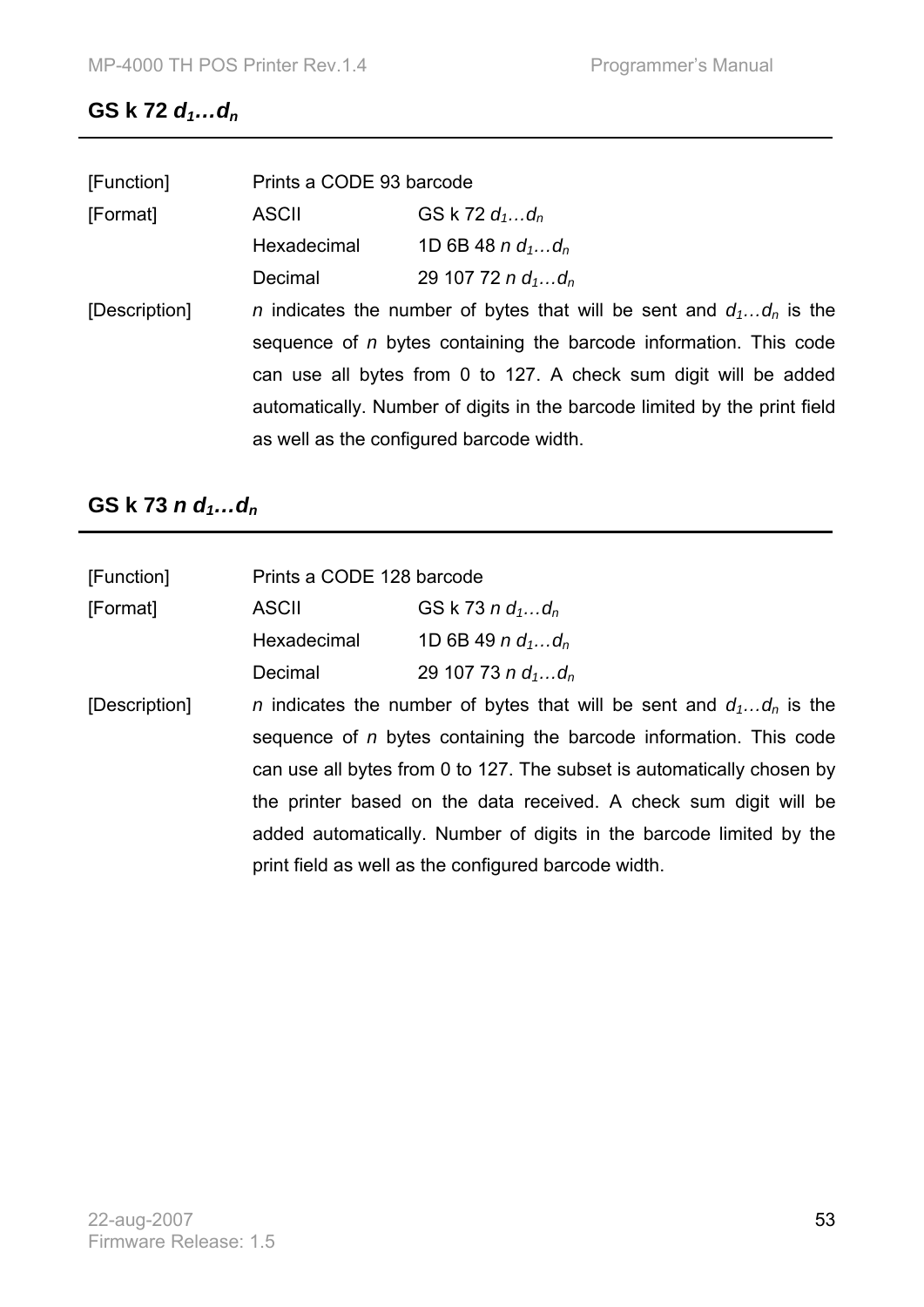### **GS k** 128  $n_1$   $n_2$   $n_3$   $n_4$   $n_5$   $n_6$   $d_1...d_n$

| [Function]    | Prints a PDF-417 barcode                                                     |                                                                |  |
|---------------|------------------------------------------------------------------------------|----------------------------------------------------------------|--|
| [Format]      | <b>ASCII</b>                                                                 | GS k 128 $n_1$ $n_2$ $n_3$ $n_4$ $n_5$ $n_6$ $d_1d_n$          |  |
|               | Hexadecimal                                                                  | 1D 6B 80 $n_1$ $n_2$ $n_3$ $n_4$ $n_5$ $n_6$ $d_1d_n$          |  |
|               | Decimal                                                                      | 29 107 128 $n_1$ $n_2$ $n_3$ $n_4$ $n_5$ $n_6$ $d_1d_n$        |  |
| [Description] |                                                                              | $n_1$ is the ECC level (from 0 to 8) (Error correction level). |  |
|               | $n_2$ is the pitch height (from 1 to 8) where height= $n_2 \times 0.125$ mm. |                                                                |  |
|               | $n_3$ is the pitch width (from 1 to 4) where width= $n_3$ x 0.125mm.         |                                                                |  |
|               | $n_4$ is the number of codewords per row – if $n_4$ is 0, the maximum        |                                                                |  |
|               | number of columns allowed for the pitch width informed will be used. If      |                                                                |  |
|               | the barcode can't fit the print width the printer automatically adjusts it   |                                                                |  |
|               | for the maximum permitted width within the line field.                       |                                                                |  |
|               | $n_5$ and $n_6$ indicate the number of bytes that will be coded, where       |                                                                |  |
|               | total= $n_5$ + $n_6$ x 256, and total must be less than 900.                 |                                                                |  |
|               | $d_1d_n$ is the actual sequence of bytes that will be coded.                 |                                                                |  |

## **GS k 21** *d***<sub>1</sub>...d<sub>9</sub> NUL**

| [Function]    | Prints an ISBN barcode                                                                 |                                                                         |  |
|---------------|----------------------------------------------------------------------------------------|-------------------------------------------------------------------------|--|
| [Format]      | <b>ASCII</b>                                                                           | GS k 21 $d_1d_9$ NUL                                                    |  |
|               | Hexadecimal                                                                            | 1D 6B 15 $d_1d_9$ 00                                                    |  |
|               | Decimal                                                                                | 29 107 21 $d_1d_9$ 0                                                    |  |
| [Description] |                                                                                        | $d_1d_9$ is the sequence of 9 bytes containing the barcode information. |  |
|               |                                                                                        | The bytes that can be used in d are 45, 48 to 57 and 88. If hyphens     |  |
|               |                                                                                        | were included in the information as in the example below, they will not |  |
|               | be computed as a byte received. After the ninth valid digit, an hyphen                 |                                                                         |  |
|               |                                                                                        | can be added followed by an "X" (58h) or any other digit (30h to 39h).  |  |
|               | In this case there are two options:<br>1. Send the 00h and the barcode will be printed |                                                                         |  |
|               |                                                                                        |                                                                         |  |
|               |                                                                                        | 2. Send space (20h) and more 5 digits (30h to 39h)                      |  |
|               |                                                                                        | Example: 1-56592-292-X 90000                                            |  |
|               |                                                                                        | 1-56592-292-1 90000                                                     |  |
|               |                                                                                        | 1-56592-292-X                                                           |  |
|               |                                                                                        | 1-56592-292-1                                                           |  |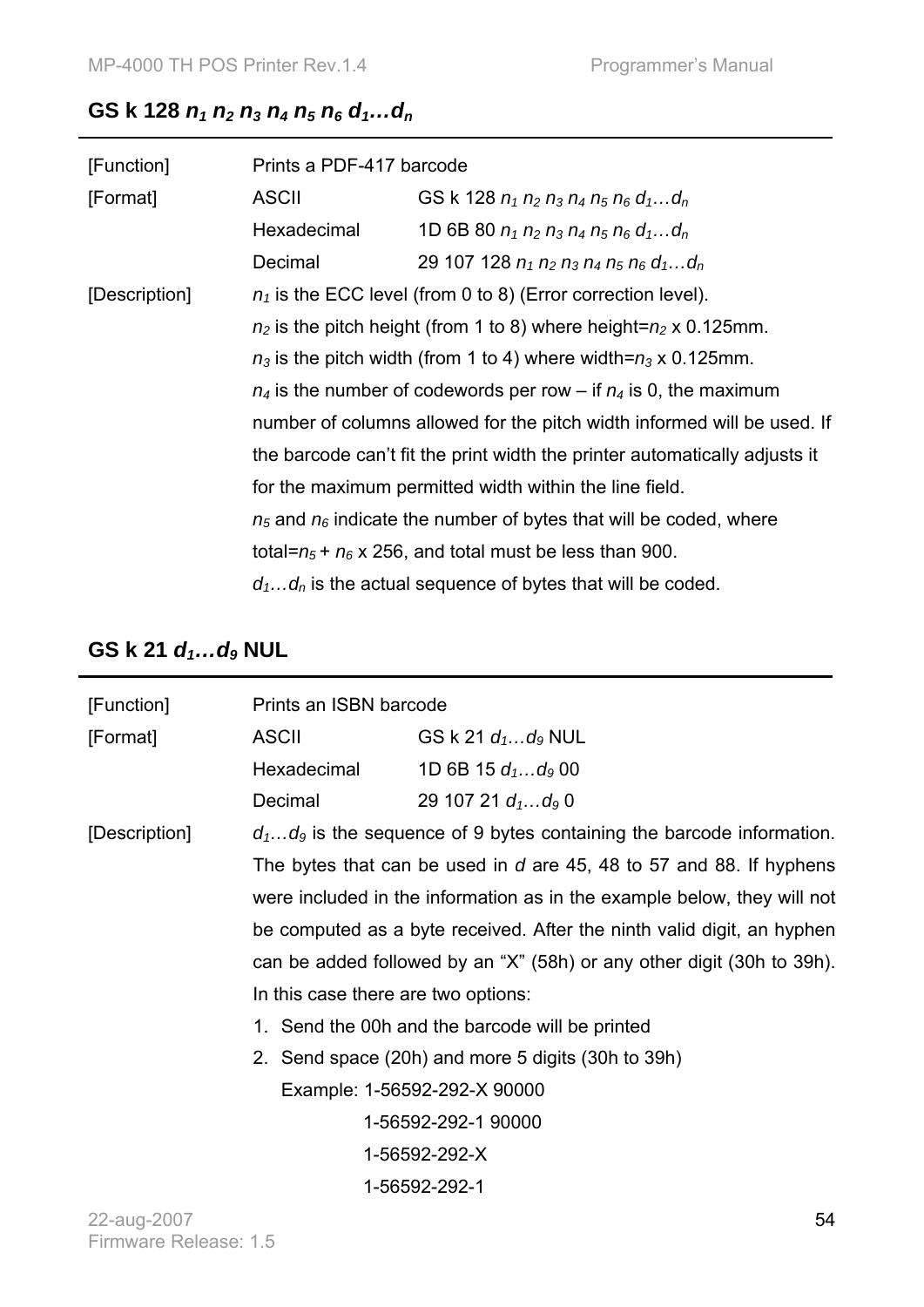### **GS k 22** *d***<sub>1</sub>...d<sub>n</sub> NUL**

| [Function]    | Prints a MSI barcode                                                     |                      |
|---------------|--------------------------------------------------------------------------|----------------------|
| [Format]      | <b>ASCII</b>                                                             | GS k 22 $d_1d_n$ NUL |
|               | Hexadecimal                                                              | 1D 6B 16 $d_1d_n$ 00 |
|               | Decimal                                                                  | 29 107 22 $d_1d_n$ 0 |
| [Description] | $d_1d_n$ is the sequence of n bytes containing the barcode information.  |                      |
|               | The bytes that can be used in d are 48 to 57. The limitation of size for |                      |
|               | this barcode is given by the print field as well as the configured bar   |                      |
|               | width. A check sum digit will be added automatically.                    |                      |

## **GS k 130** *n**d***<sub>1</sub>...***d***<sub>***n***</sub>**

| [Function]    | Prints a MSI barcode                |                                                  |
|---------------|-------------------------------------|--------------------------------------------------|
| [Format]      | GS k 130 n $d_1d_n$<br><b>ASCII</b> |                                                  |
|               | Hexadecimal                         | 1D 6B 82 n $d_1d_n$                              |
|               | Decimal                             | 29 107 130 n $d_1d_n$                            |
| [Description] |                                     | It is a copy of the command GS k 22 $d_1d_n$ NUL |

# **GS k 23** *d***<sub>1</sub>...d<sub>n</sub> NUL**

| [Function]    |                                                                                | Prints a PLESSEY barcode                                                   |  |  |
|---------------|--------------------------------------------------------------------------------|----------------------------------------------------------------------------|--|--|
| [Format]      | <b>ASCII</b>                                                                   | GS k 23 $d_1d_n$ NUL                                                       |  |  |
|               | Hexadecimal                                                                    | 1D 6B 17 $d_1d_n$ 00                                                       |  |  |
|               | Decimal                                                                        | 29 107 23 $d_1d_n$ 0                                                       |  |  |
| [Description] | $d_1d_n$ is the sequence of <i>n</i> bytes containing the barcode information. |                                                                            |  |  |
|               | The bytes that can be used in d are 48 to 57 plus 65 to 70 (upper case         |                                                                            |  |  |
|               |                                                                                | letters) or 97 to 102 (lower case letters). Lower case and upper case      |  |  |
|               |                                                                                | letters can't be combined in the same barcode. The limitation of size      |  |  |
|               |                                                                                | for this barcode is given by the print field as well as the configured bar |  |  |
|               |                                                                                | width. A check sum digit will be added automatically.                      |  |  |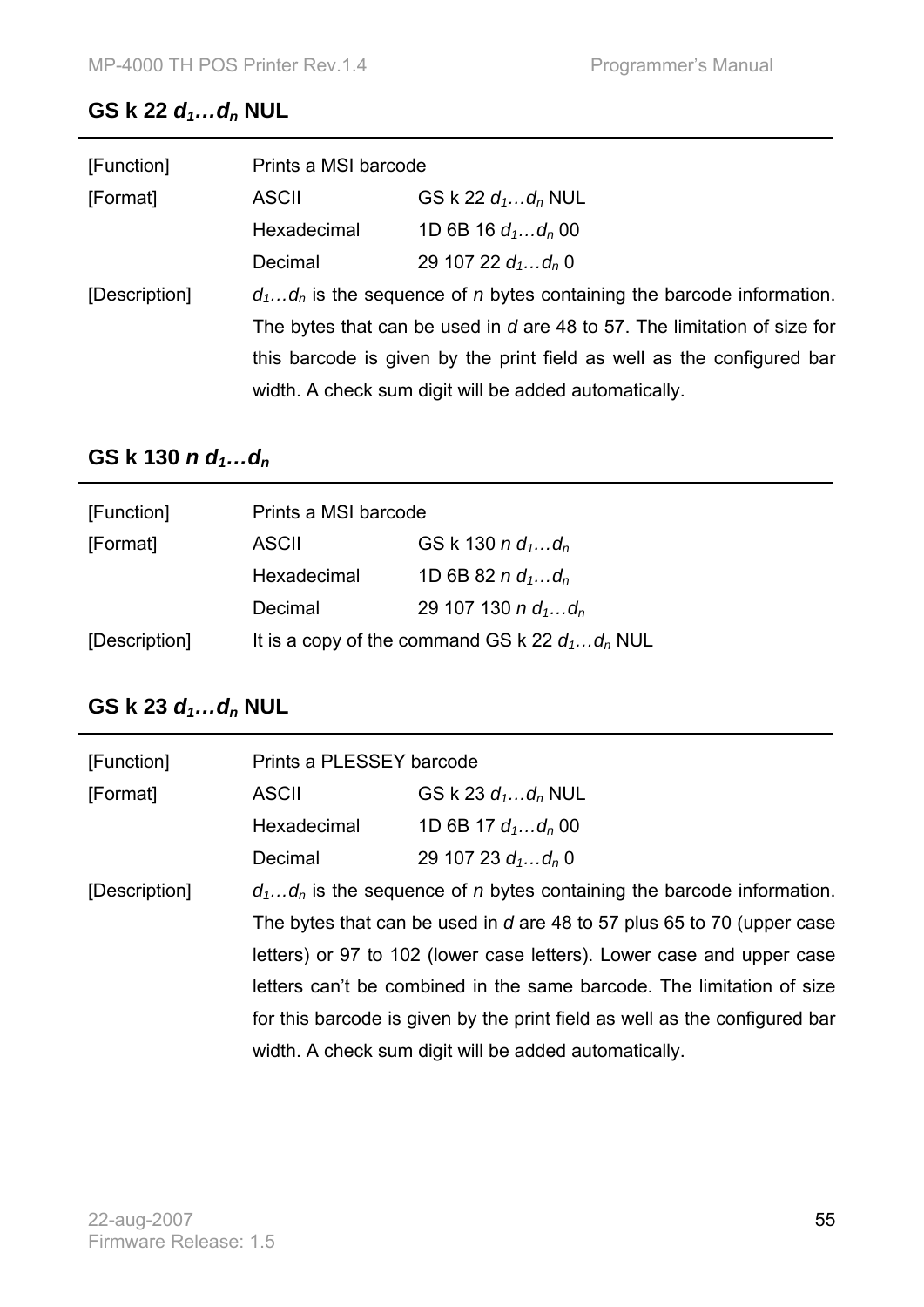### **GS k 131** *n**d***<sub>1</sub>...***d***<sub>n</sub>**

| [Function]    | Prints a PLESSEY barcode                         |                       |
|---------------|--------------------------------------------------|-----------------------|
| [Format]      | <b>ASCII</b>                                     | GS k 131 n $d_1d_n$   |
|               | Hexadecimal                                      | 1D 6B 83 n $d_1d_n$   |
|               | Decimal                                          | 29 107 131 n $d_1d_n$ |
| [Description] | It is a copy of the command GS k 23 $d_1d_n$ NUL |                       |

## **GS** k 132  $n_1 n_2$

| [Function]    | Programs barcode's left margin                                             |                      |  |
|---------------|----------------------------------------------------------------------------|----------------------|--|
| [Format]      | <b>ASCII</b>                                                               | GS k 132 $n_1 n_2$   |  |
|               | Hexadecimal                                                                | 1D 6B 84 $n_1 n_2$   |  |
|               | Decimal                                                                    | 29 107 132 $n_1 n_2$ |  |
| [Description] | Programs the position of the barcode's left margin position given by $n_1$ |                      |  |
|               | $+ n_2$ x 256.                                                             |                      |  |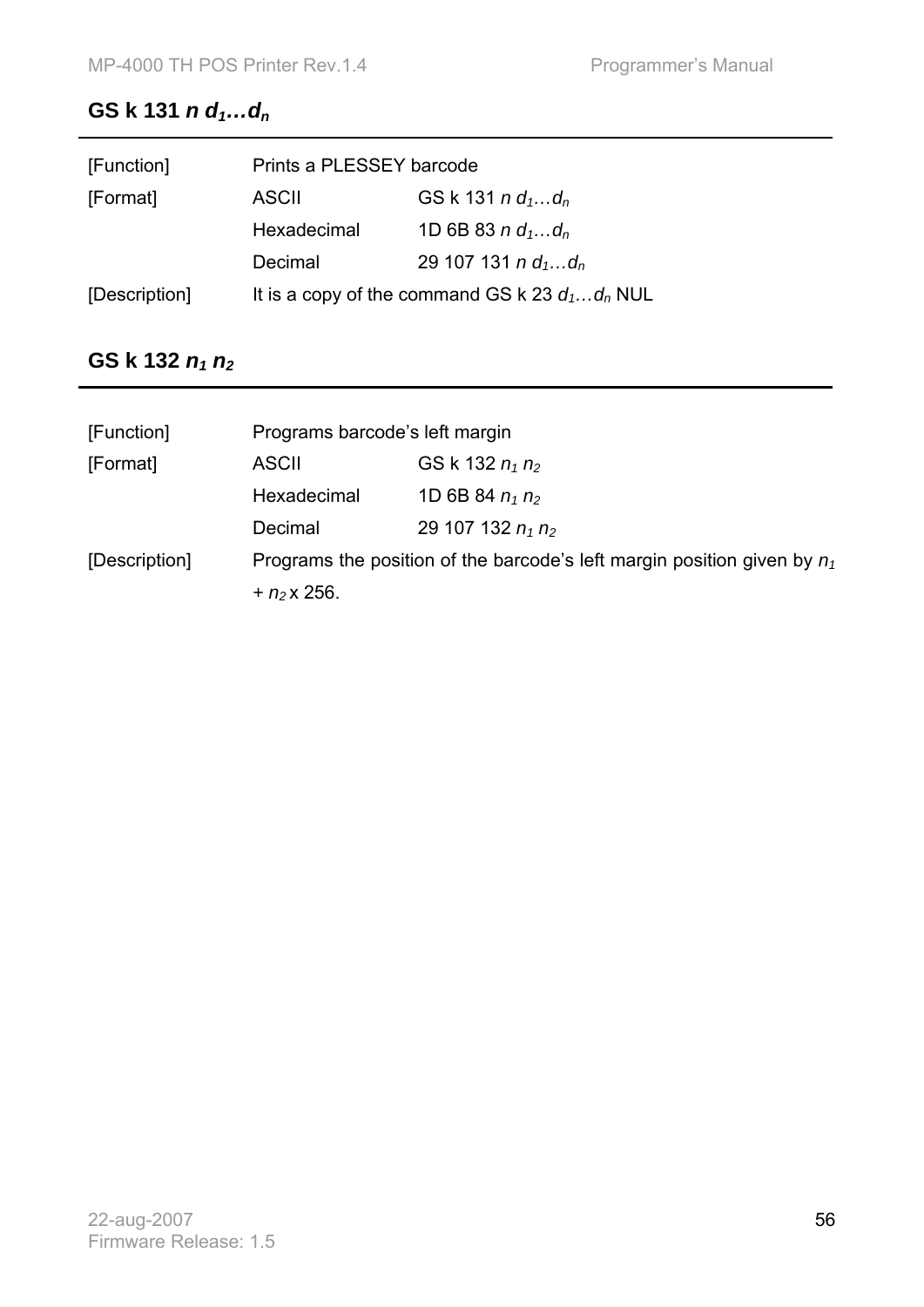# **4. ESC/POS Commands**

#### **4.1 Operation Commands**

 The following section details each of the commands presented in the Command Table, ESC/POS section.

### **GS F9h 5 01h**

| [Function]    | Select ESC/POS operation mode.                                       |                                                                    |  |  |
|---------------|----------------------------------------------------------------------|--------------------------------------------------------------------|--|--|
| [Format]      | <b>ASCII</b>                                                         | GS F9h 5 01h                                                       |  |  |
|               | Hexadecimal                                                          | 1D F9 35 01                                                        |  |  |
|               | Decimal                                                              | 29 249 53 1                                                        |  |  |
| [Description] | Tells printer to interpret ESC/POS commands from now.                |                                                                    |  |  |
| [Notes]       |                                                                      | • This command saves data on printer flash memory and therefore is |  |  |
|               | slow, which may affect printer performance and funcionality if mixed |                                                                    |  |  |
|               | with other faster commands. Please, use with caution.                |                                                                    |  |  |
|               | • When ESC/POS mode is enabled and a DB25 serial interface is        |                                                                    |  |  |
|               | connected, the printer will automatically change its flow control to |                                                                    |  |  |
|               | DTR/DSR instead of RTS/CTS.                                          |                                                                    |  |  |

### **GS F9h 20h 31h**

| [Function]    | Select ESC/POS temporary operation mode.                             |                                                                      |  |  |  |
|---------------|----------------------------------------------------------------------|----------------------------------------------------------------------|--|--|--|
| [Format]      | <b>ASCII</b>                                                         | GS F9h 20h 31h                                                       |  |  |  |
|               | Hexadecimal                                                          | 1D F9 20 31                                                          |  |  |  |
|               | Decimal                                                              | 29 249 31 49                                                         |  |  |  |
| [Description] |                                                                      | Tells printer to interpret ESC/Bema commands from now.               |  |  |  |
| [Notes]       | • This command doesn't writes anything on flash memory, so it can be |                                                                      |  |  |  |
|               | used anyway.                                                         |                                                                      |  |  |  |
|               | • When ESC/POS mode is enabled and a DB25 serial interface is        |                                                                      |  |  |  |
|               |                                                                      | connected, the printer will automatically change its flow control to |  |  |  |
|               | DTR/DSR instead of RTS/CTS.                                          |                                                                      |  |  |  |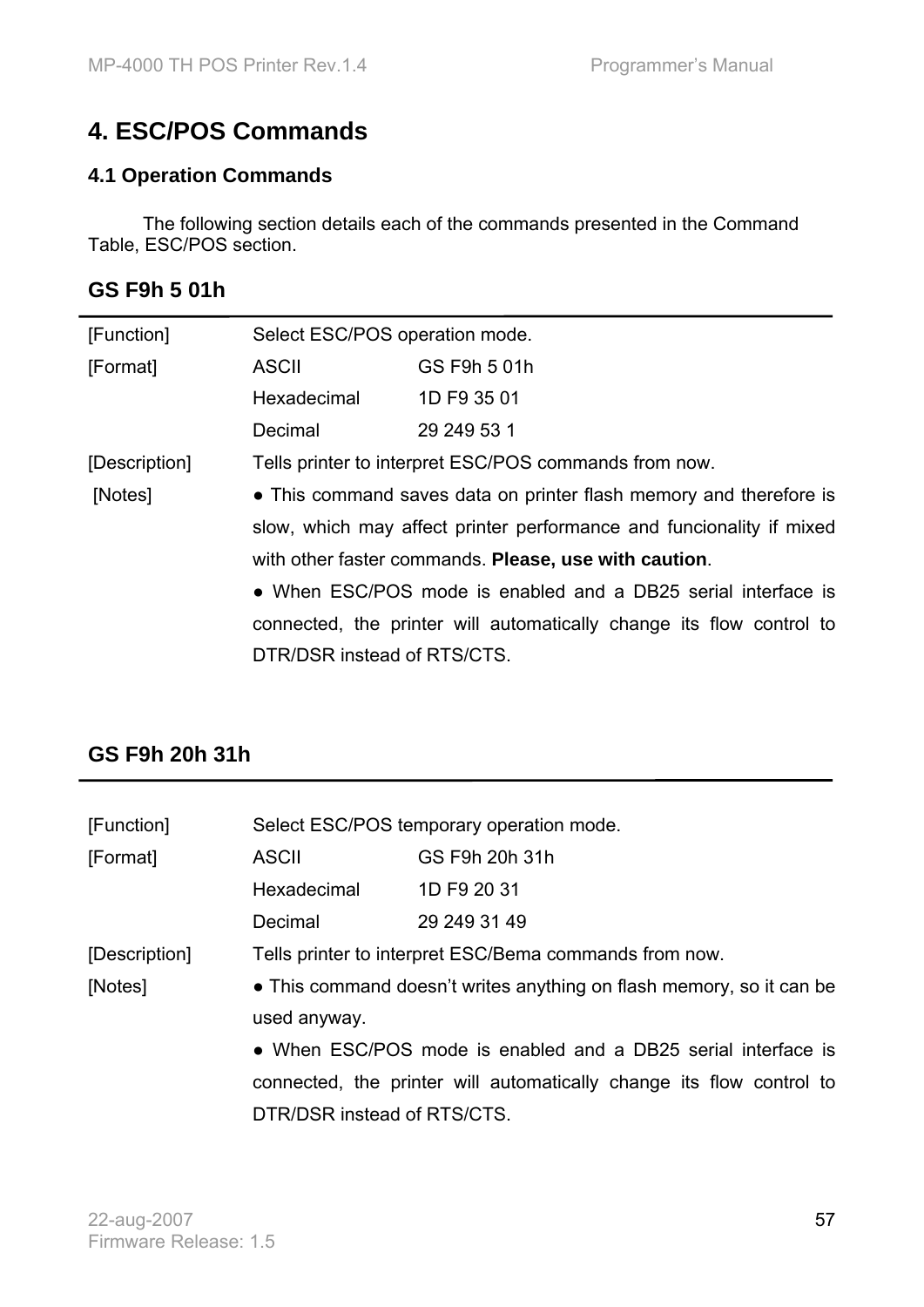### **GS F9h 1Fh 31h**

| [Function]    | Return to previous set of commands configured before temporary        |                |  |
|---------------|-----------------------------------------------------------------------|----------------|--|
|               | setting.                                                              |                |  |
| [Format]      | <b>ASCII</b>                                                          | GS F9h 1Fh 31h |  |
|               | Hexadecimal                                                           | 1D F9 1F 31    |  |
|               | Decimal                                                               | 29 249 31 49   |  |
| [Description] | Tells printer to interpret the command set that was configured before |                |  |
|               | an temporary set has been done.                                       |                |  |

## $\textsf{ESC} = n$

| [Function]    | Select peripheral device.                                       |                    |  |  |  |
|---------------|-----------------------------------------------------------------|--------------------|--|--|--|
| [Format]      | <b>ASCII</b>                                                    | $\textsf{ESC} = n$ |  |  |  |
|               | Hexadecimal                                                     | 1B 40 $n$          |  |  |  |
|               | Decimal                                                         | 2764n              |  |  |  |
| [Description] | Enable/disable printer based on <i>n</i> value as follow:       |                    |  |  |  |
|               | $\checkmark$ When bit 0 from <i>n</i> is 0, printer is disabled |                    |  |  |  |
|               | $\checkmark$ When bit 0 from <i>n</i> is 1, printer is enabled  |                    |  |  |  |
|               | $\checkmark$ All other bits (1 to 7) are ignored                |                    |  |  |  |
| [Default]     | $n = 1$                                                         |                    |  |  |  |

## **ESC @**

| [Function]    | Initializes the MP-4000 TH printer. |                                                                          |
|---------------|-------------------------------------|--------------------------------------------------------------------------|
| [Format]      | <b>ASCII</b>                        | $\mathsf{ESC}$ @                                                         |
|               | Hexadecimal                         | 1B 40                                                                    |
|               | Decimal                             | 27 64                                                                    |
| [Description] |                                     | All settings, including character font, line spacing, left margin, right |
|               |                                     | margin, intensity and inverted mode are canceled.                        |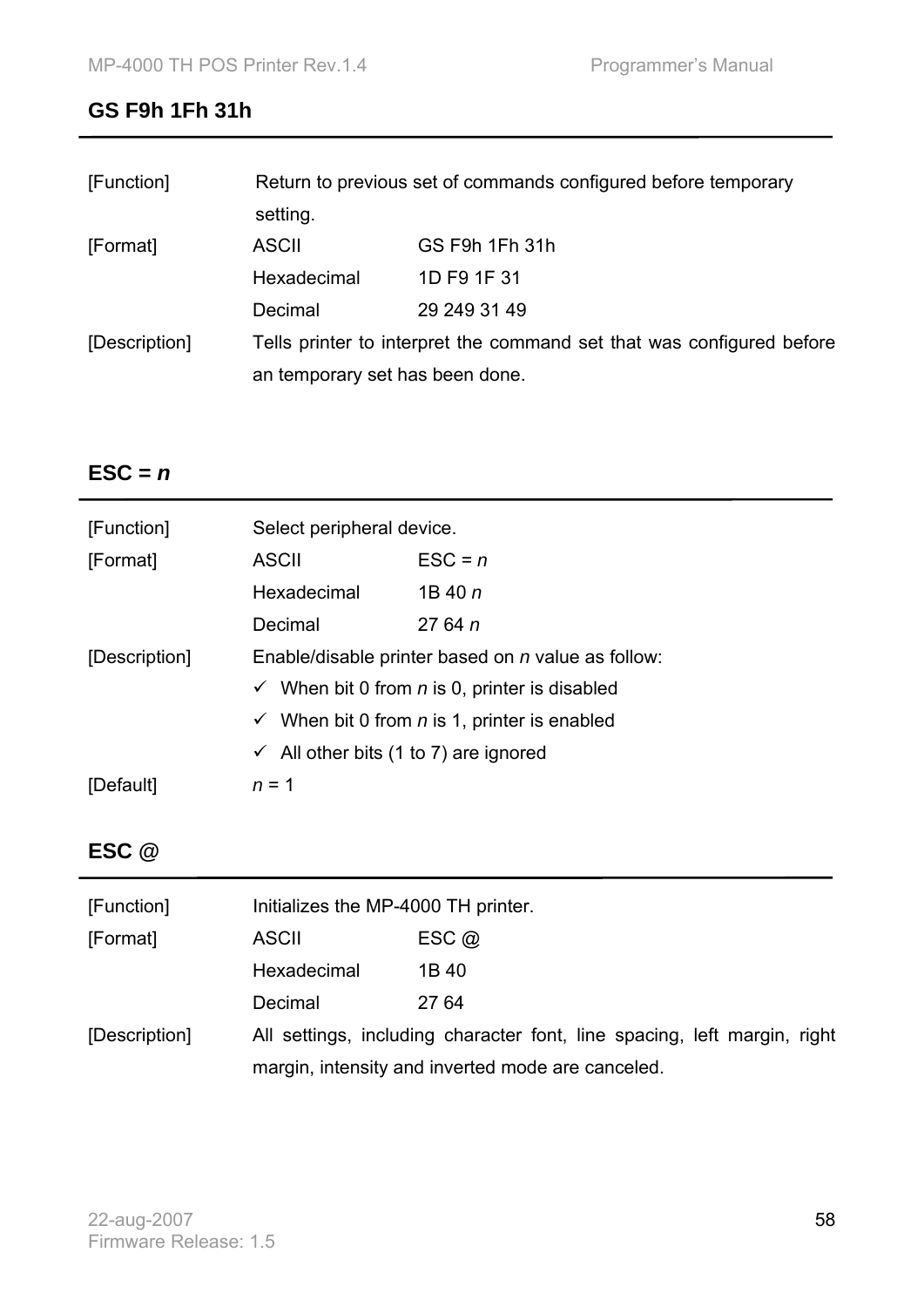### **ESC c 3** *n*

| [Function] | Select paper sensor(s) to output paper end signals. |              |  |
|------------|-----------------------------------------------------|--------------|--|
| [Format]   | ASCII                                               | ESC $c3n$    |  |
|            | Hexadecimal                                         | 1B 63 33 $n$ |  |

Decimal 27 99 51 *n*

[Description] Selects the paper sensor(s) to output paper end (PE) signals. Each bit of *n* is used as follows:

| <b>Bit</b> | Off/On      | Hex             |          | <b>Decimal   Function</b>           |
|------------|-------------|-----------------|----------|-------------------------------------|
| 0          | Off         | 00              | 0        | Paper roll near-end sensor disabled |
|            | On          | 01              |          | Paper roll near-end sensor enabled  |
|            | Off         | 00              | 0        | Paper roll near-end sensor disabled |
|            | On          | 02              | 2        | Paper roll near-end sensor enabled  |
| 2          | $\Omega$ ff | 00              | 0        | Paper roll end sensor disabled      |
|            | On          | 04              | 4        | Paper roll end sensor enabled       |
| 3          | Off         | 00 <sup>1</sup> | $\Omega$ | Paper roll end sensor disabled      |
|            | On          | 04              | 8        | Paper roll end sensor enabled       |
| $4 - 7$    |             |                 |          | Undefined                           |

#### **ESC c 4** *n*

| [Function]    |              | Select paper sensor(s) to stop printing.                               |  |  |
|---------------|--------------|------------------------------------------------------------------------|--|--|
| [Format]      | <b>ASCII</b> | $\mathsf{ESC}$ c 4 n                                                   |  |  |
|               | Hexadecimal  | 1B 63 34 n                                                             |  |  |
|               | Decimal      | 279952n                                                                |  |  |
| [Description] |              | Selects the paper sensor(s) to output paper end signals. Each bit of n |  |  |

is used as follows:

| <b>Bit</b> | Off/On |    |               | <b>Hex</b>   Decimal   Function      |
|------------|--------|----|---------------|--------------------------------------|
|            | Off    | 00 | 0             | Paper roll near end sensor disabled. |
|            | On     | 01 |               | Paper roll near end sensor enabled.  |
|            | Off    | 00 | 0             | Paper roll near end sensor disabled. |
|            | On     | 02 | $\mathcal{P}$ | Paper roll near end sensor enabled.  |
| $2 - 7$    |        |    |               | Undefined                            |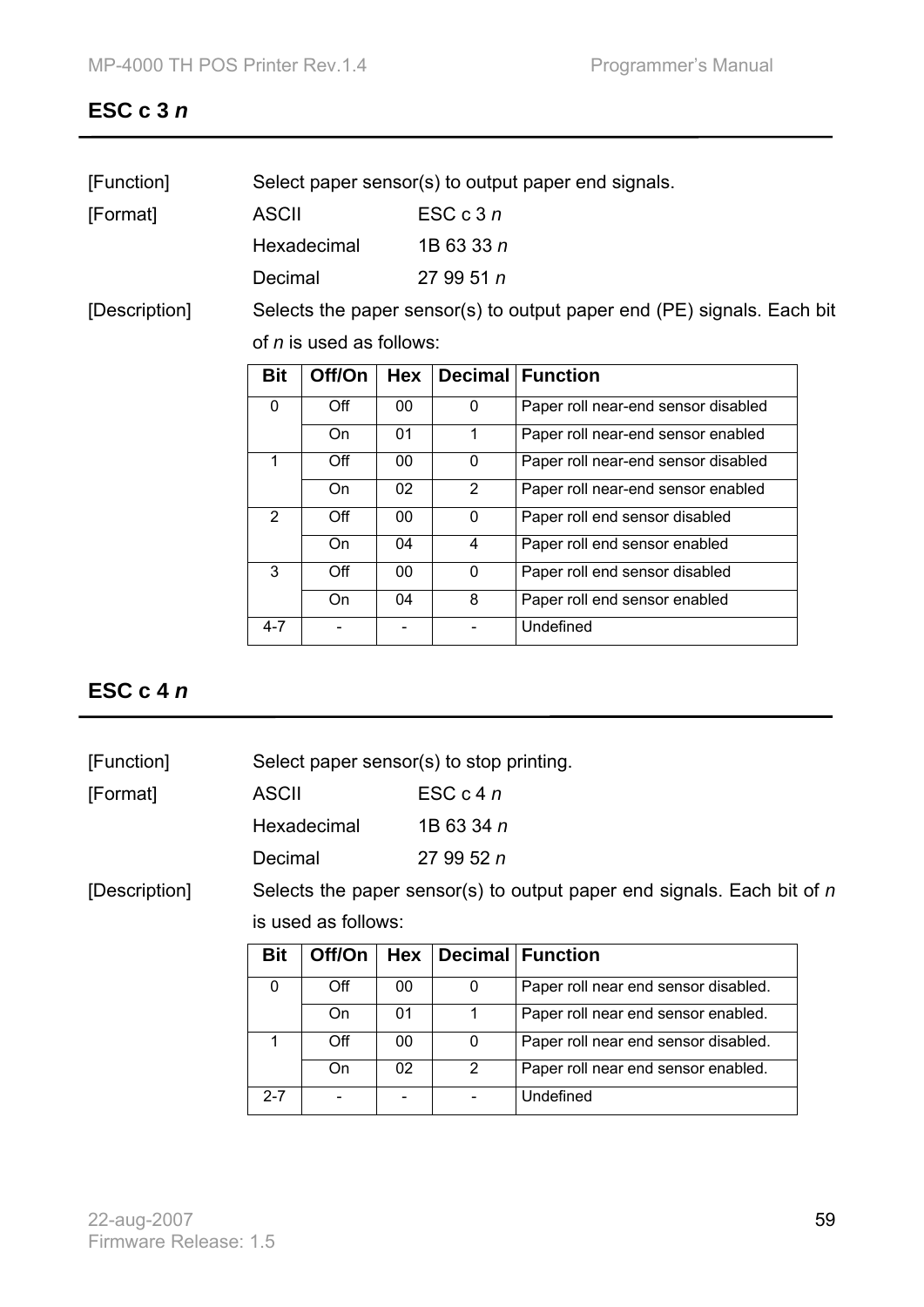### **ESC c 5** *n*

| [Function]    | Enable/disable panel buttons.                                                                                                                                                                       |               |  |
|---------------|-----------------------------------------------------------------------------------------------------------------------------------------------------------------------------------------------------|---------------|--|
| [Format]      | <b>ASCII</b>                                                                                                                                                                                        | ESC $c$ 5 $n$ |  |
|               | Hexadecimal                                                                                                                                                                                         | 1B 63 35 n    |  |
|               | Decimal                                                                                                                                                                                             | 279953n       |  |
| [Description] | Enables or disables the panel buttons:<br>$\checkmark$ When the LSB of <i>n</i> is 0, the panel buttons are enabled.<br>$\checkmark$ When the LSB of <i>n</i> is 1, the panel buttons are disabled. |               |  |
| [Default]     | $n = 0$                                                                                                                                                                                             |               |  |

## **ESC** p  $m t_1 t_2$

| [Function]    | Generate pulse.                                                               |                                  |
|---------------|-------------------------------------------------------------------------------|----------------------------------|
| [Format]      | <b>ASCII</b>                                                                  | ESC p m $t_1$ $t_2$              |
|               | Hexadecimal                                                                   | 1B 70 $m t_1 t_2$                |
|               | Decimal                                                                       | 27 112 $m t_1 t_2$               |
| [Description] | Outputs the pulse specified by $t_1$ and $t_2$ to connector pin m as follows: |                                  |
|               | m                                                                             | <b>Connector pin</b>             |
|               | 0, 48                                                                         | Drawer kick-out connector pin 2. |
|               | 1, 49                                                                         | Drawer kick-out connector pin 5. |
|               |                                                                               |                                  |

[Details] The pulse ON time is [t1  $\times$  2 ms] and the OFF time is [t2  $\times$  2 ms]. If t2  $\leq$  t1, the OFF time is [t1  $\times$  2 ms].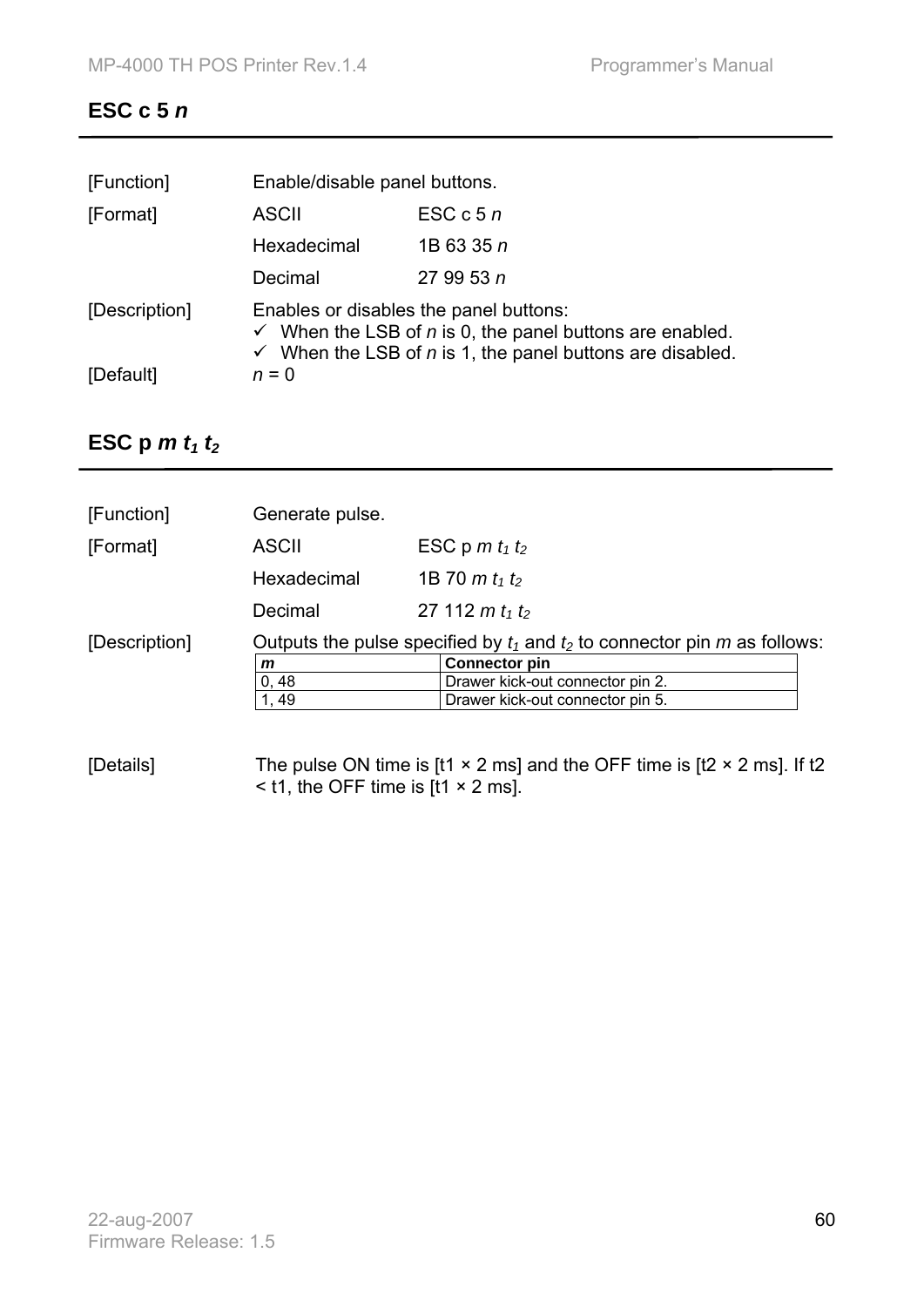# **GS ( A** *pL pH n m*

| [Function]    |                                                                                                                                                                                                                                                               | Execute test print.      |  |
|---------------|---------------------------------------------------------------------------------------------------------------------------------------------------------------------------------------------------------------------------------------------------------------|--------------------------|--|
| [Format]      | <b>ASCII</b>                                                                                                                                                                                                                                                  | GS (A $p_L p_H n m$      |  |
|               | Hexadecimal                                                                                                                                                                                                                                                   | 1D 28 41 $p_l$ $p_H$ n m |  |
|               | Decimal                                                                                                                                                                                                                                                       | 29 40 65 $p_l$ $p_H$ n m |  |
| [Description] | • Executes a test print with a specified test pattern on a specified<br>paper.<br>$\cdot$ $p_l$ and $p_H$ specifies the number of the parameter such as n, m to ( $p_l$ )<br>$+$ ( $p_H \times 256$ )) bytes.<br>• <i>n</i> specifies the paper to be tested: |                          |  |
|               | n                                                                                                                                                                                                                                                             | Paper                    |  |
|               | 0, 48                                                                                                                                                                                                                                                         | Basic sheet (paper roll) |  |
|               | 1, 49, 2, 50                                                                                                                                                                                                                                                  | Paper roll               |  |
|               |                                                                                                                                                                                                                                                               |                          |  |

m specifies a test pattern:

| m     | <b>Test pattern</b>   |  |
|-------|-----------------------|--|
| 49    | Hexadecimal dump      |  |
| 2, 50 | Printer status print  |  |
| 51    | Rolling pattern print |  |

[Details]  $(p_L + (p_H \times 256))$  must be equal 2. Therefore,  $p_L$  must be 2 and  $p_H$ must be 0.

### **DLE DC4** *n m t*

| [Function]    | Generate pulse at real-time.                                        |                                                                                                    |
|---------------|---------------------------------------------------------------------|----------------------------------------------------------------------------------------------------|
| [Format]      | <b>ASCII</b>                                                        | DLE DC4 $n m t$                                                                                    |
|               | Hexadecimal                                                         | 10 14 $n m t$                                                                                      |
|               | Decimal                                                             | 16 20 <i>n m t</i>                                                                                 |
| [Description] | Outputs the pulse specified by $t$ to connector pin $m$ as follows: |                                                                                                    |
|               | m                                                                   | <b>Connector pin</b>                                                                               |
|               | 0                                                                   | Drawer kick-out connector pin 2.                                                                   |
|               |                                                                     | Drawer kick-out connector pin 5.                                                                   |
| [Details]     | n must be 1.                                                        | The pulse ON time is $[t \times 100 \text{ ms}]$ and the OFF time is $[t \times 100 \text{ ms}]$ . |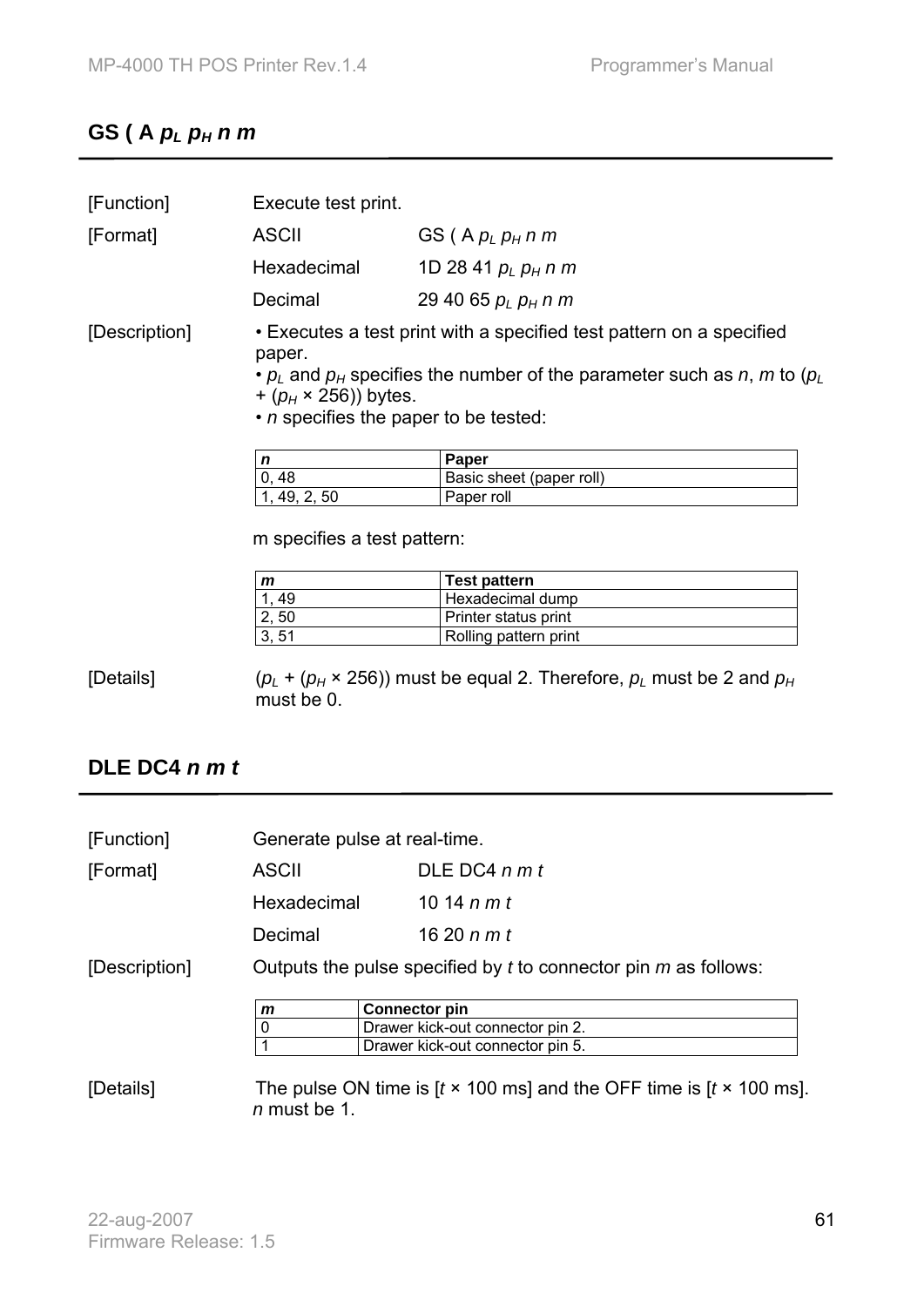## **GS V** *m (n)*

| [Function]    | Select cut mode and cut paper.                                                                              |              |
|---------------|-------------------------------------------------------------------------------------------------------------|--------------|
| [Format]      | <b>ASCII</b>                                                                                                | GS V $m(n)$  |
|               | Hexadecimal                                                                                                 | 1D 56 $m(n)$ |
|               | Decimal                                                                                                     | 29 86 $m(n)$ |
| [Description] | Selects a mode for cutting paper and executes paper cutting. The<br>value of m selects the mode as follows: |              |

| m  | <b>Print mode</b>                                                                           |
|----|---------------------------------------------------------------------------------------------|
| 49 | Partial cut (one point left uncut)                                                          |
| 66 | Feeds paper (cutting position + $[n \times$ (vertical motion unit)]),<br>and cuts the paper |

[Details] When *m* = 1, *n* isn't needed and will be treated as normal data.

# **ESC ( A** *pL pH fn n c t1 t2*

| [Function]                     | Activate buzzer.                                                                                                                                                                                                                                                                                                                                                                                                                                                                  |                                                                                                               |
|--------------------------------|-----------------------------------------------------------------------------------------------------------------------------------------------------------------------------------------------------------------------------------------------------------------------------------------------------------------------------------------------------------------------------------------------------------------------------------------------------------------------------------|---------------------------------------------------------------------------------------------------------------|
| [Format]                       | <b>ASCII</b>                                                                                                                                                                                                                                                                                                                                                                                                                                                                      | ESC (A 05 00 a d c t1 t2                                                                                      |
|                                | Hexadecimal                                                                                                                                                                                                                                                                                                                                                                                                                                                                       | 1D 28 41 05 00 61 64 c t1 t2                                                                                  |
|                                | Decimal                                                                                                                                                                                                                                                                                                                                                                                                                                                                           | 29 40 65 5 0 97 100 c t1 t2                                                                                   |
| [Description]                  | Beeps the integrated beeper.<br>c specifies times of beeping.                                                                                                                                                                                                                                                                                                                                                                                                                     | t1 specifies beeping time ( $t1 \times 100$ ms).<br>t2 specifies time for stop beeping ( $t2 \times 100$ ms). |
| [Notes]<br>$\blacksquare$<br>п | This function repeats integrated beeper control of $[(t1 \times 100 \text{ ms})$ beep/<br>$(t2 \times 100 \text{ ms})$ stop] c times.<br>If this command is newly processed during beeping of the buzzer, the<br>current process for beeping the buzzer is stopped and the new<br>process for beeping the buzzer is started.<br>Integrated beeper beeping by this function stops due to any of the<br>following factors:<br>- Finish specification of c.<br>- Reset or power off. |                                                                                                               |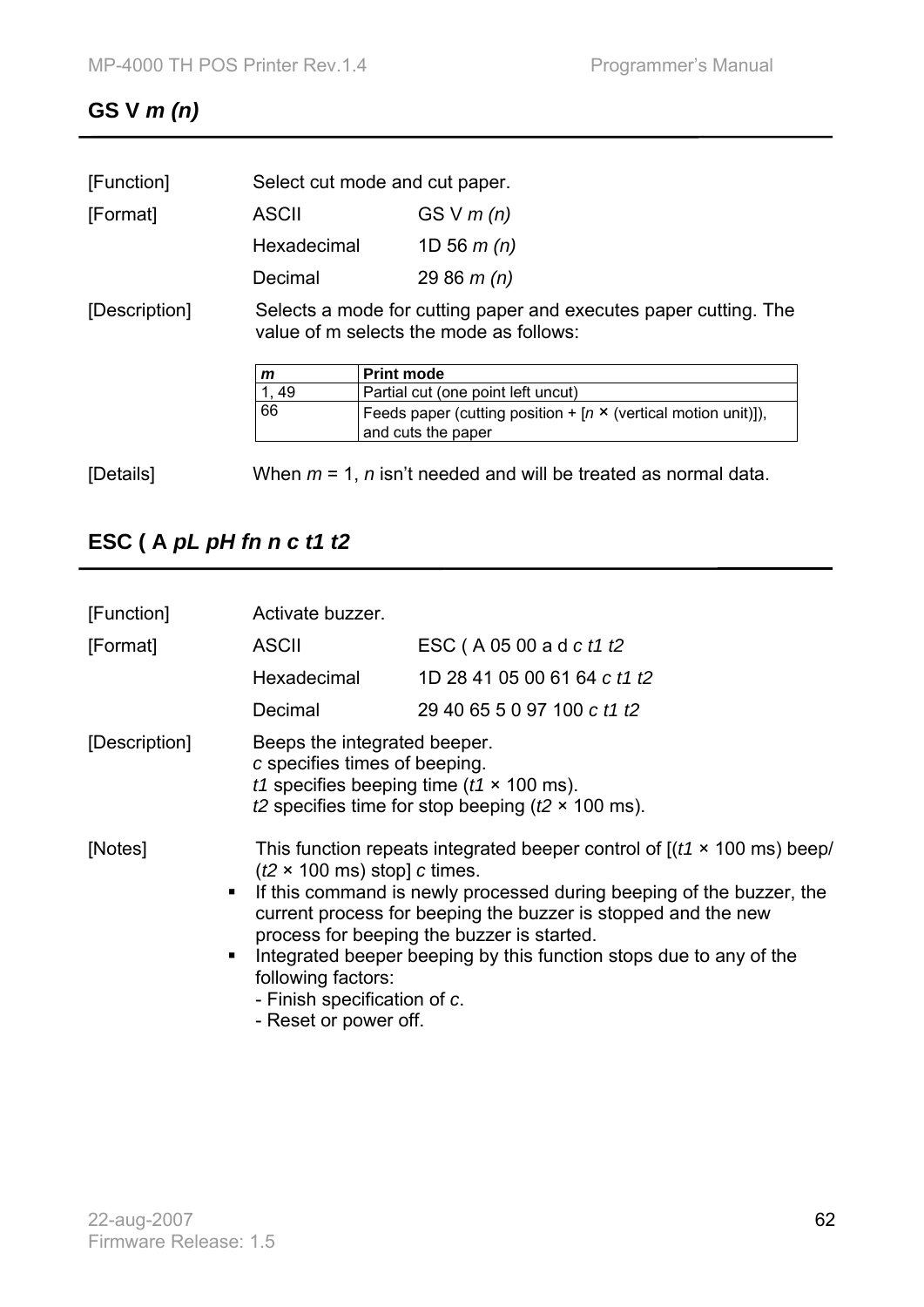#### **4.2 Vertical positioning**

### **LF**

| [Function]    | Print and line feed.                                                                                        |                                                                          |  |
|---------------|-------------------------------------------------------------------------------------------------------------|--------------------------------------------------------------------------|--|
| [Format]      | <b>ASCII</b><br>Hexadecimal<br>Decimal                                                                      | LF<br>0A<br>10                                                           |  |
| [Description] | Prints the contents of the buffer (if exists) and performs one line feed<br>using the default line spacing. |                                                                          |  |
| [Notes]       | The next character print position is on the left margin of the next line.                                   |                                                                          |  |
| FF            |                                                                                                             |                                                                          |  |
|               |                                                                                                             |                                                                          |  |
| [Function]    | Print and return to standard mode.                                                                          |                                                                          |  |
| [Format]      | <b>ASCII</b><br>Hexadecimal<br>Decimal                                                                      | FF<br>0 <sup>C</sup><br>12                                               |  |
| [Description] | mode.                                                                                                       | Prints the data in the print buffer collectively and returns to standard |  |

**CR** 

[Function] Print and carriage return.

| [Format] | ASCII       | CR. |
|----------|-------------|-----|
|          | Hexadecimal | ΩD  |
|          | Decimal     | 13  |
|          |             |     |

[Description] When automatic line feed is enabled, this command functions the same as LF; when automatic line feed is disabled, this command is ignored.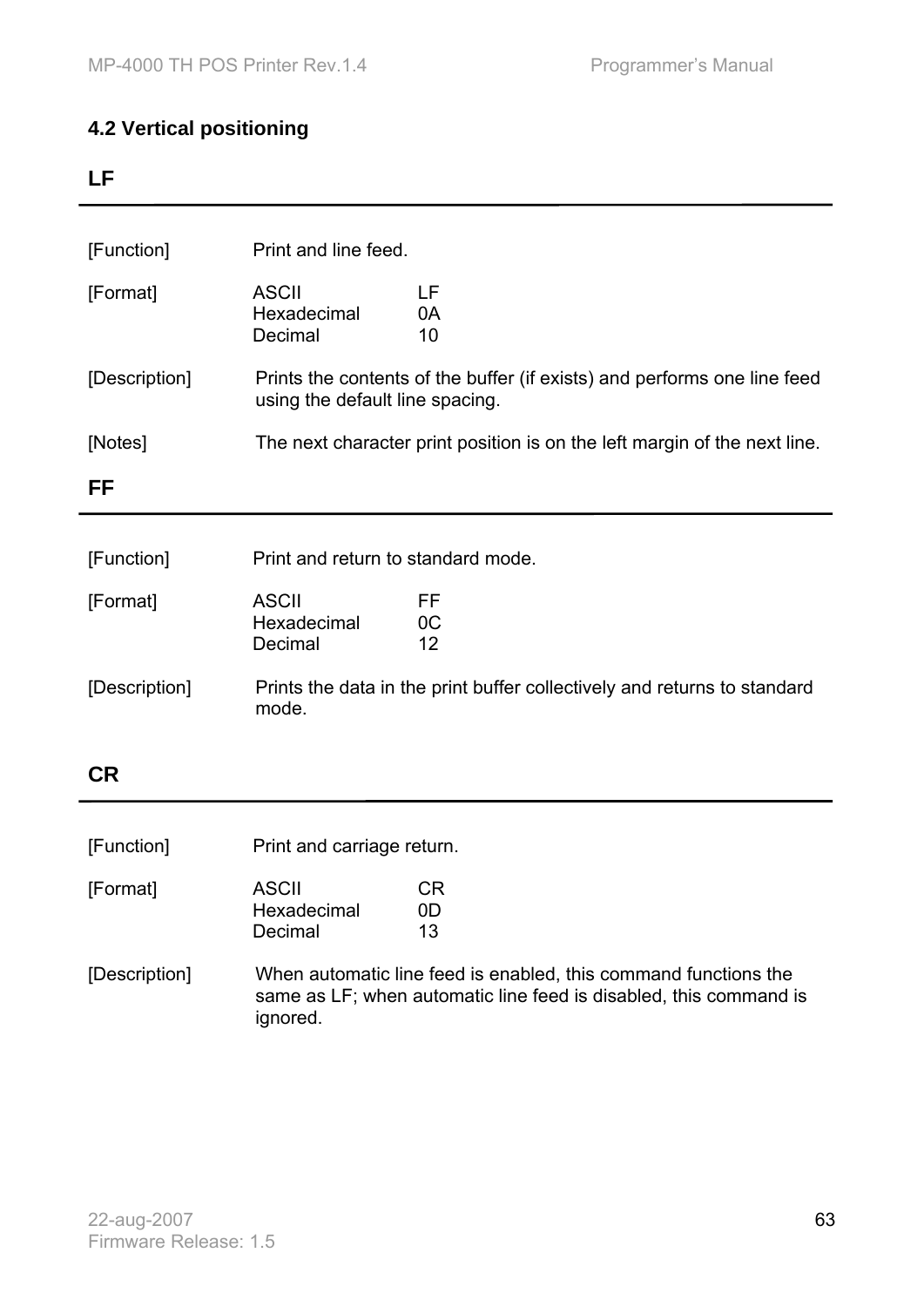### **ESC \$**  $n_L n_H$

| [Function]    | Set absolute print position.                                                                                                                                                                                                                                               |                                                        |
|---------------|----------------------------------------------------------------------------------------------------------------------------------------------------------------------------------------------------------------------------------------------------------------------------|--------------------------------------------------------|
| [Format]      | <b>ASCII</b><br>Hexadecimal<br>Decimal                                                                                                                                                                                                                                     | ESC $$n1 nH$<br>1B 24 $n_l$ $n_H$<br>27 36 $n_i$ $n_H$ |
| [Description] | • Sets the distance from the beginning of the line to the position at<br>which subsequent characters are to be printed.<br>• The distance from the beginning of the line to the print position is $(n_l)$<br>+ $n_H \times 256$ ) × (vertical or horizontal motion unit)]. |                                                        |

## **ESC 2**

| [Function]    | Select default line spacing.                  |                                    |
|---------------|-----------------------------------------------|------------------------------------|
| [Format]      | <b>ASCII</b><br>Hexadecimal<br>Decimal        | ESC <sub>2</sub><br>1B 32<br>27 50 |
| [Description] | Selects approximately 4.23 mm (1/6") spacing. |                                    |

## **ESC 3** *n*

| [Function]    | Set line spacing.                                                         |                                |
|---------------|---------------------------------------------------------------------------|--------------------------------|
| [Format]      | <b>ASCII</b><br>Hexadecimal<br>Decimal                                    | ESC $3n$<br>1B 33 $n$<br>2751n |
| [Description] | Sets the line spacing to $[n \times$ vertical or horizontal motion unit]. |                                |

## **ESC** \  $n_L n_H$

| ASCII       | ESC \ $n_l$ $n_H$ |
|-------------|-------------------|
| Hexadecimal | 1B 5C $n_i$ $n_H$ |
| Decimal     | 27 92 $n_i$ $n_H$ |
|             |                   |

[Description] Sets the print starting position based on the current position by using the horizontal or vertical motion unit. This command sets the distance from the current position to  $[(n_L + n_H \times 256) \times$  horizontal or vertical motion unit].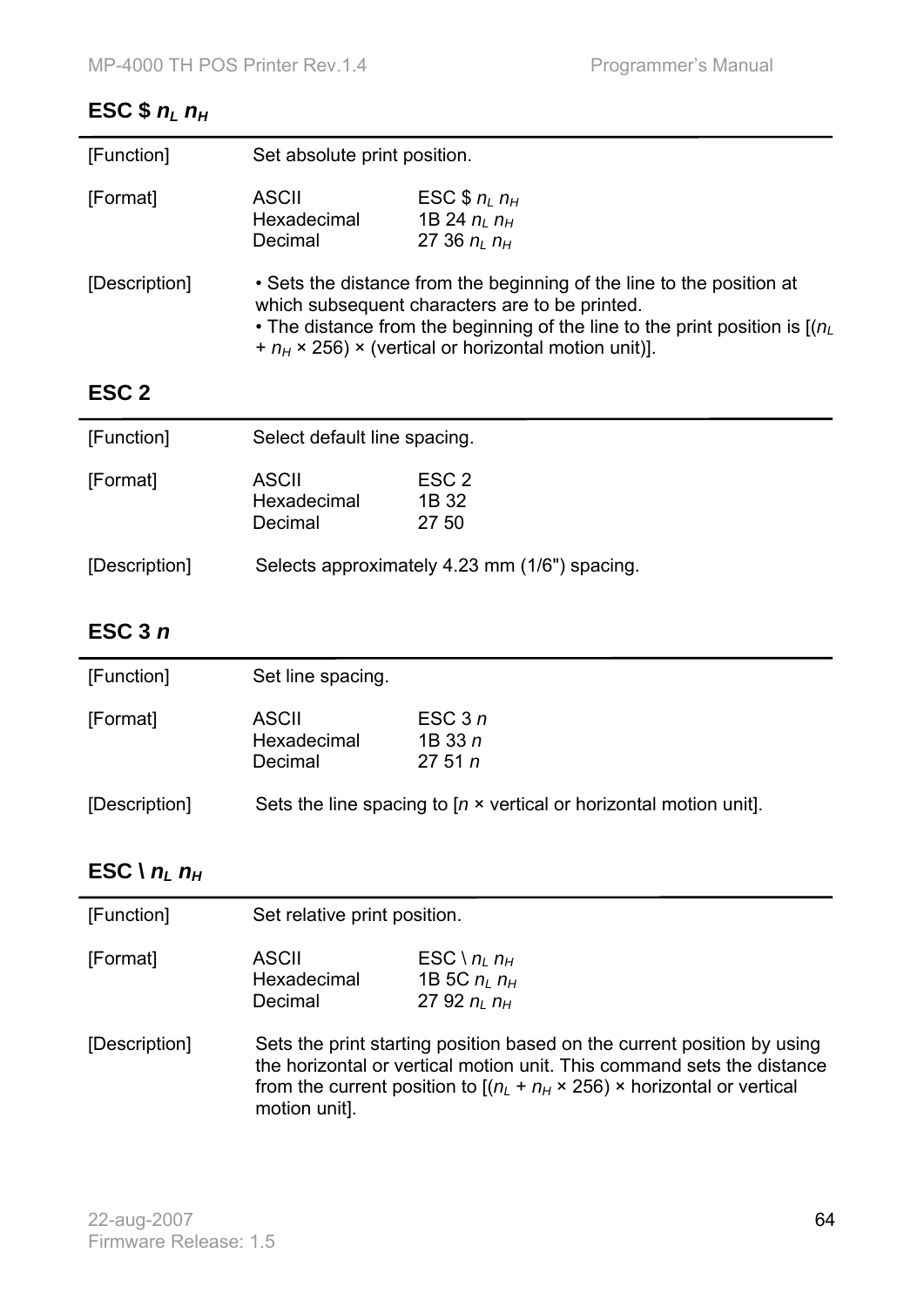## **ESC d** *n*

| [Function]    | Print and feed <i>n</i> lines.                         |                                  |
|---------------|--------------------------------------------------------|----------------------------------|
| [Format]      | <b>ASCII</b><br>Hexadecimal<br>Decimal                 | ESC $3n$<br>1B 64 $n$<br>27100 n |
| [Description] | Prints the data in the print buffer and feeds n lines. |                                  |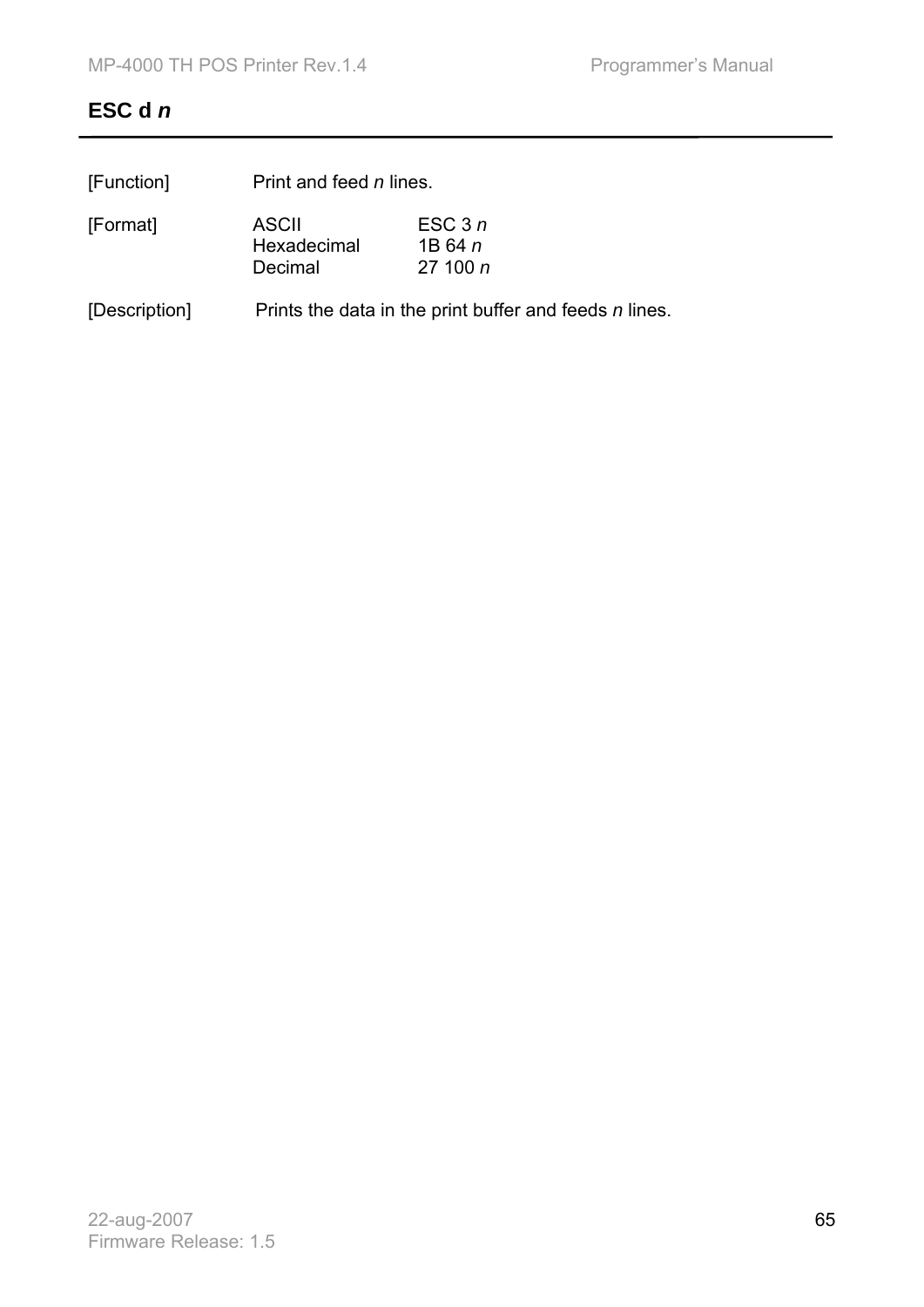## **4.3 Horizontal positioning**

### **HT**

| [Function]    | Horizontal tab.                                                                                                                      |  |
|---------------|--------------------------------------------------------------------------------------------------------------------------------------|--|
| [Format]      | <b>ASCII</b><br>HТ<br>Hexadecimal<br>09<br>Decimal<br>9                                                                              |  |
| [Description] | Moves the print position to the next horizontal tab position.                                                                        |  |
| [Details]     | • This command is ignored unless the next horizontal tab position has<br>been set.<br>• Horizontal tab positions are set with ESC D. |  |

## **ESC SP** *n*

| [Function]    | Set right-side character spacing.                                                                                      |  |
|---------------|------------------------------------------------------------------------------------------------------------------------|--|
| [Format]      | ESC SP $n$<br><b>ASCII</b><br>Hexadecimal<br>1B 20 $n$<br>Decimal<br>2732n                                             |  |
| [Description] | Sets the character spacing for the right side of the character to $[n \times$<br>horizontal or vertical motion units]. |  |

# **ESC D**  $n_1...n_k$  **NUL**

| [Function]    | Sets horizontal tab positions.                                                                                                                                                                                                                                                                                                                                                                                                                                                                                                                                              |                                                             |
|---------------|-----------------------------------------------------------------------------------------------------------------------------------------------------------------------------------------------------------------------------------------------------------------------------------------------------------------------------------------------------------------------------------------------------------------------------------------------------------------------------------------------------------------------------------------------------------------------------|-------------------------------------------------------------|
| [Format]      | <b>ASCII</b><br>Hexadecimal<br>Decimal                                                                                                                                                                                                                                                                                                                                                                                                                                                                                                                                      | ESC D $n_1n_k$ NUL<br>1B 44 $n_1n_k$ 00<br>27 68 $n_1n_k$ 0 |
| [Description] | Sets horizontal tab positions.<br>• <i>n</i> specifies the column number for setting a horizontal tab position<br>from the beginning of the line.<br>• k indicates the total number of horizontal tab positions to be set.<br>• When setting $n = 8$ , the print position is moved to column 9 by<br>sending HT.<br>• Up to 32 tab positions ( $0 \le k \le 32$ ) can be set. Data exceeding 32 tab<br>positions is processed as normal data.<br>• Transmit [n]k in ascending order and place a NUL code 0 at the end.<br>• ESC D NUL cancels all horizontal tab positions. |                                                             |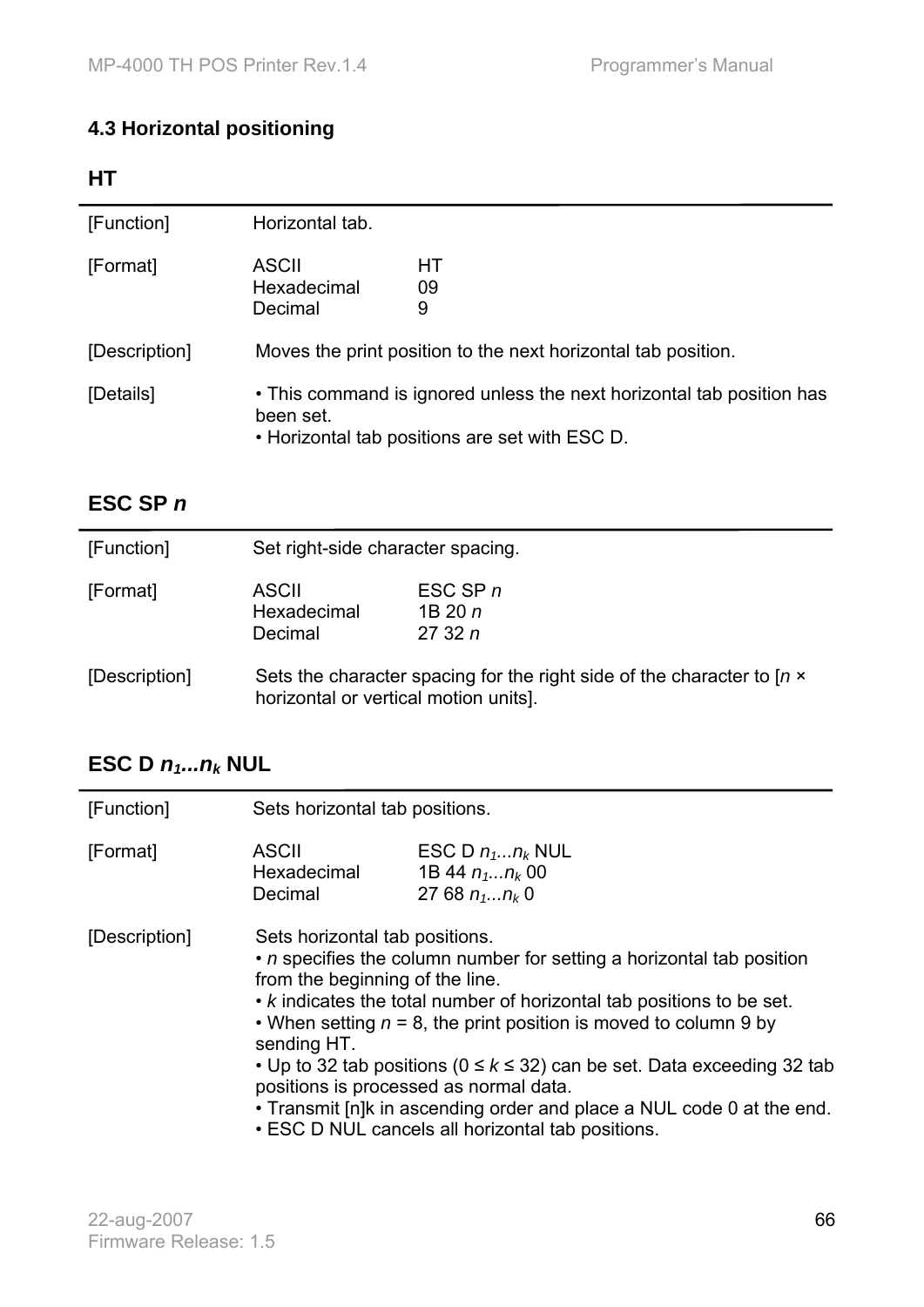#### **ESC a** *n*

| [Function]<br>Select justification. |
|-------------------------------------|
|-------------------------------------|

| [Format] | <b>ASCII</b> | $ESC$ a n |
|----------|--------------|-----------|
|          | Hexadecimal  | 1B 61 n   |
|          | Decimal      | 2797n     |

[Description] Aligns all the data in one line to the specified position defined by n as follows:

|       | <b>Justification</b> |
|-------|----------------------|
| 48    | Left justification   |
| 49    | Centering            |
| 2, 50 | Right justification  |

## **GS L** *nL nH*

| [Function]    | Set relative print position.                                                                 |                                                            |
|---------------|----------------------------------------------------------------------------------------------|------------------------------------------------------------|
| [Format]      | <b>ASCII</b><br>Hexadecimal<br>Decimal                                                       | GS L $n_i$ $n_H$<br>1D 4C $n_l$ $n_H$<br>29 76 $n_i$ $n_H$ |
| [Description] | Sets the left margin to $[(n_L + n_H \times 256) \times$ horizontal motion unit)]<br>inches. |                                                            |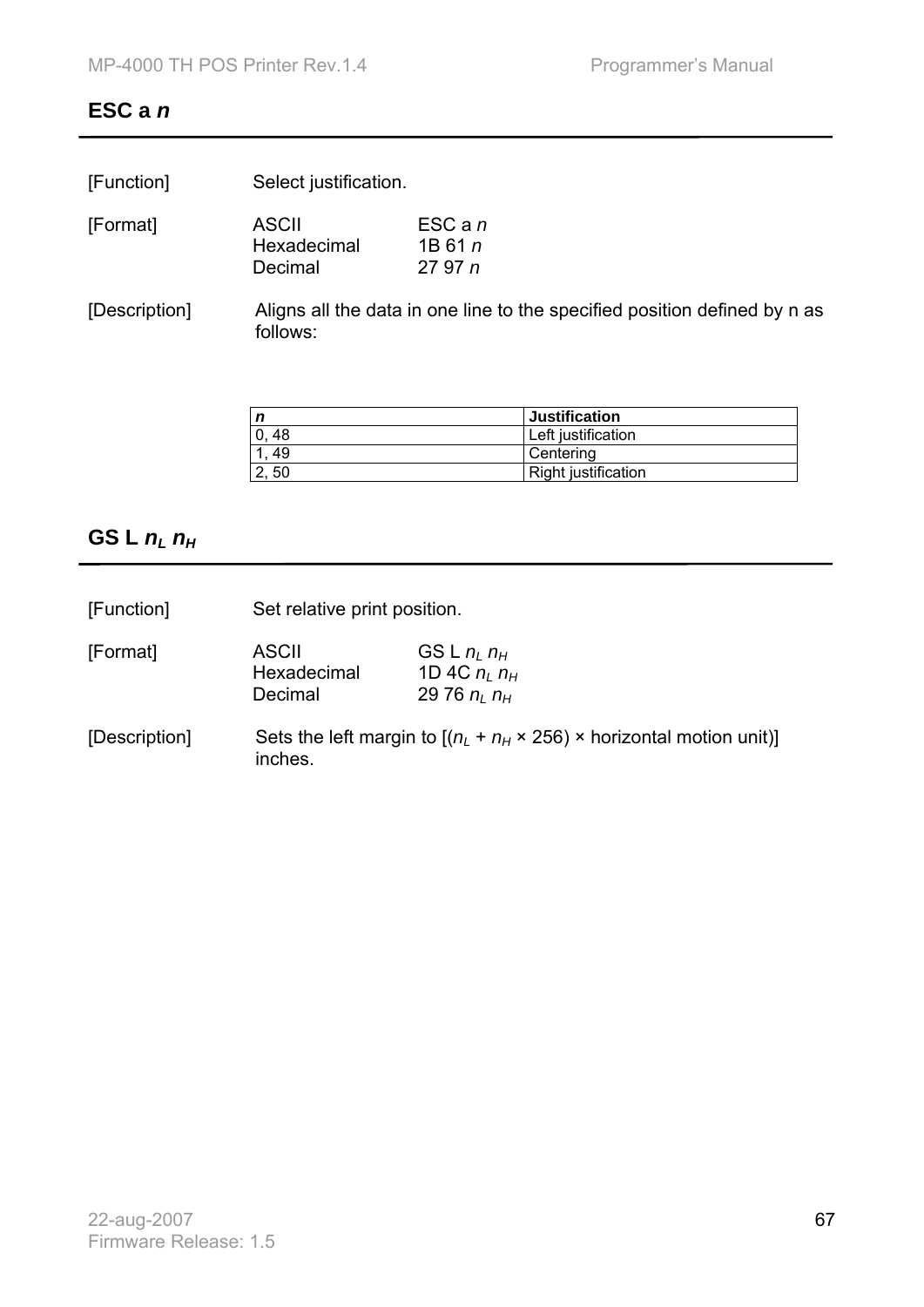#### **4.4 Character types**

### **ESC -** *n*

| [Function] | Turn underline mode on/off.     |                                         |
|------------|---------------------------------|-----------------------------------------|
| [Format]   | ASCII<br>Hexadecimal<br>Decimal | $\mathsf{ESC}$ - n<br>1B $2Dn$<br>2745n |

[Description] Turns underline mode on or off, based on the following values of *n*:

|             | <b>Function</b>                       |
|-------------|---------------------------------------|
| . 48<br>10. | Turns off underline mode              |
| 49          | Turns on underline mode (1-dot thick) |

### **ESC E** *n*

| [Function]    | Turn emphasized mode on/off.                                                                                                                        |                                 |
|---------------|-----------------------------------------------------------------------------------------------------------------------------------------------------|---------------------------------|
| [Format]      | <b>ASCII</b><br>Hexadecimal<br>Decimal                                                                                                              | ESC E $n$<br>1B 45 $n$<br>2769n |
| [Description] | Turns emphasized mode on or off.<br>When the LSB of n is 0, emphasized mode is turned off.<br>When the LSB of n is 1, emphasized mode is turned on. |                                 |

### **ESC M** *n*

| [Format] | <b>ASCII</b> | ESC M $n$ |
|----------|--------------|-----------|
|          | Hexadecimal  | 1B 4D $n$ |
|          | Decimal      | 27 77 n   |

[Description] Turns underline mode on or off, based on the following values of *n*:

|     | <b>Function</b>                      |
|-----|--------------------------------------|
| -48 | Character font A (12 × 24) selected. |
| 49  | Character font B (9 × 17) selected.  |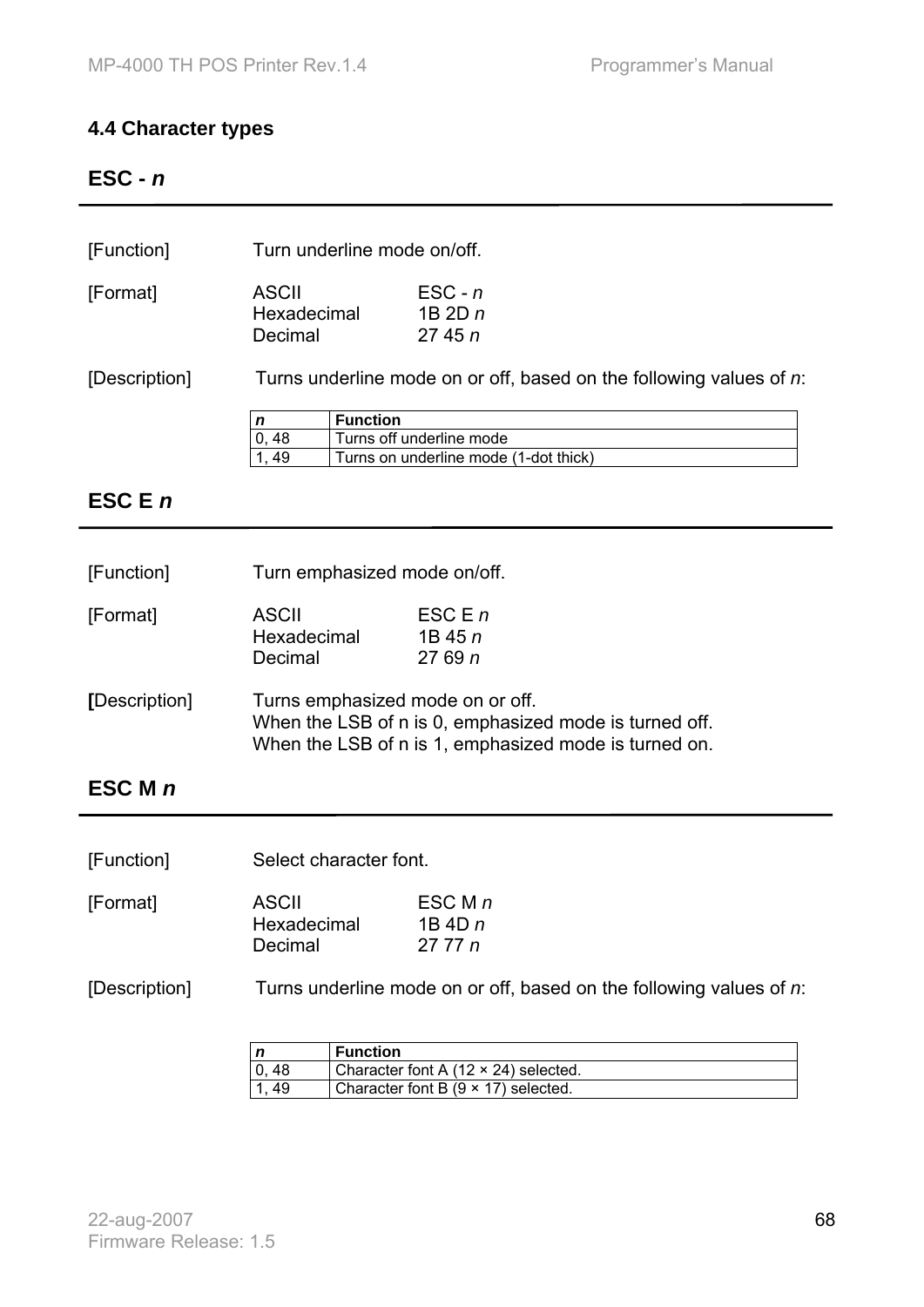#### **GS B** *n*

| [Function]    |                                                                                                                                                                      | Activate/deactivate black/white reverse printing. |  |
|---------------|----------------------------------------------------------------------------------------------------------------------------------------------------------------------|---------------------------------------------------|--|
| [Format]      | <b>ASCII</b><br>Hexadecimal<br>Decimal                                                                                                                               | GSBn<br>1D 42 $n$<br>2766n                        |  |
| [Description] | Activate/deactivate black/white reverse printing mode.<br>. When the LSB of n is 0, white/black reverse mode is turned off.                                          |                                                   |  |
| [Details]     | . When the LSB of n is 1, white/black reverse mode is turned on.<br>Only the lowest bit of n is valid. This command doesn't affect graphic<br>and bitimage commands. |                                                   |  |

### **ESC R** *n*

| [Function]    |                                        | Select an international character set. |                                                 |  |
|---------------|----------------------------------------|----------------------------------------|-------------------------------------------------|--|
| [Format]      | <b>ASCII</b><br>Hexadecimal<br>Decimal |                                        | ESC R $n$<br>1B 52 $n$<br>2782n                 |  |
| [Description] |                                        |                                        | Selects a page n from the character code table: |  |
|               | n                                      | Page                                   |                                                 |  |
|               |                                        | U.S.A.                                 |                                                 |  |
|               |                                        | France                                 |                                                 |  |

### **ESC t** *n*

[Function] Select character code table.

|             | ESC t n |
|-------------|---------|
| Hexadecimal | 1B 74 n |
| Decimal     | 27116n  |
|             | ASCII   |

### [Description] Selects a page n from the character code table:

**France** 

|    | Page                            |
|----|---------------------------------|
|    | PC437 [U.S.A., Standard Europe] |
|    | PC850 [Multilingual]            |
|    | PC860 [Portuguese]              |
|    | PC866 [Cyrillic]                |
| 19 | <b>PC858</b>                    |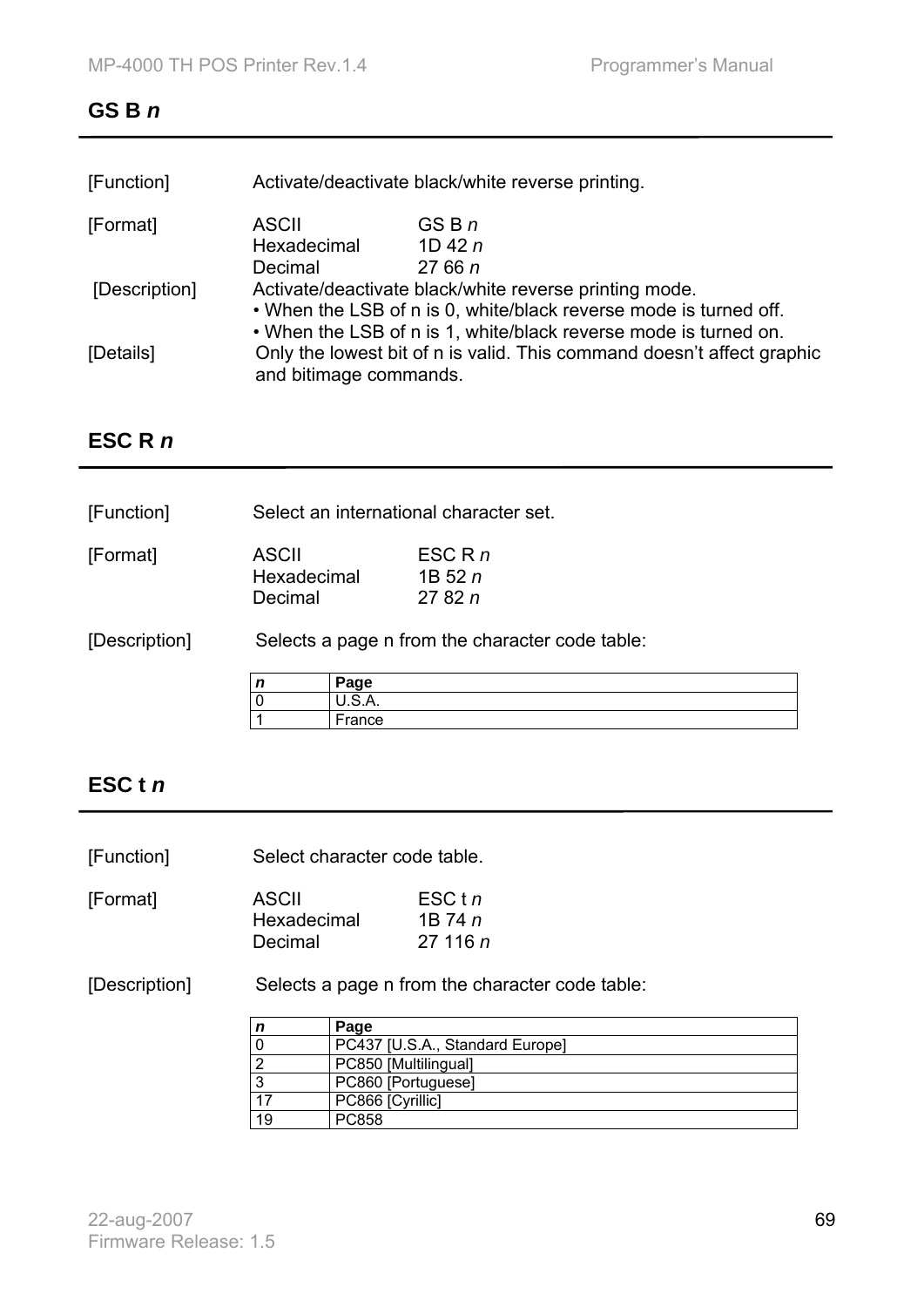#### **4.5. Communication**

#### **DLE EOT** *n*

[Function] Real-time status transmission.

| [Format] | <b>ASCII</b> | DLE EOT $n$ |
|----------|--------------|-------------|
|          | Hexadecimal  | 10 04 $n$   |
|          | Decimal      | 164n        |

[Description] Transmits the selected printer status specified by *n* in real-time, according to the following table:

| Action                            |
|-----------------------------------|
| Transmit printer status           |
| Transmit offline status           |
| Transmit error status             |
| Transmit paper roll sensor status |

[Details] • The printer transmits the current status. Each status is represented by one-byte data.

• The printer transmits the status without confirming whether the host computer can receive data.

• The printer executes this command upon receiving it.

#### *n* **= 1: Printer status**

| <b>Bit</b>     | Off/On | Hex | <b>Decimal</b> | <b>Function</b>                                     |
|----------------|--------|-----|----------------|-----------------------------------------------------|
| 0              | Off    | 00  |                | Not used. Fixed to Off.                             |
|                | On     | 02  | 2              | Not used. Fixed to On.                              |
| $\overline{2}$ | Off    | 00  |                | Drawer open/close signal is LOW (connector pin 3).  |
|                | On     | 04  | 4              | Drawer open/close signal is HIGH (connector pin 3). |
| 3              | Off    | 00  |                | Online.                                             |
|                | On     | 08  | 8              | Offline.                                            |
| 4              | On     | 10  | 16             | Not used. Fixed to On.                              |
| 5, 6           |        |     |                | Undefined.                                          |
|                | Off    | 00  |                | Not used. Fixed to Off.                             |

#### *n* **= 2: Offline status**

| <b>Bit</b>      | Off/On | <b>Hex</b> | <b>Decimal</b> | <b>Function</b>                                  |
|-----------------|--------|------------|----------------|--------------------------------------------------|
| $\mathbf 0$     | Off    | 00         | 0              | Not used. Fixed to Off.                          |
|                 | On     | 02         | 2              | Not used. Fixed to On.                           |
| $\overline{2}$  | Off    | 00         | 0              | Cover is closed.                                 |
|                 | On     | 04         | 4              | Cover is open.                                   |
| 3               | Off    | 00         | 0              | Paper is not being fed by using the FEED button. |
|                 | On     | 08         | 8              | Paper is being fed by the FEED button.           |
| $\overline{4}$  | On.    | 10         | 16             | Not used. Fixed to On.                           |
| 5               | Off    | 00         | $\Omega$       | No paper-end stop.                               |
|                 | On.    | 20         | 32             | Printing is being stopped.                       |
| $6\phantom{1}6$ | Off    | 00         | 0              | No error.                                        |
|                 | On     | 40         | 64             | Error occurs.                                    |
|                 | Off    | 00         | 0              | Not used. Fixed to Off.                          |

Bit 5: Becomes on when the paper end sensor detects paper end and printing stops.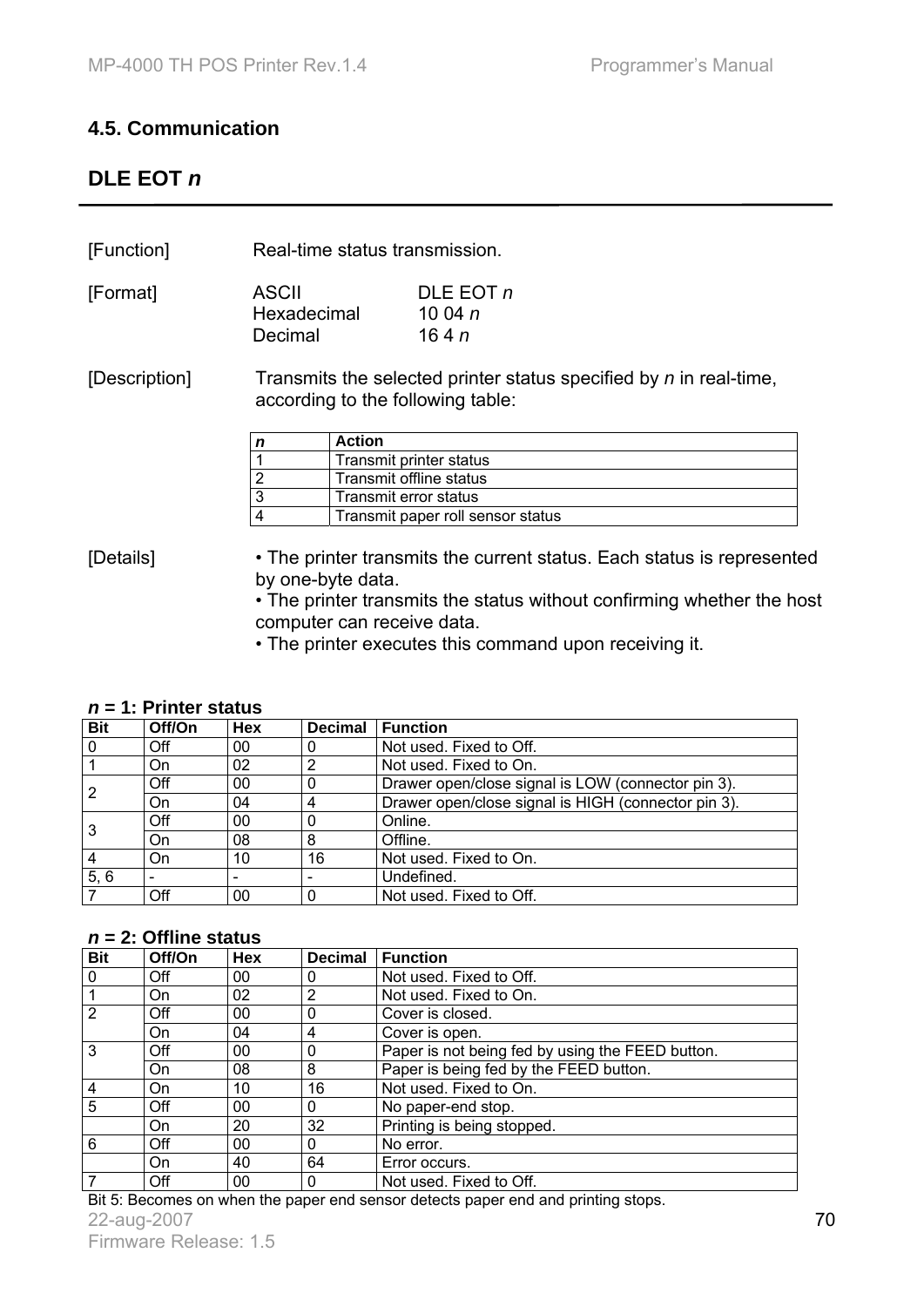#### *n* **= 3: Error status**

| <b>Bit</b>      | Off/On | Hex | <b>Decimal</b> | <b>Function</b>                |
|-----------------|--------|-----|----------------|--------------------------------|
| $\overline{0}$  | Off    | 00  |                | Not used. Fixed to Off.        |
| $\vert$ 1       | On.    | 02  | 2              | Not used. Fixed to On.         |
| $\overline{2}$  |        |     |                | Undefined                      |
| $\overline{3}$  | Off    | 00  |                | No autocutter error.           |
|                 | On     | 08  | 8              | Autocutter error occurs.       |
| $\vert 4$       | On     | 10  | 16             | Not used. Fixed to On.         |
| $5\overline{)}$ | Off    | 00  |                | No unrecoverable error.        |
|                 | On     | 20  | 32             | Unrecoverable error occurs.    |
| 6               | Off    | 00  |                | No auto-recoverable error.     |
|                 | On.    | 40  | 64             | Auto recoverable error occurs. |
| $\overline{7}$  | Off    | 00  |                | Not used. Fixed to Off.        |

Bit 3: If these errors occur due to paper jams or the like, it is possible to recover by correcting the cause of the error and executing DLE ENQ n  $(1 = n = 2)$ . If an error due to a circuit failure (e.g. wire break) occurs, it is impossible to recover.

Bit 6: When printing is stopped due to high print head temperature until the print head temperature drops sufficiently or when the paper roll cover is open during printing, bit 6 is On.

| <b>Bit</b>     | Off/On | <b>Hex</b> | <b>Decimal</b> | <b>Function</b>                                       |
|----------------|--------|------------|----------------|-------------------------------------------------------|
| $\overline{0}$ | Off    | 00         |                | Not used. Fixed to Off.                               |
|                | On     | 02         |                | Not used. Fixed to On.                                |
| 2, 3           | Off    | 00         |                | Paper roll near-end sensor: paper adequate.           |
|                | On     | 0C         | 12             | Paper near-end is detected by the paper roll near-end |
|                | On     | 10         | 16             | sensor.                                               |
| 5, 6           | Off    | 00         |                | Not used. Fixed to On.                                |
|                | On     | 60         | 96             | Paper roll sensor: Paper present.                     |
|                | Off    | 00         |                | Paper roll end detected by paper roll sensor.         |

#### *n* **= 4: Continuous paper sensor status**

#### **DLE ENQ** *n*

[Function] Real-time request to printer.

[Format] ASCII DLE EOT *n* Hexadecimal 10 05 *n*  Decimal 16 5 *n*

[Description] Responds to a request from the host computer. n specifies the requests as follows:

| n | <b>Request</b>                                                     |  |  |
|---|--------------------------------------------------------------------|--|--|
|   | Recover from an error and restart printing from the line where the |  |  |
|   | error occurred                                                     |  |  |
|   | Recover from an error aft clearing the receive and print buffers   |  |  |

[Details] • When the printer is disabled with ESC = (Select peripheral device), this command is effective.

- This command is effective only when an autocutter error occurs.
- The printer starts processing data upon receiving this command.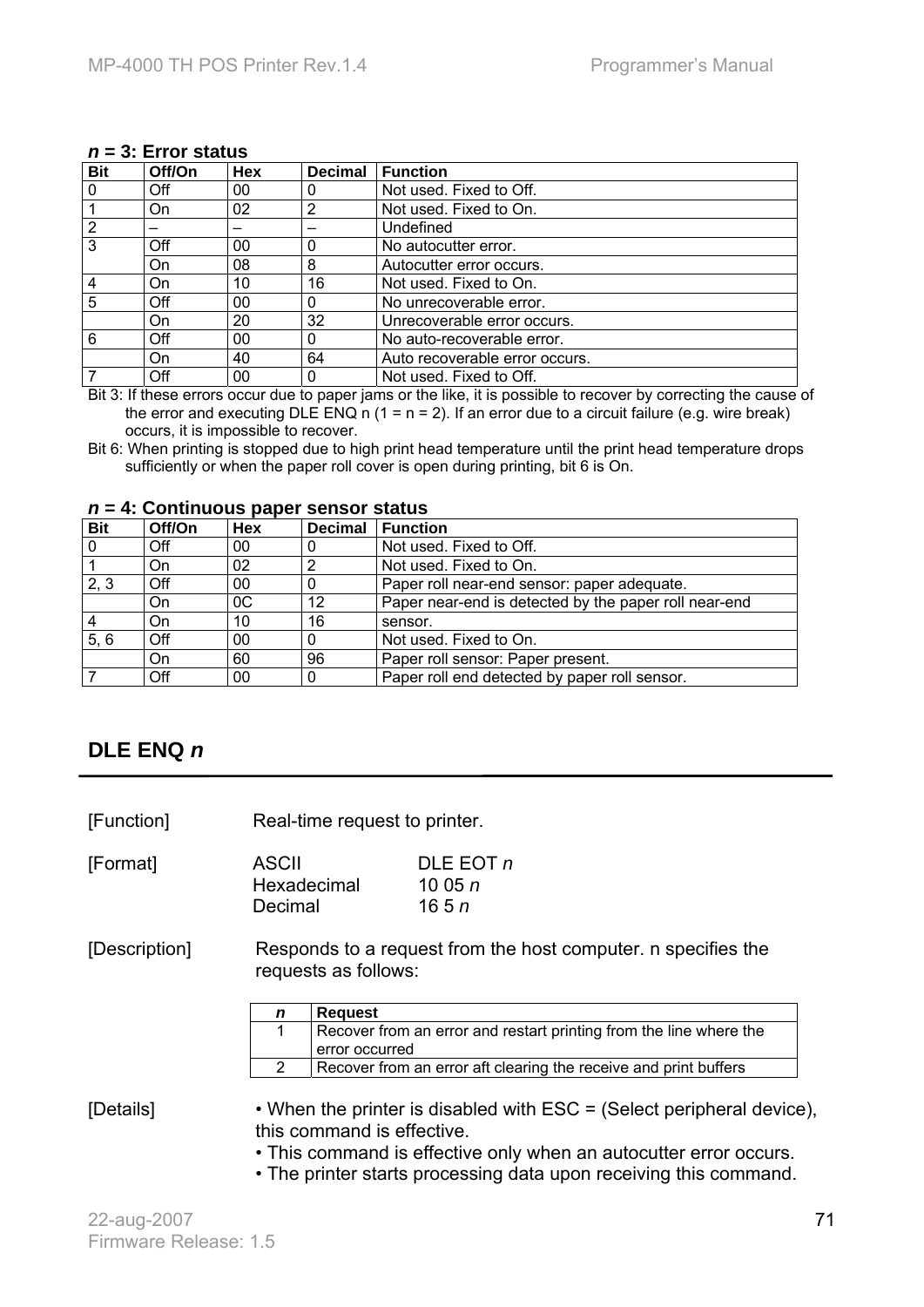• This command is executed even when the printer is offline, the receive buffer is full, or there is an error status with a serial interface model.

### **GS I** *n*

[Function] Transmit printer ID.

| [Format] | <b>ASCII</b> | GSIn      |
|----------|--------------|-----------|
|          | Hexadecimal  | 1D 49 $n$ |
|          | Decimal      | 29 73 $n$ |

[Description] Transmits the printer ID specified by n as follows:

| $\mathbf n$ | <b>Printer ID</b> | <b>Specification</b>         | ID (hexadecimal) |
|-------------|-------------------|------------------------------|------------------|
| 1,49        | Printer model ID  | TM-T88II series              | 20               |
| 2, 50       | Type ID           | See table below.             |                  |
| 3, 51       | ROM version ID    | Depends on ROM version.      |                  |
| 65          | Firmware version  | Depends on Firmware version. |                  |
| 66          | Manufacturer      | <b>BEMATECH</b>              |                  |
| 67          | Printer name      | MP-4000                      |                  |
| 68          | Serial number     | Depends on serial number.    |                  |
| 69          | Type of model     | <b>INTERNATIONAL</b>         |                  |

#### *n* **= 2, Type ID**

| <b>Bit</b> | - -<br>Off/On | <b>Hex</b> | <b>Decimal</b> | <b>Function</b>                        |
|------------|---------------|------------|----------------|----------------------------------------|
| 0          | Off           | 00         |                | Two-byte character code not supported. |
|            | On            | 01         |                | Two-byte character code supported.     |
|            | On            | 02         | 2              | Autocutter equipped.                   |
| 2          | Off           | 00         |                | Not used. Fixed to Off.                |
| 3          | Off           | 00         |                | Not used. Fixed to Off.                |
| 4          | Off           | 00         |                | Not used. Fixed to Off.                |
| 5          |               |            |                | Undefined.                             |
| 6          |               |            |                | Undefined.                             |
|            | Off           | იი         |                | Not used. Fixed to Off.                |

[Details] • The printer ID is transmitted when the data in the receive buffer is developed. Therefore, there may be a time lag between receiving this command and transmitting the status, depending on the receive buffer status.

> • When the printer ID transmission is specified with  $(1 = n = 3)$  or  $(49 = n = 1)$ 51), one byte code is transmitted.

• When Auto Status Back (ASB) is enabled using GS a, the printer ID transmitted by GS I and the ASB status must be differentiated using the table in Appendix III.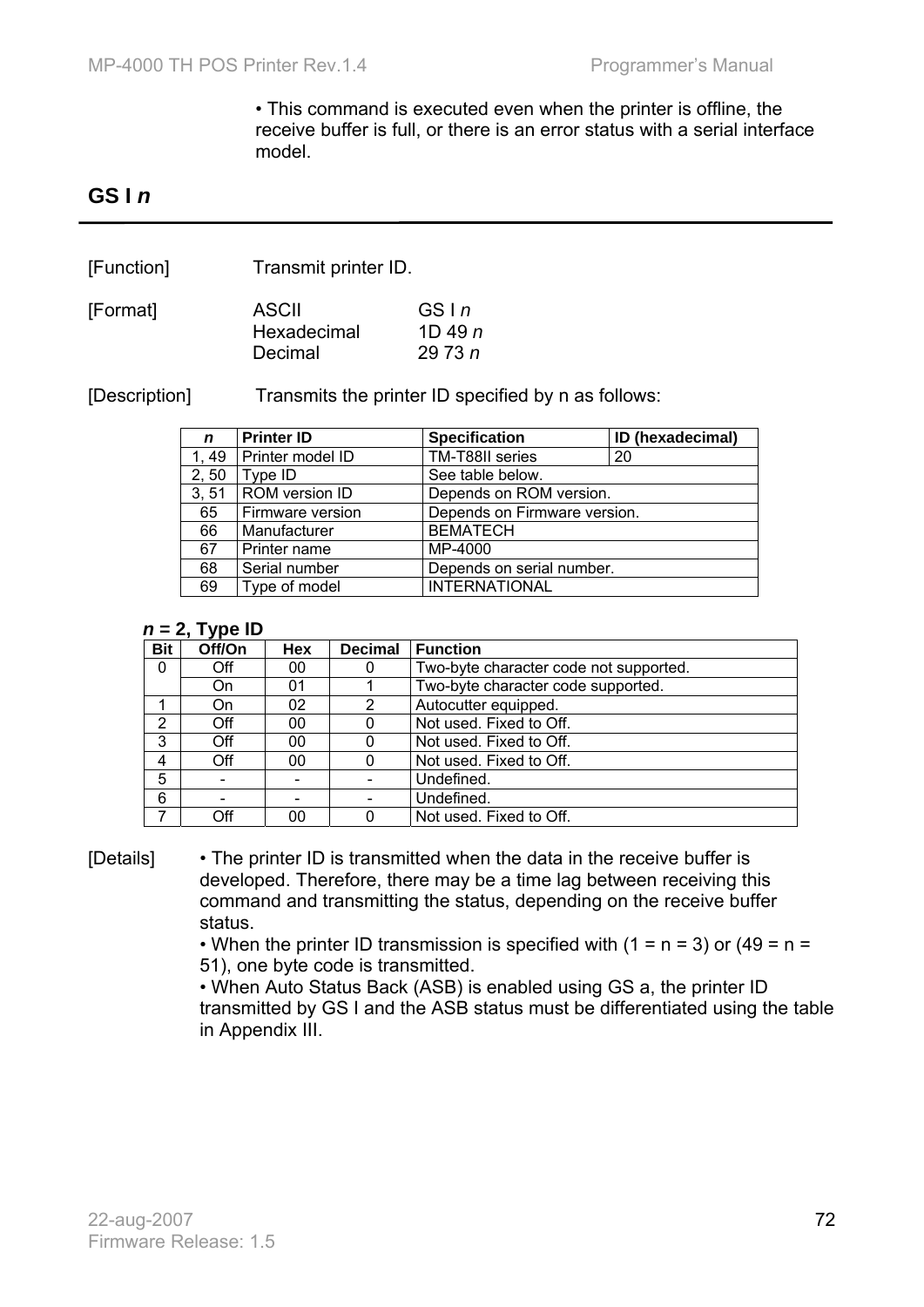### **GS a** *n*

[Format]

| [Function] | Enable/Disable Automatic Status Back (ASB). |
|------------|---------------------------------------------|
|------------|---------------------------------------------|

| <b>ASCII</b> | GS a n  |
|--------------|---------|
| Hexadecimal  | 1D 61 n |
| Decimal      | 2997n   |

[Description] Enables or disables ASB and specifies the status items to include, using n as follows:

| <b>Bit</b> | Off/On | Hex | <b>Decimal</b> | <b>Status for ASB</b>                            |
|------------|--------|-----|----------------|--------------------------------------------------|
| 0          | Off    | 00  |                | Drawer kick-out connector pin 3 status disabled. |
|            | On     | 01  |                | Drawer kick-out connector pin 3 status enabled.  |
|            | Off    | 00  |                | Online/offline status disabled.                  |
|            | On     | 02  | 2              | Online/offline status enabled.                   |
| 2          | Off    | 00  |                | Error status disabled.                           |
|            | On     | 04  |                | Error status enabled.                            |
| 3          | Off    | 00  |                | Paper roll sensor status disabled.               |
|            | On     | 08  | 8              | Paper roll sensor status enabled.                |
|            |        |     |                | Undefined.                                       |

[Details] • If any of the status items in the table above are enabled, the printer transmits the status when this command is executed. The printer automatically transmits the status whenever the enabled status item changes. The disabled status items may change, in this case, because each status transmission represents the current status.

• If all status items are disabled, the ASB function is also disabled.

• Since this command is executed after the data is processed in the receive buffer, there may be a time lag between data reception and status transmission.

• When the printer is disabled by ESC = (Select peripheral device), the four status bytes are transmitted whenever the status changes.

• When using DLE EOT, GS I, or GS r, the status transmitted by these commands and ASB status must be differentiated, according to the procedure in Appendix III, Transmission Status Identification.

• The status to be transmitted are as follows:

| <b>Bit</b>    | Off/On | Hex | <b>Decimal</b> | <b>Status for ASB</b>                                  |
|---------------|--------|-----|----------------|--------------------------------------------------------|
| 0             | Off    | 00  |                | Not used. Fixed to Off.                                |
| 1             | Off    | 00  | $\Omega$       | Not used. Fixed to Off.                                |
| $\mathcal{P}$ | Off    | 00  | $\Omega$       | Drawer kick-out connector pin 3 is LOW.                |
|               | On.    | 04  | 4              | Drawer kick-out connector pin 3 is HIGH.               |
| 3             | Off    | 00  | 0              | Online.                                                |
|               | On     | 08  | 8              | Offline.                                               |
| 4             | On.    | 10  | 16             | Not used. Fixed to On.                                 |
| 5             | Off    | 00  | $\Omega$       | Cover is closed.                                       |
|               | On     | 20  | 32             | Cover is open.                                         |
| 6             | Off    | 00  | 0              | Paper is not being fed by using the PAPER FEED button. |
|               | On.    | 40  | 64             | Paper is being fed by using the PAPER FEED button.     |
|               | Off    | 00  | $\Omega$       | Not used. Fixed to Off.                                |

*First byte - Printer Information*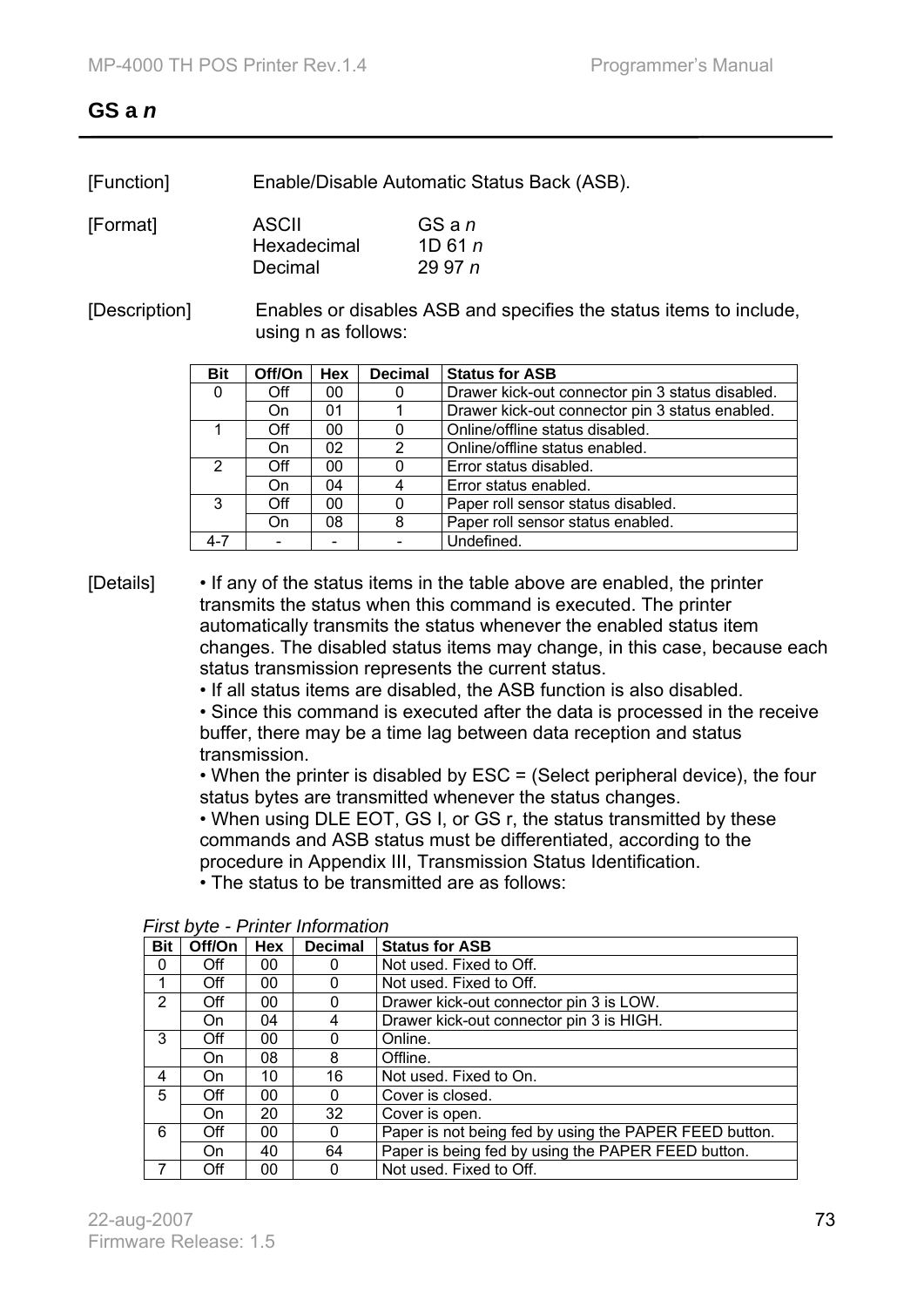#### *Second byte - Printer Information*

| <b>Bit</b> | Off/On | Hex | <b>Decimal</b> | <b>Status for ASB</b>                     |
|------------|--------|-----|----------------|-------------------------------------------|
| 0          |        |     |                | Undefined.                                |
|            |        |     |                | Undefined.                                |
| 2          |        |     |                | Undefined.                                |
| 3          | Off    | 00  | 0              | No autocutter error.                      |
|            | On     | 08  | 8              | Autocutter error occurred.                |
| 4          | Off    | 00  | 0              | Not used. Fixed to Off.                   |
| 5          | Off    | 00  | 0              | No unrecoverable error.                   |
|            | On     | 20  | 32             | Unrecoverable error occurred.             |
| 6          | Off    | 00  | 0              | No automatically recoverable error.       |
|            | On     | 40  | 64             | Automatically recoverable error occurred. |
|            | Off    | 00  | 0              | Not used. Fixed to Off.                   |

Bit 3: If these errors occur due to paper jams or the like, it is possible to recover by correcting the cause of the error and executing DLE ENQ n  $(1 = n = 2)$ . If an error due to a circuit failure (e.g. wire break) occurs, it is impossible to recover.

Bit 6: When printing is stopped due to high print head temperature until the print head temperature drops sufficiently or when the paper roll cover is open during printing, bit 6 is On.

*Third byte - Paper Sensor Information* 

| <b>Bit</b> | Off/On | Hex | <b>Decimal</b>                              | <b>Status for ASB</b>                       |
|------------|--------|-----|---------------------------------------------|---------------------------------------------|
| 0,1        | Off    | 00  | Paper roll near-end sensor: paper adequate. |                                             |
|            | On     | 03  | 3                                           | Paper roll near-end sensor: paper near end. |
| 2, 3       | Off    | 00  | 0                                           | Paper roll end sensor: paper present.       |
|            | On     | 0C  | 12                                          | Paper roll end sensor: paper not present.   |
| 4          | Off    | 00  | 0                                           | Not used. Fixed to Off.                     |
| 5, 6       |        |     |                                             | Undefined.                                  |
|            | Off    | 00  |                                             | Not used. Fixed to Off.                     |

#### *Fourth byte - Paper Sensor Information*

| <b>Bit</b> | Off/On | Hex                          | <b>Decimal</b>           | <b>Status for ASB</b>   |
|------------|--------|------------------------------|--------------------------|-------------------------|
| $0 - 3$    | -      | $\qquad \qquad \blacksquare$ | $\overline{\phantom{0}}$ | Undefined.              |
|            | Off    | 00                           |                          | Not used. Fixed to Off. |
| 6<br>5,    | -      | $\qquad \qquad \blacksquare$ | -                        | Undefined.              |
|            | Эff    | 00                           |                          | Not used. Fixed to Off. |

#### **GS r** *n*

[Function] Transmit status.

| ASCII<br>Hexadecimal<br>Decimal | GSrn<br>1D 72 $n$<br>29 114 $n$ |
|---------------------------------|---------------------------------|
|                                 |                                 |
|                                 |                                 |

[Description] Transmits the status specified by n as follows:

|     | <b>Function</b>                            |
|-----|--------------------------------------------|
| 49  | Transmits paper sensor status              |
| -50 | Transmits drawer kick-out connector status |

[Details] • This command is executed when the data in the receive buffer is developed. Therefore, there may be a time lag between receiving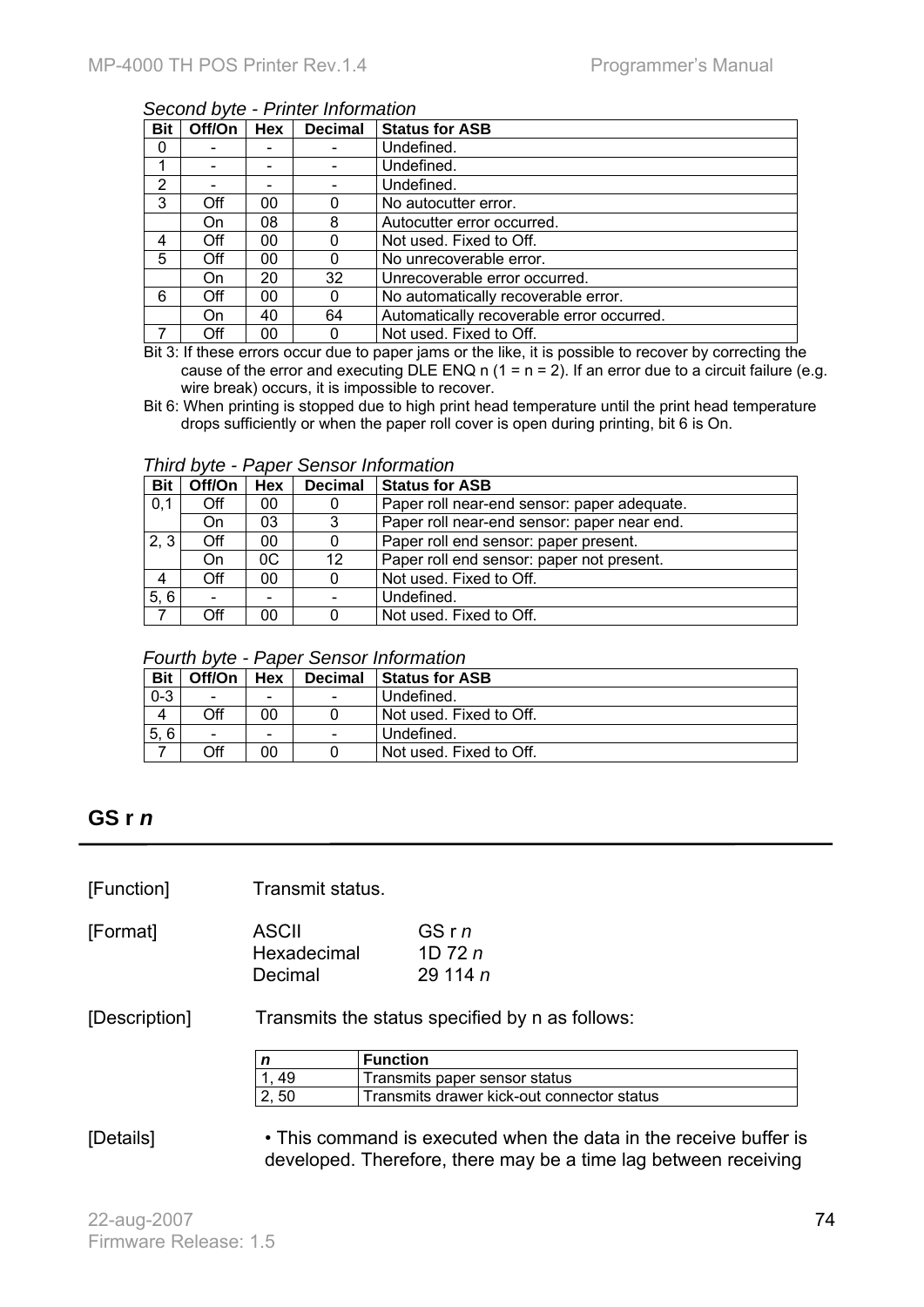this command and transmitting the status, depending on the receive buffer status.

- When Auto Status Back (ASB) is enabled using GS a, the status transmitted by GS r and the ASB status must be differentiated using the table in Appendix III.
- The status types to be transmitted are shown below:

#### *Paper sensor status* (*n* = 1, 49):

| <b>Bit</b> | Off/On | <b>Hex</b> | <b>Decimal</b> | <b>Status for ASB</b>                       |  |
|------------|--------|------------|----------------|---------------------------------------------|--|
| 0, 1       | Off    | 00         | $\Omega$       | Paper roll near-end sensor: paper adequate. |  |
|            | On     | 03         |                | Paper roll near-end sensor: paper near end. |  |
| 2, 3       | Off    | 00         |                | Paper roll end sensor: paper adequate.      |  |
| 4          | On     | (0C)       | (12)           | Paper roll end sensor: paper near end.      |  |
| 5, 6       | Off    | 00         |                | Not used. Fixed to Off.                     |  |
|            |        |            |                | Undefined.                                  |  |
|            | Off    | 00         |                | Not used. Fixed to Off.                     |  |

Bits 2 and 3: When the paper end sensor detects a paper end, the printer goes offline and does not execute this command. Therefore, bits 2 and 3 do not transmit the status of paper end.

| Drawer kick-out connector status ( $n = 2, 50$ ): |  |  |
|---------------------------------------------------|--|--|
|---------------------------------------------------|--|--|

| <b>Bit</b> | Off/On   Hex |                          | <b>Decimal</b> | <b>Function</b>                          |
|------------|--------------|--------------------------|----------------|------------------------------------------|
|            | Off          | 00                       |                | Drawer kick-out connector pin 3 is LOW.  |
|            | On           | 01                       |                | Drawer kick-out connector pin 3 is HIGH. |
| $1 - 3$    |              | $\overline{\phantom{0}}$ |                | Undefined.                               |
|            | Off          | 00                       |                | Not used. Fixed to Off.                  |
| 5,6        |              |                          |                | Undefined.                               |
|            | Off          | 00                       |                | Not used. Fixed to Off.                  |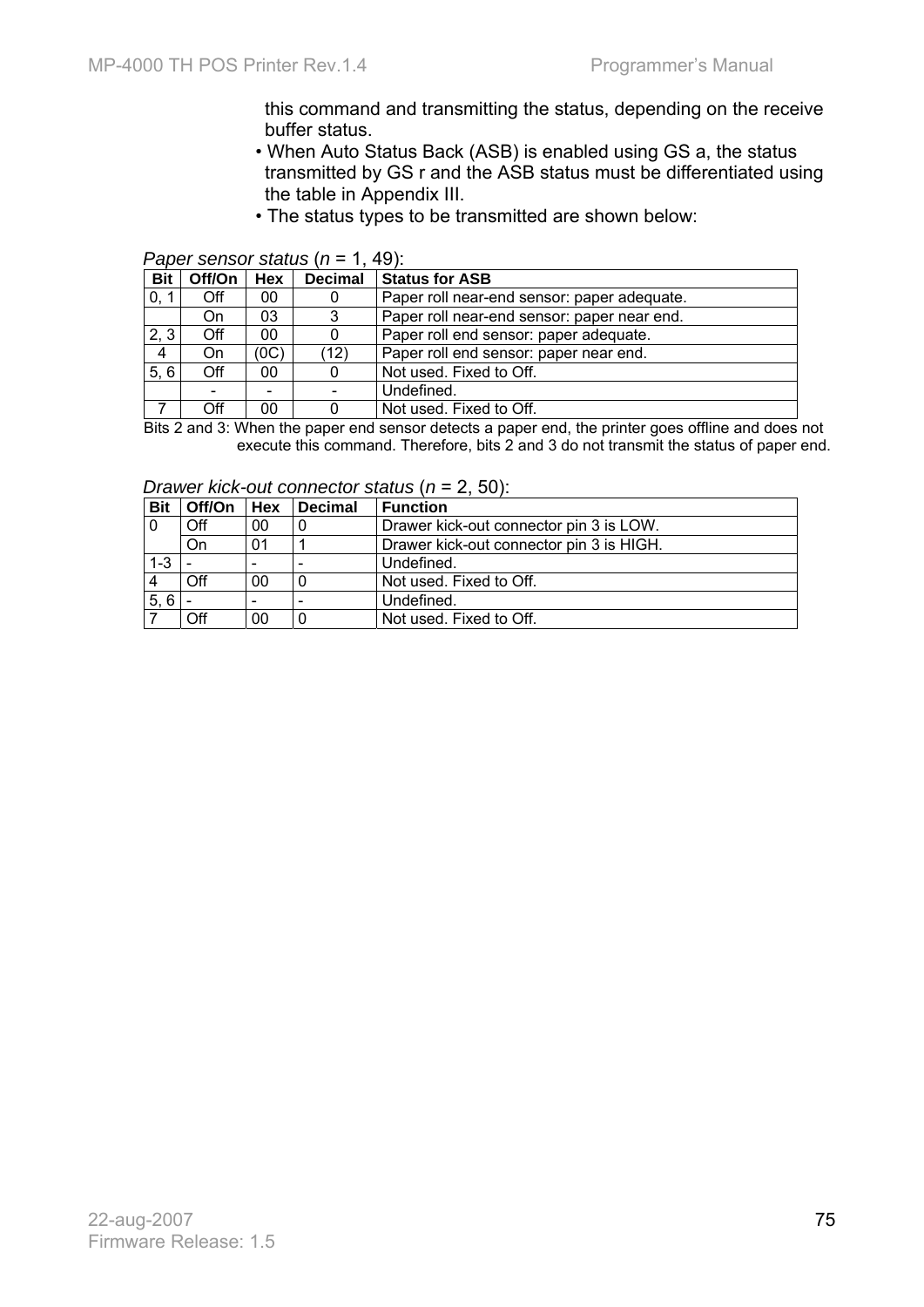#### **4.6. Data Control**

## **CAN**

| [Function]    | Cancel print data |                                                   |
|---------------|-------------------|---------------------------------------------------|
| [Format]      | <b>ASCII</b>      | <b>CAN</b>                                        |
|               | Hexadecimal       | 18                                                |
|               | Decimal           | 24                                                |
| [Description] |                   | Deletes all the print data in the current buffer. |

#### **4.7. Barcodes**

 ESC/POS barcode functions are the same defined on ESC/Bema commands. Please, refer to ESC/Bema commands.

#### **4.8. Bit images and graphics**

 ESC/POS Bit images and graphics functions are the same defined on ESC/Bema commands. Please, refer to ESC/Bema commands.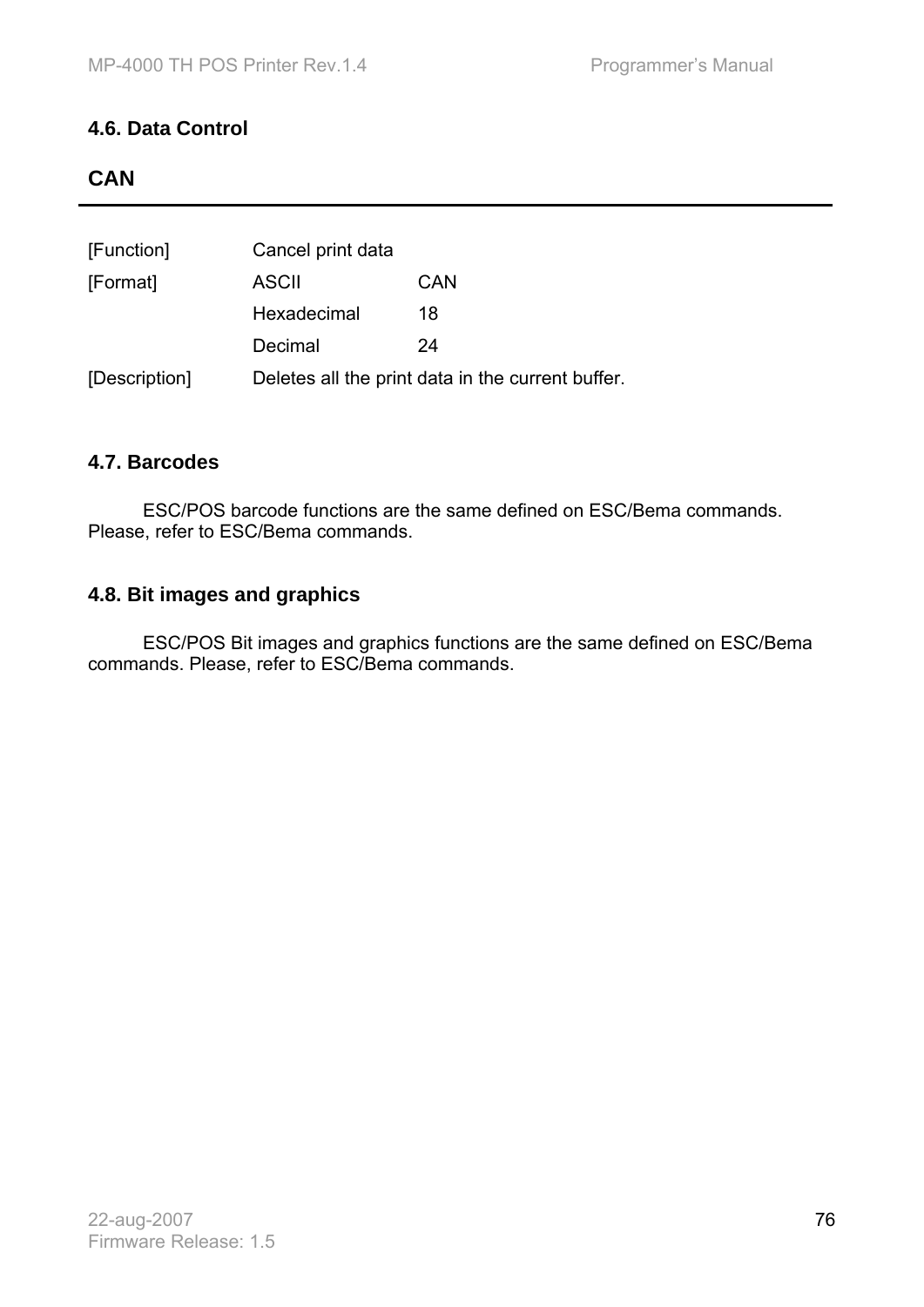# **Appendix I – Tables**

## **Table 1 - Characters Per Line**

58 mm

| Characters per line | Character per inch | Command (after ESC $(2)$ ) |
|---------------------|--------------------|----------------------------|
| າາ                  |                    | default                    |
|                     |                    | ESC SI or SI               |
|                     |                    | ESC W 1                    |
|                     |                    | ESC SI or SI plus ESC W 1  |

#### 76 or 80 mm

| Characters per line | Character per inch | Command (after ESC $(2)$ ) |
|---------------------|--------------------|----------------------------|
|                     |                    | default                    |
| 64                  | ົດ                 | <b>ESC SI or SI</b>        |
|                     |                    | ESC W 1                    |
| າາ                  |                    | ESC SI or SI plus ESC W 1  |

#### 112 mm

| Characters per line | Character per inch | Command (after ESC $(2)$ ) |
|---------------------|--------------------|----------------------------|
| 69                  |                    | default                    |
|                     |                    | ESC SI or SI               |
| 34                  |                    | ESC W 1                    |
| 46                  |                    | ESC SI or SI plus ESC W 1  |

### **Table 2 - Paper Width**

| Paper width | 58 mm | 76mm | 80 <sub>mm</sub> | 82.5 mm |
|-------------|-------|------|------------------|---------|
| V           | 384   | 576  | 608              | 640     |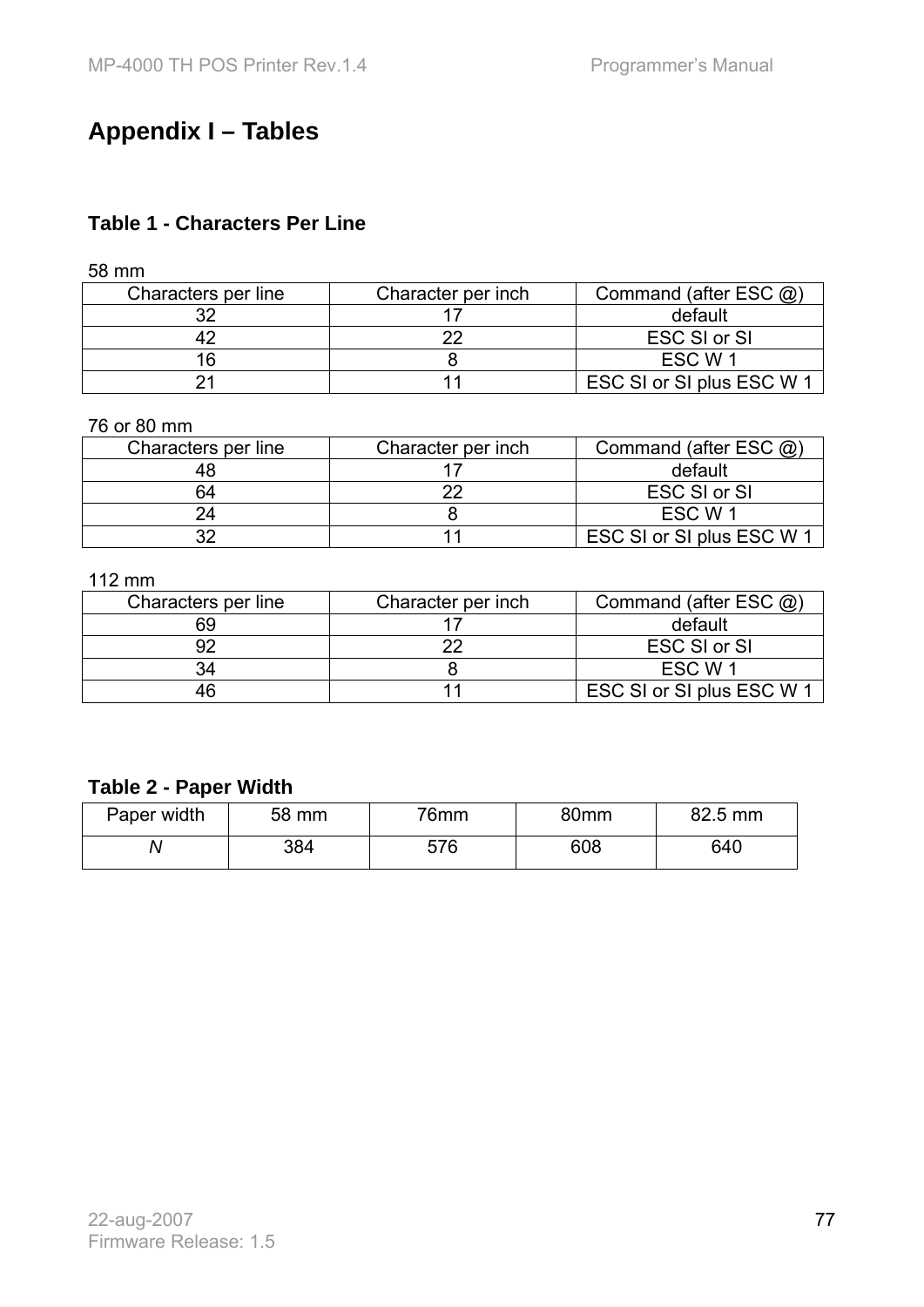# **Appendix II – Character Tables**

## **ASCII**

The codes from 00h up to 7Fh are shown below:

| Code<br>(Hex)    | 0                        | п               | ני              | 3   | 4   | 5 | 6 |       | 8   | 9  | А                       | в          | C  | D         | E                     | F       |
|------------------|--------------------------|-----------------|-----------------|-----|-----|---|---|-------|-----|----|-------------------------|------------|----|-----------|-----------------------|---------|
| $\bf{0}$         | <b>NUL</b>               |                 |                 |     |     |   |   | ` BEL | BS  | HT | $\mathsf{L} \mathsf{F}$ | VТ         | FF | <b>CR</b> | <b>SO</b>             | SI      |
| 1                |                          | DC <sub>1</sub> | DC <sub>2</sub> | DC3 | DC4 |   |   |       | CAN |    |                         | <b>ESC</b> |    |           |                       |         |
| $\overline{2}$   | <b>SP</b>                |                 | ш               | #   | \$  | % | & |       |     |    | $\star$                 | ٠          |    | -         | ٠                     |         |
| 3                | 0                        |                 | 2               | 3   | 4   | 5 | 6 |       | 8   | 9  |                         |            | ≺  | $=$       | ⋗                     | 2       |
| $\boldsymbol{4}$ | @                        | А               | В               | с   | D   | Ε | F | G     | н   |    | J                       | Κ          | ┕  | Μ         | Ν                     | O       |
| 5                | P                        | Q               | R               | S   |     |   | v | W     | χ   | v  |                         |            |    |           | ٨                     |         |
| $6\phantom{1}6$  | $\overline{\phantom{a}}$ | А               | b               | с   | d   | e |   | g     | h   |    |                         | ĸ          |    | m         | n                     | $\circ$ |
| 7                | p                        | a               |                 | s   |     | u | v | w     | x   | v  | 7                       |            |    |           | $\tilde{\phantom{a}}$ | DEL     |

# **Code Page 437**

| Code<br>(Hex)                                     | $2_{-}$        | $3_{-}$             | $4_{-}$ | $5_{-}$  | $6_{-}$      | $7-$              | $8_{-}$ | $9_{-}$ | $A_{-}$       | $B_{-}$                  | $C_{-}$      | $D_{-}$  | $E_{-}$  | $F_{-}$        |
|---------------------------------------------------|----------------|---------------------|---------|----------|--------------|-------------------|---------|---------|---------------|--------------------------|--------------|----------|----------|----------------|
| $\overline{\phantom{0}}^{\,\,\,0}$                | (space)        | 0                   | @       | P        | $\mathbf{v}$ | p                 | Ç       | É       | á             | ă                        | ∟            | Ш        | a        | Ξ              |
| $\mathbf{I}$                                      | Ţ              | 1                   | А       | Q        | a            | q                 | ü       | æ       | í             | l                        | ⊥            | ᆕ        | ß        | 土              |
| $\overline{-2}$                                   | w              | 2                   | В       | R        | b            | r                 | é       | Æ       | ó             | ▓                        | $\top$       | Т        | г        | ≥              |
| $\overline{\phantom{0}}^3$                        | $\#$           | 3                   | C       | S        | c            | s                 | â       | ô       | ú             |                          | ⊢            | Ш        | п        | ≤              |
| $\mathbf{I}$                                      | \$             | 4                   | D       | Τ        | d            | t                 | ä       | ö       | ñ             | ┥                        |              | ╘        | Σ        |                |
| $\overline{\phantom{0}}$ 5                        | $\frac{0}{0}$  | 5                   | E       | U        | e            | u                 | à       | ò       | Ñ             | ᅧ                        | $^+$         | F        | σ        |                |
| $-6$                                              | 8.             | 6                   | F       | v        | f            | v                 | å       | û       | а<br>—        | $\overline{\mathcal{L}}$ | ⊧            | <b>T</b> | μ        | ÷              |
| $-7$                                              | x.             | 7                   | G       | W        | g            | W                 | ç       | ù       | 0<br>-        | $\mathbb{L}$             | $\mathbb{F}$ | $\pm$    | T        | ≈              |
| $\overline{\phantom{0}}^8$                        | (              | 8                   | Η       | χ        | h            | x                 | ê       | ÿ       | ċ             | $\overline{\mathbb{R}}$  | L            | $\pm$    | Ф        | ۰              |
| _9                                                | )              | 9                   | I       | Y        | i            | y                 | ë       | Ö       | -             | 붸                        | F            | L        | Θ        | $\blacksquare$ |
| $\overline{\phantom{a}}$                          | ж              | ٠<br>$\blacksquare$ | J       | Z        | j            | z                 | è       | Ü       | ┑.            | $\parallel$              | 丠            | г        | Ω        | ٠              |
| $\Box$ B                                          | $\ddot{}$      | ٠<br>r              | Κ       | [        | k            | {                 | ï       | ¢       | 1/2           | ᇺ                        | 帀            |          | δ        | V              |
| $\overline{\phantom{a}}$ $\overline{\phantom{a}}$ | T              | ≺                   | L       | À        | I            | п<br>$\mathbf{I}$ | î       | £       | $\frac{1}{4}$ | П                        | ╠            | ٠        | $\infty$ | n              |
| $\_$ D                                            | $\blacksquare$ | $=$                 | М       | l        | m            | }                 | ì       | ¥       | i             | Щ                        | =            |          | φ        | $\mathbf{z}$   |
| E                                                 | $\blacksquare$ | ≻                   | N       | $\wedge$ | n            | r.                | Ä       | Pt      | ≪             | ╛                        | 쀼            |          | ε        |                |
| $-F$                                              |                | 2                   | o       |          | $\circ$      |                   | Å       | f       | ≫             | T.                       | ᆂ            | ٠        | n        |                |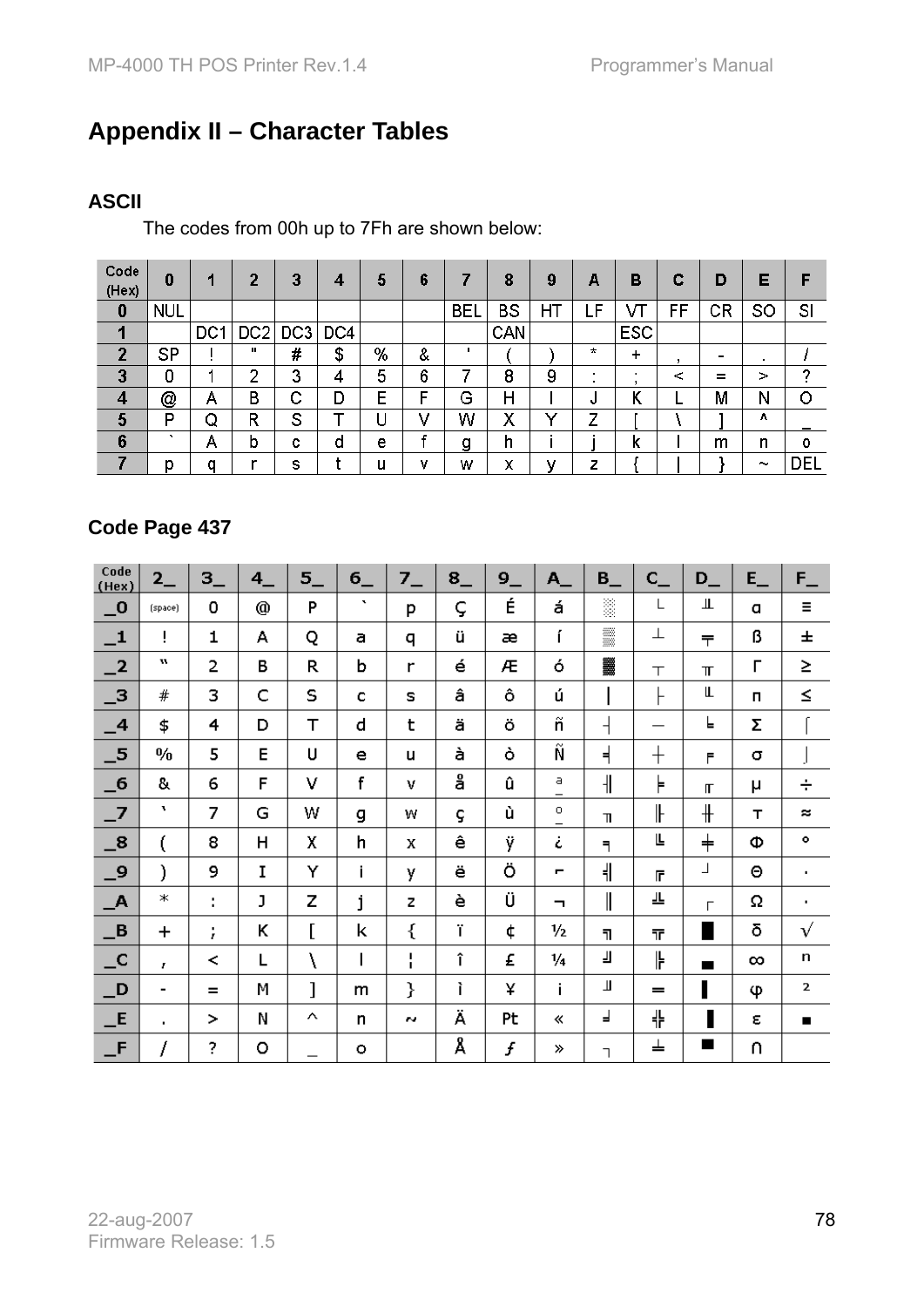Code Page 850 character set is from 00h up to 7Fh and is the same characters as the ASCII table. Characters between 80h and FFh are available for use for international languages.

| Code<br>(Hex)                          | $2_{-}$       | $3_{-}$             | $4_{-}$ | $5-$ | $6-$    | $7-$    | $8_{-}$ | $9_{-}$ | $A_{-}$                | $B_{-}$                  | $C_{-}$     | $D_{-}$ | $E_{-}$                  | $F_{-}$       |
|----------------------------------------|---------------|---------------------|---------|------|---------|---------|---------|---------|------------------------|--------------------------|-------------|---------|--------------------------|---------------|
| $\overline{\phantom{0}}^{\,\,\,0}$     | (space)       | 0                   | @       | P    | $\cdot$ | p       | Ç       | É       | á                      | X                        | L           | ð       | Ó                        | -             |
| $\mathbf{\perp}$                       | Ţ             | 1                   | А       | Q    | a       | q       | ü       | æ       | í                      | lli                      | ⊥           | Ð       | ß                        | 土             |
| $\mathbf{L}^2$                         | w             | 2                   | B       | R    | b       | r       | é       | Æ       | ó                      | ▓                        | $\top$      | Ê       | Ô                        | $=$           |
| $\overline{\phantom{0}}^3$             | #             | 3                   | C       | S    | c       | s       | â       | ô       | ú                      |                          | F           | Ë       | Ò                        | $\frac{3}{4}$ |
| $\overline{\phantom{0}}$               | \$            | 4                   | D       | T    | d       | t       | ä       | ö       | ñ                      | $\overline{\phantom{a}}$ | —           | È       | õ                        | 1             |
| $\overline{\phantom{0}}$ 5             | $\frac{0}{0}$ | 5                   | E       | U    | e       | u       | à       | ò       | Ñ                      | Á                        | $+$         | т       | õ                        | S             |
| $-6$                                   | 8             | 6                   | F       | v    | f       | v       | å       | û       | а<br>$\qquad \qquad -$ | Â                        | ã           | Í       | μ                        | ÷             |
| $-7$                                   | ъ             | 7                   | G       | W    | g       | w       | ç       | ù       | о<br>-                 | À                        | $\sim$<br>Ä | Î       | Þ                        | J.            |
| $\overline{\phantom{0}}^8$             | f<br>V        | 8                   | Η       | χ    | h       | х       | ê       | ÿ       | ż.                     | ©                        | L           | Ϊ       | þ                        | $\bullet$     |
| $\overline{\phantom{0}}$               | )             | 9                   | I       | Y    | i       | y       | ë       | Ö       | $^{\circledR}$         | 붸                        | F           | ┘       | Ú                        |               |
| $\overline{\phantom{a}}$               | ∗             | ٠<br>$\blacksquare$ | J       | Z    | j       | z       | è       | Ü       | ┑.                     | $\parallel$              | ᅭ           | Г       | Û                        | ٠             |
| $\Box$ B                               | $\mathbf +$   | ٠<br>r.             | Κ       | L    | k       | ł       | ï       | ø       | 1/2                    | F.                       | ᅲ           |         | Ù                        | 1             |
| $\overline{\phantom{a}}^{\phantom{a}}$ | T.            | ≺                   | L       | À    | ı       | п<br>I. | î       | £       | $\frac{1}{4}$          | ╝                        | ╠           | ш       | ý                        | з             |
| $\Box$ D                               | -             | $=$                 | М       | 1    | m       | }       | ì       | ø       | i.                     | ¢                        | =           | п<br>I. | Ý                        | $\mathbf{z}$  |
| E                                      | $\mathbf{r}$  | >                   | N       | л    | n       | w       | Ä       | χ       | «                      | ¥                        | 쀼           | Ì       | $\overline{\phantom{0}}$ | ▬             |
| $-F$                                   |               | Š.                  | $\circ$ |      | ۰       |         | Å       | f       | ≫                      | ٦                        | ×           | ш       | ٦.                       |               |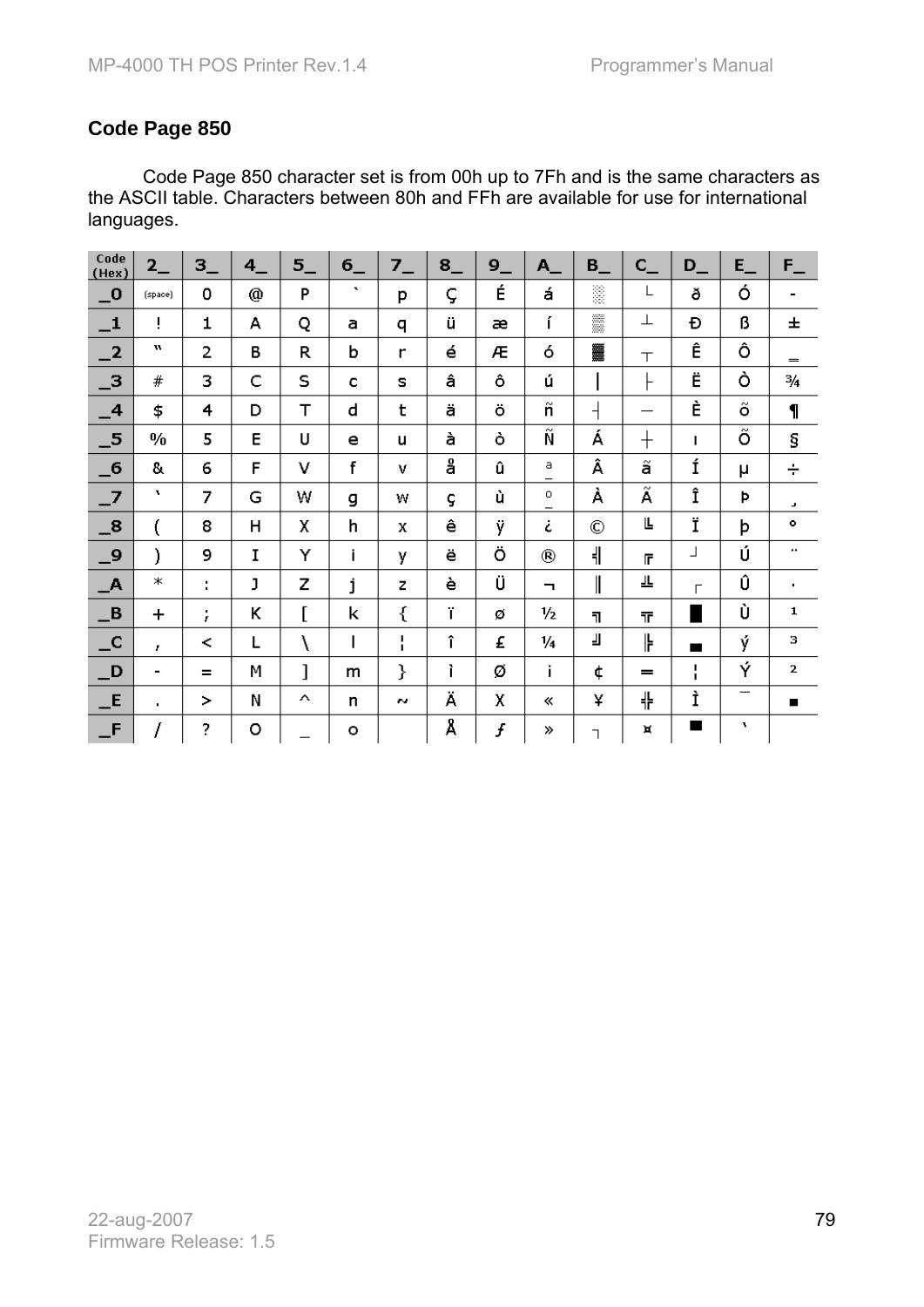| Code<br>(Hex)                          | $2_{-}$        | $3_{-}$ | 4       | $5_{-}$  | $6-$                  | $7-$    | $8_{-}$ | $9-$ | $A_{-}$                       | $B_{-}$     | $C_{-}$                 | $D_{-}$        | $E_{-}$                  | $F_{-}$                        |
|----------------------------------------|----------------|---------|---------|----------|-----------------------|---------|---------|------|-------------------------------|-------------|-------------------------|----------------|--------------------------|--------------------------------|
| $\overline{\mathbf{0}}$                | (space)        | 0       | @       | P        | $\tilde{\phantom{a}}$ | p       | Ç       | É    | á                             | ä           | L                       | ð              | Ó                        | ۰                              |
| $\mathbf{-1}$                          | Ţ              | 1       | A       | Q        | a                     | q       | ü       | æ    | í                             | lli         | ⊥                       | Ð              | ß                        | 土                              |
| $\mathbf{I}^2$                         | w              | 2       | B       | R        | b                     | r       | é       | Æ    | ó                             | ▓           | $\top$                  | Ê              | Ô                        | $\qquad \qquad =\qquad \qquad$ |
| $\Box$ 3                               | #              | 3       | C       | S        | c                     | s       | â       | ô    | ú                             |             | ⊢                       | Ë              | Ò                        | $\frac{3}{4}$                  |
| $\overline{\phantom{0}}$ 4             | \$             | 4       | D       | Т        | d                     | t       | ä       | ö    | ñ                             | ⊣           | -                       | È              | õ                        | 1                              |
| $\overline{\phantom{0}}$ 5             | $\frac{0}{0}$  | 5       | E       | U        | e                     | u       | à       | ò    | Ñ                             | Á           | $\pm$                   | €              | õ                        | ş                              |
| $-6$                                   | &              | 6       | F       | v        | f                     | v       | å       | û    | a<br>$\overline{\phantom{0}}$ | Â           | ã                       | Í              | μ                        | ÷                              |
| $-7$                                   | ٦.             | 7       | G       | W        | g                     | w       | ç       | ù    | 0<br>-                        | À           | $\sim$<br>Ä             | Î              | Þ                        | $\mathbf{J}$                   |
| $\overline{\phantom{0}}^8$             | (              | 8       | H       | χ        | h                     | x       | ê       | ÿ    | ċ                             | $^{\circ}$  | Щ                       | Ϊ              | þ                        | ۰                              |
| _9                                     | )              | 9       | I       | Y        | i                     | y       | ë       | Ö    | $^{\circledR}$                | 붸           | F                       | ┘              | Ú                        |                                |
| $\Box$ A                               | $\ast$         | ÷       | J       | Z        | j                     | z       | è       | Ü    | ┑.                            | $\parallel$ | 쁘                       | Г              | Û                        | ٠                              |
| B                                      | $\pm$          | ٠<br>r  | Κ       | [        | k                     | {       | ï       | ø    | 1/2                           | ᇺ           | $\overline{\mathbf{T}}$ |                | Ù                        | $\mathbf{1}$                   |
| $\overline{\phantom{a}}^{\phantom{a}}$ | r.             | ≺       | Г       | À        | ı                     | п<br>J. | î       | £    | $\frac{1}{4}$                 | ╝           | ŀ                       | ▅              | ý                        | з                              |
| $\Box$ D                               | $\blacksquare$ | $=$     | M       | 1        | m                     | }       | ì       | ø    | i.                            | ¢           | =                       | л.<br>п        | Ý                        | 2                              |
| E                                      | $\blacksquare$ | >       | N       | $\wedge$ | n                     | w       | Ä       | χ    | ≪                             | ¥           | 쀼                       | Ì              | $\overline{\phantom{0}}$ | ■                              |
| $\blacksquare$ F                       |                | 2       | $\circ$ |          | ۰                     |         | Å       | f    | ≫                             | T.          | ×                       | $\blacksquare$ | v                        |                                |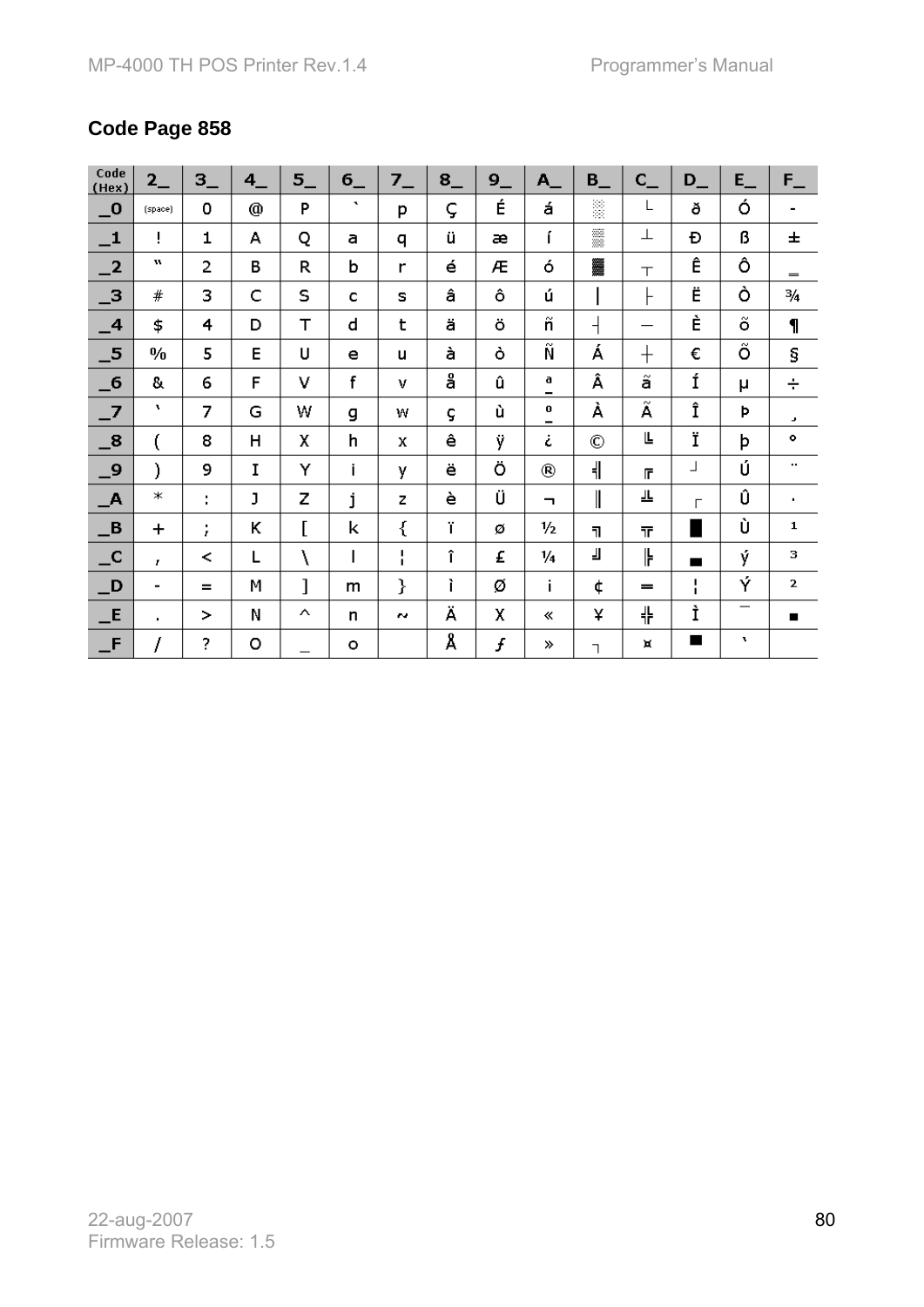| Code<br>(Hex)                          | $2_{-}$        | $3_{-}$ | $4_{-}$ | $5_{-}$ | $6-$         | $7-$    | $8_{-}$ | $9-$ | $A_{-}$                       | $B_{-}$                  | $C_{-}$ | $D_{-}$      | $E_{-}$  | $F_{-}$        |
|----------------------------------------|----------------|---------|---------|---------|--------------|---------|---------|------|-------------------------------|--------------------------|---------|--------------|----------|----------------|
| $\overline{\mathbf{0}}$                | (space)        | 0       | @       | P       | $\mathbf{v}$ | p       | Ç       | É    | á                             | ă                        | L       | Щ            | a        | Ξ              |
| $\mathbf{I}$                           | ï              | 1       | А       | Q       | a            | q       | ü       | À    | í                             | <b>EXE</b>               | 丄       | ᆍ            | ß        | 士              |
| $\overline{-2}$                        | w              | 2       | B       | R       | b            | r       | é       | È    | ó                             | ▓                        | $\top$  | $\mathbb{T}$ | г        | ≥              |
| $\overline{\phantom{0}}^3$             | #              | 3       | Ċ       | S       | c            | s       | â       | ô    | ú                             |                          | F       | Ш            | п        | ≤              |
| $-4$                                   | \$             | 4       | D       | Т       | d            | t       | ã       | õ    | ñ                             | ⊣                        |         | ╘            | Σ        |                |
| $\overline{\phantom{0}}$ 5             | $\frac{0}{0}$  | 5       | Е       | U       | e            | u       | à       | ò    | Ñ                             | $\overline{\phantom{a}}$ | 十       | F            | σ        |                |
| $\overline{\phantom{0}}$               | &              | 6       | F       | ۷       | f            | v       | Á       | Ú    | а<br>$\overline{\phantom{0}}$ | $\overline{\mathcal{L}}$ | ⊧       | IL           | μ        | ÷              |
| $\overline{\phantom{0}}$               | х              | 7       | G       | W       | g            | w       | ç       | ù    | 0<br>$\overline{\phantom{0}}$ | $\mathbb{L}$             | ╟       | ╫            | т        | ≈              |
| $\overline{\phantom{0}}^8$             | (              | 8       | H       | χ       | h            | x       | ê       | Ì    | ċ                             | ٩                        | Щ       | $\pm$        | Ф        | ۰              |
| $\overline{\phantom{0}}$ 9             | $\mathcal{E}$  | 9       | I       | Y       | i            | y       | Ê       | õ    | Ò                             | 붸                        | F       | ┘            | Θ        | $\blacksquare$ |
| $\overline{\mathsf{A}}$                | Ж              | ٠<br>٠  | J       | z       | j            | z       | è       | Ü    | ┑                             | $\parallel$              | 쁘       | г            | Ω        | $\blacksquare$ |
| $\mathbf{\mathbf{B}}$                  | $\pm$          | ٠<br>r  | κ       | [       | k            | {       | Í       | ¢    | 1/2                           | ٦I                       | ᅲ       |              | δ        | $\sqrt{}$      |
| $\overline{\phantom{a}}^{\phantom{a}}$ | Ŧ.             | ≺       | Г       | V       | ı            | п<br>I. | Ô       | £    | 1/4                           | ╝                        | ╠       | ш            | $\infty$ | n              |
| $\Box$ D                               | $\blacksquare$ | $=$     | М       | 1       | m            | }       | ì       | Ù    | i.                            | Щ                        | $=$     |              | φ        | $\mathbf{z}$   |
| E                                      | $\blacksquare$ | ≻       | Ν       | л       | n            | rv.     | Ã       | Pt   | ≪                             | ┙                        | 쀼       |              | ε        | $\blacksquare$ |
| $-F$                                   |                | 3       | o       |         | ۰            |         | Â       | Ó    | ≫                             | ٦                        | ᆂ       | ٠            | n        |                |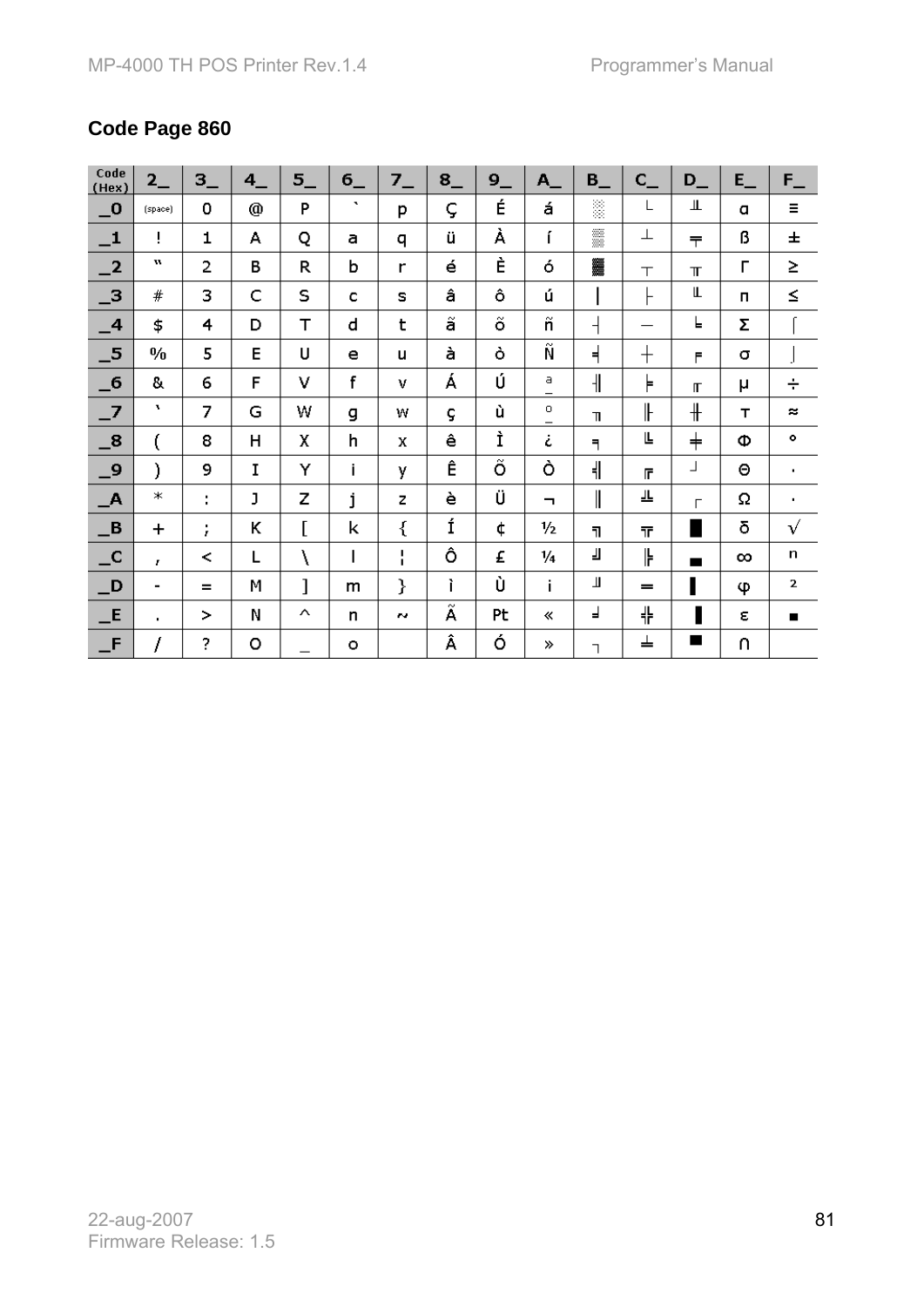Code Page 866 character set is from 00h up to 7Fh and is the same characters as the ASCII table. Characters between 80h and FFh are available for use for cyrillic languages (Russian, Bulgarian, Serbian, etc.).

|      | -0                                 | -1        | -2                 | -3         | -4             | -5        | -6        | -7             | -8                  | -9        | -A             | -B             | -C         | -D        | -E             | -F              |
|------|------------------------------------|-----------|--------------------|------------|----------------|-----------|-----------|----------------|---------------------|-----------|----------------|----------------|------------|-----------|----------------|-----------------|
| 0-   |                                    | ⊙<br>263A | ❸<br>263B          | 2665       | 2666           | ♣<br>2663 | 2660      | 2022           | $\bullet$<br>25DB   | o<br>25CB | 25D9           | ♂<br>2642      | ♀<br>2640  | ♪<br>266A | Ĵ,<br>266B     | ☆<br>263C       |
| $1-$ | 25BA                               | 25C4      | ⇕<br>2195          | !!<br>203C | $\P$<br>00B6   | ş<br>00A7 | 25AC      | ↨<br>21A8      | ↑<br>2191           | ↡<br>2193 | →<br>2192      | ↞<br>2190      | ∟<br>221F  | ↔<br>2194 | 25B2           | 25BC            |
| $2-$ | 0020                               | ۱<br>0021 | Ħ<br>0022          | #<br>0023  | \$<br>0024     | %<br>0025 | &<br>0026 | 1<br>0027      | 0028                | ſ<br>0029 | ∗<br>002A      | +<br>002B      | ,<br>002C  | 002D      | ٠<br>002E      | 002F            |
| 3-   | 0<br>0030                          | 1<br>0031 | 2<br>0032          | 3<br>0033  | 4<br>0034      | 5<br>0035 | 6<br>0036 | 7<br>0037      | 8<br>0038           | 9<br>0039 | ٠<br>۰<br>003A | ٠<br>,<br>003B | <<br>003C  | =<br>003D | ><br>003E      | 9<br>٠<br>003F  |
| $4-$ | $\widehat{\boldsymbol{a}}$<br>0040 | A<br>0041 | B<br>0042          | C<br>0043  | D<br>0044      | E<br>0045 | F<br>0046 | G<br>0047      | Н<br>0048           | I<br>0049 | J<br>004A      | Κ<br>004B      | L<br>004C  | М<br>004D | N<br>004E      | 0<br>004F       |
| 5-   | P<br>0050                          | Q<br>0051 | R<br>0052          | S<br>0053  | T<br>0054      | U<br>0055 | V<br>0056 | W<br>0057      | $\mathbf X$<br>0058 | Y<br>0059 | z<br>005A      | 005B           | Ι<br>005C  | l<br>005D | Λ<br>005E      | 005F            |
| 6-   | 0060                               | a<br>0061 | b<br>0062          | c<br>0063  | d<br>0064      | e<br>0065 | f<br>0066 | g<br>0067      | h<br>0068           | i<br>0069 | j<br>006A      | k<br>006B      | l<br>006C  | m<br>006D | n<br>006E      | $\bf o$<br>006F |
| $7-$ | р<br>0070                          | q<br>0071 | r<br>0072          | S<br>0073  | t<br>0074      | u<br>0075 | V<br>0076 | W<br>0077      | X<br>0078           | y<br>0079 | Z<br>007A      | r<br>007B      | 007C       | }<br>007D | ∼<br>007E      | 2302            |
| 8-   | А<br>0410                          | Б<br>0411 | B<br>0412          | Γ<br>0413  | Д<br>0414      | E<br>0415 | Ж<br>0416 | 3<br>0417      | И<br>0418           | Й<br>0419 | К<br>041A      | л<br>041B      | М<br>041C  | Н<br>041D | Ο<br>041E      | п<br>041F       |
| 9-   | P<br>0420                          | C<br>0421 | T<br>0422          | У<br>0423  | Φ<br>0424      | X<br>0425 | Ц<br>0426 | ч<br>0427      | Ш<br>0428           | Щ<br>0429 | Ъ<br>042A      | Ы<br>042B      | Ь<br>042C  | Э<br>042D | Ю<br>042E      | Я<br>042F       |
| A-   | a<br>0430                          | б<br>0431 | в<br>0432          | Г<br>0433  | д<br>0434      | e<br>0435 | Ж<br>0436 | 3<br>0437      | И<br>0438           | й<br>0439 | К<br>043A      | Л<br>043B      | м<br>043C  | н<br>043D | o<br>043E      | п<br>043F       |
| B-   | 2591                               | 2592      | 2593               | 2502       | 2524           | ╡<br>2561 | ┪<br>2562 | Π<br>2556      | ╕<br>2555           | 눼<br>2563 | н<br>2551      | ᆿ<br>2557      | ᅴ<br>255D  | Щ<br>255C | ᆜ<br>255B      | 2510            |
| $C-$ | 2514                               | 2534      | 252C               | 251C       | 2500           | 253C      | Þ<br>255E | ╟<br>255F      | ╚<br>255A           | 厅<br>2554 | ᄔ<br>2569      | ᅲ<br>2586      | 뉘<br>2560  | 2550      | ᄔ<br>╦<br>256C | ╧<br>2567       |
| D-   | Ш<br>2568                          | ┯<br>2564 | ╥<br>2565          | Ш<br>2559  | ᄂ<br>2558      | F<br>2552 | ╓<br>2553 | Ш<br>⇈<br>2568 | ≠<br>256A           | 2518      | г<br>250C      | 2588           | 2584       | 258C      | 2590           | 2580            |
| Е-   | p<br>0440                          | c<br>0441 | T<br>0442          | y<br>0443  | ф<br>0444      | X<br>0445 | ц<br>0446 | ч<br>0447      | ш<br>0448           | щ<br>0449 | ъ<br>044A      | ы<br>044B      | ь<br>044C  | Э<br>044D | ю<br>044E      | Я<br>044F       |
| F-   | Ë<br>0401                          | ë<br>0451 | $\epsilon$<br>0404 | €<br>0454  | Ÿ<br>ı<br>0407 | ï<br>0457 | ў<br>040E | ÿ<br>045E      | ۰<br>00B0           | 2219      | ٠<br>00B7      | 221A           | Nº<br>2116 | ¤<br>00A4 | 25A0           | 00A0            |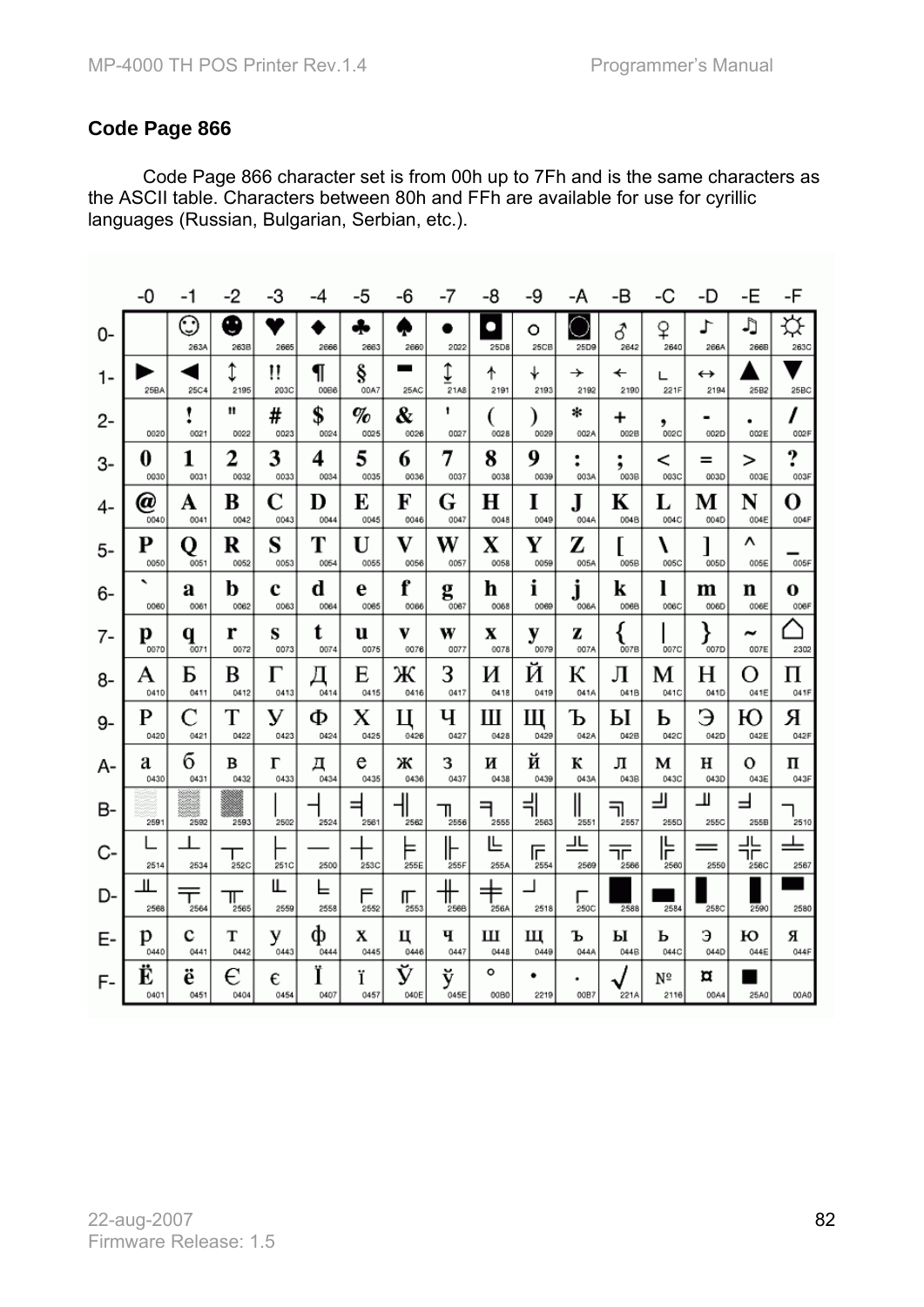## **Appendix III - Transmission Status Identification**

Because the specified status bits transmitted from the ESC/POS commands are fixed, the user can confirm the command to which the status belongs, as shown in the following table.

When using Auto Status Back (ASB), however, process the consecutive three-byte code (except for XOFF) as ASB data after confirming the first byte of the ASB. Otherwise, the status transmitted by using the GS r and the status of the second and following bytes of the ASB cannot be differentiated.

| <b>Command &amp; Function</b> | <b>Status Reply</b> |
|-------------------------------|---------------------|
| GS I                          | $<0***0****>B$      |
| GS r                          | $<0***0****>B$      |
| XON                           | $<00010001$ >B      |
| XOFF                          | $<00010011>$ B      |
| DLE EOT                       | $<0***1***10>B$     |
| ASB (1st byte)                | $<0***1***00>B$     |
| ASB (2nd to 4th bytes)        | $<0***0****>B$      |

*Transmission Status Identification*